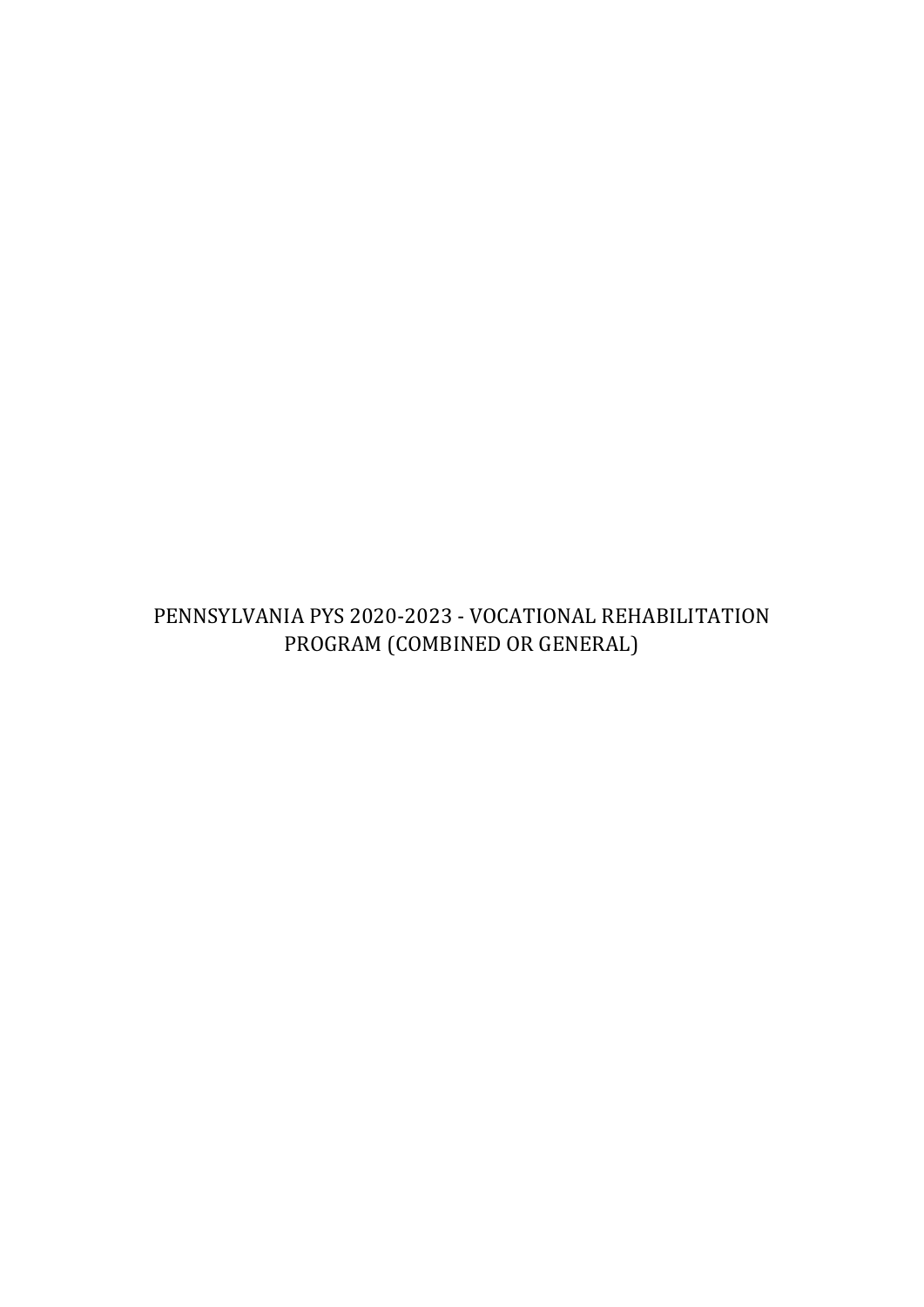# **CONTENTS**

| Pennsylvania PYs 2020-2023 - Vocational Rehabilitation Program (Combined or General)  1 |  |
|-----------------------------------------------------------------------------------------|--|
| Program-Specific Requirements for Vocational Rehabilitation (Combined or General)3      |  |
|                                                                                         |  |
|                                                                                         |  |
| c. Cooperative Agreements with Agencies Not Carrying Out Activities Under the Statewide |  |
|                                                                                         |  |
|                                                                                         |  |
| f. Arrangements and Cooperative Agreements for the Provision of Supported Employment    |  |
|                                                                                         |  |
|                                                                                         |  |
| i. Comprehensive System of Personnel Development; Data System on Personnel and          |  |
|                                                                                         |  |
|                                                                                         |  |
|                                                                                         |  |
|                                                                                         |  |
|                                                                                         |  |
|                                                                                         |  |
| p. Evaluation and Reports of Progress: VR and Supported Employment Goals  65            |  |
|                                                                                         |  |
|                                                                                         |  |
|                                                                                         |  |
|                                                                                         |  |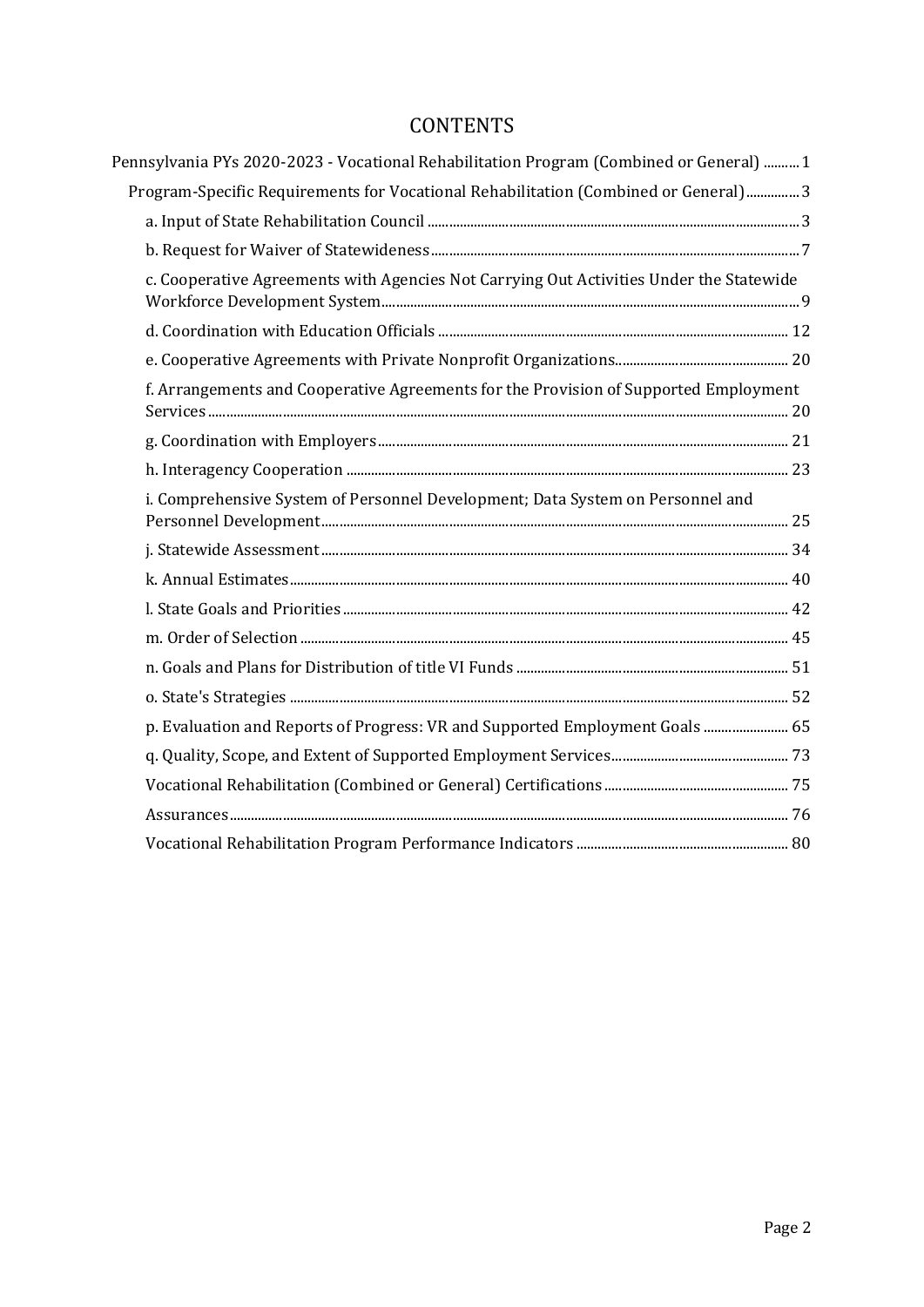# <span id="page-2-0"></span>PROGRAM-SPECIFIC REQUIREMENTS FOR VOCATIONAL REHABILITATION (COMBINED OR GENERAL)

The Vocational Rehabilitation (VR) Services Portion of the Unified or Combined State Plan must include the following descriptions and estimates, as required by section 101(a) of the Rehabilitation Act of 1973, as amended by title IV of Workforce Innovation and Opportunity Act (WIOA): Sec. 102(b)(2)(D) )(iii) of WIOA.

# A. INPUT OF STATE REHABILITATION COUNCIL

<span id="page-2-1"></span>All agencies, except for those that are independent consumer-controlled commissions, must describe the following:

1. INPUT PROVIDED BY THE STATE REHABILITATION COUNCIL, INCLUDING INPUT AND RECOMMENDATIONS ON THE VR SERVICES PORTION OF THE UNIFIED OR COMBINED STATE PLAN, RECOMMENDATIONS FROM THE COUNCIL'S REPORT, THE REVIEW AND ANALYSIS OF CONSUMER SATISFACTION, AND OTHER COUNCIL REPORTS THAT MAY HAVE BEEN DEVELOPED AS PART OF THE COUNCIL'S FUNCTIONS

The Pennsylvania Rehabilitation Council (PaRC) used the following sources to develop its recommendations to the Office of Vocational Rehabilitation (OVR):

- 1. the PaRC annual report (Program Year (PY) 2018 2019, 2019-2020)
- 2. OVR Customer Satisfaction Surveys (redacted and provided by OVR)
- 3. review of items in the 2018 State Plan Input of State Rehabilitation Council
- 4. comments received at the 2018 and 2019 State Plan Public Meetings; various meetings with OVR liaisons to discuss and prepare input into the 2020-2023 plan.
- 5. participation in the Rehabilitation Services Administration (RSA) Monitoring (August 2019)
- 6. Comprehensive Statewide Needs Assessment (CSNA) PY 2016 2018 OVR/Institute on Disabilities at Temple University
- 7. local Citizen Advisory Committees (CAC) meetings and/or minutes (provided by OVR); and
- 8. quarterly reports received from OVR at PaRC Council meetings.

## 2. THE DESIGNATED STATE UNIT'S RESPONSE TO THE COUNCIL'S INPUT AND RECOMMENDATIONS; AND

**Commendation: The Council supports OVR in their efforts to open the order of selection as soon as possible for the benefit of Pennsylvanians with disabilities seeking employment services through OVR.** 

### **1. The Closure of the Order of Selection (OOS) for All Categories**

**Issue**: The closure of the Order of Selection (OOS) for all categories represents a significant challenge to people with disabilities having access to employment services when they are needed. OVR must develop appropriate internal controls and other adjustments in order to reopen the OOS as soon as possible and update the PaRC regarding progress on at least a quarterly basis.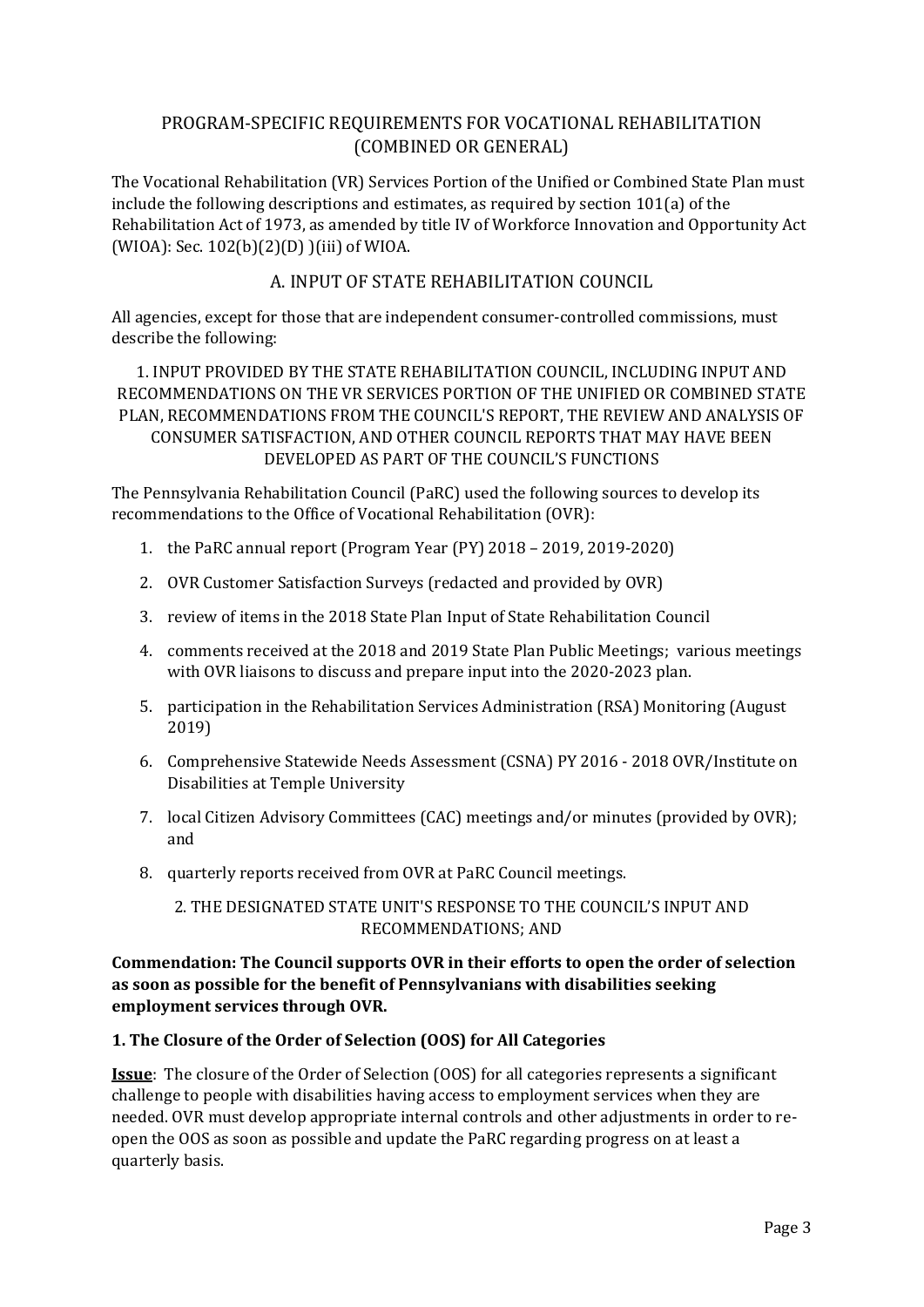#### **Recommendations/Measurable goals:**

1. OVR provides quarterly reports (at a minimum) to the PaRC on how many people were added to and removed from the waiting list in each category each quarter.

**OVR Response:** OVR will provide quarterly reports to the PaRC during the quarterly council meetings to address how many people were added to and removed from the OOS waiting list in each category per quarter**.**

2. OVR provides quarterly reports (at a minimum) to the PaRC and the State VR Board on new application response times.

**OVR Response**: Per RSA Monitoring Report (Nov. 2020) and agency planned corrective action steps, OVR will update existing policies and procedures to ensure that the eligibility determination timeline commences at the time of application. OVR will offer alternative methods of referral to enhance the referral experience for stakeholders. OVR shall provide updated policy and procedures to RSA for review. OVR staff will receive future training related to these changes and the PaRC will be updated on progress on a quarterly basis.

3. OVR establishes a clear deadline for reopening the OOS with intermediate steps and goals to re-open the OOS on time. OVR provides quarterly reports (at a minimum) to the PaRC on progress and factors affecting progress toward achieving the goal of re-opening the OOS on a permanent basis by the deadline.

**OVR Response:** The goal of OVR is to open the OOS as soon as possible. RSA has approved OVR to review and evaluate the ability to open the OOS on a quarterly basis. OVR will report to the PaRC quarterly on plans to reopen the OOS and factors affecting progress toward achievement of this goal.

4. Identify resources and opportunities outside of OVR for organizations to provide employment services to OVR customers on the waitlist.

**OVR Response:** OVR will seek opportunities to leverage other public and private resources that may provide employment services to OVR customers on the waitlist. During a closed OOS, information and referral services will remain available. Individuals will be given information and referrals to other appropriate Federal and State programs, including programs carried out by other components of the Statewide Workforce Development System, such as the one-stop centers known in the commonwealth as PA CareerLink.

### **2. Hiram G. Andrews Center (HGAC)**

**Issue:** OVR's current fiscal problems require a review of HGAC's return on investment.

### **Recommendations/Measurable Goals:**

OVR should conduct a study at a minimum of every 3 years and report on the return on investment (compared to community-based VR services) for students attending HGAC. HGAC's yearly budget averages approximately \$23 million, which includes staff, operations, brick and mortar and other costs. Overall, the cost per customer is reported as significantly higher at HGAC than that of non-HGAC customers. The report must include:

- 1. an analysis on return on investment
- 2. an impact statement on customer choice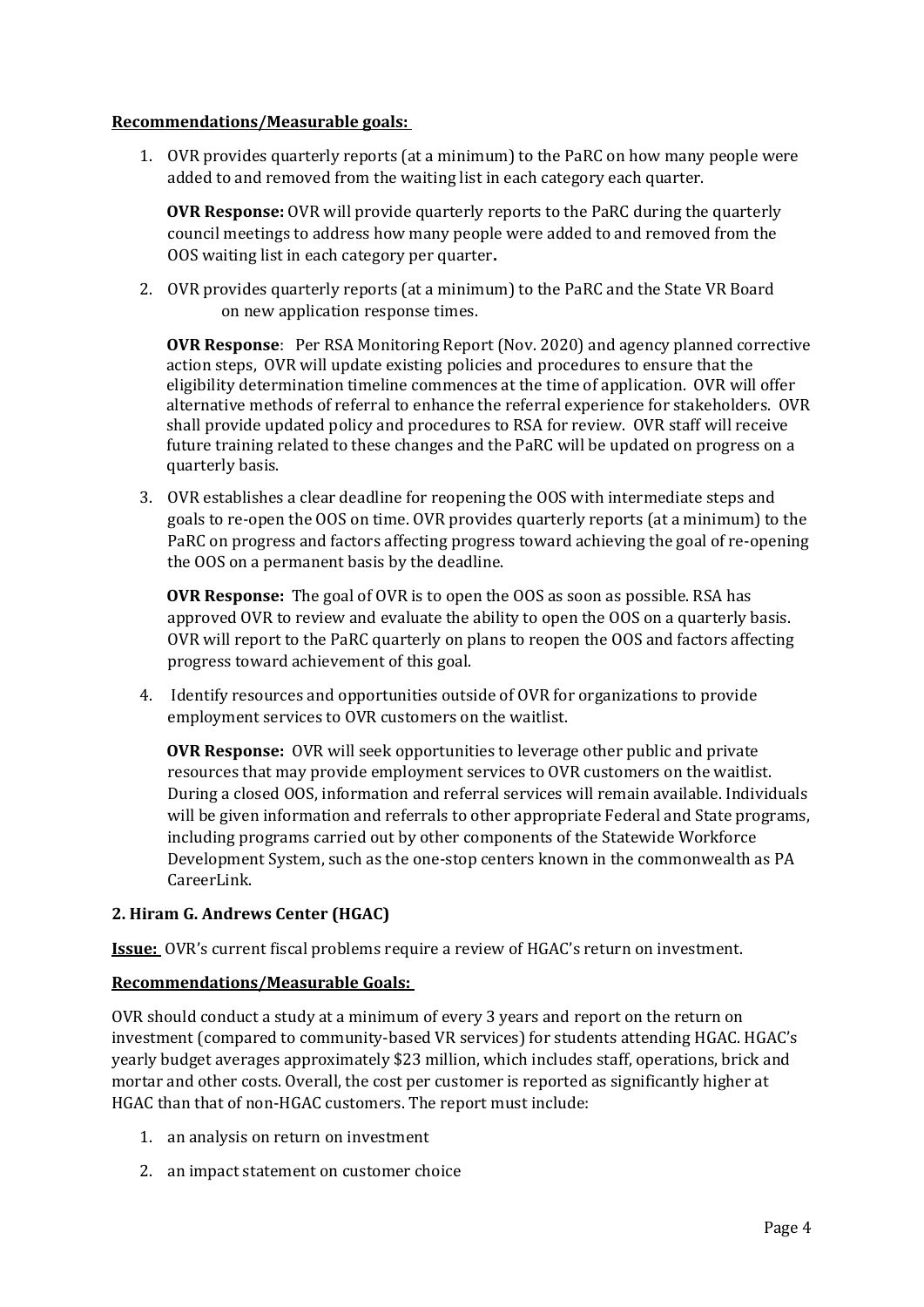- 3. a review of the extent to which its programs are provided in an integrated setting
- 4. an assessment of the availability of HGAC programs in the community; and
- 5. a determination of what other partners like the Pennsylvania Department of Education (PDE) should be paying/contributing.

**OVR Response:** HGAC is not exclusively funded with VR funds; state funds are used for building maintenance. OVR will conduct a regular review of HGAC and provide data and information that illustrates the viability, value, and uniqueness of HGAC from multiple perspectives (customer satisfaction, Comprehensive Statewide Needs Assessment, Fiscal, programmatic outcomes, diversification initiatives of student populations and revenue streams). When conducting this review, OVR will make an effort to show the differentiation between the use of state funds vs. federal VR funds. This information will be shared with the PaRC during quarterly meetings.

# **3. Conduct a review of OVR's statutory and regulatory obligations to obtain public comment and/or consult with stakeholders, providers, VR staff, and individuals with disabilities in the development, implementation and amendment of OVR's policies and procedures.**

**Issue**: Pursuant to 34 CFR 361.20, OVR is required to solicit public participation when it proposes to develop, amend or otherwise modify substantive policies/procedures affecting OVR services.

#### **Recommendations/Measurable goals:**

1. OVR should provide quarterly information on the number and names of new/amended policies, such as a college policy or vehicle modification policy, being developed or in consideration for future development/modification, including how they differ from any existing policy and the potential number of customers impacted by the policy.

**OVR Response:** During each PaRC quarterly meeting, OVR will continue to report on the number and names of new/amended policies being developed or in consideration for future development/ modification.

2. Inclusion of the Council in the development/amendment of the policy/procedure, the proposed timeline of implementation, including schedule of public comments and plans to educate stakeholders on the new/amended policy/procedure.

**OVR Response:** When a substantive policy/procedure change is being considered, OVR will continue to consult with RSA to confirm that a public comment period is necessary. OVR will continue to invite Council members to participate in any planned workgroup. OVR will continue to provide subsequent drafts of new and revised policies to the appropriate PaRC committees and full council. OVR will keep the PaRC informed of any training plan developed to educate stakeholders on policy changes.

#### **4. Strengthen Collaboration and Partnerships with Stakeholders**

**Issue:** OVR has made significant changes to services without including key stakeholders throughout the change development process. OVR needs to make sure that those changes will not unnecessarily reduce the achievement of outcomes in terms of quantity and quality.

#### **Recommendations/Measurable goals:**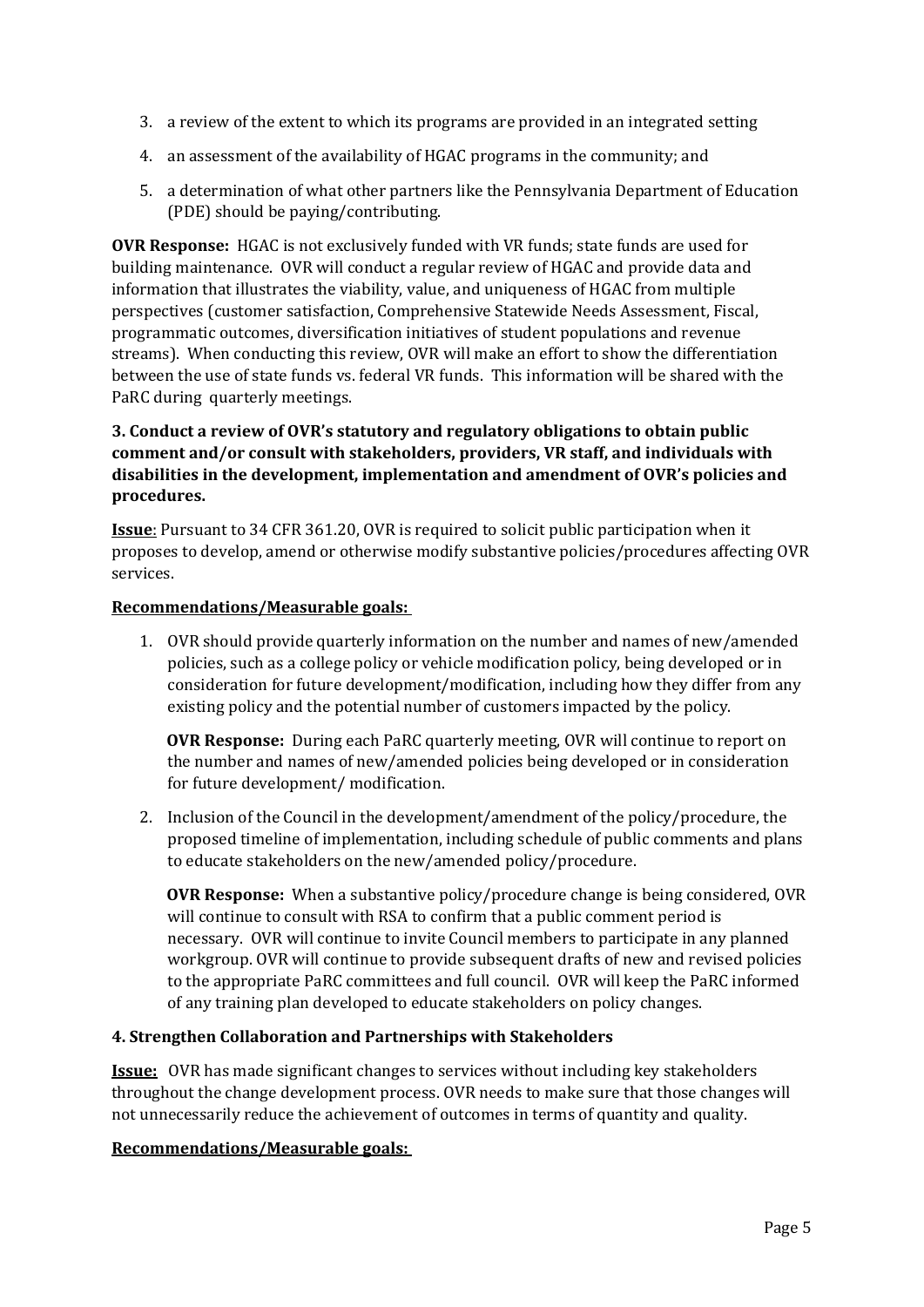1. Before OVR makes any substantive changes, the PaRC will be informed of what needs to change and why, and what affected stakeholder representatives are being included in the change development process.

**OVR Response:** OVR will continue to inform the PaRC before making any substantive changes to policy and identify which stakeholders may be affected by any change.

2. OVR provides (at a minimum) quarterly reports to the PaRC on all substantive changes either anticipated or currently in development with information on progress, including key stakeholder representative involvement and contributions to the process.

**OVR Response:** When a substantive policy/procedure change is being considered, OVR will continue to invite Council members and stakeholder representatives to participate in any planned workgroup. Workgroup progress will be provided during quarterly PaRC meetings.

3. OVR provides annual reports (at a minimum) on feedback survey information from key partners.

**OVR Response:** Anytime OVR initiates a survey of key partners, the results will be shared during quarterly PaRC meetings.

4. OVR provides quarterly progress reports with measures of quality and quantity of outcomes for partnerships, programs, and services, including pre-employment transition services, local workforce development boards, supported and customized employment, business services, and PA CareerLinks.

**OVR Response**: OVR provides quarterly reports on Act 26, Work Experience for High School Students with Disabilities, which is shared with the PaRC and available publicly on OVR's website. This report includes information related to pre-employment transition services as well as information on supported employment outcomes. OVR developed an Excel document that identifies connections between OVR District Offices with workforce development boards and PA CareerLinks. This document can be shared with the PaRC on an annual basis. OVR Business Services information is regularly included in the Executive Director quarterly report to the PaRC.

### **5. Review of OVR Policies and Procedures**

**Issue**: Clarification is required regarding public participation in the adoption or amendment of OVR policy, and OVR's obligation to consult with the PaRC, among others, on matters of general policy arising in the administration of the VR services portion of the State Plan.

### **Recommendations/Measurable goals:**

OVR reports to the PaRC on a quarterly basis substantive policies and procedures under review which are subject to public meetings, non-substantive administrative changes, and policies on matters of general administration of the VR program which require consultation. Additionally, include quarterly reports on workgroups.

**OVR Response:** Pursuant to 34 CFR 361.20, OVR will report to the PaRC on any substantive changes to policies or procedures governing the provision of vocational rehabilitation services that would require OVR to conduct public meetings and/or directly impacts services provided to individuals with disabilities. As requested, OVR will also report during quarterly PaRC meetings on any active workgroups.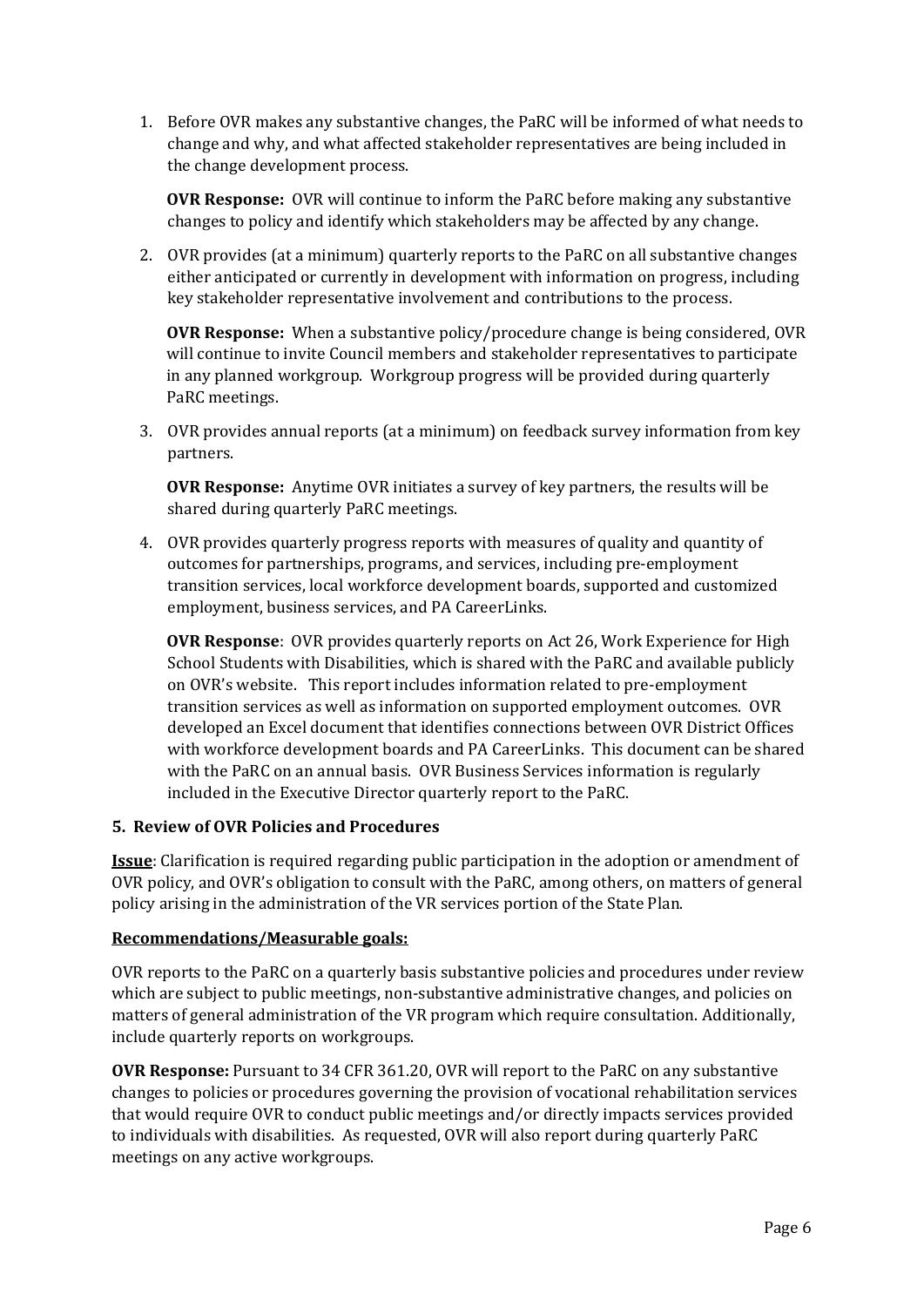### 3. THE DESIGNATED STATE UNIT'S EXPLANATIONS FOR REJECTING ANY OF THE COUNCIL'S INPUT OR RECOMMENDATIONS.

<span id="page-6-0"></span>OVR did not reject any of the PaRC's input or recommendations.

## B. REQUEST FOR WAIVER OF STATEWIDENESS

When requesting a waiver of the statewideness requirement, the designated State unit must identify the types of services to be provided by the program on a non-statewide basis. The waiver request must also include written assurances that:

## 1. A LOCAL PUBLIC AGENCY WILL PROVIDE THE NON-FEDERAL SHARE OF COSTS ASSOCIATED WITH THE SERVICES TO BE PROVIDED IN ACCORDANCE WITH THE WAIVER REQUEST;

OVR requests a continuation of its waiver of statewideness for its Intergovernmental Agreement (IGA) with the School District of Lancaster (SDoL). Through this program, transition age students with disabilities are provided with enhanced activities and services that lead to employment or career-related postsecondary education or training.

The IGA provides SDoL with funds to administer two programs, named "Employability and Career Readiness" and "College and Career Readiness." The IGA allows for joint funding (including salary & benefits) of three positions which did not previously exist at SDoL:

- 1. Program Coordinator (Professional);
- 2. Vocational Special Education Teacher (Professional); and
- 3. Job Trainer (Paraprofessional).

The two programs are considered to be two separate paths for transition services. Pathway One is identified as "Employability and Career Readiness" and Pathway Two is identified as "College and Career Readiness."

Services in the Employability and Career Readiness program include:

- 1. workplace readiness instruction;
- 2. work-based learning experiences which include job shadowing, internships, and paid work experiences;
- 3. job development and placement services including employer contacts, job site analyses, job task analyses, facilitation of job accommodations, coordination of job interviews, and on-the-job supports;
- 4. career training supports to address employment related concerns on and off the job; and
- 5. independent living skills related to employment.

The Goals of the Employability and Career Readiness program are:

- 1. to provide employment skills, career readiness training and transition services to 50 OVR eligible students with disabilities;
- 2. to provide at least one form of work-based learning experience to 60 OVR eligible students with disabilities during PY 2020 – 2021;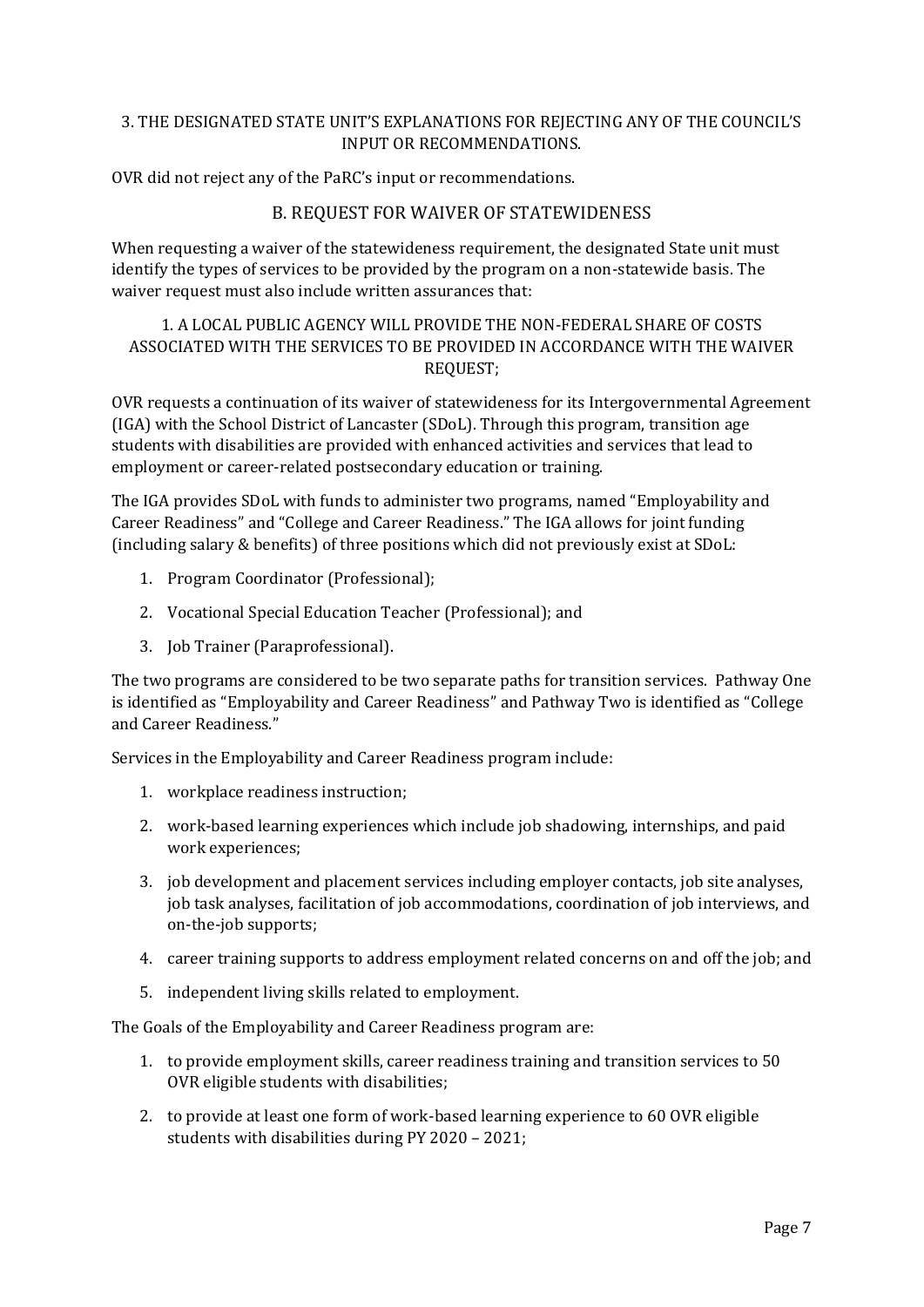- 3. to establish a minimum of 5 students-employee (job positions) with employers during 2020-2021 that afford small group training opportunities for OVR eligible students with disabilities;
- 4. to establish a minimum of 5 student-employee (job positions) with employers during 2020-2021 that afford on-site employment training opportunities for OVR eligible students with disabilities identified by the school district as having a need for a high level of support;
- 5. to have 25 OVR eligible students with disabilities receive job coaching services for PY 2020-2021; and
- 6. to have 20 OVR eligible students with disabilities shall be placed in competitive, community integrated employment consistent with their Individual Education Plan (IEP) for PY 2020-2021.

The College and Career Readiness program incorporates college and career readiness supports on a college campus. This Pathway is designed to assist students with disabilities acquire skills necessary in transitioning from high school to a post-secondary education program. Students enrolled in the College and Career Readiness program have identified employment goals which require post-secondary training to secure employment.

The goals of the College and Career Readiness program include:

- 1. during program years 2019-2020, and 2020-2021, providing college and career readiness instruction to 12 OVR eligible students with disabilities each year; and
- 2. a minimum of 8 OVR eligible students with disabilities shall be placed in post-secondary educational programs consistent with their Individualized Education Plan for PY 2020- 2021.

The IGA was approved by SDoL and signed by the school's authorized representative. SDoL provides 21.3% of project funding which serves as the required local/state match. OVR provides the remaining 78.7% from federal VR funds.

During school year (2019-20) of the Employability and Career Readiness Program the following occurred: 110 students with disabilities received employability skills, career readiness training and transition services; 21 students participated in at least one form of work-based learning experience; 7 students with disabilities participated in paid work experiences at the School District of Lancaster; and 14 students gained work experiences in the community in partnership with OVR. All students in this program are encouraged to fully participate in OVR services and supports prior to and following graduation.

The College and Career Readiness Program, during the past two school years, provided 7 OVR eligible students with college/career readiness training and transition services, and they were placed in post-secondary education consistent with their IEP.

The effects of the COVID-19 pandemic greatly impacted enrollment of students and delivery of services.

Statewide replication of these programs could provide OVR with opportunities to braid funding, address the needs of OVR eligible students with disabilities, and to collaborate with the Departments of Education and Human Services more effectively.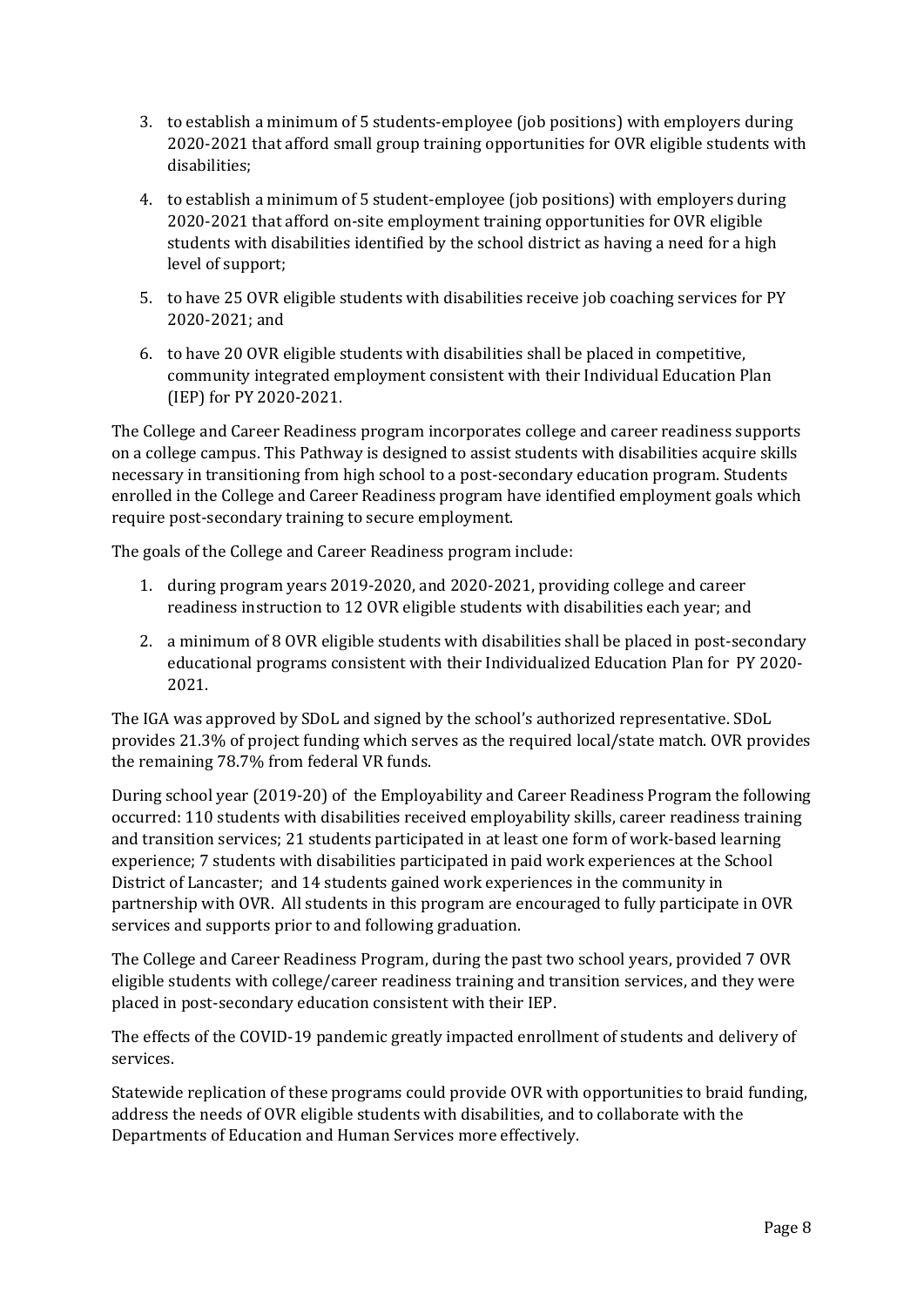OVR previously requested a waiver of statewideness for an IGA entered into with the Berks Career and Technology Center (BCTC) effective October 1, 2014, to provide school-to-work transition services to OVR eligible students with disabilities who are enrolled in approved training programs at BCTC and attend one of 16 public school districts within Berks County. The most recent IGA with BCTC was approved by the BCTC Board of Directors on December 10, 2018, signed by the school's authorized representative, and then fully executed by the Commonwealth on March 7, 2019. BCTC provided 21.3 % of project funding which served as the required local/state match. OVR provided the remaining 78.7 % from federal VR funds. This agreement expired and was converted to a Provider Agreement as of October 1, 2020.

# 2. THE DESIGNATED STATE UNIT WILL APPROVE EACH PROPOSED SERVICE BEFORE IT IS PUT INTO EFFECT; AND

OVR, as the designated State unit, approved each proposed service before it was put into effect as demonstrated by a fully executed inter-governmental agreement (IGA) between the parties and following guidance in the OVR Fiscal Policy. Based upon 34 CFR §361.50 and the OVR Fiscal Policy guidance, the OVR Executive Director or their designee also conducted a rate review of these inter-agency agreements to determine appropriate rates. These agreements are available for review, by year, upon request.

OVR approves each proposed service before it is provided by requiring SDoL to submit budgets listing service costs for pre-approval. The IGAs were drafted to state that the parties to the agreements shall provide the services as specified and described in Appendix A of each of the Agreements, consistent with the submitted budgets as described in Appendix B of said Agreements. These terms are continued after the first-year term of the IGA, when the renewal process of the IGA requires the provider to submit statements of work including descriptions of the proposed services, a timeline for the provided services, and expected student outcomes, which OVR then approves or requests revisions on, prior to the execution of the renewal. Further, since the budgets are proposed and approved prior to the provision of the services, any changes to service provision must be requested by the provider and approved by OVR prior to implementation.

3. REQUIREMENTS OF THE VR SERVICES PORTION OF THE UNIFIED OR COMBINED STATE PLAN WILL APPLY TO THE SERVICES APPROVED UNDER THE WAIVER.

All other State Plan requirements of the VR services portion of the State Plan will apply to the services approved under the waiver.

# <span id="page-8-0"></span>C. COOPERATIVE AGREEMENTS WITH AGENCIES NOT CARRYING OUT ACTIVITIES UNDER THE STATEWIDE WORKFORCE DEVELOPMENT SYSTEM

Describe interagency cooperation with and utilization of the services and facilities of agencies and programs that are not carrying out activities through the statewide workforce development system with respect to:

### 1. FEDERAL, STATE, AND LOCAL AGENCIES AND PROGRAMS

Current agreements include the following:

1. The Pennsylvania Department of Health (DOH), Department of Labor & Industry (DLI), Pennsylvania Department of Education (PDE), and Department of Human Services (DHS) entered into a Memorandum of Understanding (MOU) in 1999, with a 2006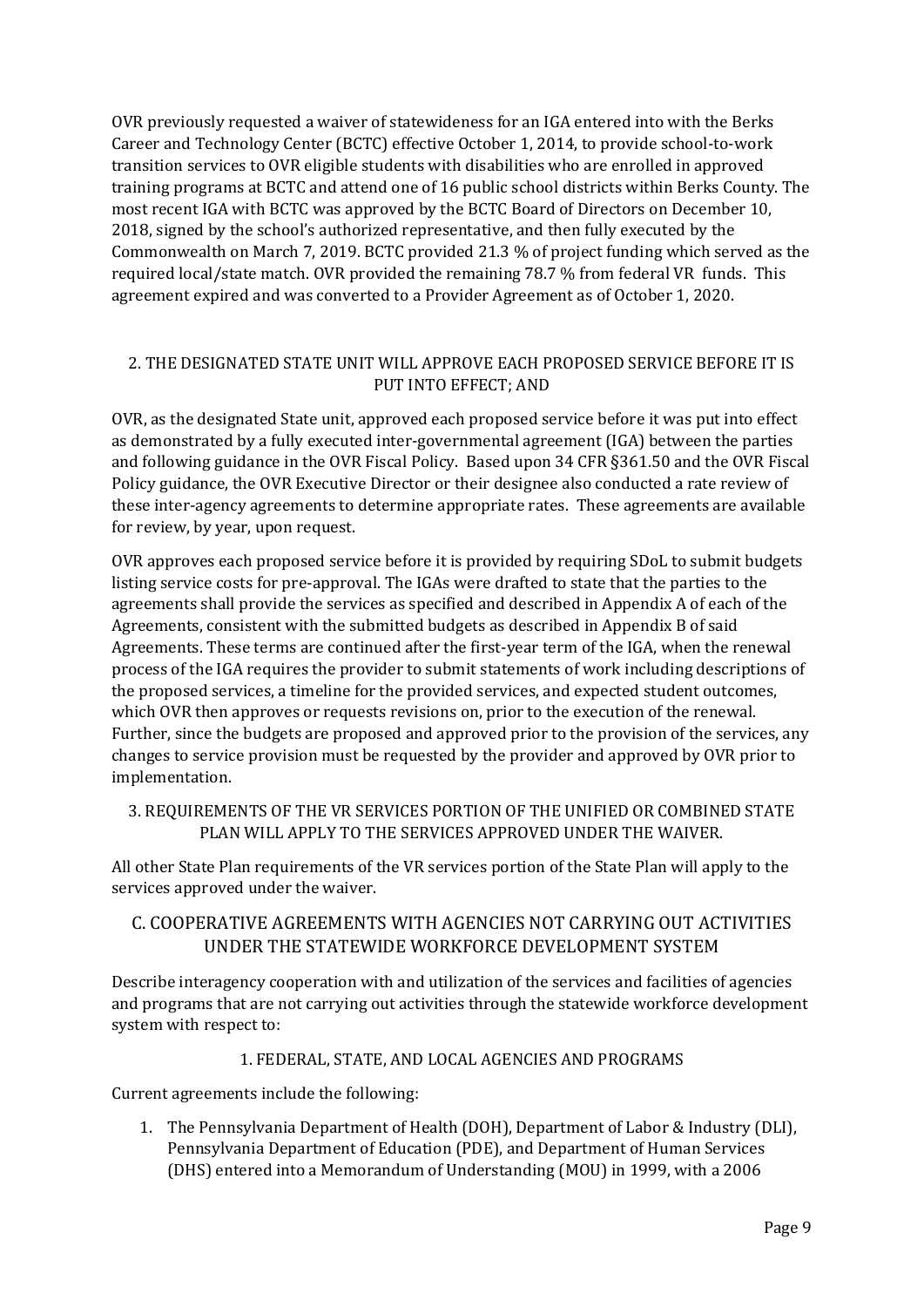Addendum, and a Transition MOU addendum in 2010, to devote staff and other agency resources to promote successful post-school outcomes for youth/young adults with disabilities in transition.

- 2. Per WIOA amendments to the Rehabilitation Act, an updated MOU was signed in October 2020 between OVR and PDE to share responsibility to prepare students with disabilities for successful community employment.
- 3. An MOU is in progress between OVR and the BSE, to share funds for technical assistance positions that will support the MOU between OVR and BSE.
- 4. A Data Sharing Agreement between OVR and the Office of Developmental Programs (ODP) has been finalized to exchange information on the services delivered to individuals enrolled in DHS ODP programs who also receive or received services through OVR. OVR and ODP are sharing data between the CWDS and the Home & Community Services Information System.
- 5. OVR and ODP issued a joint bulletin that dictates when an individual receiving Supported Employment (SE) services can move to ODP-funded extended services and documentation requirements.
- 6. An MOU was initiated between OVR and the DHS Office of Mental Health and Substance Abuse Services (OMHSAS) in 2017, which ends on June 30, 2022. The MOU allows for a funding transfer from DHS to OVR, which supports opportunities for customers with serious mental illnesses and serious emotional disturbances to participate in the Certified Peer Specialist (CPS) training opportunities to achieve competitive integrated employment.
- 7. An MOU has been developed between OVR and DHS, Bureau of Juvenile Justice Services (BJJS). The MOU was established in May of 2017 to provide pre-employment transition services to adjudicated students and youth placed in Pennsylvania Academic Career Technical Training (PACTT) affiliate locations. The MOU was amended in July 2019 to also include dependent students and youth. OVR has collaborated with the PACTT affiliates to provide the 5 required pre-employment transition services to this vulnerable population to expose them to as many employment and post-secondary options as possible. OVR has provided group and individual services to these affiliates through pre-employment transition services provider agreements with the PACTT affiliate, OVR staff, or an outside provider. OVR has also collaborated with local community colleges to provide post-secondary educational opportunities to residential, community-based, and secure facilities throughout the state.
- 8. OVR has entered into Institute of Higher Education Agreements with the 14 State owned Universities under the Pennsylvania State System of Higher Education and 14 Community Colleges.
- 9. VR partners with Pennsylvania Centers for Independent Living (CILs) by executing grants and contracts for CIL's to provide services and outreach projects to individuals with disabilities within community settings.
- 10. OVR has entered into IGAs with the SDoL, ODP, and OMHSAS for the provision of VR services and referrals.
- 11. OVR supports a variety of Project SEARCH programs across Pennsylvania that offer educational opportunities for individuals with significant disabilities, primarily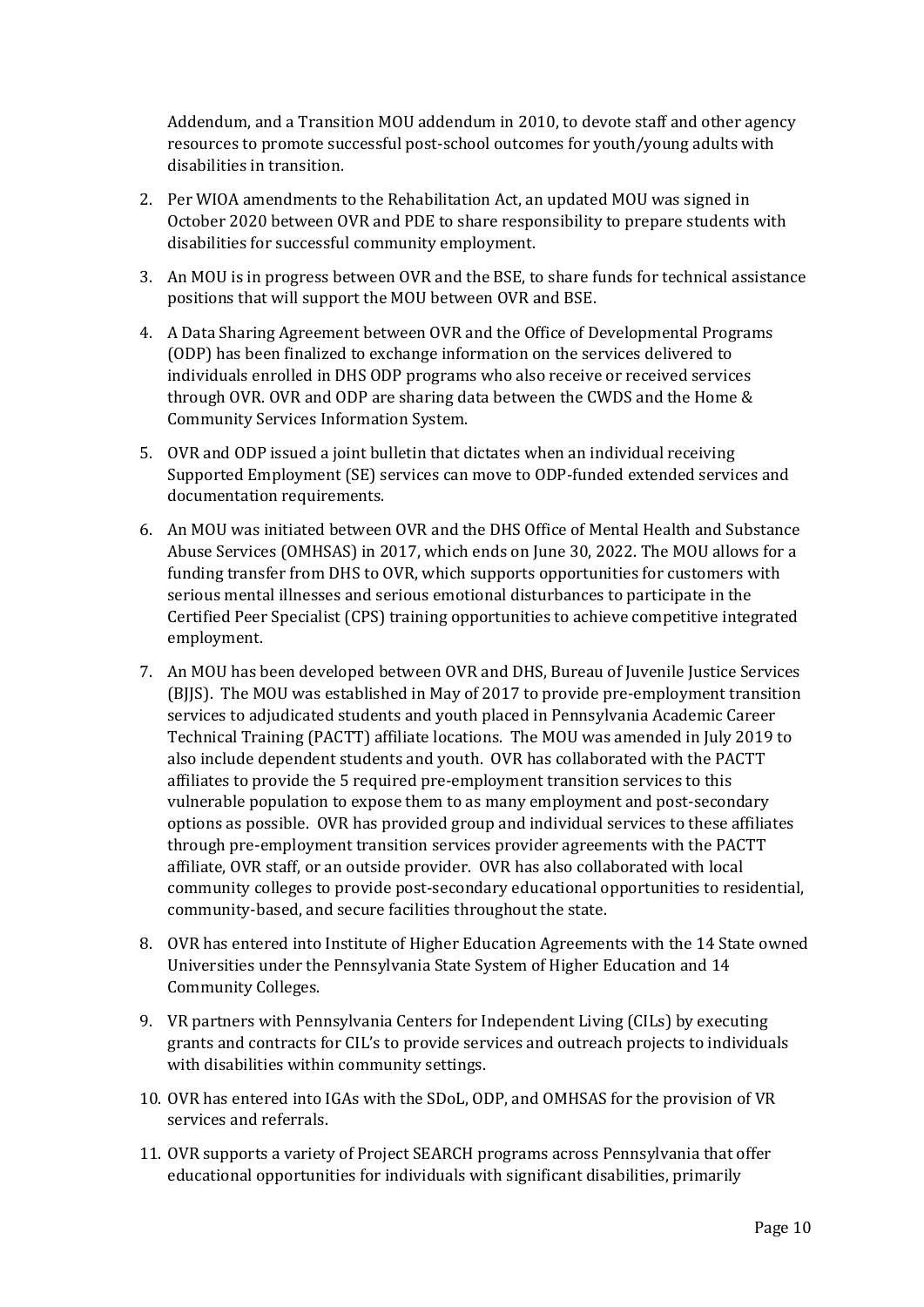intellectual and developmental. OVR's support is through cooperative agreements with county mental health offices, local school districts, and employers that include hospital systems and local government units.

## 2. STATE PROGRAMS CARRIED OUT UNDER SECTION 4 OF THE ASSISTIVE TECHNOLOGY ACT OF 1998

PA-OVR utilizes the following agreements to address the assistive technology needs of customers seeking employment services:

- 1. Pennsylvania's Initiative on Assistive Technology ("PIAT") The Assistive Technology Lending Library (ATLL) is a program facilitated through the Institute on Disabilities at Temple University, "TechOWL." PIAT is a regional center for southeast Pennsylvania and is also the main organization for TechOWL. PIAT facilitates the activities of all of the other regional centers and reports to the state and federal agencies that fund our work. ATLL is Pennsylvania's statewide program under section 4 of the Assistive Technology Act. Activities that are provided by ATLL are: device demonstrations; device lending; device reuse; public awareness activities; and trainings to raise awareness and knowledge of assistive technology (AT) topics. Any of these activities are available to Pennsylvanians with disabilities which includes OVR staff and clients, often at no charge.
- 2. OVR utilizes additional AT providers through whom services and/or devices can be purchased to address the specific needs of customers. OVR has executed Letters of Understanding (LOUs) or Administrative Memoranda (AM) agreements for expanded services to customers.

# 3. PROGRAMS CARRIED OUT BY THE UNDER SECRETARY FOR RURAL DEVELOPMENT OF THE DEPARTMENT OF AGRICULTURE;

Currently, OVR does not have any agreements with the Department of Agriculture. However, in 1997, OVR and the Pennsylvania State University, College of Agricultural Sciences, Penn State Extension approved an LOU for the AgrAbility program. In 2017, two new fees were added to the LOU to include reimbursement for travel and professional fees. Currently both agencies are working together to develop a new AM. The AgrAbility Project is a statewide project whose staff provides direct services for OVR customers who are farmers with a disability who want to remain in production agriculture. This agreement does not guarantee a specific amount of total funds or total number of participants to be funded by OVR. OVR has modeled this agreement and payment structure after existing rates and services where applicable.

4. NON-EDUCATIONAL AGENCIES SERVING OUT-OF-SCHOOL YOUTH; AND

OVR has numerous Provider Agreements and AMs with a variety of service providers serving all populations, including out-of-school youth:

• OVR has developed an On-the-Job Training (OJT) initiative specifically targeting youth. This was entitled "Jobs for All" and allowed a Youth in plan status who starts a nonpermanent summer job to have their employer reimbursed for their wages. One occupational sector, large scale amusement and theme parks such as Hershey Park in Derry Township Dauphin Co., DelGrosso's amusement Park and Laguna Splash Water Park in Tyrone, PA., and Dorney Park in Allentown, have offered summer youth served by OVR hundreds of hours of work. These initial employment experiences have helped to build soft skills, a work ethic and work record. Other employers have included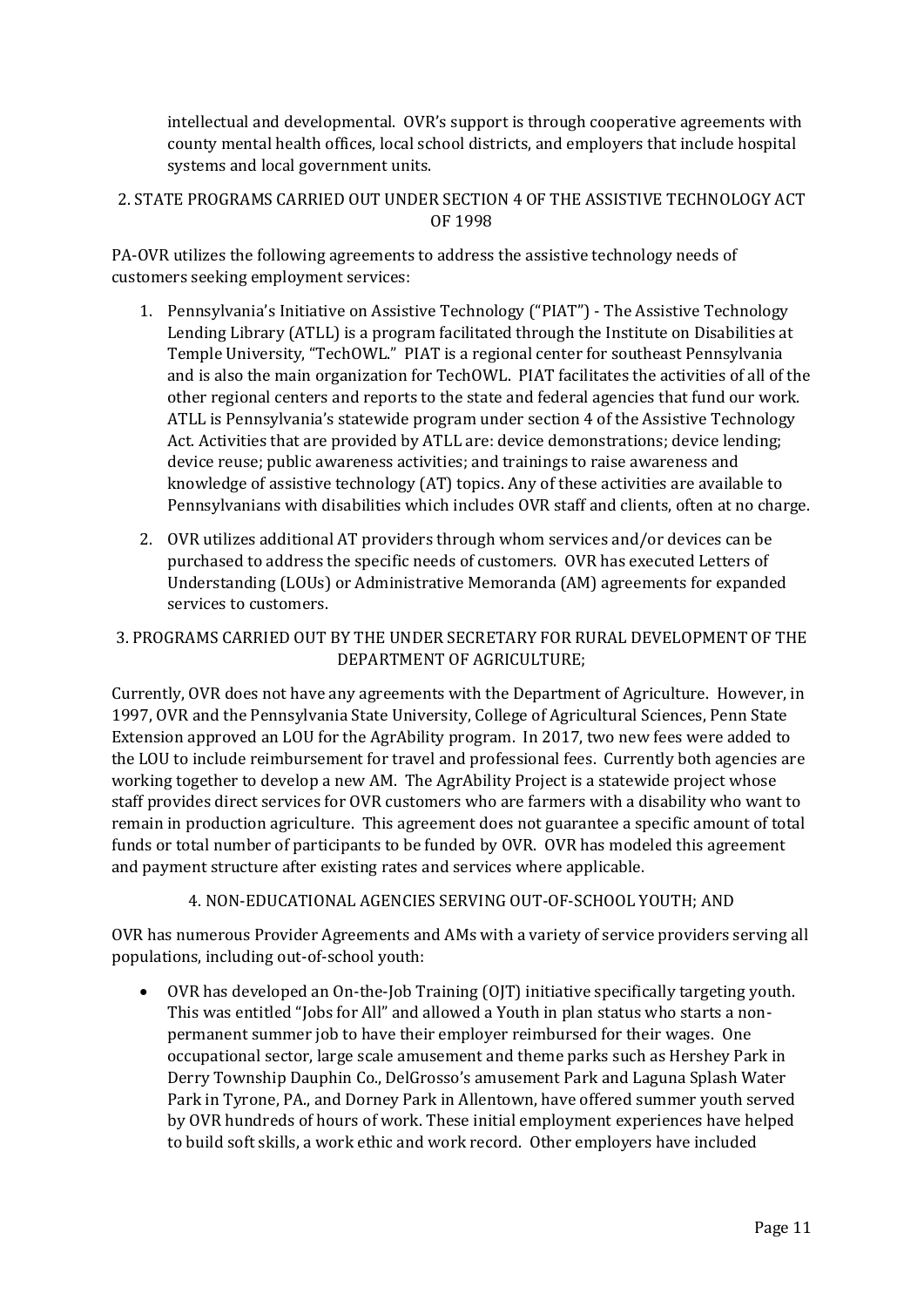municipalities, seasonal retailers and food service/fast food employment. This initiative included over 230 employers.

- OVR continues to develop more programs to partner with community service providers to target transition aged youth. This includes access to summer jobs through shared employer contacts such as Lowe's, Fed Ex., Fenner Drives, Giant Eagle, McDonalds and Walmart. Recent statewide MY Work experiences for out of school youth include paid work experiences in partnership with local municipalities.
- OVR supports a variety of Project SEARCH initiatives across Pennsylvania. Project SEARCH is a one-year internship program that provides education opportunities for individuals with significant disabilities, primarily intellectual and developmental disabilities. The focus can be on students in their last year of high school, young adults with disabilities, or adults with disabilities. The program takes place at a host business in a healthcare, government, or other business setting where a total immersion in the workplace facilitates the teaching and learning process as well as the acquisition of employability and marketable work skills.

### 5. STATE USE CONTRACTING PROGRAMS.

OVR uses a number of statewide contracts through the Pennsylvania Department of General Services (DGS), the agency responsible for the majority of Commonwealth contracting programs.

OVR and ODP have developed a Training Services Invitation to Qualify (ITQ) through DGS for Specialized Professional Skills Development Training. This ITQ pre-qualifies contractors to provide Supportive Employment Certification Trainings for OVR and/or ODP Community Rehabilitation Provider (CRP) agencies, who support individuals with the most significant disabilities, and who provide supportive employment services. When a training is needed, a Request for Quote (RFQ) is developed and sent to the t qualified contractors. An ITQ qualified contractor will be awarded a contract to provide necessary services based on the best value, meaning the best service. Contractors will provide training for CRP agencies for the following two certifications: The Association of Community Rehabilitation Coordinators (ACRE)'s Certificate Training Program; or the Association of People Supporting Employment First (APSE) Certified Employment Support Professional (CESP) Certification.

DGS has executed multiple contracts with various service providers across the commonwealth to provide Sign Language Interpretation and Transliteration Services for all agencies in the commonwealth requiring the services of an interpreter or translator for business functions. OVR uses these contracts to secure interpreter services for daily business proceedings, meetings, workshops, public presentations, and conventions.

DGS has developed an ITQ for Information Technology (IT) hardware providers for Commonwealth agencies to purchase IT hardware. OVR then issues a Request for Proposal to qualified providers to purchase computers, monitors and peripherals for staff.

DGS developed a statewide (IT) Services ITQ to qualify contractors to address IT service requirements of Commonwealth executive agencies. This contract is for fixed price, deliverables-based IT services projects. OVR uses this contract to purchase IT Training-Classroom/Non-Classroom for OVR staff.

# D. COORDINATION WITH EDUCATION OFFICIALS

<span id="page-11-0"></span>Describe: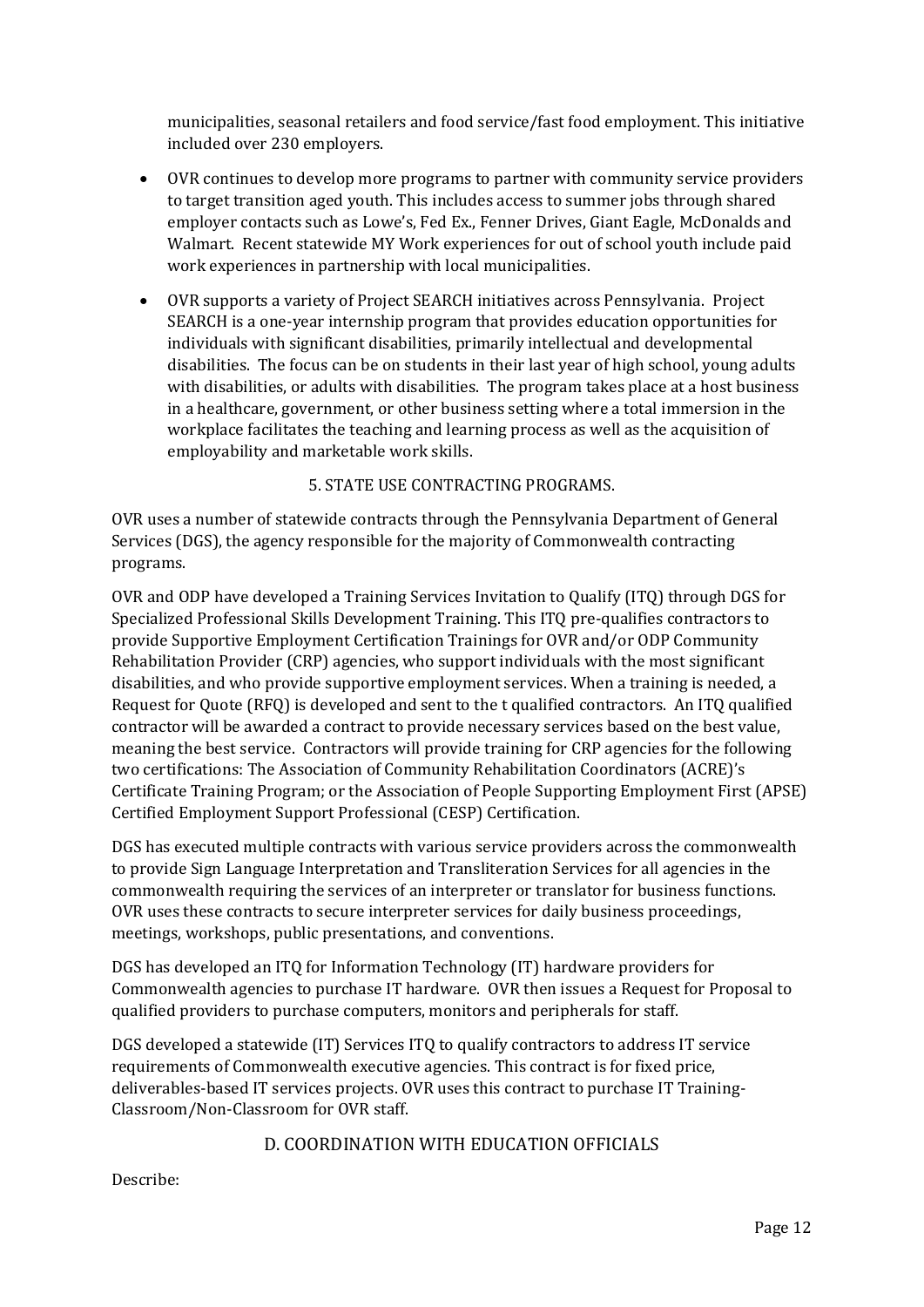## 1. THE DESIGNATED STATE UNIT'S PLANS, POLICIES, AND PROCEDURES FOR COORDINATION WITH EDUCATION OFFICIALS TO FACILITATE THE TRANSITION OF STUDENTS WITH DISABILITIES FROM SCHOOL TO THE RECEIPT OF VR SERVICES, INCLUDING PRE-EMPLOYMENT TRANSITION SERVICES, AS WELL AS PROCEDURES FOR THE TIMELY DEVELOPMENT AND APPROVAL OF INDIVIDUALIZED PLANS FOR EMPLOYMENT FOR THE STUDENTS

The School to Work Transition Policy was updated on March 11, 2021. The policy details OVR staff responsibilities regarding Pre-ETS, transition services, outreach, collaboration, and financial responsibility. In regard to coordination with education, OVR will collaborate with LEAs to improve the successful movement from school to work for students and youth with disabilities. OVR representatives will work with LEAs to develop strong, consistent relationships with LEAs so the OVR representative's knowledge and expertise can be of benefit to students and youth with disabilities, even before students/youth are formally referred to OVR.

Transition services, including Pre-ETS, offered by OVR will supplement, but not replace, IDEA transition services delivered through a secondary school or any other entity charged with the delivery of transition services in accordance with IDEA. The LEA is responsible for providing and paying for transition services that are also considered special education or related services and that are necessary for ensuring a free, appropriate public education to children with disabilities. Nothing under Title I of the Rehabilitation Act shall be construed as reducing an LEA's obligation to provide the above-described services under IDEA (see section 101(c) of the Rehabilitation Act and §361.22(c) of the VR regulations).

VR transition services facilitate the transition from school to post-secondary life, such as achievement of an employment outcome in competitive, integrated employment. Pre-ETS are part of the continuum of services that VR can provide to students with disabilities.

OVR will also designate a liaison to PDE and provide statewide coordination and technical assistance for transition from school to work. An OVR representative maintains contact as needed with personnel in area schools, alternative educational sites and community resources to ensure early identification of students and youth who may require VR services. These students and youth may or may not be receiving special education services.

2. INFORMATION ON THE FORMAL INTERAGENCY AGREEMENT WITH THE STATE EDUCATIONAL AGENCY WITH RESPECT TO:

A. CONSULTATION AND TECHNICAL ASSISTANCE TO ASSIST EDUCATIONAL AGENCIES IN PLANNING FOR THE TRANSITION OF STUDENTS WITH DISABILITIES FROM SCHOOL TO POST-SCHOOL ACTIVITIES, INCLUDING VR SERVICES;

OVR and the Pennsylvania Department of Education, Bureau of Special Education (PDE-BSE) have signed a Memorandum of Understanding (MOU). The MOU was approved by all parties in October 2020. A training series that overviewed the MOU agreement was provided to OVR, BSE, LEA's, youth and families. The trainings were offered on April 8, 2021 (Unpacking the MOU), April 21, 2021 (Engaging Stakeholders) and May 13, 2021 (Strategies for Aligning Efforts).

In addition, OVR has collaborated with PDE-BSE on launching a new PA Secondary Transition website with the intent to provide a "one-stop shop" for professionals and which provides general information about transition, practices, and resources. The website also includes an inter-agency shared events calendar and a place to share current announcements and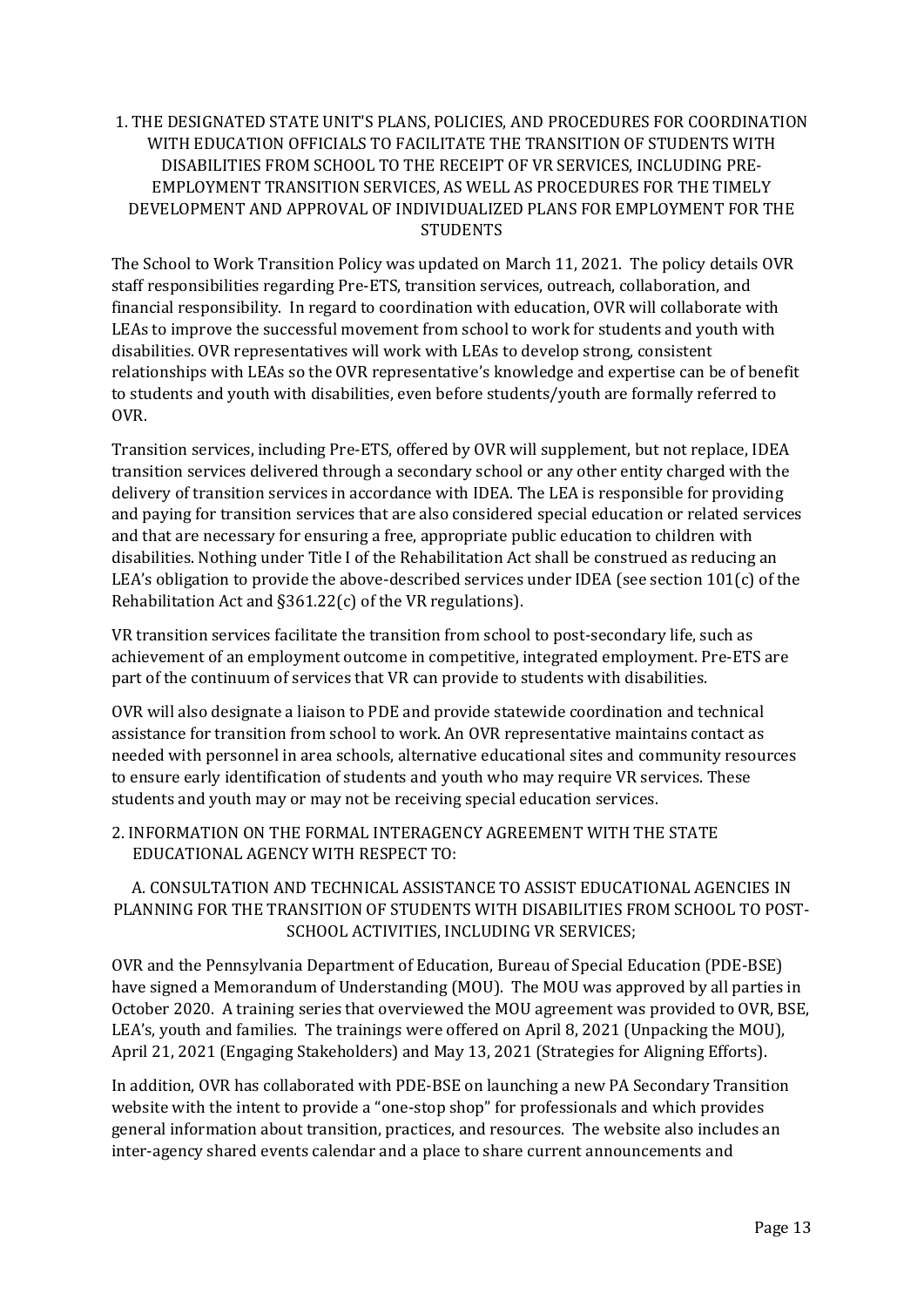information. The website is closely aligned with the Transition Discoveries website that contains resources for youth and families.

In the MOU with the Pennsylvania Department of Education, Bureau of Special Education, OVR agrees to:

- provide consultation for transition planning for students with disabilities to facilitate the development of their IEPs. OVR can provide information, technical assistance, case consultation and information/referral as needed for eligible or potentially eligible students.
- inform and collaborate with Local Education Agencies (LEA) on development and implementation of community events, such as job fairs, transition fairs, and career days, to introduce students with disabilities to possible career goals.
- Create a consistent communication plan to develop policies and procedures; and
- Along with BSE, collaborate on the provision of ongoing joint staff training, such as development and implementation of IEPs, pre-employment transition services, accommodations under Section 504, and limitations on youth entering employment paying subminimum wage.

Additionally, OVR participates in collaborative training each school year with other statewide transition stakeholders for education staff so that the most recent pre-employment transition services information is made available to all LEAs.

BSE will direct LEAs to disseminate these requirements to parents, guardians, teachers, and students. OVR will maintain the documentation and provide a copy to the youth within the timelines identified as specified under 34 C.F.R. Part 397. Any of the services identified above that LEAs provide must be documented by the LEA and provided to the student and OVR.

## B. TRANSITION PLANNING BY PERSONNEL OF THE DESIGNATED STATE AGENCY AND EDUCATIONAL AGENCY THAT FACILITATES THE DEVELOPMENT AND IMPLEMENTATION OF THEIR INDIVIDUALIZED EDUCATION PROGRAMS;

OVR can assist the students and youth with a disability transition from school to competitive, integrated employment, or from school to post-secondary training/education that leads to competitive, integrated employment. The transition goal of the student with a disability should always remain the priority of the IEP process. It is OVR's role to provide appropriate and necessary information to the student and parent/advocate to ensure the IEP is developed with effective transition foremost in mind.

LEAs will send timely invitations to OVR counselors for participation in IEP meetings, when appropriate. When possible, OVR staff will attend IEP meetings in person or by alternative means, such as videoconferences and conference calls, when invited by the LEA. If they cannot participate in the IEP meeting, OVR staff can provide information, vocational planning and guidance, and transition-specific materials to the IEP team.

In addition to the MOU and WIOA, The Pennsylvania Work Experience for High School Students with Disabilities Act (Act 2016-26) requires OVR to collaborate with local education and public agencies. Act 2016-26 requires that students with disabilities have pre-employment transition services included in Individualized Education Plans (IEP) when appropriate and that OVR reports on IEP meeting attendance.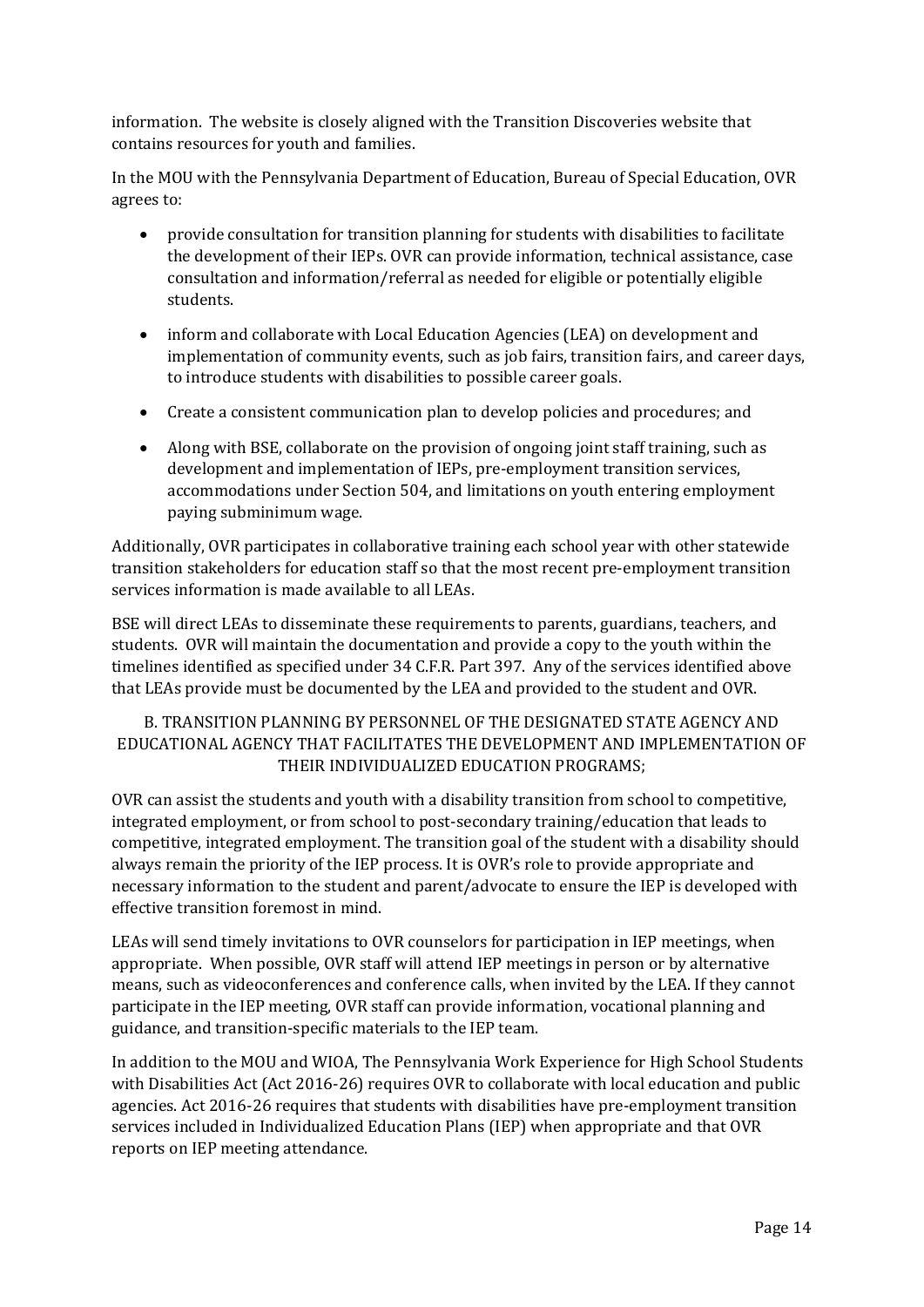## C. ROLES AND RESPONSIBILITIES, INCLUDING FINANCIAL RESPONSIBILITIES, OF EACH AGENCY, INCLUDING PROVISIONS FOR DETERMINING STATE LEAD AGENCIES AND QUALIFIED PERSONNEL RESPONSIBLE FOR TRANSITION SERVICES;

The MOU outlines the Roles and Responsibilities of each agency:

OVR Responsibilities:

- Provide students with pre-employment transition services and transition services under Title IV of the Rehabilitation Act of 1973, as amended by WIOA.
- Conduct outreach for students with disabilities who may benefit from VR services as early as appropriate during the transition planning process. OVR will work to foster the referral of students with disabilities to VR services at least two years prior to exiting high school.
- Coordinate a referral process for students with disabilities in need of pre-employment transition services, and students or youth with disabilities interested in applying for VR services
- Determine eligibility for individual VR services and develop an Individualized Plan for Employment (IPE) in coordination with the student's or youth's IEP or 504 plan as early as possible, if a student is interested and applies for VR services prior to graduation.
- Attend IEP meetings in person or by alternative means, such as videoconferences and conference calls, when invited by LEAs.
- Designate staff to be responsible for the oversight of the provision of technical assistance and consultation, and the development of program strategies and procedures applicable for students with disabilities.
- Provide technical assistance to BSE and LEAs through formal and informal training, joint problem-solving, and exchange of information on policies and procedures.
- Identify a single point of contact for each LEA and other schools (including approved private schools and other specialty schools) who will coordinate transition activities, develop collaborative approaches for student outreach and referral for VR services, facilitate communication with OVR staff, and assist with transition planning that facilitates the completion of a student's IEP and the student's transition from school to post-school employment.
- Provide information to BSE on referrals and employment outcomes of students with disabilities by LEA on an annual basis, and additional information as requested and as applicable law allows.
- Share information regarding policies, procedures, guidelines, programs and services to improving the access to, and availability of, pre-employment transition services and transition services.
- Provide brochures and materials about the OVR process and services to LEAs for distribution to the students, parents, legal guardians, teachers and others.
- Conduct outreach to businesses and promote employer participation in work-based learning experiences, such as worksite tours, employer mock interviews, job shadowing, and paid work experiences for students with disabilities.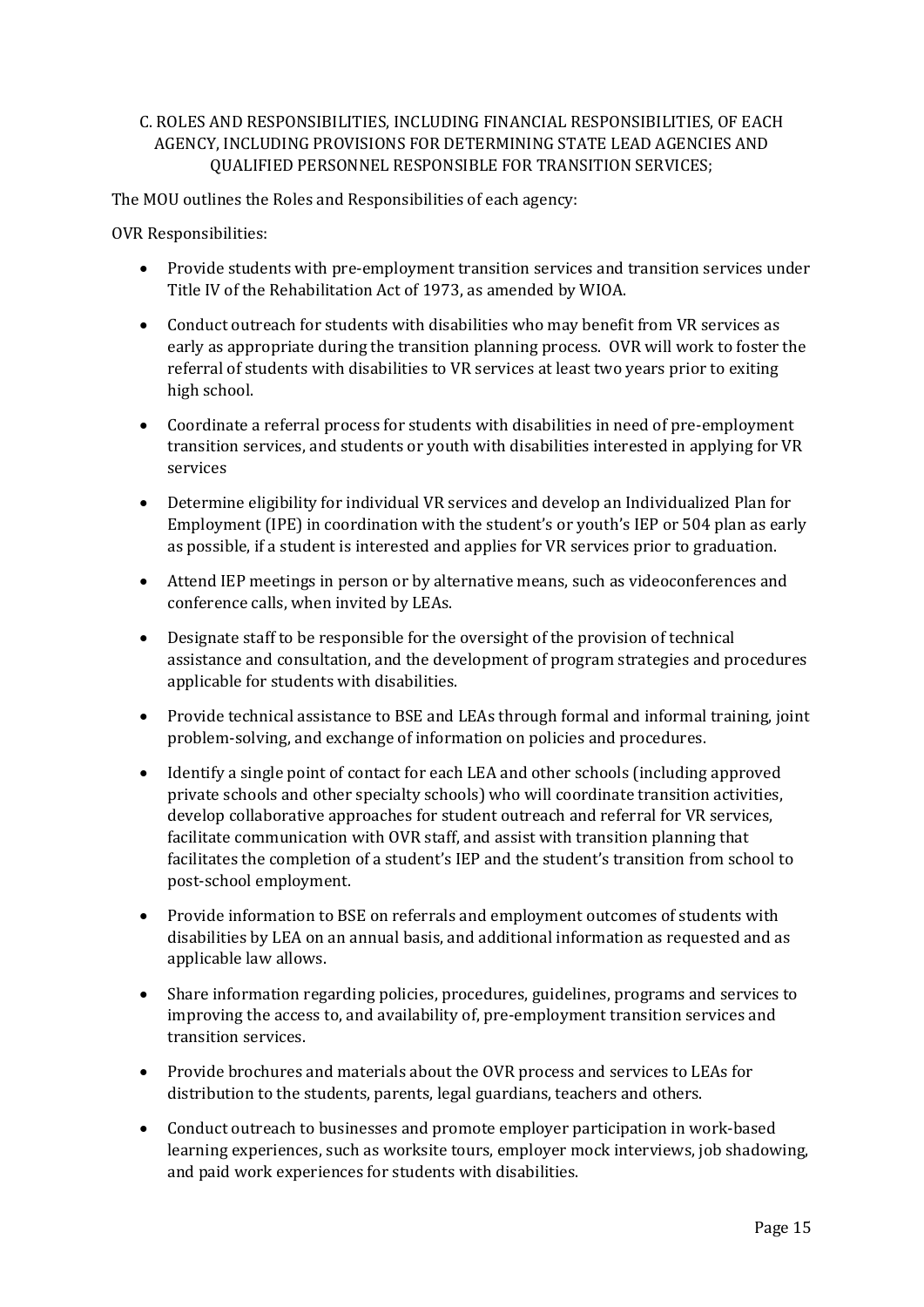- Advise OVR staff to attend IEP meetings when invited and with parental consent to provide employment information, technical assistance, case consultation, and information on VR programs and referrals needed (refer to BSE/OVR Tools and Guidance Document).
- Perform outreach activities that help inform LEAs, students with disabilities, and their families about the VR program, including purpose of program, VR eligibility requirements, referral and application procedures, and the scope of services that may be provided to eligible individuals.
- Provide supported employment services to a student in their final 6 months of high school to secure permanent competitive, integrated employment if it is an identified service in their IPE.

BSE Responsibilities:

- Ensure the provision of a Free Appropriate Public Education (FAPE), including transition services.
- IDEA [34 CFR §300.43 (Authority: 20 U.S.C. 1401(34))]
- Transition services for children with disabilities may be special education, if provided as specially designed instruction, or a related service, if required to assist a child with a disability to benefit from special education.
- Ensure that LEAs' coordinated set of activities supports career and post-secondary education and training options.
- Ensure that LEAs collaborate with OVR in the provision of transition services and preemployment transition services.
- Ensure that LEAs collaborate with OVR in determining the student's needed preemployment transition activities based upon the student's current assessment and secondary transition post-secondary goals.
- Ensure that LEAs provide opportunities for students to develop employment skills and participate in community experiences.
- Ensure that LEAs provide available student information to assist in VR eligibility determination and receipt of pre-employment transition services.
- Ensure that LEAs assist OVR staff with access to students and their school environment and with identifying opportunities to work with students.
- Ensure that LEAs invite OVR staff to the student's IEP meeting.
- Ensure that LEAs collaborate with OVR to determine who will be responsible for providing services that are both special education services and VR services.
- Ensure LEAs are not contracting with an entity for the purpose of operating a program under which a youth with a disability is engaged in work compensated at a subminimum wage.
- For students with disabilities who are seeking subminimum wage employment after high school exit, ensure that LEAs provide OVR documentation of completion of appropriate transition services under IDEA.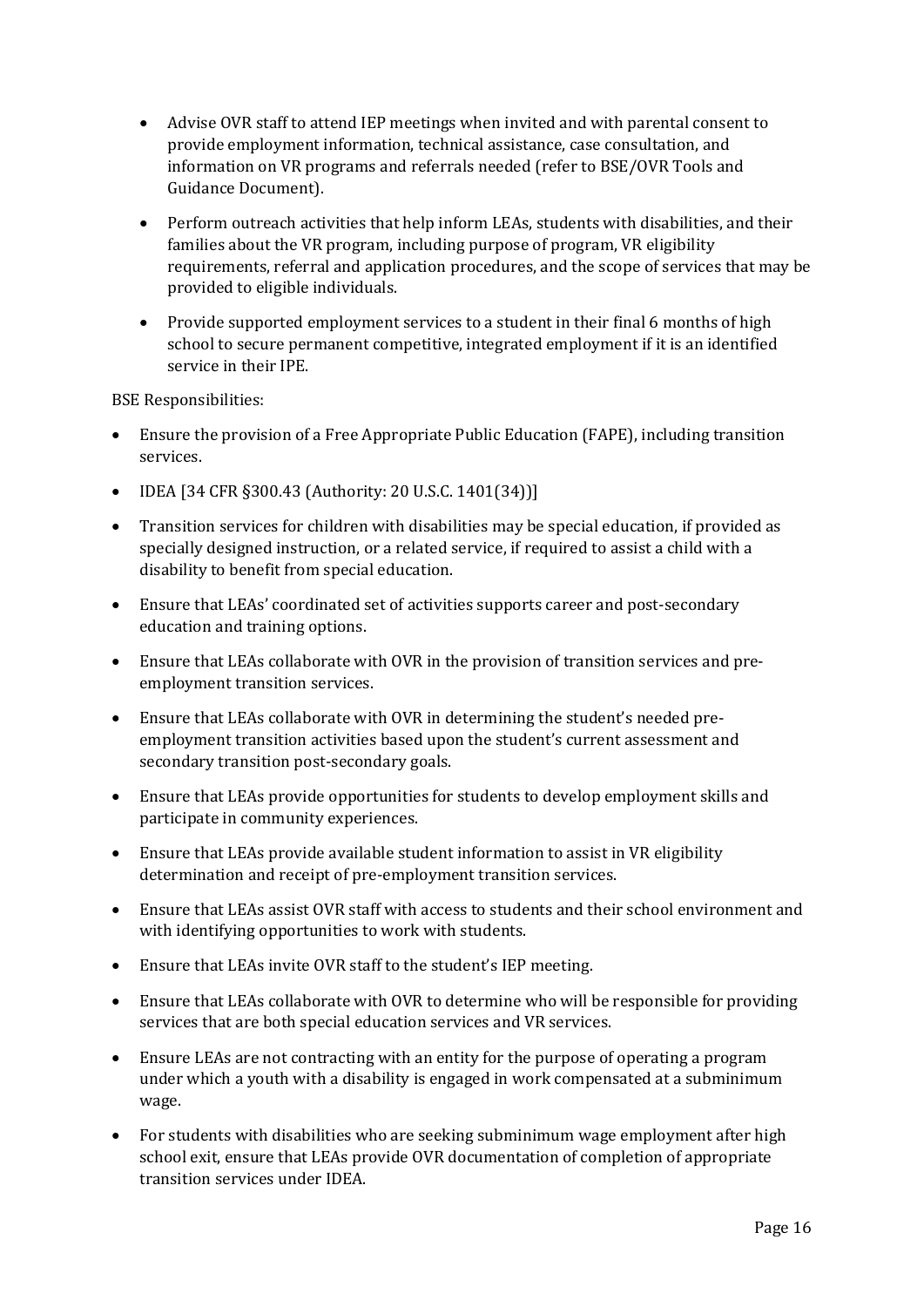- Ensure that LEAs implement special education requirements for transition planning services specified in IDEA as evidenced by the development and implementation of IEPs for students with identified needs.
- Designate BSE personnel to be responsible for the provision of technical assistance and consultation, and the development of statewide program strategies and procedures applicable to students with disabilities transitioning from school to post-school activities.
- Coordinate a network of professionals focused on assisting schools with implementing effective transition planning and services.
- Provide technical assistance and consultation to OVR through formal and informal training, joint problem-solving, and exchange of information on policies and procedures.
- In accordance with applicable law, share data related to students with disabilities regarding transition services, post-secondary goals, post high school outcomes, and exiting environment data.
- Provide representation on the VR State Rehabilitation Council and relevant committee participation.

Mutual Responsibilities:

- Training and Technical Assistance: OVR will provide consultation and technical assistance to LEAs that will assist in the planning and transition of all students with disabilities who are eligible or potentially eligible from school to post-school activities, including employment. OVR will develop and provide common training and professional development opportunities to improve transition and employment results for youth.
- Planning and Coordination: OVR and BSE will collaborate in the development of a work group (Pre-Employment Transition Activities Task Force) that targets the improvement of transition to employment outcomes in integrated, community settings for students with disabilities. This taskforce will also explore and identify pre-employment transition services and transition-related services (work-based learning, internships, apprenticeships, dual enrollment programs, industry recognized credential programs, and college programs). Further, OVR and BSE agree to work collaboratively to coordinate with and engage employers on pre-employment transition services for students with disabilities and transition services for youth with disabilities.
- OVR and BSE will continue to collaborate and lead in the PA Secondary Transition Community of Practice and related State Leadership Team.
- Data Sharing: OVR and BSE will share of data, within the bounds of applicable law, of potentially eligible and/or eligible students with disabilities regarding transition services and outcomes.
- OVR and BSE will post this MOU and provide training and technical assistance to VR and Education staff at the state and local level that is recorded and archived on their respective websites.
- OVR and BSE will provide relevant training and technical assistance to minimize redundant services and maximize resources in both systems.
- OVR and BSE will provide a copy of this MOU to the following key stakeholders: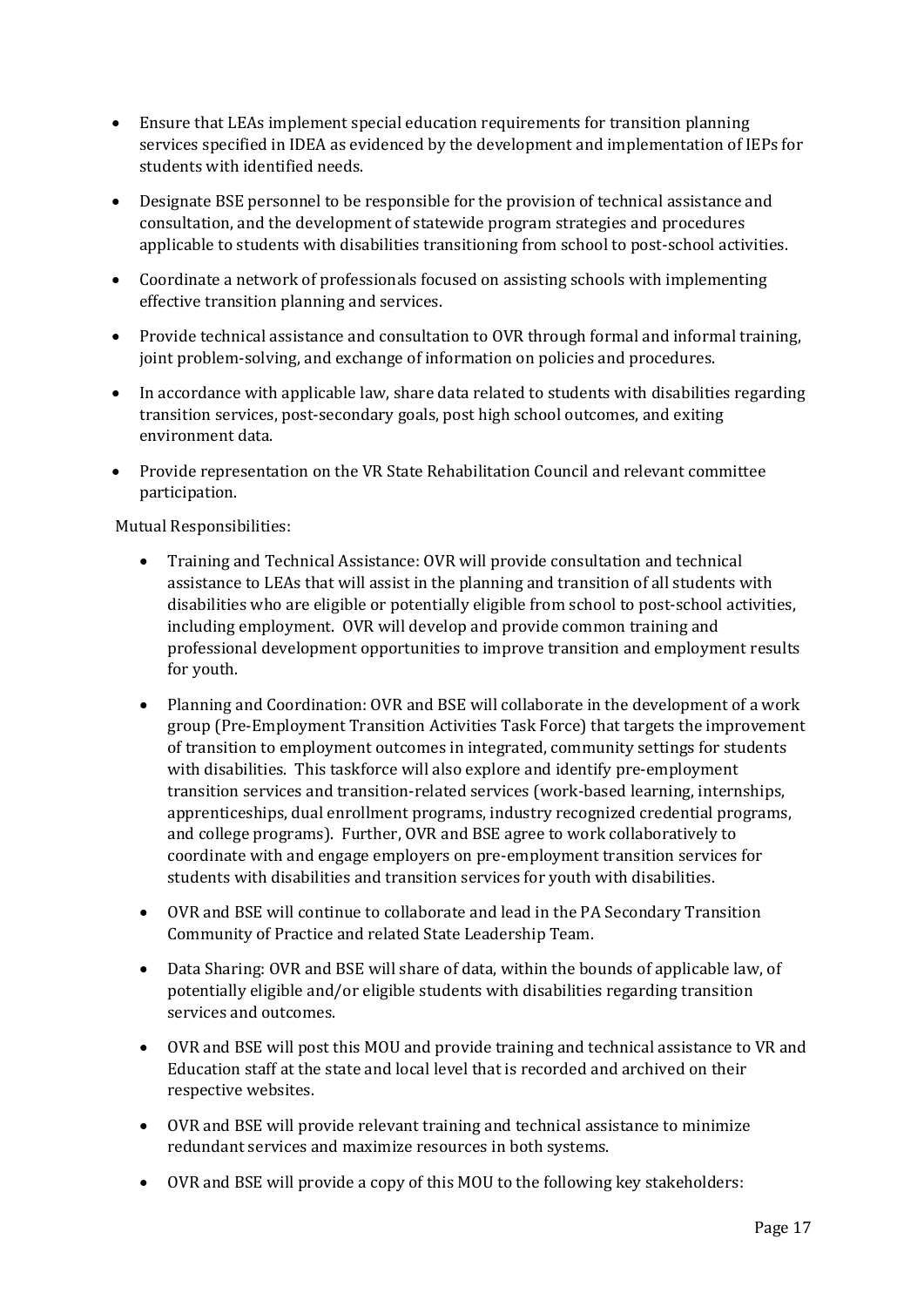- a) all LEA superintendents or chief school administrators;
- b) all directors of special education;
- c) all OVR District Administrators;
- d) the DLI Office of Developmental Programs;
- e) Pennsylvania Rehabilitation Council (PaRC);
- f) State Board of Vocational Rehabilitation;
- g) Right to Education State Task Force and Local Task Forces;
- h) Client Assistance Program (CAP); and
- i) other entities as identified.
- OVR and BSE will mutually develop and distribute notices, memorandums, and other information regarding transition to key stakeholders.
- Transition Services/Accommodations: OVR and BSE will identify and disseminate information about pre-employment transition services and transition services, accommodations, employment services, effective practices/strategies that create positive employment outcomes to program staff, partners, families, individuals, employers, and public and private stakeholders.
- Assistive Technology (AT): BSE will work with OVR on identifying the AT needs of students eligible for OVR services.
- OVR and BSE will encourage students with disabilities to gain targeted skills necessary to compete in the workforce through specialized technical education programs, trade schools, pre-apprenticeships/apprenticeships, industry-based skills trainings, and internships.
- OVR and BSE will investigate additional funding sources for high school students with disabilities, such as statewide WIOA Title I programs for supplemental assistance through individual training accounts (ITAs).

For financial responsibilities, OVR and BSE will identify a method for defining the financial responsibility of OVR and LEAs for the provision of VR services and will identify procedures under which OVR may initiate proceedings to secure reimbursement for VR services from LEAs and vice versa. 34 C.F.R. §§ 300.154 & 361.53(d)(3)(i) and (iii).

Disagreements about which entity is financially responsible for payment for services may occur, and decisions about whether the service is related to an employment outcome or educational attainment, or whether the service is considered a special education or related service, as well as whether the service is one customarily provided under IDEA or the Rehabilitation Act, will be made at the State level by BSE and OVR.

LEAs should continue to provide some of the transition services typically provided under IDEA rather than cease providing the services with a referral to the VR program. If any of the five required pre-employment transition services are needed by a student with a disability, and are not customary services provided by LEAs, OVR will collaborate and coordinate with the LEA regarding the provision of such services.

When similar or identical service needs are identified as education-related in the IEP established by the LEA and employment-related in the IPE established by OVR, it is understood that disputes will be resolved between OVR and LEAs at the local level. The process for dispute resolution is as follows: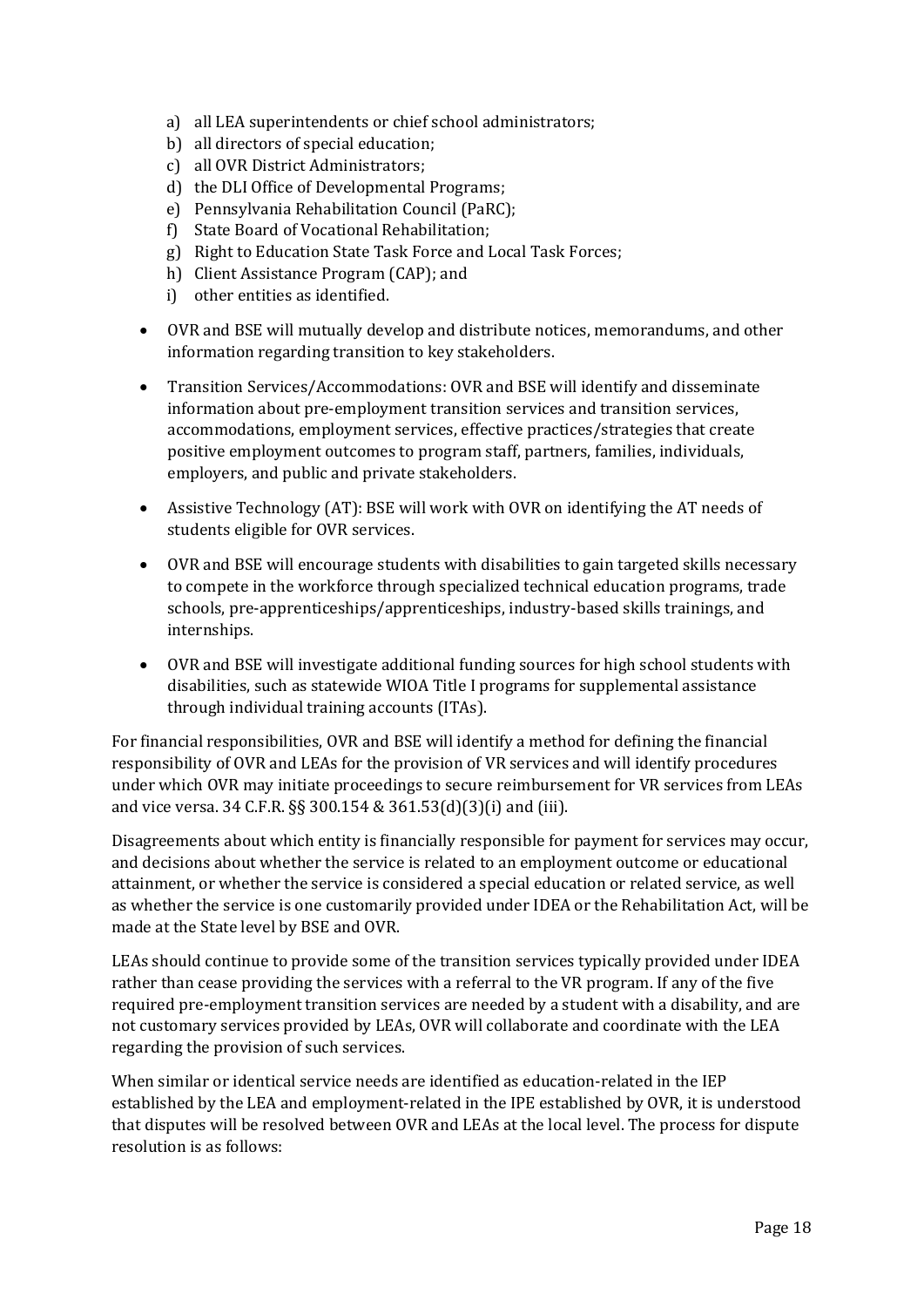- If the service is special education or a related service and included in the student's IEP, the LEA may provide the service either directly or through other sources, or request OVR provide the service. If OVR determines the service does not violate the comparable benefits policy (unless such a determination would interrupt or delay the progress of the individual) and is identified as a service on the individual's IPE, OVR may assume the costs for the service. If OVR determines that the purpose of the service is more for educational attainment than achievement of competitive, integrated employment, then the LEA would pay for the service, as they would for services under IDEA.
- OVR's funding for assessment for eligibility and vocational needs, counseling and referral services, job placement services, rehabilitation technology and auxiliary aids and services are exempt from comparable benefit and the financial needs test.
- When AT goods or services are needed for educational purposes, it will be the financial responsibility of the LEA. However, prior to exit from high school, OVR will determine needs and comparable benefits for AT for post-secondary education and employment purposes for the individual as needed for employment and identified on the individual's IPE.

Nothing in the MOU shall be construed to reduce the obligation under IDEA for LEAs to provide/pay for transition services that are required to ensure FAPE.

## D. PROCEDURES FOR OUTREACH TO AND IDENTIFICATION OF STUDENTS WITH DISABILITIES WHO NEED TRANSITION SERVICES.

OVR and BSE will support outreach activities that will ensure referrals to OVR to provide eligible and potentially eligible students with disabilities a smooth school-to-work transition. OVR outreach activities focus on providing information about VR to school staff, students, families, community professionals, and others interested in Pre-ETS and transition services, including students and families of diverse backgrounds. Outreach to these students should occur as early as possible during the transition planning process and must include, at a minimum, a description of the following:

- VR program purpose;
- eligibility requirements;
- application procedures;
- scope of services that may be provided to eligible students; and
- Pre-ETS that may be provided to potentially eligible or eligible students.

OVR will provide information to BSE and LEAs regarding OVR services that will be disseminated to students and their families. BSE will ensure that LEAs highlight the information and outreach activities provided by OVR and make such information and activities available to all students with disabilities and families of students with disabilities.

OVR staff may conduct outreach in the following manner such as:

- providing VR brochures and business cards to the school;
- presenting at the first open house, family information nights, or orientation held at the school;
- conducting regularly scheduled school visits;
- participating in transition and job fairs at the school;
- attending IEP meetings, when invited; and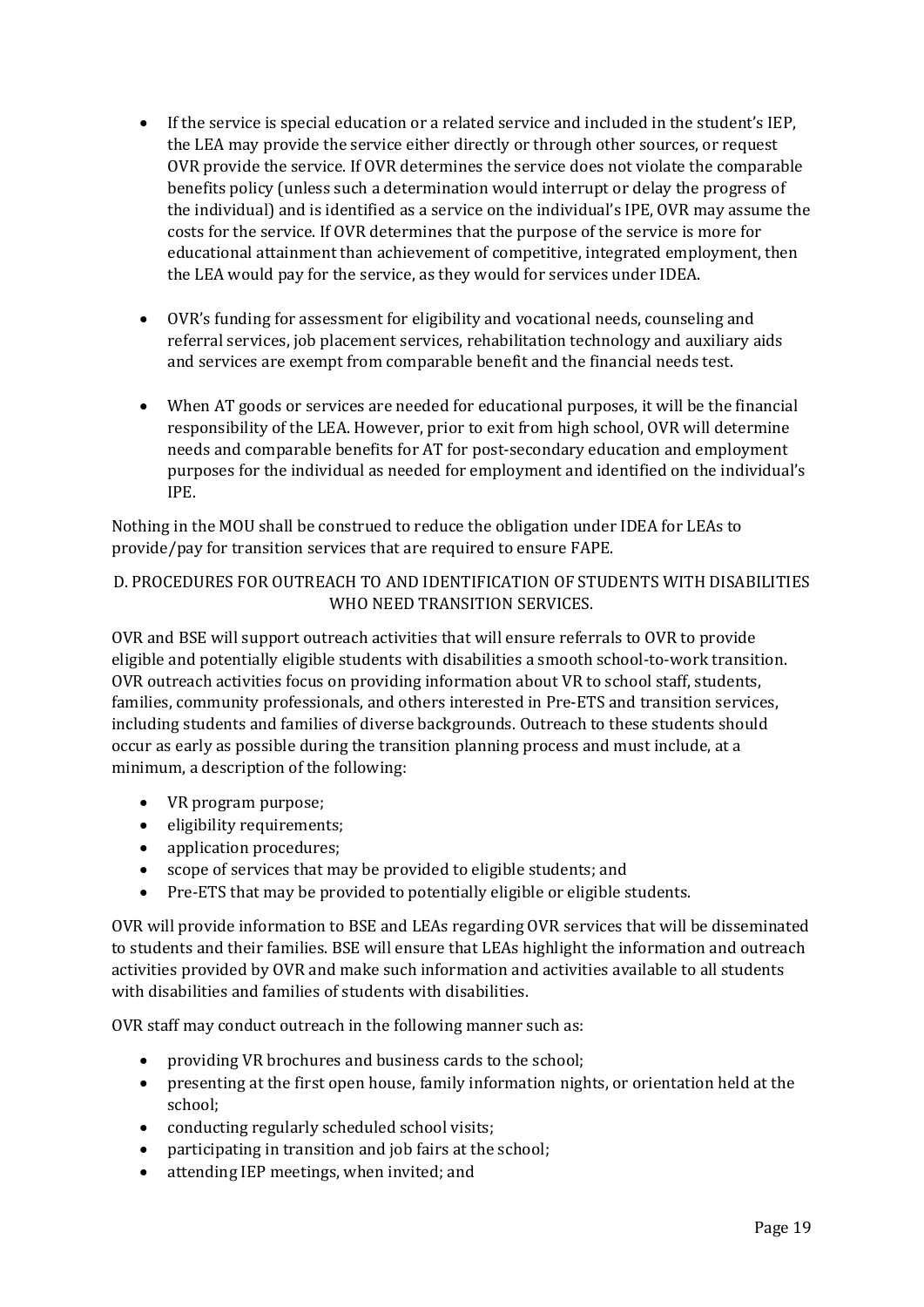• speaking about Pre-ETS and VR services at school staff meetings, teacher in-service trainings, student/family group meetings, or interagency meetings.

OVR will work with LEAs to ensure referrals of students with disabilities to the VR program at the beginning of the school year. Referral for Pre-ETS should begin at age 14 for all students with disabilities who may need them.

While outreach typically occurs in the LEA environment, OVR will work with PDE to identify students and youth with disabilities who may not be served in public schools under an IEP or 504 Plan. Outreach will be conducted to identify students and youth with disabilities who are underserved through other community partners, such as, but not limited to:

- Intermediate Units (IUs);
- career and technology centers;
- approved private schools:
- charter and cyber schools;
- home school organizations;
- student assistance programs;
- summer competitive, integrated employment programs;
- Workforce Development Boards;
- Parent-Teacher Associations, etc.:
- juvenile justice system;
- foster youth organizations;
- homeless shelters/programs; and
- medical facilities.

## E. COOPERATIVE AGREEMENTS WITH PRIVATE NONPROFIT ORGANIZATIONS

<span id="page-19-0"></span>Describe the manner in which the designated State agency establishes cooperative agreements with private non-profit VR service providers.

OVR maintains negotiated LOUs, as well as AMs and provider agreements with more than 200 community service providers covering more than 1,000 different rehabilitation, independent living and related services. OVR is currently converting LOUs to an AM or a provider agreement. Many of these organizations are private and/or not-for-profit CRPs.

Through these various agreements, OVR defines service programs and the corresponding conditions of purchase, including fees and effective/expiration dates, which exist between a rehabilitation service provider and OVR. An agreement entered into between OVR and a community service provider creates a locally developed, locally negotiated, and locally sensitive response to the rehabilitation service needs of persons with significant disabilities in the diverse areas of the commonwealth.

These agreements are neither a contract nor a grant agreement, but an agreement between the parties that sets forth the services and rates that will be acceptable for OVR payment. They do not commit either provider or OVR to the sale or purchase of the defined services, or a guarantee of provision or business. The use of an LOU or AM for OVR customer service allows OVR to provide customer choice, to respond to a customer's satisfaction with the service, to control affordability of service fees, and the ability to provide alternative services when needed.

# <span id="page-19-1"></span>F. ARRANGEMENTS AND COOPERATIVE AGREEMENTS FOR THE PROVISION OF SUPPORTED EMPLOYMENT SERVICES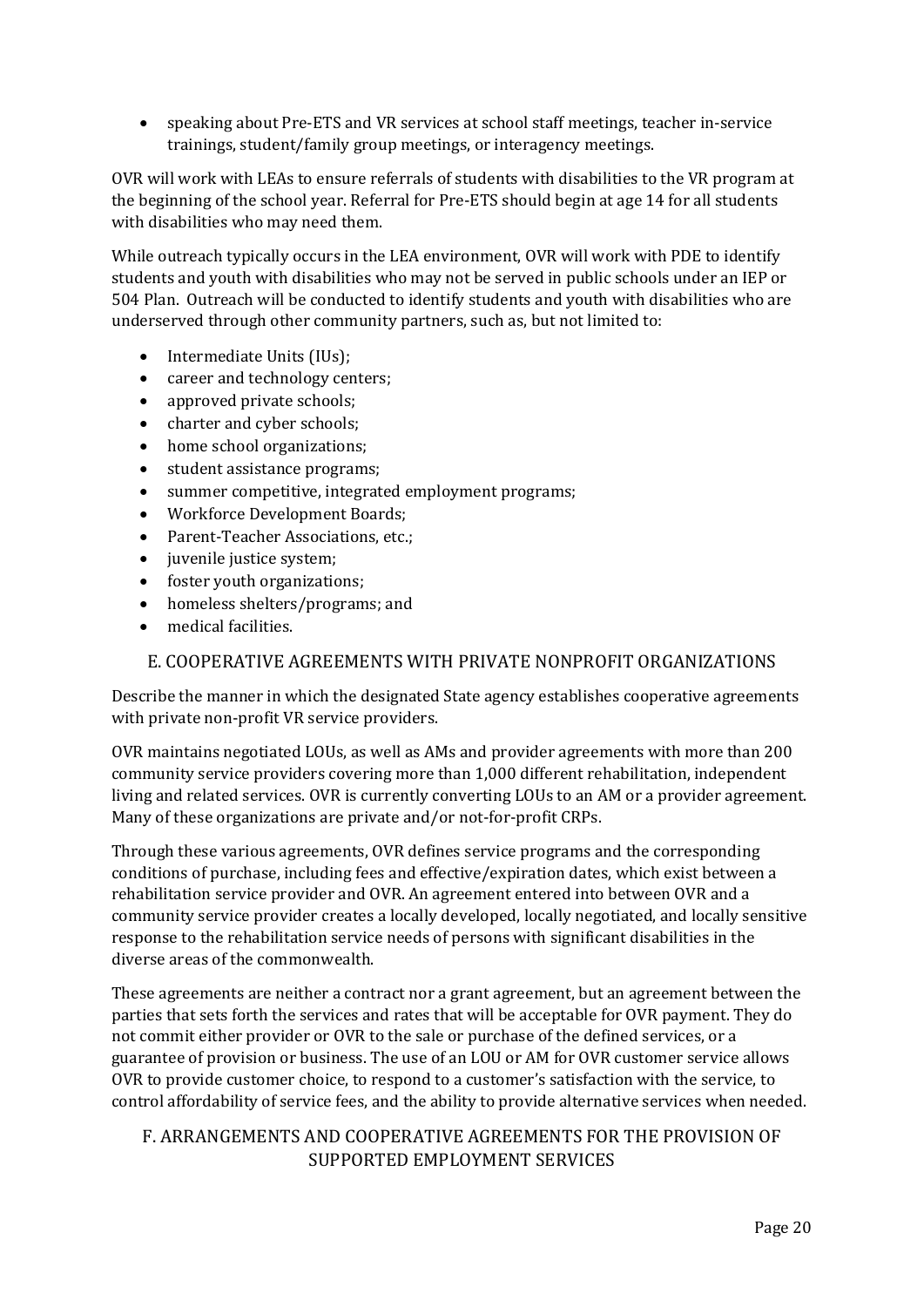Describe the designated State agency's efforts to identify and make arrangements, including entering into cooperative agreements, with other State agencies and other appropriate entities in order to provide supported employment (SE) services and extended employment services, as applicable, to individuals with the most significant disabilities, including youth with the most significant disabilities.

OVR has coordinated with other State Offices such as ODP, OMHSAS, Office of Long-Term Living (OLTL), and other entities to provide SE services and extended services. In February 2019, a joint bulletin between OVR and ODP was issued outlining referral processes for SE cases in which a customer is eligible for OVR services and waivers through ODP. OVR will continue to communicate and collaborate with these Offices to provide quality SE services and provide referrals and information regarding mutual customers. OVR will provide current information and training to State Offices and other entities to ensure the provision of services and extended services.

OVR will continue to support the provision of quality supportive employment services by adequately trained and properly credentialed staff either directly, through other state and local government agencies, or private service agencies, as appropriate.

DLI and DHS are in the process of developing an MOU for SE Services. The MOU for SE services will guide a partnership to establish the collaborative framework for OVR and DHS to develop, expand, and improve opportunities for competitive employment for individuals with disabilities, including individuals with the most significant disabilities. OVR and DHS will fund SE services, including Customized Employment, by committing to the implementation of complementary programs to assist with the provision of these services to individuals with the most significant disabilities, including youth with the most significant disabilities, to enable them to achieve an employment outcome of SE in competitive integrated employment. This MOU will ensure a smooth transition from SE services to extended services.

# G. COORDINATION WITH EMPLOYERS

<span id="page-20-0"></span>Describe how the designated State unit will work with employers to identify competitive integrated employment and career exploration opportunities in order to facilitate the provision of:

# 1. VR SERVICES; AND

OVR routinely engages with employers and businesses to better understand their workforce needs so OVR can prepare individuals with disabilities with industry skills to best meet industry skill demands required by businesses and employers to be successful in competing in the global marketplace. OVR has Central Office staff who are available to meet with an employer to listen and explore their organization's unique culture to learn about the services or products they produce, to learn about employee skill needs, and how the leadership of a company or organization envisions their future workforce succession planning and the inclusion of VR talent throughout all levels of their organization. Where possible, OVR will coordinate business outreach with local workforce boards, PA CareerLinks, economic development partners, community rehabilitation agencies, DHS Offices of ODP, OMHSAS, and OLTL, and other DLI Bureau of Workforce Partnership & Operations (BWPO) multi-employer workforce partnerships.

1. In response to an organization's workforce talent needs, OVR can suggest a recruitment process to bring qualified pre-screened individuals with a disability into their organization.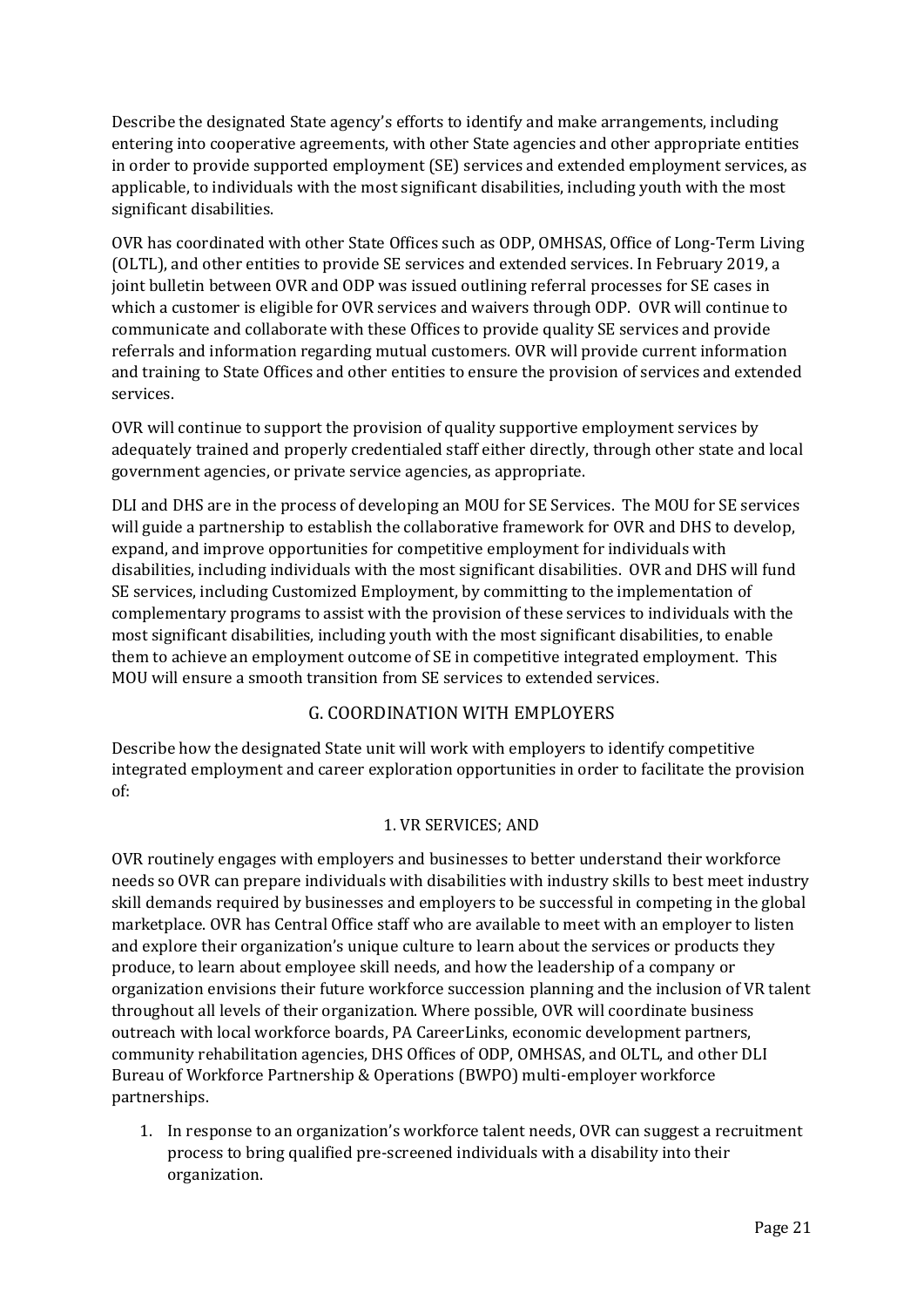- 2. OVR will work with each business to target career ladders and pathways for quality competitive integrated employment in career pathways matched to each VR consumer customer's financial needs, unique aspirations, capacities and the talent succession plans of an employer.
- 3. OVR will keep the process simple by using a Single Point of Contact (SPOC) approach modeled after the Council of State Administrators of Vocational Rehabilitation (CSAVR) use of a national Points of Contact network when a business with multi-county or state operations seek VR talent across several states and Pennsylvania workforce regions.

The following are OVR employer outreach and networking strategies to work with employers to increase competitive integrated employment and career exploration opportunities:

- 1. national and in-state outreach to employers/businesses to recruit and hire people with disabilities will consistently be encouraged through engagement or registration with CWDS, CSAVR, National Employment Team (VR-NET), and the VR-NET Talent Acquisition Portal;
- 2. employer outreach by Business Services and Outreach Division (BSOD) Specialists through in-person and/or virtual/telephonic meetings, regional and statewide RSAallowable Chamber of Commerce membership, networking, and Society of Human Resource Manager statewide and local organization involvement;
- 3. outreach to employers to recruit and hire people with disabilities through local District Offices and the Hiram G. Andrews Center (HGAC). HGAC business services staff will identify and coordinate with the referring district Vocational Rehabilitation Counselors (VRCs) and business services staff to find a suitable job match for customers. This will include identifying any measurable skill gains that result from the customers acquisition of an industry recognized credential. Local District Office business service teams will actively coordinate employer recruitment, work-based learning experiences, internships, apprenticeships and pre-apprenticeships, On-the-Job (OJT) and other onboarding supports for OVR customers. Local office business services staff, in consultation with VRCs, will monitor successful job performance and follow-up with the OVR customer and employer to ensure job retention;
- 4. no-cost consultation to employers will be provided on disability etiquette, accessibility, and accommodation needs by Business Services and Outreach Division (BSOD) specialists, HGAC staff or combined bureau staff upon request. Referral assistance to help retain an employer's workforce following an injury or the onset of a disability will also be provided. OVR staff trained in the mid-Atlantic TransCen, ADA Leadership models from Cornell University and a BSOD specialist trained on the use of the Misericordia University, Comprehensive Accessibly Kit, and the Americans with Disability Act Architectural Guidelines standards, will provide non-legal, best practice disability etiquette training, and on-site accessibility compliance reviews;
- 5. BSOD specialists will provide no-cost compliance consultations to Community Rehabilitation Providers (CRPs) of 14C Federal Ability One, or State operated set aside vendors, to ensure work settings are fully integrated before federal VR funds are used in placement supports or on-boarding;
- 6. OVR business services will conduct employer/business satisfaction surveys to measure effectiveness in business engagement; and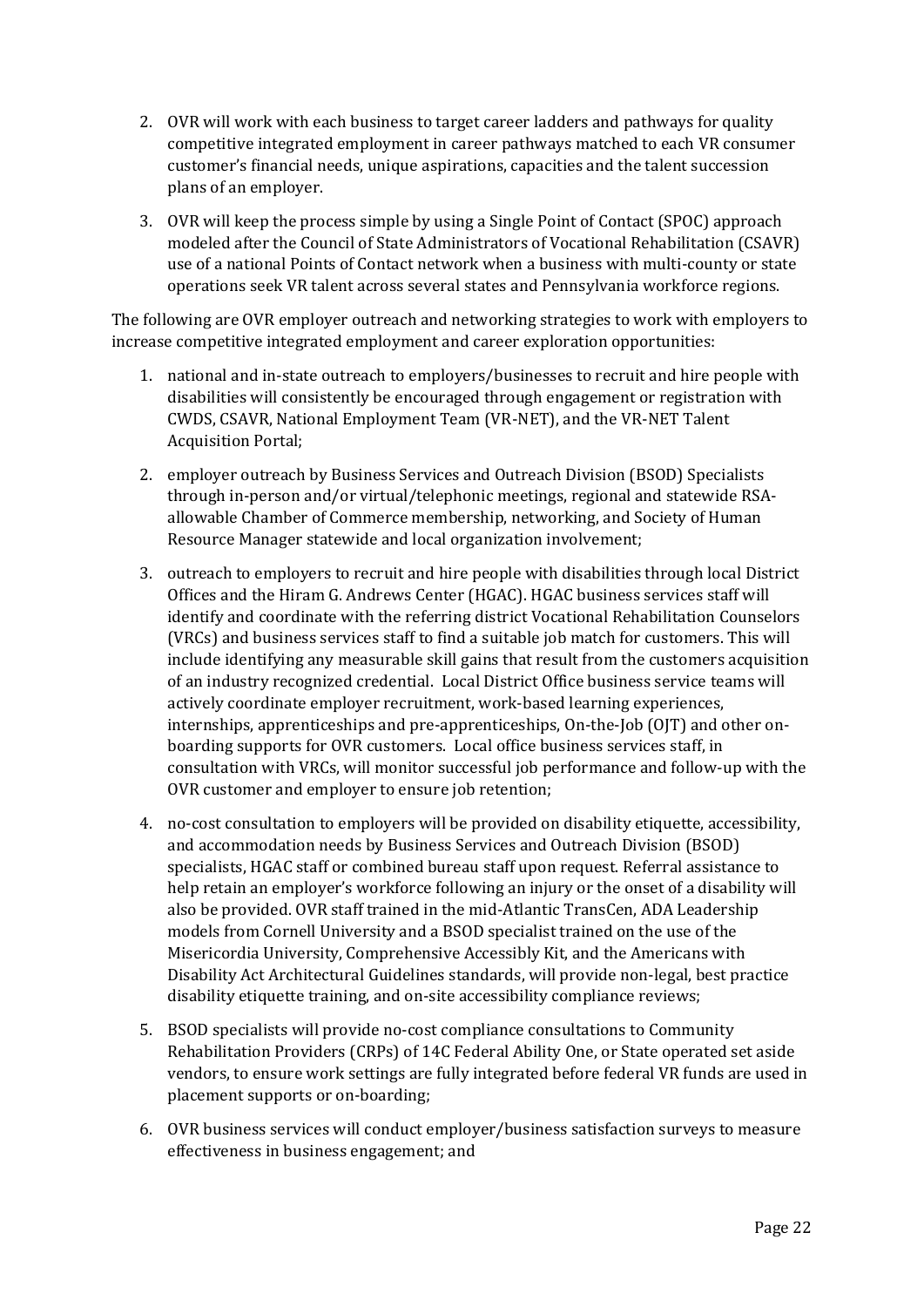- 7. BSOD specialists and combined local bureau staff will continue to promote and support National Disability Employment Awareness Month events. These events will include employer champions who actively recruit and retain persons with disabilities in their workforce.
- 8. OVR will work to establish regular employment hiring events to serve employers both at local/regional and statewide levels. These events may be conducted both in-person and through virtual means. In-person events are anticipated to incur costs for venue, supplies, marketing, and other materials to ensure the success and participation of employers, service providers, human service resources, and participants with disabilities. Virtual hiring events may require the purchase of a web access platform to accommodate an interactive and accessible virtual venue.
- 9. BSOD staff will assess and market available resources and services offered by OVR to employers through a proposed Business Portfolio tool. This tool will be offered to employers both in printed and electronic formats and will be designed to showcase the value of business partnerships with OVR and its constituents.

## **Partnering with Workforce Agencies to Align with Regional Employment Sectors**

OVR (BSOD) staff and District Office business services teams will participate in regional planning processes in partnership with local workforce development boards.

OVR and Workforce partners will review and target employers in the key expansion sectors for the highest level of business engagement, which will include discussions around establishment of work-based learning experiences. In addition, all OVR business services staff will utilize and share Labor Market Information (LMI) published monthly from the Pennsylvania Department of Labor and Industry's (DLI's) Center for Workforce Information and Analysis (CWIA) with their district office VR Counselor's (VRC's) to promote career-based IPEs likely to lead to successful employment and skill training to prepare for expansion or 'super' sector jobs in each region of Pennsylvania.

### 2. TRANSITION SERVICES, INCLUDING PRE-EMPLOYMENT TRANSITION SERVICES, FOR STUDENTS AND YOUTH WITH DISABILITIES.

OVR continues to expand its collaboration with employers, industry partnerships, and other multi-employer workforce partnerships to provide students and youth with disabilities opportunities for career exploration to promote competitive, integrated employment. Students and youth with disabilities will be given opportunities to complete work-based learning experiences to develop soft skills and work-related skills. Students and youth with disabilities may be afforded opportunities to complete mock interviews with employers, job shadowing experiences, career days, disability mentoring days with employers, and other pre-employment transition services to prepare students for competitive employment. Project SEARCH is one example of this type of collaboration.

# H. INTERAGENCY COOPERATION

<span id="page-22-0"></span>Describe how the designated State unit will collaborate with the State agency responsible for administering each of the following programs to develop opportunities for competitive integrated employment, to the greatest extent practicable:

1. THE STATE MEDICAID PLAN UNDER TITLE XIX OF THE SOCIAL SECURITY ACT;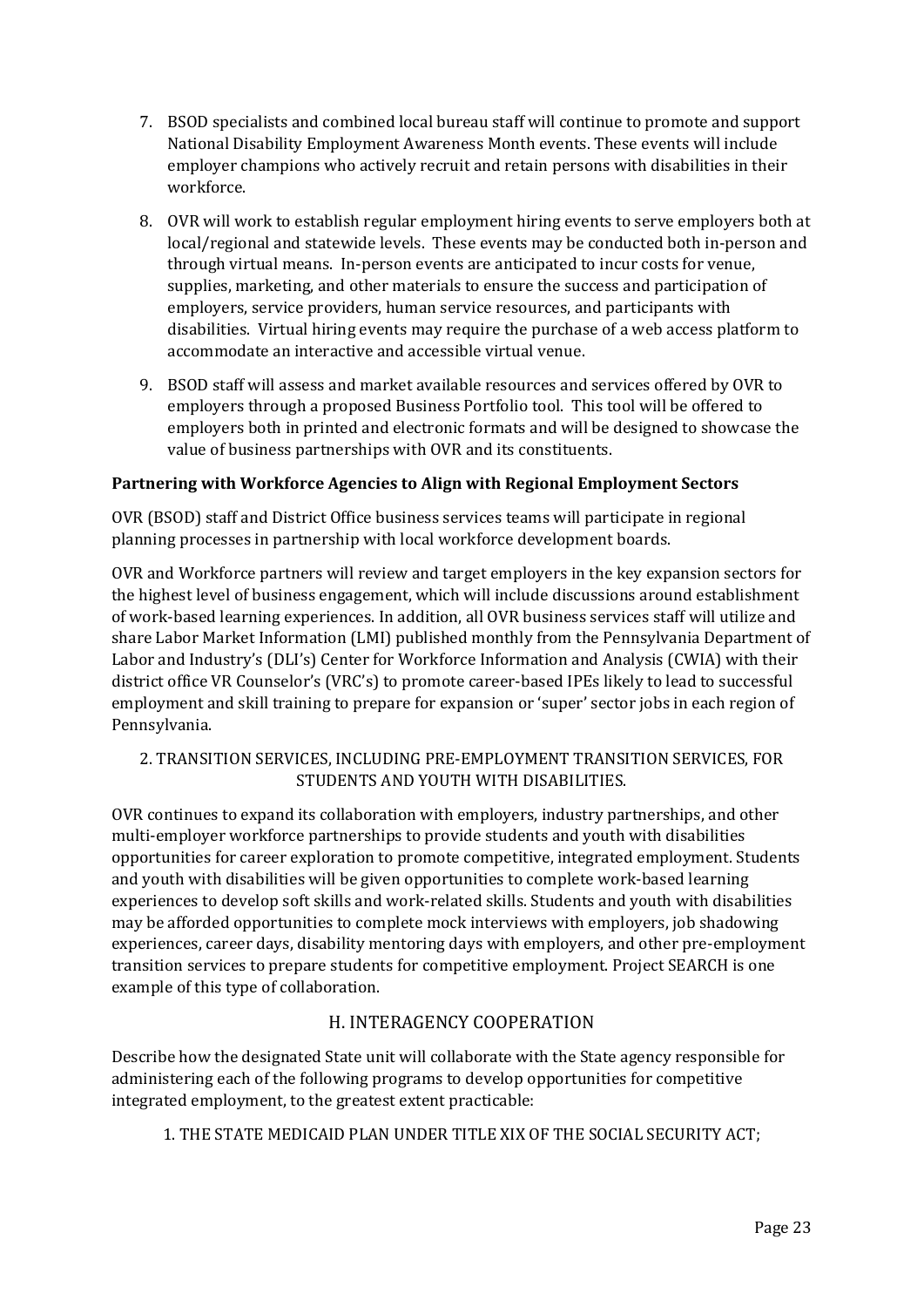In Pennsylvania, the Department of Human Services (DHS) is the agency responsible for administering the State Medicaid plan under title XIX of the Social Security Act. OVR collaborates with this department on a number of initiatives. First, OVR is a key member of the Pennsylvania Employment First State Leadership Mentoring Project (EFSLMP), a project initiated in 2014 and sponsored by a grant administered by the Office of Disability Employment Policy within DHS. The goal of the project is to ensure that the employment needs of individuals with disabilities are met, that cost services are comprehensive, effective, innovative and not duplicative, and that every individual with a disability who wants to work to achieve selfsupport will be given the opportunity to do so. An OVR representative also participates in the provider Community of Practice conference calls and monthly webinar series developed by the EFSLMP project for partner agencies.

Secondly, OVR participates in cross agency collaboration and coordination with DHS as part of the Pennsylvania Employment First Act (Act 2018-36). This is a Governor inspired initiative to ensure individuals with disabilities have the opportunity to achieve economic independence through competitive integrated employment. Cross-agency collaboration between OVR and DHS' Office of Long Term Living (OLTL) demonstrate continued partnership and commitment to Act 2018-36, where competitive integrated employment, including self-employment, shall be the first consideration and preferred outcome when serving persons with disabilities who are of working age. This cross-agency collaboration between OVR and OLTL is important because agencies may have shared customers who are seeking/receiving employment services to obtain or maintain competitive integrated employment, and overall will increase efficiency and effectiveness across programs. OLTL may fund extended services for customers receiving waiver services through OLTL to assist with long term SE services to maintain competitive integrated employment.

The Office of the Governor, in collaboration with the Governor's Cabinet for People with Disabilities, have developed an initial three-year plan of which OVR and DHS are key participants, along with the Pennsylvania Department of Education (PDE). A few of the priorities of Act 2018-36 include promoting a vision of Employment First for all Pennsylvanians, promoting paid work experiences, ensuring effective use of transition funding, promoting selfadvocacy, offering professional training, increasing pre-employment skill development, promoting Discovery and Customized Employment opportunities, and encouraging case information sharing among agencies. OLTL, within DHS, is one of the key agencies, along with OVR, helping to implement the Pennsylvania Employment First Act.

Thirdly, since the Center for Medicaid and Medicare Services Technical guide (Version 3.5, January 2015) was published, OLTL has added Employment Services to their menu of available services. The OLTL program is charged with implementing the Community HealthChoices (CHC) delivery, a capitated Medicare managed care program for adults eligible for Medicaid and Medicare (dual eligible), older adults and individuals with physical disabilities. The Commonwealth rolled out CHC in three (3) regional phases completed in January 2020. Crossagency collaboration is a vital component to the successful transition.

# 2. THE STATE AGENCY RESPONSIBLE FOR PROVIDING SERVICES FOR INDIVIDUALS WITH DEVELOPMENTAL DISABILITIES; AND

In Pennsylvania, the State agency responsible for providing services for individuals with developmental disabilities is DHS/ODP. One of the ways that OVR collaborates with DHS/ODP is through Section 511 of the WIOA. Section 511 of WIOA amends the Rehabilitation Act, and has added new requirements that place limitations on the payment of subminimum wages by entities holding special wage certificates under Section 14(c) of the Fair Labor Standards Act, 29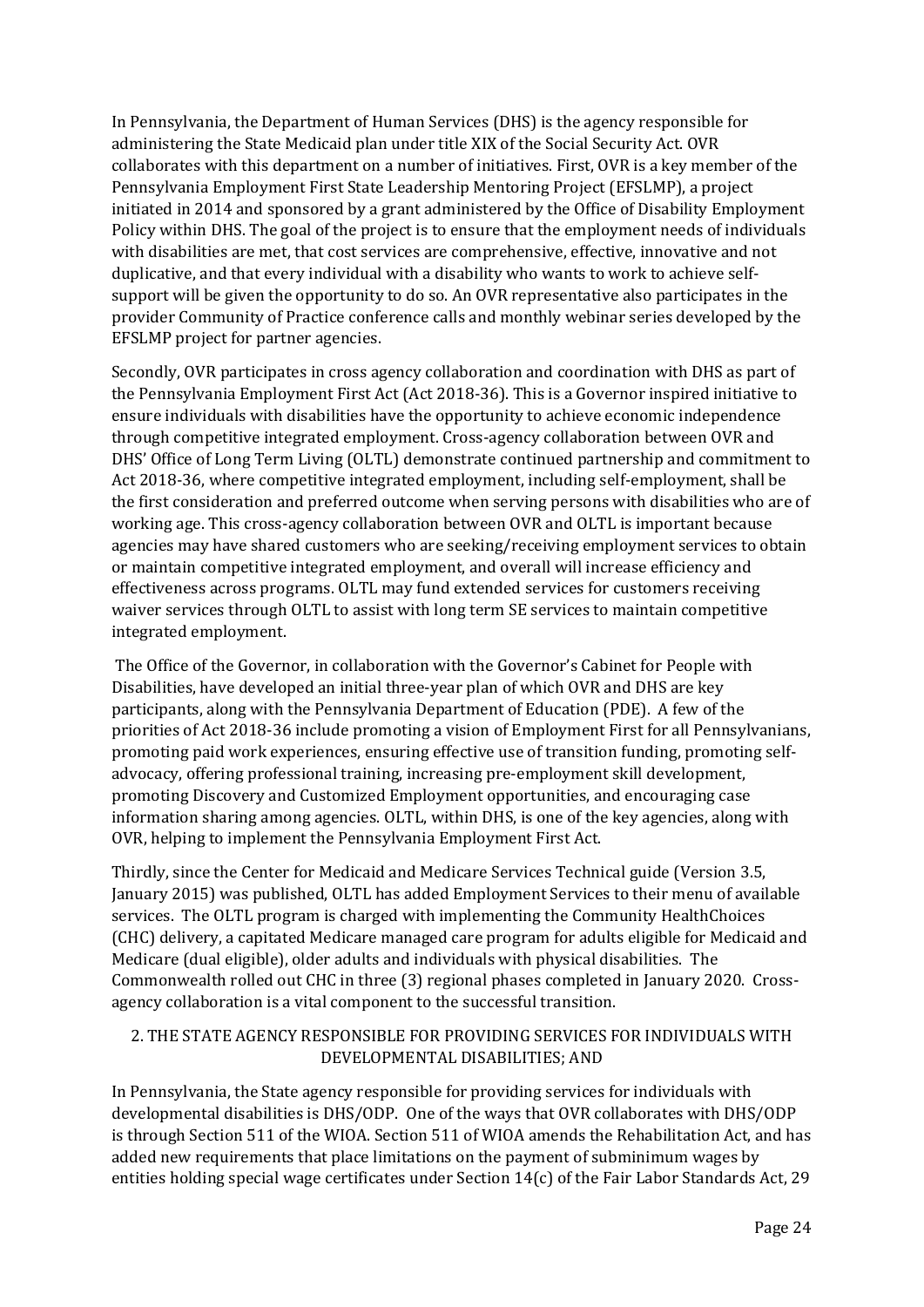U.S.C. § 201 *et seq*. The provisions of Section 511 require more involvement from OVR with individuals working in Section 511 subminimum wage jobs and services for those under 24 years old prior to placement in a Section 511 employment position. DHS/ODP provides the license to the facilities that OVR must visit and monitor. Section 511 of WIOA requires that certain criteria must now be satisfied before an entity hires individuals with disabilities who are age 24 or younger (youths) at subminimum wage or continues to employ individuals with disabilities of any age at the subminimum wage level. OVR's role is to ensure that individuals with disabilities have access to information and services that will enable them to achieve competitive integrated employment.

OVR provides services to individuals working in Section 511 subminimum wage jobs in the form of Career Information and Referral Sessions. OVR's Section 511 Career Information and Referral Sessions focus on: reassuring individuals that they do not need to make any changes; promoting informed choice and independent decision making about competitive integrated employment; increasing awareness of OVR services; and providing information about other agencies that can help them to achieve their goals for personal growth and independence.

3. THE STATE AGENCY RESPONSIBLE FOR PROVIDING MENTAL HEALTH SERVICES.

DHS's OMHSAS is responsible for providing mental health services in Pennsylvania. OVR uses many avenues to ensure collaboration and partnership in the delivery of SE and extended services with OMHSAS. An MOU was initiated in November 2017 between OVR and OMHSAS. This MOU provides a goal to increase Certified Peer Specialist (CPS) training opportunities for individuals with mental health conditions. Through the MOU, OVR and OMHSAS will expand training opportunities to those individuals who are deaf and hard of hearing with a mental health condition. These trainings will allow those individuals to obtain competitive integrated employment as a CPS. OVR and OMHSAS agree that assisting individuals with serious emotional disturbances and serious mental illnesses to secure and maintain competitive integrated employment includes: paid work experiences; training; postsecondary education; seamless transition from secondary education to adult life; outreach and awareness activities targeted to individuals, families, and businesses; pre-employment activities; and other programs and initiatives that lead to or result in competitive integrated employment. Individuals with mental health impairments continue to comprise a large percentage of the impairment cause in our open cases on an annual basis. OVR will continue to offer, through IPEs, services for restoration, guidance and counseling, training, placement assistance, and employment supports to help individuals with mental health impairments achieve a competitive integrated employment outcome.

# <span id="page-24-0"></span>I. COMPREHENSIVE SYSTEM OF PERSONNEL DEVELOPMENT; DATA SYSTEM ON PERSONNEL AND PERSONNEL DEVELOPMENT

Describe the designated State agency's procedures and activities to establish and maintain a comprehensive system of personnel development designed to ensure an adequate supply of qualified State rehabilitation professional and paraprofessional personnel for the designated State unit, including the following:

# 1. SYSTEM ON PERSONNEL AND PERSONNEL DEVELOPMENT

### A. QUALIFIED PERSONNEL NEEDS

Describe the development and maintenance of a system for collecting and analyzing on an annual basis data on qualified personnel needs with respect to: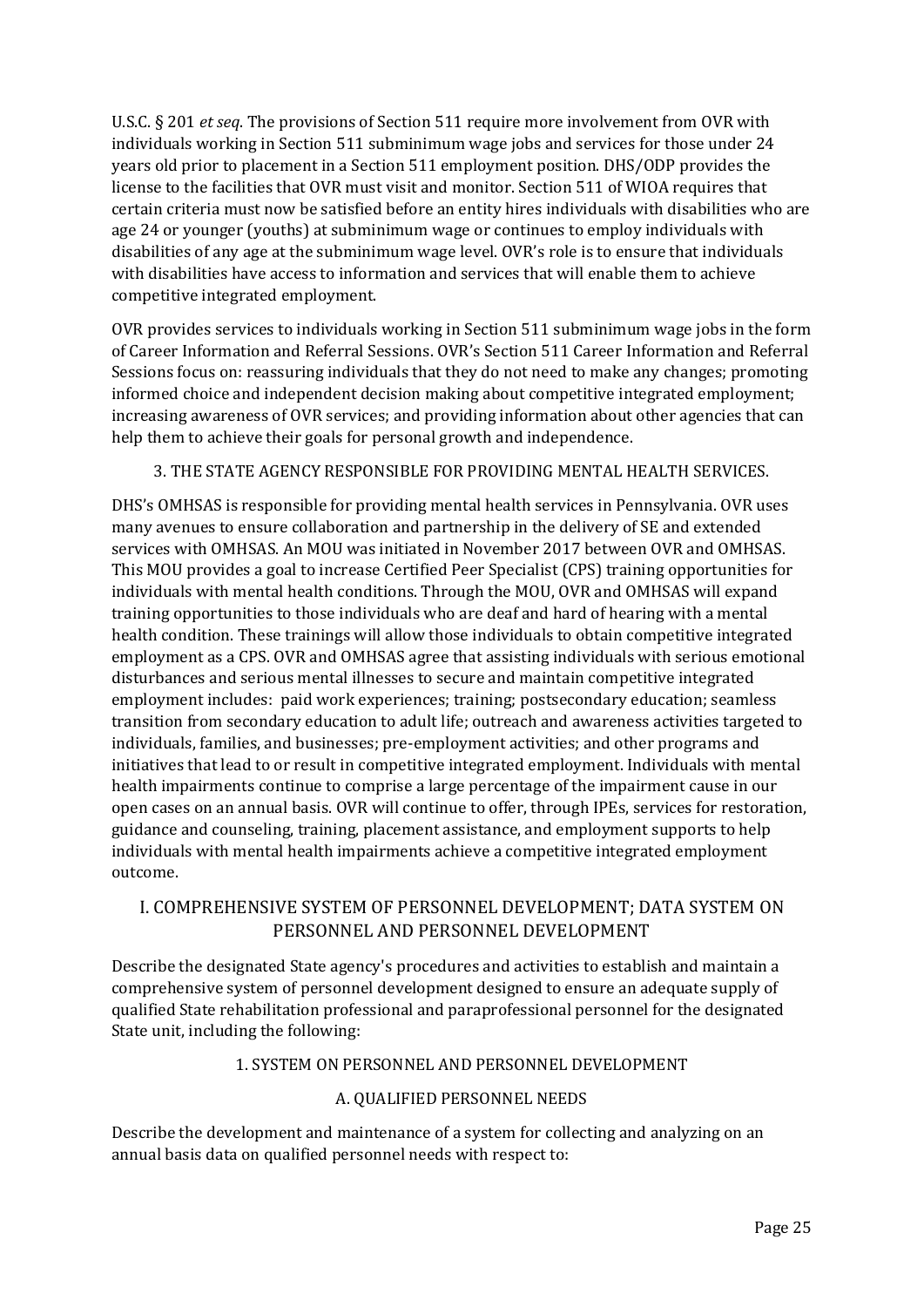## I. THE NUMBER OF PERSONNEL WHO ARE EMPLOYED BY THE STATE AGENCY IN THE PROVISION OF VR SERVICES IN RELATION TO THE NUMBER OF INDIVIDUALS SERVED, BROKEN DOWN BY PERSONNEL CATEGORY;

The OVR Recruitment and Retention Specialist collects and analyzes, on an annual basis, data on qualified personnel needs and personnel development. OVR works through the Pennsylvania Office of Administration Human Resources Division for managing personnel issues and filling vacant positions.

As of November 5, 2021, OVR had 815 filled salaried positions and 217 vacancies. This figure includes 149 filled salaried positions at the Hiram G. Andrews Center. Statewide, OVR had a total of 313 filled Vocational Rehabilitation Counseling Professional positions (includes Vocational Rehabilitation Counselors, Vocational Rehabilitation Counselors for the Deaf and Hard of Hearing, Vocational Rehabilitation Counselor Trainees, and Vocational Rehabilitation Counselor Interns), 19 Vision Rehabilitation Therapist positions, and 9 Orientation and Mobility Specialists positions. OVR continues to evaluate each salaried position prior to posting for hire to ensure that it is essential to operations before approving the position.

In relation to the number of employees within OVR, the number of OVR customers who had an open VR case as of June 30, 2021, was 45,535 individuals.

## II. THE NUMBER OF PERSONNEL CURRENTLY NEEDED BY THE STATE AGENCY TO PROVIDE VR SERVICES, BROKEN DOWN BY PERSONNEL CATEGORY; AND

OVR is in need of the following personnel, by category:

- VRCs (includes VR Counselors for the Deaf and Hard of Hearing): 394 positions
- Vision Rehabilitation Therapists: 19 positions
- Orientation and Mobility Specialists: 14 positions

OVR continues to closely monitor hiring. The VR Specialist for Recruitment and Retention assists OVR Mangers to evaluate each position prior to posting for hire and works in close coordination with the Human Resources Division within the PA Office of Labor and Industry. OVR regularly reviews staffing patterns and caseload size in relation to the number of individuals seeking services to determine coverage needs. Projection data indicates that there is an existing population of students with disabilities transitioning from school to post-secondary activities, including work that may require additional staff to adequately serve. These requirements will also be monitored and adapted to meet any changing needs.

III. PROJECTIONS OF THE NUMBER OF PERSONNEL, BROKEN DOWN BY PERSONNEL CATEGORY, WHO WILL BE NEEDED BY THE STATE AGENCY TO PROVIDE VR SERVICES IN 5 YEARS BASED ON PROJECTIONS OF THE NUMBER OF INDIVIDUALS TO BE SERVED, INCLUDING INDIVIDUALS WITH SIGNIFICANT DISABILITIES, THE NUMBER OF PERSONNEL EXPECTED TO RETIRE OR LEAVE THE FIELD, AND OTHER RELEVANT FACTORS.

Projections by personnel category are as follows:

• VRC (includes VR Counselors for Deaf and Hard of Hearing): 40 projected vacancies in next 5 years;

- Vision Rehabilitation Therapist: 3 projected vacancies in next 5 years; and
- Orientation and Mobility Specialists: 3 projected vacancies in next 5 years.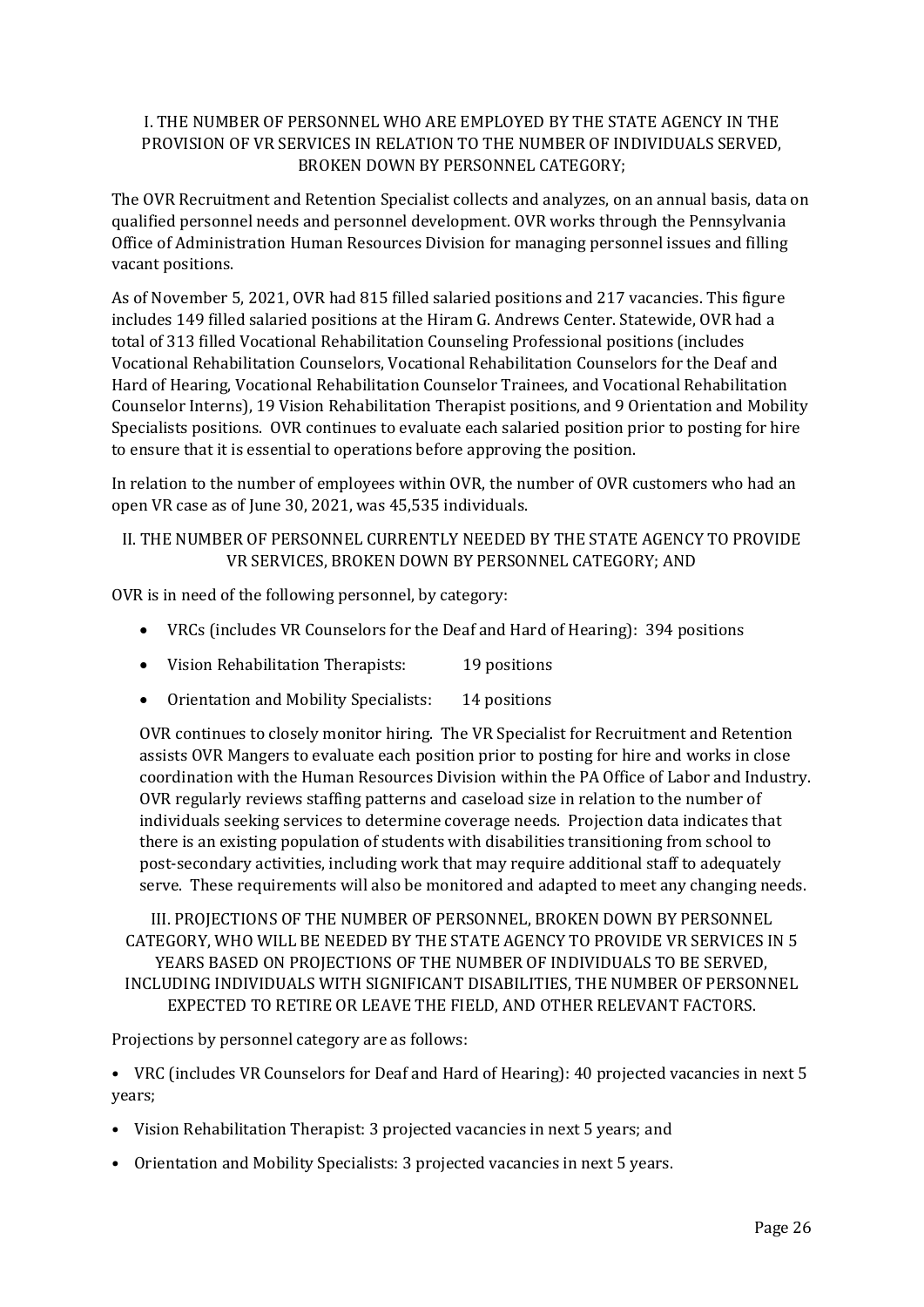OVR projects that in the next five years, approximately 40 VRCs will become eligible to retire. This will be an average of 10 VRCs retiring per year, in addition to an unknown number of counselors who leave as part of general turnover. Additional numbers of new VRC's may be needed due to promotions into management positions. If the number of customers seeking VR services remains the same, or slightly increases or decreases, OVR projects that an average of 15-20 new VRCs will need to be hired per year over the next 5-10 years. OVR realizes the need for continued recruitment and training of qualified personnel. Succession planning is a necessary part of OVR's preparation to address projected hiring needs and is included within the annual analysis of qualified personnel needs and personnel development.

# B. PERSONNEL DEVELOPMENT

Describe the development and maintenance of a system for collecting and analyzing on an annual basis data on personnel development with respect to:

## I. A LIST OF THE INSTITUTIONS OF HIGHER EDUCATION IN THE STATE THAT ARE PREPARING VR PROFESSIONALS, BY TYPE OF PROGRAM;

The OVR Recruitment Specialist maintains regular contact with the institutions of higher education within Pennsylvania who offer programs to develop VR professionals and annually collects information on student enrollment. There are four Pennsylvania Universities that are accredited by the Council on Rehabilitation Education (CORE) and the Council Accreditation of Counseling and Related Educational Programs (CACREP): Pennsylvania State University, University of Pittsburgh, University of Scranton, and Edinboro University of Pennsylvania. When these universities are combined, these programs graduate approximately 52 students per year with a master's degree in Rehabilitation Counseling. See chart below.

| Institutions                    | Students | Graduates sponsored by | Graduates from the |
|---------------------------------|----------|------------------------|--------------------|
|                                 | Enrolled | <b>RSA</b>             | previous year      |
| Penn State University           | 11       | 6                      | 19                 |
| University of<br>Pittsburgh     | 29       | 0                      | 18                 |
| Edinboro University of 10<br>PA |          | 0                      | 6                  |
| University of Scranton   19     |          | 0                      | 10                 |

*Table 1: CORE & CACREP Universities - Enrollment and Graduate Numbers*

A student successfully achieving graduation from one of these universities would be eligible to apply for the Commission on Rehabilitation Counselor or CRCC certification exam, a nationally recognized professional certification in the field of vocational rehabilitation.

## II. THE NUMBER OF STUDENTS ENROLLED AT EACH OF THOSE INSTITUTIONS, BROKEN DOWN BY TYPE OF PROGRAM; AND

Information provided in section i.1.B.i.

III. THE NUMBER OF STUDENTS WHO GRADUATED DURING THE PRIOR YEAR FROM EACH OF THOSE INSTITUTIONS WITH CERTIFICATION OR LICENSURE, OR WITH THE CREDENTIALS FOR CERTIFICATION OR LICENSURE, BROKEN DOWN BY THE PERSONNEL CATEGORY FOR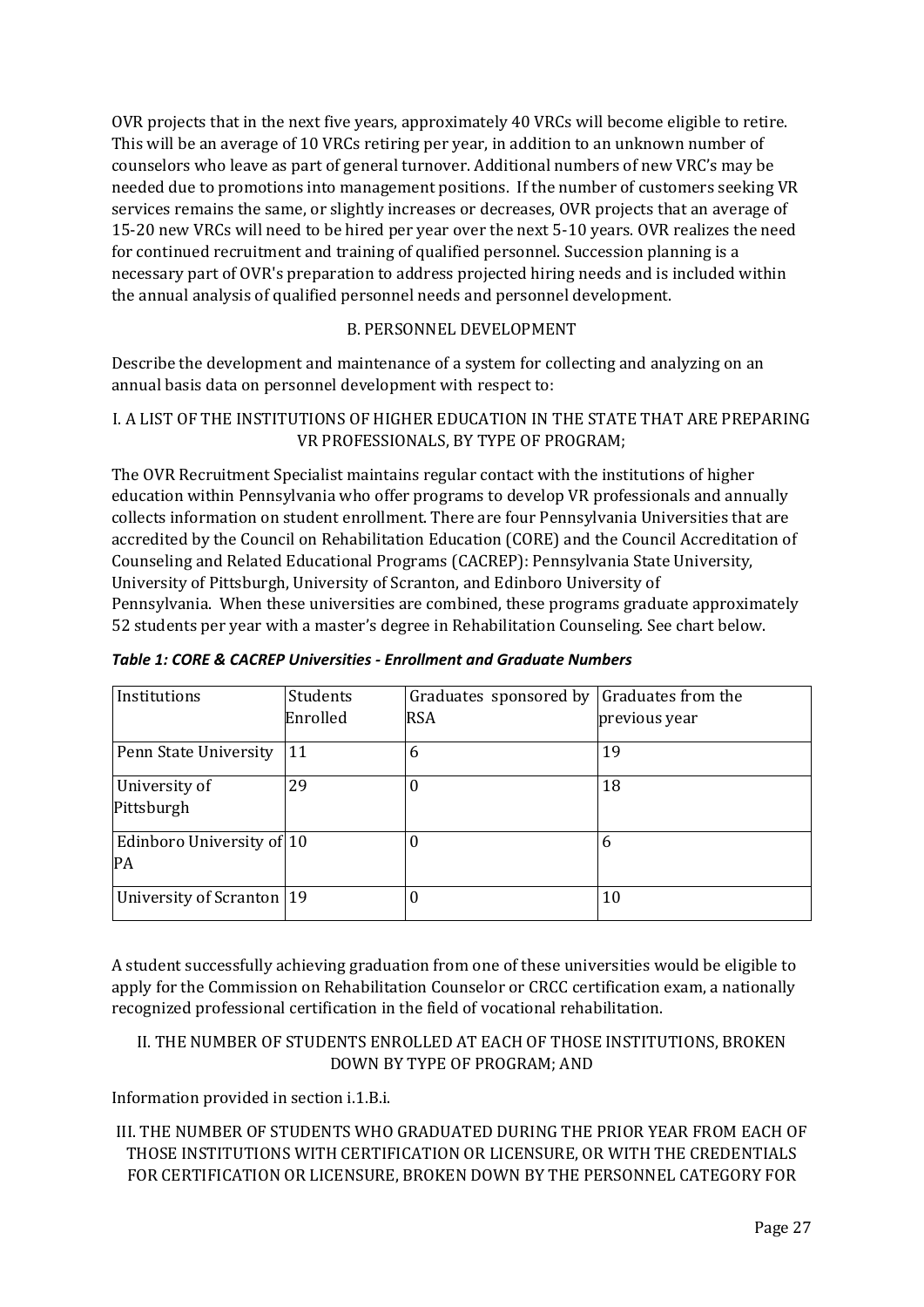## WHICH THEY HAVE RECEIVED, OR HAVE THE CREDENTIALS TO RECEIVE, CERTIFICATION OR LICENSURE.

Information provided in section i.1.B.i.

## 2. PLAN FOR RECRUITMENT, PREPARATION AND RETENTION OF QUALIFIED PERSONNEL

Describe the development and implementation of a plan to address the current and projected needs for qualified personnel including, the coordination and facilitation of efforts between the designated State unit and institutions of higher education and professional associations to recruit, prepare, and retain personnel who are qualified, including personnel from minority backgrounds and personnel who are individuals with disabilities.

#### OVR Counselor Recruitment

As a direct result of the Covid-19 pandemic, all Pennsylvania Commonwealth agencies (including OVR) were placed under a hiring freeze as of March 2020. Since this directive was initiated by the PA Governor (Tom Wolf), OVR has been unable to hire VRC Interns and new VRC's from March 2020 to present. The VR Specialist responsible for recruitment and retention of employees has been working diligently with the HR liaison and the Office of Administration in developing and implementing a strategic plan for recruitment.

In addition to the available students graduating from in-state programs, OVR's VR Specialist responsible for recruitment can recruit students from CORE/CACREP-approved universities that offer a master's degree in Rehabilitation Counseling nationwide. Pennsylvania residency requirements are waived under the State Civil Service commission for the VR Counselor Internship position and other VR Counselor classifications in OVR. This waiver provides OVR with an opportunity to recruit students nationwide and offer paid VR Counselor Intern positions to interested master's degree students who are in their final semester of graduate school. The paid internship allows OVR to attract and recruit candidates for VRC positions who have a master's degree in Rehabilitation while they are still in school and before they are recruited by other agencies. The residency waiver and the paid internship position also assist in OVR's efforts to recruit and hire from a broader recruitment pool and can include more individuals with disabilities and those from diverse and minority backgrounds.

OVR's Counselor Internship program continues to serve as an example among state VR agencies that seek to attract rehabilitation counseling students for employment. While surrounding states offer internship opportunities to students with competitive compensation, none in the northeastern region offer permanent positions to interns upon satisfactory completion of the probationary period and/or successful completion of the rehabilitation counseling graduate degree.

Through collaborative initiatives with higher education institutions, OVR will continue to expand recruitment and outreach to students with disabilities for entry-level VRC positions. Collaboration with universities on federal RSA grant applications that seek to provide scholarship opportunities for students with disabilities will further this initiative. This includes supporting the efforts of university programs to apply for and implement Long Term Training Grant programs to train VRCs to work for the public VR program in Pennsylvania. In addition, OVR will continue the following activities as part of its overall VRC recruitment initiative:

• continuing to build and maintain relationships with all CORE/CACREP program coordinators at graduate training programs, including Historically Black Colleges and Universities (HBCUs) that offer rehabilitation counseling disciplines. This includes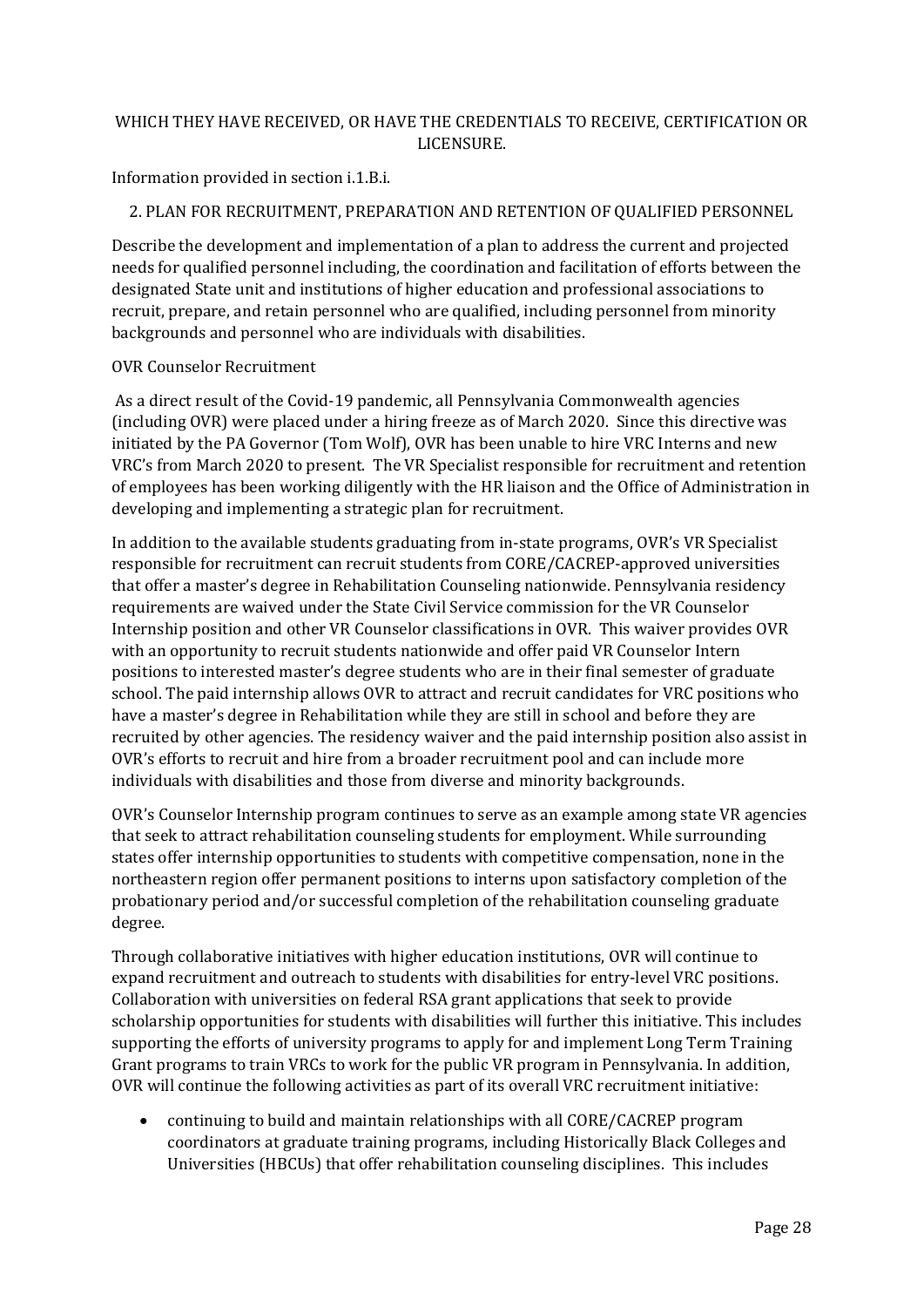campus visits, onsite presentations, use of telecommunication technology, and one-onone meetings with students for targeted recruitment. OVR has established relationships with the following HBCU's nationwide: Alabama State University, University of the District of Columbia, Fort Valley State University, Southern University and A&M College, Coppin State University, University of Maryland Eastern Shore, North Carolina A&T State University, Winston-Salem State University, and South Carolina State University. OVR will also continue to build relationships with program coordinators at graduate training programs in Puerto Rico who offer rehabilitation counseling disciplines including Bayamon Central University, Pontifical Catholic University of Puerto Rico, and the University of Puerto Rico;

- maintaining appointed membership on Coppin State University and the University of Maryland Eastern Shore Rehabilitation Counseling Program Advisory Committees. Both are HBCUs in the Mid-Atlantic region that prepare increased numbers of minority individuals for careers in the public VR program. OVR will also maintain a membership commitment to local advisory committees with Edinboro University;
- maintaining active membership with the National Association of Multicultural Rehabilitation Concerns (NAMRC) and the National Council on Rehabilitation Education (NCRE); and
- visiting colleges, universities, and appropriate job fairs in conjunction with the DLI Office of Equal Opportunity to recruit potential job applicants who are from diverse cultural backgrounds and applicants with disabilities.

Orientation and Mobility Specialists and Vision Rehabilitation Therapists

OVR recruits from accredited university programs in Pennsylvania that train Orientation and Mobility (O&M) Specialists and/or Vision Rehabilitation Therapists (VRTs), including: Salus University, the University of Pittsburgh's Vision Studies Program, and Kutztown University. These programs graduate a combined total of approximately 35 students per year. Graduates of these approved university programs are eligible for certification in Vision Rehabilitation Therapy or in O&M from the Academy for the Certification of Vision Rehabilitation and Education Professionals. In addition, OVR is able to recruit and hire VRTs and O&M Specialists who are being trained at universities nationwide and who reside outside of Pennsylvania.

OVR's Bureau of Blindness and Visual Services (BBVS) continues to offer paid internships for O&M and VRT students during their last semester of study. The O&M and VRT hourly wage is equivalent to the VRC Intern at Group 5 Step 1. This initiative will continue to increase the candidate pool of available O&M and VRT professionals who are available for employment with OVR BBVS upon successful completion of their academic training.

### VRC Trainee

As of May 1, 2021, OVR decided to discontinue the Vocational Rehabilitation Counselor Trainee (VRCT) position. The decision to discontinue this position was determined on the low number of applicants and the inability to retain these positions successfully.

### 3. PERSONNEL STANDARDS

Describe the State agency's policies and procedures for the establishment and maintenance of personnel standards consistent with section  $101(a)(7)(B)$  to ensure that designated State unit professional and paraprofessional personnel are adequately trained and prepared, including: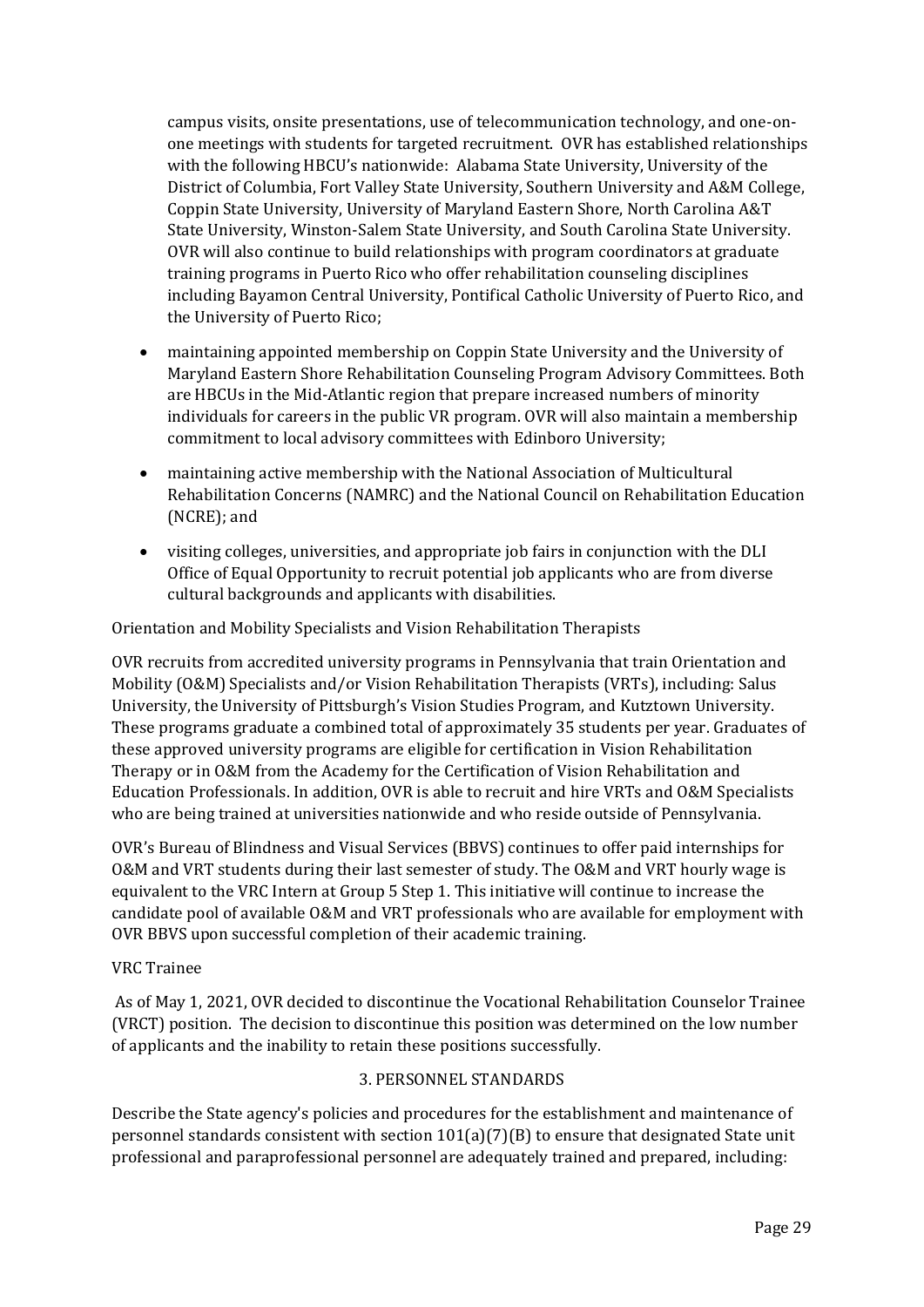## A. STANDARDS THAT ARE CONSISTENT WITH ANY NATIONAL OR STATE-APPROVED OR - RECOGNIZED CERTIFICATION, LICENSING, REGISTRATION, OR OTHER COMPARABLE REQUIREMENTS THAT APPLY TO THE PROFESSION OR DISCIPLINE IN WHICH SUCH PERSONNEL ARE PROVIDING VR SERVICES; AND

Section 101(a)(7) of the Rehabilitation Act as amended, Comprehensive System of Personnel Development (CSPD), requires State VR agencies establish personnel standards for rehabilitation staff, including VRCs, that are consistent with any national or state-approved or recognized certification, licensing or registration that applies to a particular profession. The purpose of an agency's CSPD is to ensure the quality of personnel who provide VR services and who assist individuals with disabilities to achieve competitive employment outcomes through the VR program.

### New VRCs

In 2002, OVR raised the entry-level requirements for VRC positions to reflect the requirements established by the Commission on Rehabilitation Counselor Certification (CRCC) for Certified Rehabilitation Counselors (CRC's). Specifically, all newly hired VRCs are required to possess a master's degree in Rehabilitation Counseling, Rehabilitation Administration or Rehabilitation Education, or CRC credentials or documented proof from CRCC of eligibility to obtain CRC credentials. The revised Pennsylvania Civil Service Announcement for VRC positions became effective on October 4, 2002. As of May 2019, a total of 846 VRCs and VRC Interns were hired under the new entry-level requirements. All 856 new VRCs and Interns met CSPD standards for qualified rehabilitation professionals upon being hired.

On July 1, 2017, all CORE programs merged under CACREP. The intent of this merger is to assure students receive appropriate counseling coursework, streamline state counseling licensing processes, and increase skill development while improving employment opportunities. Currently, universities are increasing graduation requirements from 48 credits to 60 credits to include Traditional Rehabilitation Counseling, Clinical Rehabilitation and Clinical Mental Health counseling. The students graduating from these programs should have better developed skills in counseling techniques and applications which will lead to increased employment opportunities in both public and private sectors of vocational rehabilitation. While a benefit to the student, there is concern of unintended negative consequences for the state VR agencies if more graduates from these programs consider applying their skills in the private sector vs. public sector.

Currently, OVR is maintaining its primary standards in hiring candidates with a Master's Degree in the mentioned fields; however, OVR is strongly considering a review of the current Minimum Education and Training (METs) for the entry level VRC as it relates to the CACREP standards.

As a result of the CORE/CACREP merger, OVR has been working with the PA Office of Administration (OA) in redesigning its recruitment plan for hiring master level qualified candidates. Within this redesign, and following RSA standard  $(34 CFR \frac{1}{5}361.18(c)(2)(A)(1)$ , OVR is in the final stages of working to revamp our METs requirements in the hope of expanding our candidate pool and allow us to decrease our vacancies in addition to increasing our visibility amongst all CORE/CACREP programs nationwide. OVR and OA are crossreferencing all CORE/CACREP master level correlated programs regarding the expansion of our entry level VRC positions that will include more degree options: Social Work, Human Services, School Counseling, Clinical Counseling and others considered closely related. All efforts are mission critical to support our district offices and give the ability to maintain work-life balance for our employees.

OVR continues to provide the following recruitment incentives for VRCs: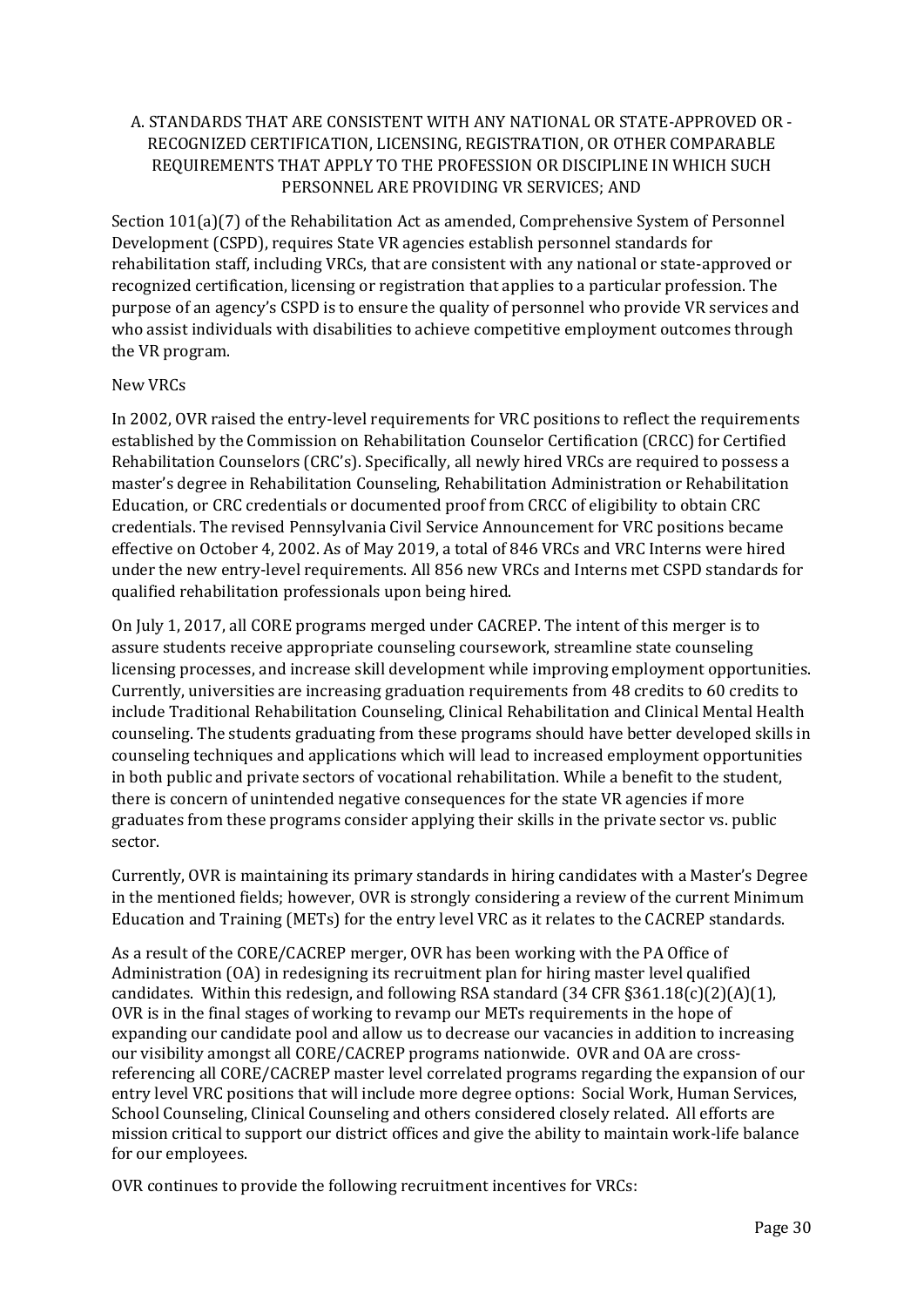- A Designated Recruitment Specialist actively recruits qualified VRC's, including those with disabilities, individuals from diverse cultural backgrounds, and underrepresented groups, and from all CORE/CACREP programs nationwide. The Recruitment Specialist has developed a plan that will continue to be proactive in adequately supplying VRCs trained to provide services to specialty caseloads such as Counselors for the Deaf and Hard of Hearing and Counselors for the Blind and Visually Impaired.
- OVR continues to support the recruitment and hiring incentive for the southeastern district offices in Norristown and Philadelphia regarding the increase in pay scale for VRC Interns and Counselors at a Pay Scale 5, Step 9 for interns and Pay Scale 7, Step 5 for counselors.

B. THE ESTABLISHMENT AND MAINTENANCE OF EDUCATION AND EXPERIENCE REQUIREMENTS, IN ACCORDANCE WITH SECTION 101(A)(7)(B)(II) OF THE REHABILITATION ACT, TO ENSURE THAT THE PERSONNEL HAVE A 21ST CENTURY UNDERSTANDING OF THE EVOLVING LABOR FORCE AND THE NEEDS OF INDIVIDUALS WITH DISABILITIES.

OVR ensures that personnel have a 21st-century understanding of the evolving labor force and the needs of individuals with disabilities through staff training, professional development and continuing education on Labor Management Information (LMI) and trends. Training and continuing education is also provided on assessment, rehabilitation technology, Social Security work incentive programs, including programs under the Ticket to Work and the Work Incentives Improvement Act of 1999, facilitation of informed choice under this program, and improving provision of services to culturally diverse populations.

OVR continues its plan to enhance professional growth and skills of staff on emerging practices relevant to job readiness/soft skill competencies, job search skills, transferrable skills, when to disclose a disability to an employer, how to address criminal history, how to request an accommodation, tax credits, OJT, and resources that focus on developing effective relationships with employers in the public and private sectors. To train and retain qualified personnel, OVR will continue to provide training by university faculty, experts in the field of rehabilitation, and statewide and nationally known speakers on understanding the medical and psychosocial aspects of various disabilities, case management, best practices on developing effective relationships with employers, and understanding the effective utilization of rehabilitation technology.

To increase understanding of the needs of individuals with disabilities, OVR will continue to work collaboratively with local community colleges, career and technical schools to explore the development of training programs that are implemented with universal design to train individuals with disabilities for competitive integrated employment in jobs that meet local labor market demand. In addition to VRCs, OVR's expanded rehabilitation team includes Business Services Representatives (BSRs) and Early Reach Coordinators (ERCs). ERCs promote successful outcomes for students and youth with disabilities by increasing awareness of OVR services and the benefits of early career planning beginning at age 14. BSRs represent OVR and our customer talent during outreach to employers and businesses throughout the geographic area of their assignments to develop job opportunities and foster good working relationships with the business community. A subset of BSRs focus on employer engagement related to transition and pre-employment transition services.

### 4. STAFF DEVELOPMENT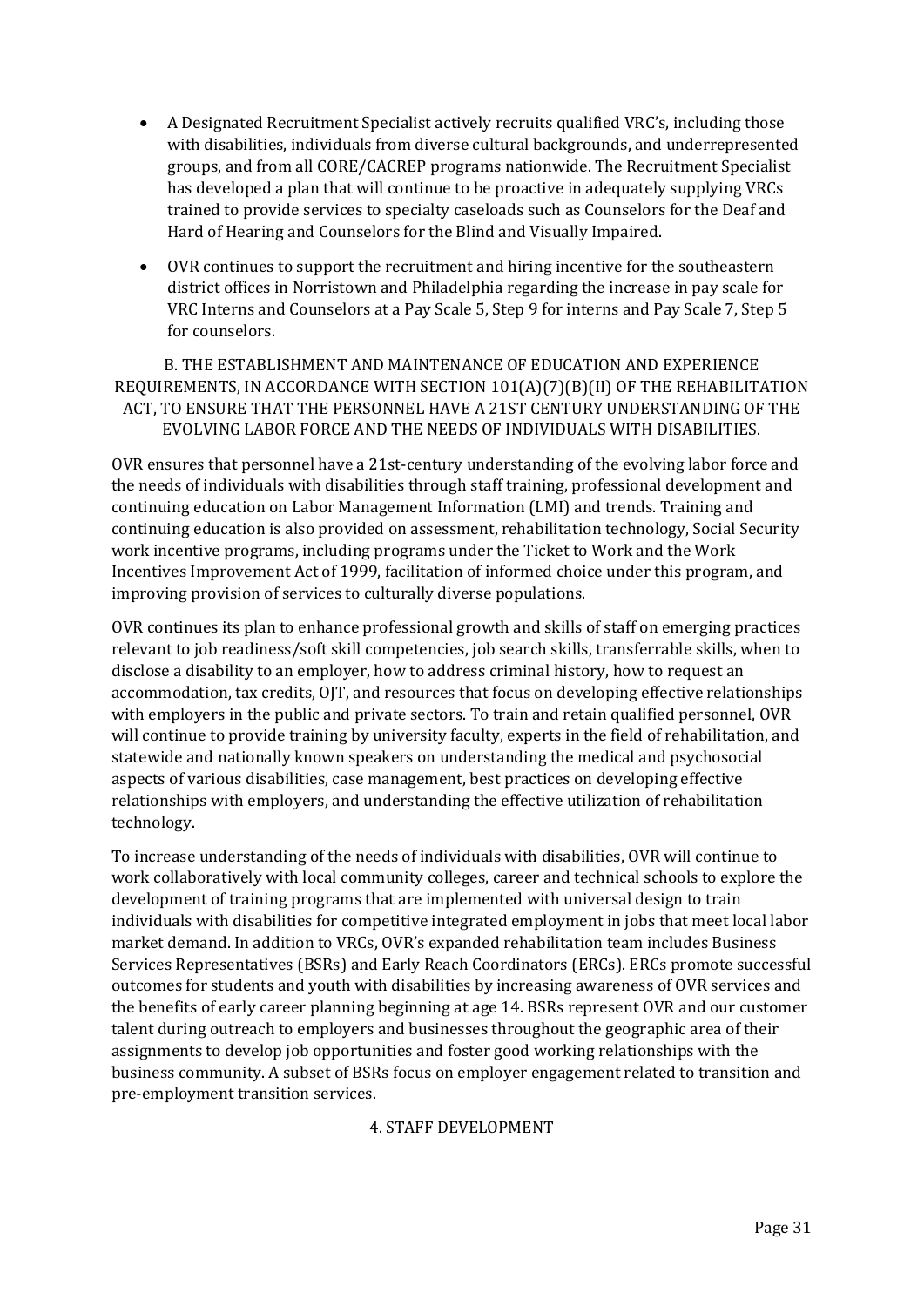Describe the State agency's policies, procedures, and activities to ensure that, consistent with section101(a)(7)(C) of the Rehabilitation Act, all personnel employed by the designated State unit receive appropriate and adequate training in terms of:

A. A SYSTEM OF STAFF DEVELOPMENT FOR PROFESSIONALS AND PARAPROFESSIONALS WITHIN THE DESIGNATED STATE UNIT, PARTICULARLY WITH RESPECT TO ASSESSMENT, VOCATIONAL COUNSELING, JOB PLACEMENT, AND REHABILITATION TECHNOLOGY, INCLUDING TRAINING IMPLEMENTED IN COORDINATION WITH ENTITIES CARRYING OUT STATE PROGRAMS UNDER SECTION 4 OF THE ASSISTIVE TECHNOLOGY ACT OF 1998; AND

OVR is committed to offering a plan for a comprehensive system of staff development and training. The goal is to ensure staff development for OVR personnel in areas essential to the effective management of OVR's program of VR services. OVR will continue to provide for the training and development of personnel necessary to improve their ability to provide VR services leading to employment outcomes for individuals with disabilities, especially those with the most significant disabilities.

With the implementation of WIOA amendment to the Rehabilitation Act, overall training areas include: (1) Functional Limitations, Employment Implications, and Accommodations; (2) Vocational Assessment: Tools, Interpretation, and Application; (3) Counseling and Guidance; (4) Caseload Management, Case Practices, and Service Planning; (5) Employer Engagement, Job Development and Job Placement; (6) Diversity, Inclusion, and Multicultural Competency; and (7) Leadership Development.

OVR routinely schedules trainings based on updates to policies and procedures to ensure staff have accurate and up to date information regarding job duties. Recent collaboration occurred with the Vocational Rehabilitation Technical Assistance Center for Quality Management (VRTAC-QM) at the Interwork Institute at San Diego State University to offer all OVR employees the opportunity to participate in a staff training needs assessment. The purpose of this assessment is to identify where the greatest needs are for staff training so that OVR can identify and develop resources to meet those training needs. In addition, OVR will continue to develop and complete an internal survey to determine additional training needs identified by professional and paraprofessional staff. OVR is committed to focusing on certain priorities identified as "Customer Service," "Ethics," "Confidentiality," and "Transition" as they relate to the primary training topics outlined by WIOA.

OVR also refers employees, as needed, to Temple University's Assistive Technology Lending Library (ATLL). This is a program facilitated through the Institute on Disabilities at Temple University, "TechOWL". ATLL is Pennsylvania's statewide program under section 4 of the Assistive Technology Act. Activities that are provided by ATLL are: device demonstrations; device lending; device reuse; public awareness activities; and trainings to raise awareness and knowledge of assistive technology (AT) topics. Any of these activities are available to Pennsylvanians with disabilities which includes OVR staff and clients, often at no charge.

OVR continues to collaborate with Penn State University on the 2018-2020 Diversity & Inclusion Project. The research for this initiative has been completed as of March 3, 2019. All focus groups, key informant interviews and statewide assessments have been concluded as of December 2018. All data has been reviewed and compiled, and a written report with recommendations was submitted to the OVR Executive Team and prospective unions in early April 2019. The recommendations will serve as a framework for professional trainings for advancing OVR's diversity and inclusion goals. These trainings will define: the concept of diversity and inclusion; understanding barriers for underrepresented/underserved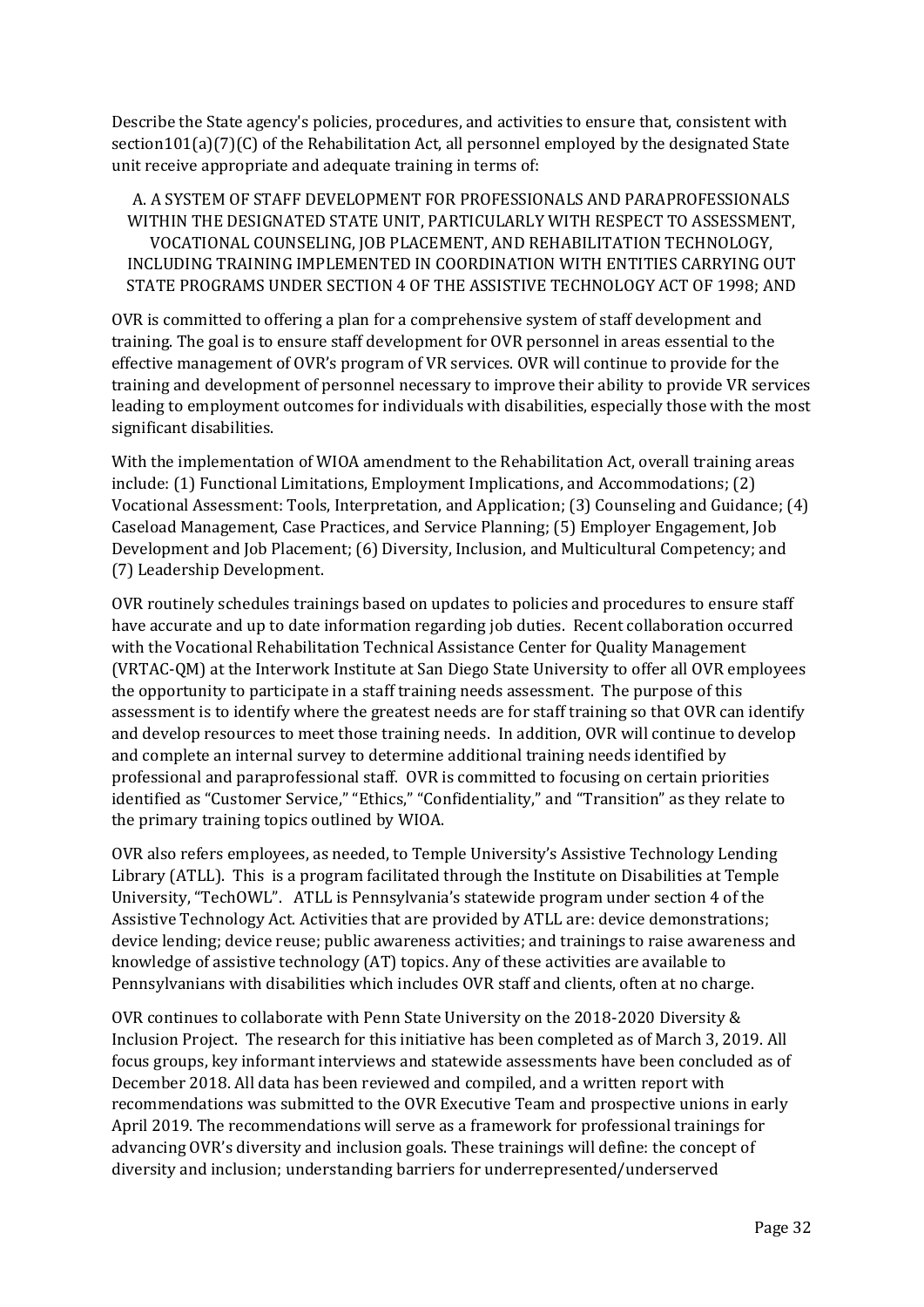populations; an outline of the value and importance of diversity and inclusion; and provide substantial resources for our staff in providing services to the communities we serve.

### B. PROCEDURES FOR THE ACQUISITION AND DISSEMINATION OF SIGNIFICANT KNOWLEDGE FROM RESEARCH AND OTHER SOURCES TO DESIGNATED STATE UNIT PROFESSIONALS AND PARAPROFESSIONALS.

OVR employs a training specialist who monitors trends in both training and rehabilitation, including participation in a Community of Practice under the Center for Innovative Training in Vocational Rehabilitation (CIT-VR), sharing various training opportunities from other partnerships.

In addition, OVR will capitalize on the in-house expertise offered by existing agency staff to share policy and procedure updates and information about best practices with their colleagues through webinar training opportunities. OVR's internal subject matter experts receive guidance from various technical assistance centers including the National Technical Assistance Center on Transition: The Collaborative (NTACT:C) and the Vocational Rehabilitation Technical Assistance Center for Quality Management (VRTAC-QM).

OVR supports various training opportunities and coordinates efforts with various professional associations such as the Pennsylvania Workforce Development Association, Pennsylvania Association of Rehabilitation Facilities, National Association of Multicultural Rehabilitation Concerns, Pennsylvania Rehabilitation Association and the Association for Education and Rehabilitation of the Blind and Visually Impaired to train and retain qualified personnel. These external organizations frequently focus on evidence-based practices and current trends in their areas of subject matter expertise.

## 5. PERSONNEL TO ADDRESS INDIVIDUAL COMMUNICATION NEEDS

Describe how the designated State unit has personnel or obtains the services of other individuals who are able to communicate in appropriate modes of communication with or in the native language of applicants or eligible individuals who have limited English speaking ability.

Most OVR district offices have at least one Rehabilitation Counselor for the Deaf and Hard of Hearing population. Entry-level requirements for Rehabilitation Counselors for the Deaf and Hard of Hearing require that candidates pass the Sign Language Proficiency Interview before offered a formal interview for employment. OVR district offices, in geographic areas where there are large numbers of individuals who speak Spanish, recruit and hire VRC who can speak both Spanish and English. In instances where there are no VRCs who can communicate with a customer in his or her native language, an interpreter is hired to assist with communication.

To illustrate inclusivity, OVR employees can access services through a language line phone service that provides interpreting and translation services in more than 200 languages. When a customer is identified as needing translation services, the OVR employee will contact the translation service organization to arrange for services to begin and inform the customer of how the service will work. This service is utilized as a resource for customers and staff who serve a high concentration of underrepresented/underserved populations.

OVR plans to continue efforts to work with the blind and deaf communities to recruit and hire qualified individuals who are deaf, blind, deaf-blind and hard of hearing. This includes recommendations and assistance provided by the OVR Advisory Committee for Persons who are Deaf and Hard of Hearing and the Advisory Committee for the Blind of Pennsylvania. In addition, OVR has a Rehabilitation Specialist assigned to coordinate the Deaf, Hard of Hearing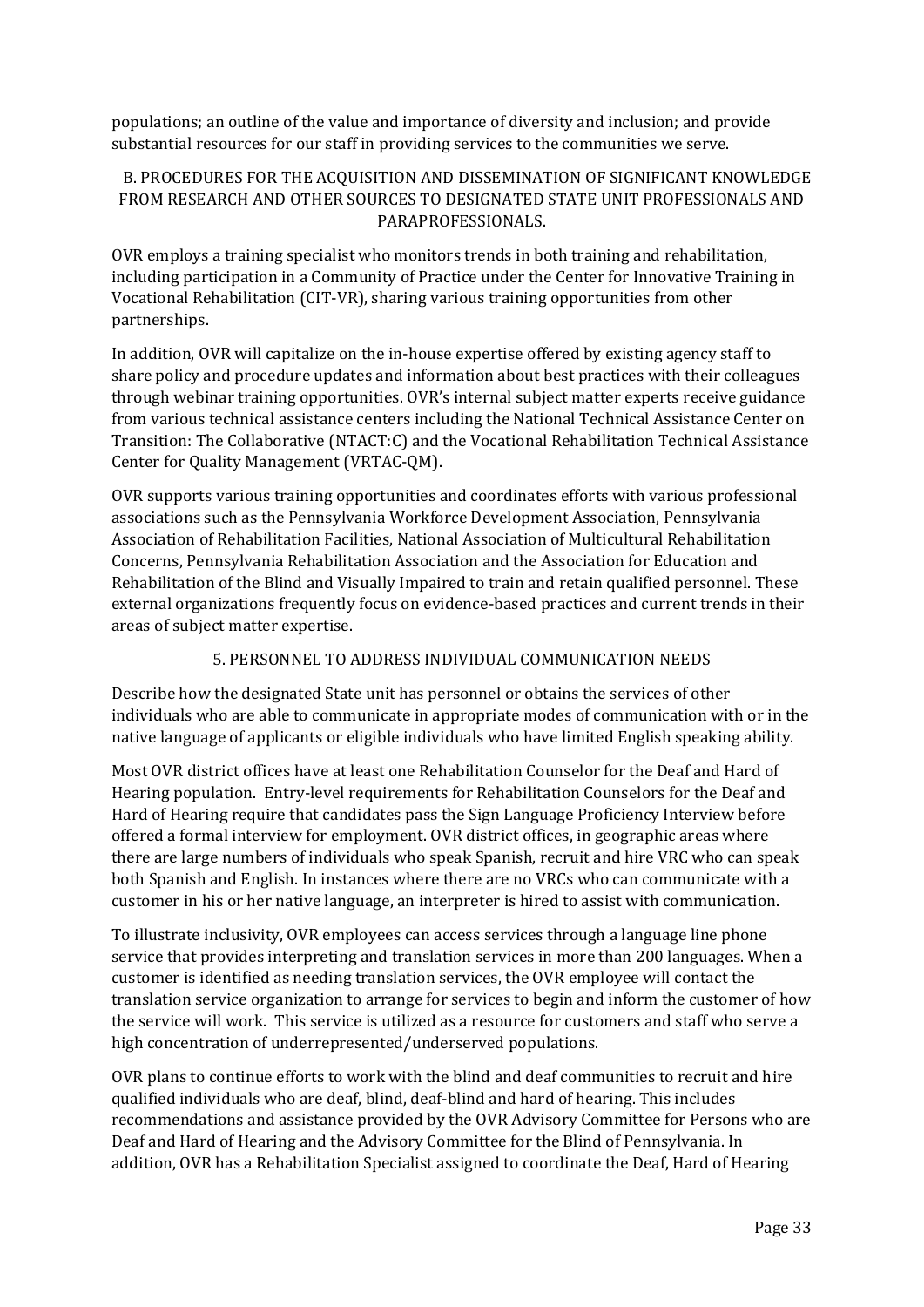and Deaf-Blind Program in OVR. This specialist assists with recruitment and outreach to these populations to attract qualified OVR candidates for employment.

Additionally, OVR has incorporated 2016-2018 CSNA recommendations and strategies to develop stronger awareness among OVR staff of the cultural and linguistic differences and needs for individuals with disabilities from cultural and ethnic minorities. Specifically, OVR will increase training in culturally competent strategies for serving these communities. OVR will strive to provide more staff, materials, resources and services in languages other than English, which may be the dominate languages of some individuals with disabilities from cultural and ethnic minority communities, as well as refugee communities.

# 6. COORDINATION OF PERSONNEL DEVELOPMENT UNDER THE INDIVIDUALS WITH DISABILITIES EDUCATION ACT

As appropriate, describe the procedures and activities to coordinate the designated State unit's comprehensive system of personnel development with personnel development under the Individuals with Disabilities Education Act.

Transition Counselors and ERCs within OVR work regularly with educators in local school districts who are working under IDEA. Training on OVR's Transition policy is provided for the benefit of new counselors and ERCs with the intention of helping them to understand their role within both VR and IDEA.

The OVR Transition Resource Manual supports this policy and is available as a reference for all OVR staff. Updates and additions are made as necessary.

# J. STATEWIDE ASSESSMENT

## <span id="page-33-0"></span>1. PROVIDE AN ASSESSMENT OF THE REHABILITATION NEEDS OF INDIVIDUALS WITH DISABILITIES RESIDING WITHIN THE STATE, PARTICULARLY THE VR SERVICES NEEDS OF THOSE:

## A. WITH THE MOST SIGNIFICANT DISABILITIES, INCLUDING THEIR NEED FOR SUPPORTED EMPLOYMENT SERVICES;

OVR contracted with the Institute on Disabilities at Temple University, Pennsylvania's University Center for Excellence in Developmental Disabilities, to conduct and interpret the Comprehensive Statewide Needs Assessment (CSNA) required for PY 2015-2018. This is the most recent completed assessment. The purpose of the CSNA is to inform OVR and PaRC regarding issues and needs of the disability community in the commonwealth. Specific requirements of the CSNA can be found in the Rehabilitation Act of 1973, at Section 101(a)(15) and at federal regulation 34 CFR § 361.29. The CSNA is required to be completed every three years and assists OVR and PaRC in the development of the State Plan. Section 361.29 of the regulations outlines the specific topics to examine, including specific populations and the cooperation of stakeholders and providers.

A steering committee comprised of OVR staff, members of PaRC, and the Client Assistance Program participated in an initial meeting to review and approve customer satisfaction surveys. These participants remained as vital collaborators in the development and review phases of the CSNA process.

OVR initiated a new CSNA project for 2019-2022, again with the Institute on Disabilities, Temple University. This new project was initially affected and temporarily slowed by the Covid-19 pandemic, but innovative thinking and creative planning have helped to move the project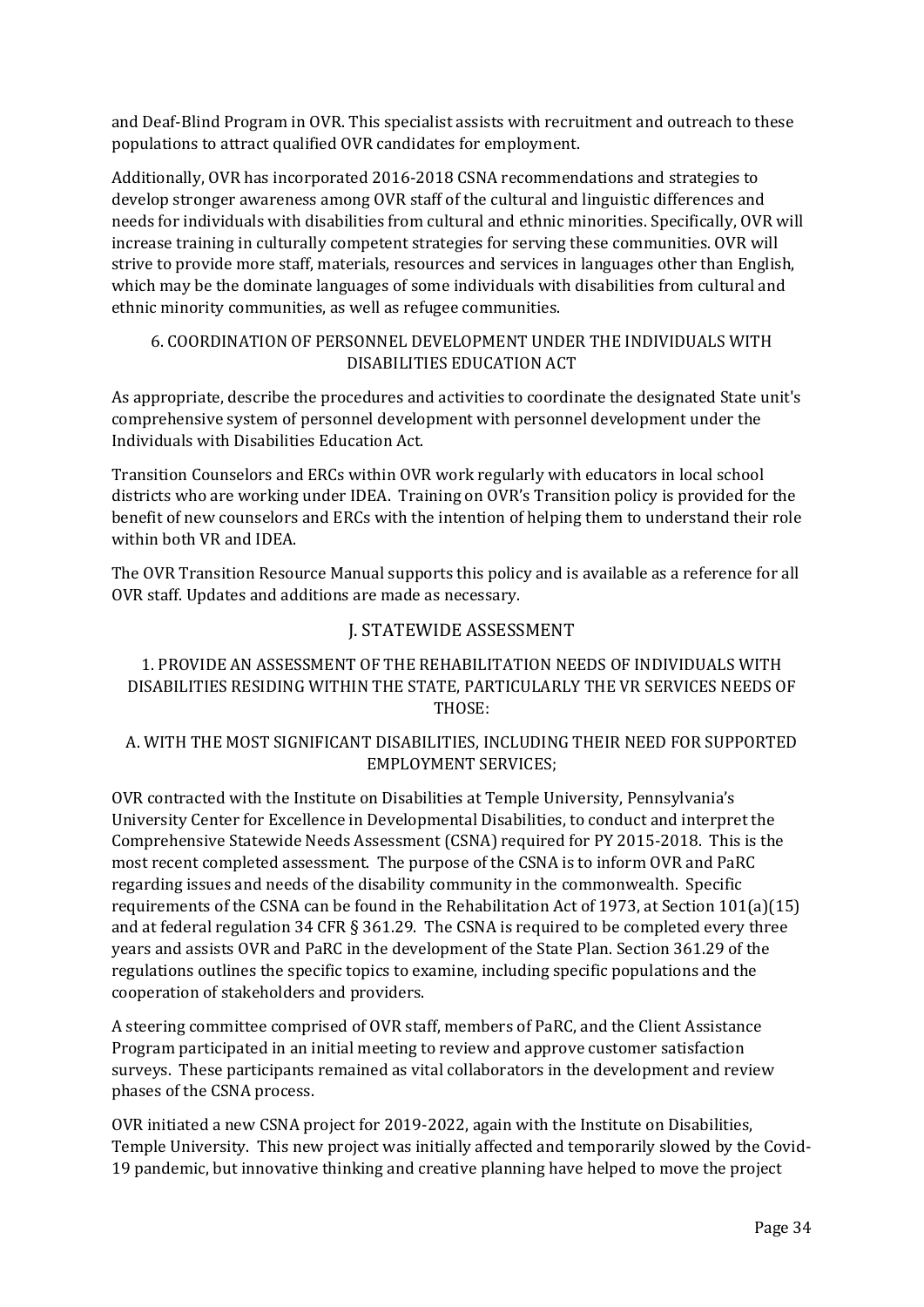back on track to meet projected deadlines for a final report expected before September 2022. This is also a collaborative effort with the PaRC, whose members received quarterly updates on the progress of the project, along with OVR Leadership, and the OVR State Board Members. Findings from this new CSNA project will be included in the development of the next VR Services Portion of the Combined State Plan expected to be drafted in 2023-2024.

## **Comparison of Pennsylvania to National Population Statistics**

See information in the chart below, taken from the CSNA report, represents the estimated percentage of individuals in various age, sex, and race/ethnicity categories that have generalized disability identifications in Pennsylvania and across the nation in 2014 and 2016 (2014 and 2016 1-Year Estimates of the American Community survey).

| Disability Identification                              | U.S. %         | U.S. %        | U.S. %        | U.S. %        | PA %           | PA %          | PA %          | PA %          |
|--------------------------------------------------------|----------------|---------------|---------------|---------------|----------------|---------------|---------------|---------------|
| across demographic<br>variables                        | Est<br>(2014)  | Est<br>(2015) | Est<br>(2016) | Est<br>(2017) | Est<br>(2014)  | Est<br>(2015) | Est<br>(2016) | Est<br>(2017) |
| Total civilian<br>noninstitutionalized<br>population   | 12.6           | 12.6          | 12.8          | 12.7          | 13.8           | 13.9          | 14.2          | 14.1          |
| Population under 5<br>years                            | 0.8            | 0.8           | 0.7           | 0.7           | 0.6            | 0.7           | 0.5           | 0.9           |
| Population 5 to 17 years                               | 5.4            | 5.4           | 5.6           | 5.5           | 7.1            | 6.8           | 7.1           | 7.0           |
| Population 18 to 34<br>years                           | 10.5           | 6.0           | 6.3           | 6.4           | 11.2           | 6.9           | 7.3           | 7.0           |
| Population 35 to 64<br>years                           | 10.5           | 13.0          | 13.1          | 12.7          | 11.2           | 13.8          | 14.2          | 13.9          |
| Population 65 years to<br>74 years                     | 36.0           | 25.4          | 25.3          | 25.0          | 34.6           | 24.0          | 24.6          | 24.0          |
| Population 75 years and<br>older                       | 36.0           | 49.8          | 49.5          | 48.7          | 34.6           | 47.9          | 48            | 47.9          |
| Male                                                   | 12.5           | 12.5          | 12.7          | 12.6          | 13.6           | 13.4          | 14.1          | 13.8          |
| Female                                                 | 12.8           | 12.7          | 12.9          | 12.8          | 14.0           | 14.3          | 14.4          | 14.4          |
| White alone                                            | 13.1           | 13.1          | 13.4          | 13.3          | 13.8           | 13.8          | 14.3          | 14.1          |
| <b>Black or African</b><br>American alone              | 13.8           | 14.0          | 14.1          | 14.0          | 15.5           | 16.6          | 16.0          | 16.6          |
| American Indian and<br>Alaska Native alone             | 16.3           | 16.8          | 17.0          | 17.3          | 24.6           | 24.8          | 23.8          | 20.8          |
| Asian alone                                            | 6.9            | 6.9           | 7.1           | 7.1           | 6.3            | 7.1           | 7.0           | 7.0           |
| Native Hawaiian and<br>other Pacific Islander<br>alone | $\overline{a}$ | 10.6          | 11.1          | 10.3          | $\overline{a}$ | 27.7          | $\mathbf N$   | $\mathbf N$   |

*Table 2: Comparison of Pennsylvania to National Population Statistics*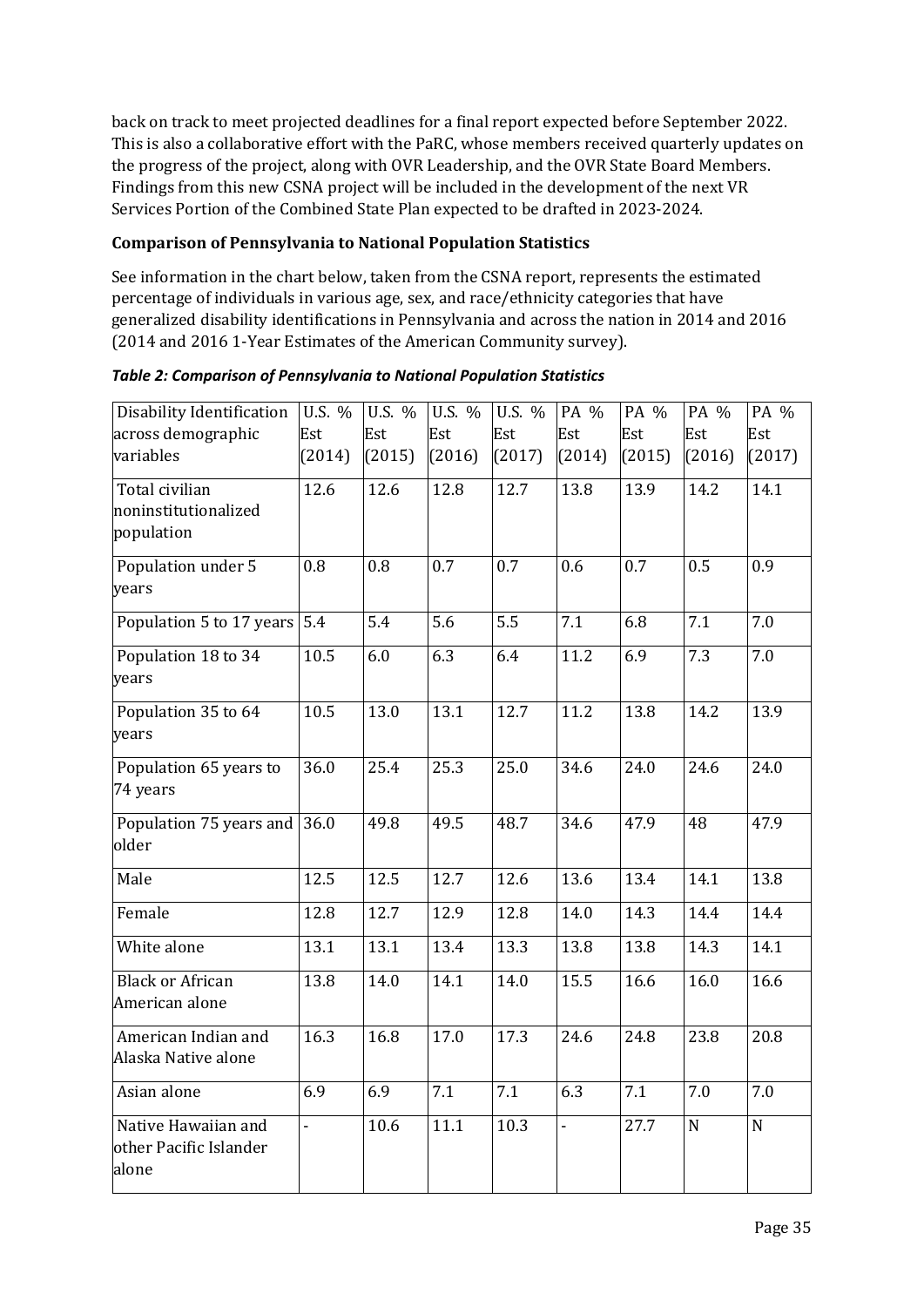| Disability Identification              | U.S. % | U.S. % | U.S. % | U.S. % | PA %   | PA %   | PA %   | PA %   |
|----------------------------------------|--------|--------|--------|--------|--------|--------|--------|--------|
| across demographic                     | Est    | Est    | Est    | Est    | Est    | Est    | Est    | Est    |
| variables                              | (2014) | (2015) | (2016) | (2017) | (2014) | (2015) | (2016) | (2017) |
| Some other race alone                  | 8.2    | 8.0    | 8.3    | 8.0    | 16.0   | 13.6   | 14.0   | 12.7   |
| Two or more races                      | 11.1   | 10.9   | 11.3   | 11.1   | 13.5   | 11.4   | 13.5   | 13.0   |
| White alone, not<br>Hispanic or Latino | 13.9   | 13.9   | 14.1   | 14.0   | 13.8   | 13.8   | 14.4   | 14.2   |
| Hispanic or Latino (of<br>any race)    | 8.8    | 8.8    | 9.1    | 9.0    | 14.3   | 14.1   | 14.0   | 12.7   |

Source: 2015-2017 American Community Survey 1-Year Estimates

Compared to the estimated national rate of disability identification in 2014 (12.6%), 2015 (12.6%), 2016 (12.8%), and 2017 (12.7%), Pennsylvania has a slightly higher rate of disability identification in its total civilian population (13.8% in 2014, 13.9% in 2015, 14.2% in 2016, and 14.1% in 2017). Up until 2014, the Census reported upon disability identification for those 18- 64 years old (10.5% in U.S. and 11.2% in Pennsylvania) and 65 and older (36.0% in US and 34.6% in Pennsylvania). Beginning in 2015, the Census began reporting disability identification rates for 18-34 years old, 35-64 years old, 65-74 years old, and 75 years and older. In 2015, Pennsylvania civilians ages 18-34 and 35-64 years had a slightly higher than national average rate of disability identification (Pennsylvania: 6.9% and 13.8% vs. U.S.: 6.0% and 13.0%). This trend continued in 2016, with Pennsylvania civilians ages 18-34 years old (Pennsylvania: 7.3% vs. US: 6.3%) and 35-64 years old (Pennsylvania: 14.2% vs. U.S.: 13.1%) and in 2017 with, Pennsylvania Civilians ages 18-34 years old (Pennsylvania: 7.0% vs. US: 6.4%) and 35-64 years old (Pennsylvania: 13.9% and US:12.7%).

The estimated percentage of individuals who identified as having a disability in the labor force was 40.7% nationally, compared to 40.9% in Pennsylvania. The national average of individuals identifying as having a disability who were employed in 2014 was 34.5%, and 34.7% in Pennsylvania. The rate of unemployment for individuals with disabilities across the United States was 14.9%, compared to 15.1% in Pennsylvania in 2014 (American Community Survey, 2014).

Customer satisfaction surveys were developed as part of the CSNA to determine future VR needs of those customers with the most significant disabilities and their need for SE services. These surveys were designed and used to elicit feedback from customers in Status 26 Closed Rehabilitated, Status 28 Closed after IPE Initiated, Transition Services for youth and students with disabilities, and for those currently undergoing job coaching. Data collected from these surveys will be used to demonstrate successes in, and barriers to, receiving OVR services and gaining and retaining employment for individuals with the most significant disabilities. It will be up to OVR to review these surveys on a regular basis to gather this information. Data collected from these surveys is currently reviewed on a quarterly basis between OVR and PaRC (during Customer Satisfaction Committee meetings) to determine successes in, and barriers to, receiving OVR services and gaining and retaining employment for individuals with the most significant disabilities.

### B. WHO ARE MINORITIES;

According to the 2010-2014 American Community Survey 5-Year Estimates, and evaluated as part of the CSNA, 81.8% of Pennsylvanians with disabilities identify as Caucasian or white;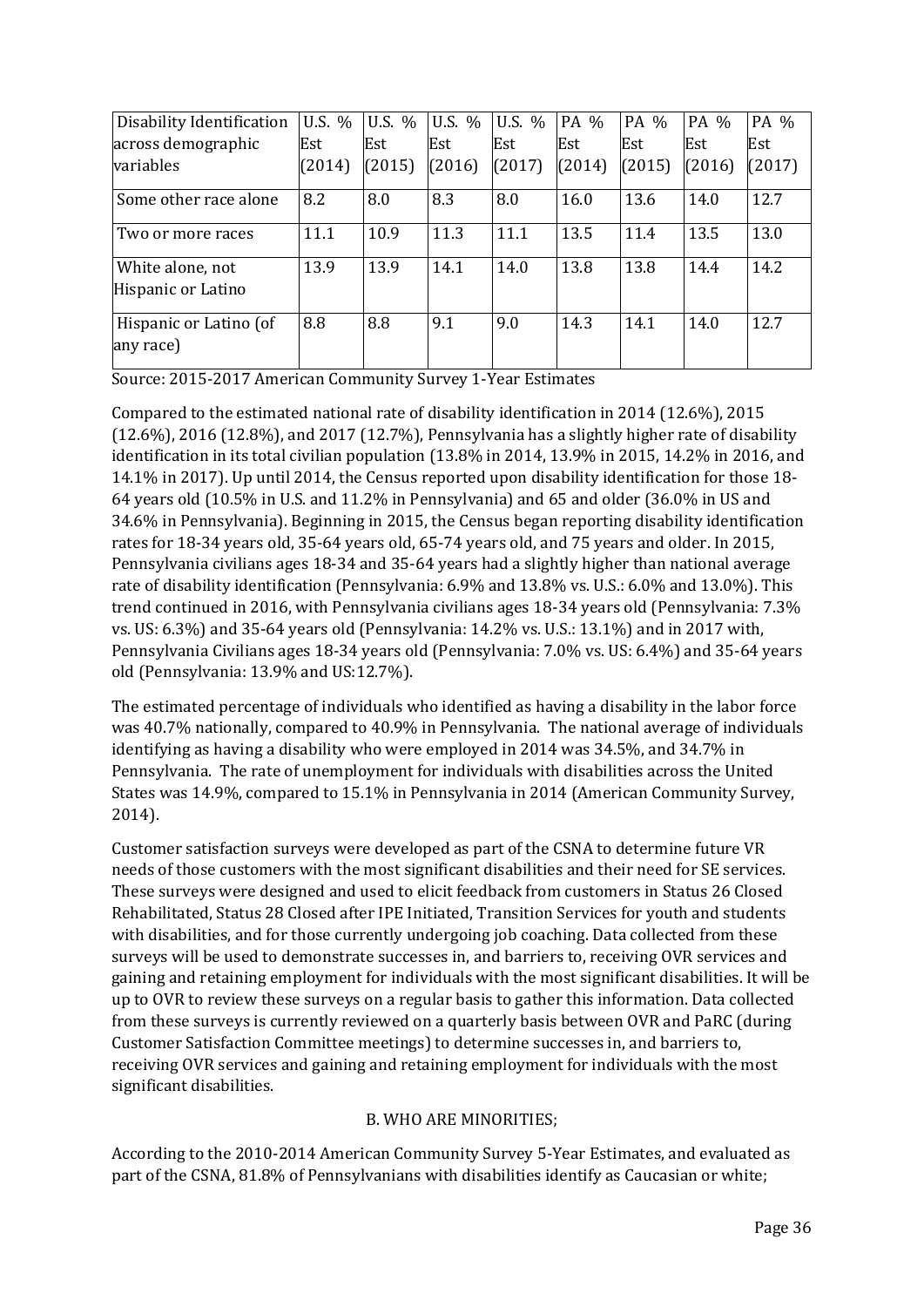12.4% of Pennsylvanians with a disability identify as African American; 6.2% of Pennsylvanians with disabilities identify as Hispanic or Latino; 0.3% of Pennsylvanians with a disability identify as American Indian and Alaska Native; and 1.4% Pennsylvanians with a disability identify as Asian/Pacific Islanders.

Additional qualitative data was collected as part of the CSNA through site visits to district offices and face-to-face interviews with VR administrators. During these interviews, OVR staff suggested that a lack of English fluency had not presented significant barriers to ethnic and cultural minorities in receiving services and supports in Pennsylvania. Administrators and VRCs at multiple district offices cited familiarity with and access to Language Line interpretation services, but infrequent need to use the service. According to the October 2015 Census Report "Detailed Language Spoken at Home and Ability to Speak English for the Population 5 Years and Over for Pennsylvania: 2009-2013," only about four percent of those individuals reportedly speak English less than "very well." Consequently, lack of utilization of interpretation services may align with statewide language demographics, but may also signal a population underserved by OVR. Attention to this potential disparity is imperative as multiple VRCs identified that they served refugee communities, many of which come from countries with official languages other than English. Findings were that OVR staff could benefit from trainings oriented to cultural competency regarding the Pennsylvania Dutch, Amish, and Quaker populations, as well as refugees. Related training is being considered and will be developed in the near future.

# C. WHO HAVE BEEN UNSERVED OR UNDERSERVED BY THE VR PROGRAM;

The most recently completed CSNA found that individuals with disabilities that are considered unserved and/or underserved in Pennsylvania include those with multiple disabilities (such as deaf/blind), those in rural areas, transition age youth, individuals with disabilities that are concurrently customers of other state systems (such as corrections, educational, and/or other human services systems), minorities, and veterans. Survey results from CRPs indicated that the most underserved communities, in order of significance, are customers with dual diagnoses, followed by aging customers, those in the criminal justice system (victims, defenders or parolees), those with low socioeconomic status, immigrants, and non-English speaking or English as a second language customers. Youth were ranked as the least underserved, followed by veterans, rural communities, racial or ethnic minorities, and finally state center residents.

Many individuals reported difficulty accessing reliable transportation services that affects their ability to attend job training programs, job interviews, and to consistently get to and from a work site.

# D. WHO HAVE BEEN SERVED THROUGH OTHER COMPONENTS OF THE STATEWIDE WORKFORCE DEVELOPMENT SYSTEM; AND

OVR staff work closely with our PA CareerLink partners in the State Workforce Development System. CareerLink offices are one-stop facilities in Pennsylvania that assists individuals seeking Commonwealth and employment services, and where workforce development professionals focus on employment with an emphasis on high demand occupations. Information gathered from the CSNA indicates that although OVR and the Statewide Workforce Development System work collaboratively, have similar goals, and are cross-purposed, the CareerLink targets occupations of high demand where OVR targets customers' employment goals. It's suggested that in order to best serve the dual customer, VRCs may benefit from receiving cross-training on high demand occupations. It's also suggested that since the CareerLinks and OVR gather the same information on a customer, these programs can benefit from policies that facilitate better data sharing.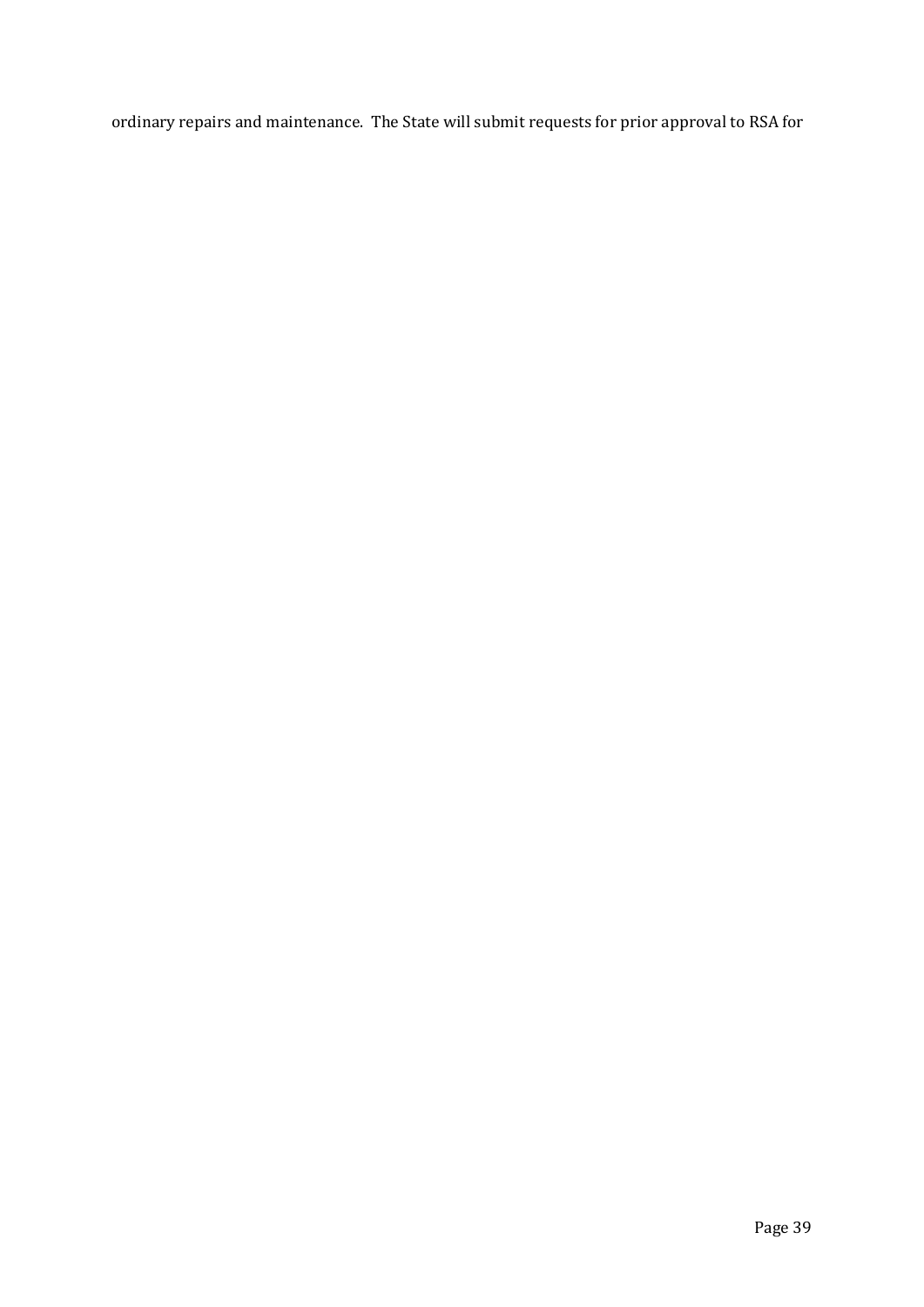An MOU is being developed between OVR and the PA Department of Education's Bureau of Special Education to increase engagement of students with the most significant disabilities. The MOU will enable the creation of a Transition Employment & Agency Mentor – Navigators (Team Navigator) within each Intermediate Unit (IU). OVR, subject to availability of funds, will jointly provide funding over four (4) years to be used exclusively for the operation and administration of technical assistance.

An agreement is being considered with the DLI Apprenticeship Office for the use of matching funds to promote pre-apprenticeship and apprenticeship pathways for OVR customers that will allow them to achieve quality employment outcomes at high wages.

In addition, OVR will explore the development of agreements with 10 local Workforce Development Boards under the Commonwealth's Workforce Development Program to pilot a jointly-funded Disability Employment Initiative that will allow the creation of disability navigators to work closely with OVR Vocational Rehabilitation Counselors to serve students, youth, and adults with disabilities.

OVR will also explore an agreement with the Commonwealth's Office of Administration to develop accessibility testing through the use of Information Technology Accommodation Personnel throughout all OVR combined District Offices. Accessibility testing verifies that digital content and services are usable by people with disabilities. Information Technology Accommodation Personnel will also coach, mentor, and train others who are learning to do accessibility testing.

Finally, OVR will explore an agreement with Human Resources within the Office of Administration for the development of a Career Transition Professional (CTP). The CTP may serve as the Commonwealth of PA Employer Single Point of Contact (SPOC) in the recruitment, retention, and onboarding of all individuals with disabilities that meet the employer identified requirements for employment.

# K. ANNUAL ESTIMATES

Describe:

# 1. THE NUMBER OF INDIVIDUALS IN THE STATE WHO ARE ELIGIBLE FOR SERVICES

According to the 2017 Disability Status Report for Pennsylvania published by Cornell University's Institute on Employment and Disability, more than 855,000 individuals ages 21 to 64 (working age) in Pennsylvania reported one or more disabilities, representing 11.8% of the working-age population in the state (Source: [2017 Disability Status Report](http://www.disabilitystatistics.org/StatusReports/2017-PDF/2017-StatusReport_PA.pdf?CFID=19859851&CFTOKEN=2bc166bd19ce16a0-54E35CEC-F3BA-18D3-E6E4F15E48812AB3) – Pennsylvania, [Yang-Tan Institute on Employment and Disability, Cornell University,](http://www.disabilitystatistics.org/StatusReports/2017-PDF/2017-StatusReport_PA.pdf?CFID=19859851&CFTOKEN=2bc166bd19ce16a0-54E35CEC-F3BA-18D3-E6E4F15E48812AB3) using data from the U.S. Census Bureau's American Community Survey). In the 2020 Vocational Rehabilitation Highlights, OVR reported that 22,327 students, age 12-21 received Pre-Employment Transition Services from OVR in PY 2019.

2. THE NUMBER OF ELIGIBLE INDIVIDUALS WHO WILL RECEIVE SERVICES UNDER:

# A. THE VR PROGRAM;

PY 2020: 46,596. \*The actual number of OVR customers in all categories who received services in PY 2020 was 43,538. The original projection was made pre-Covid.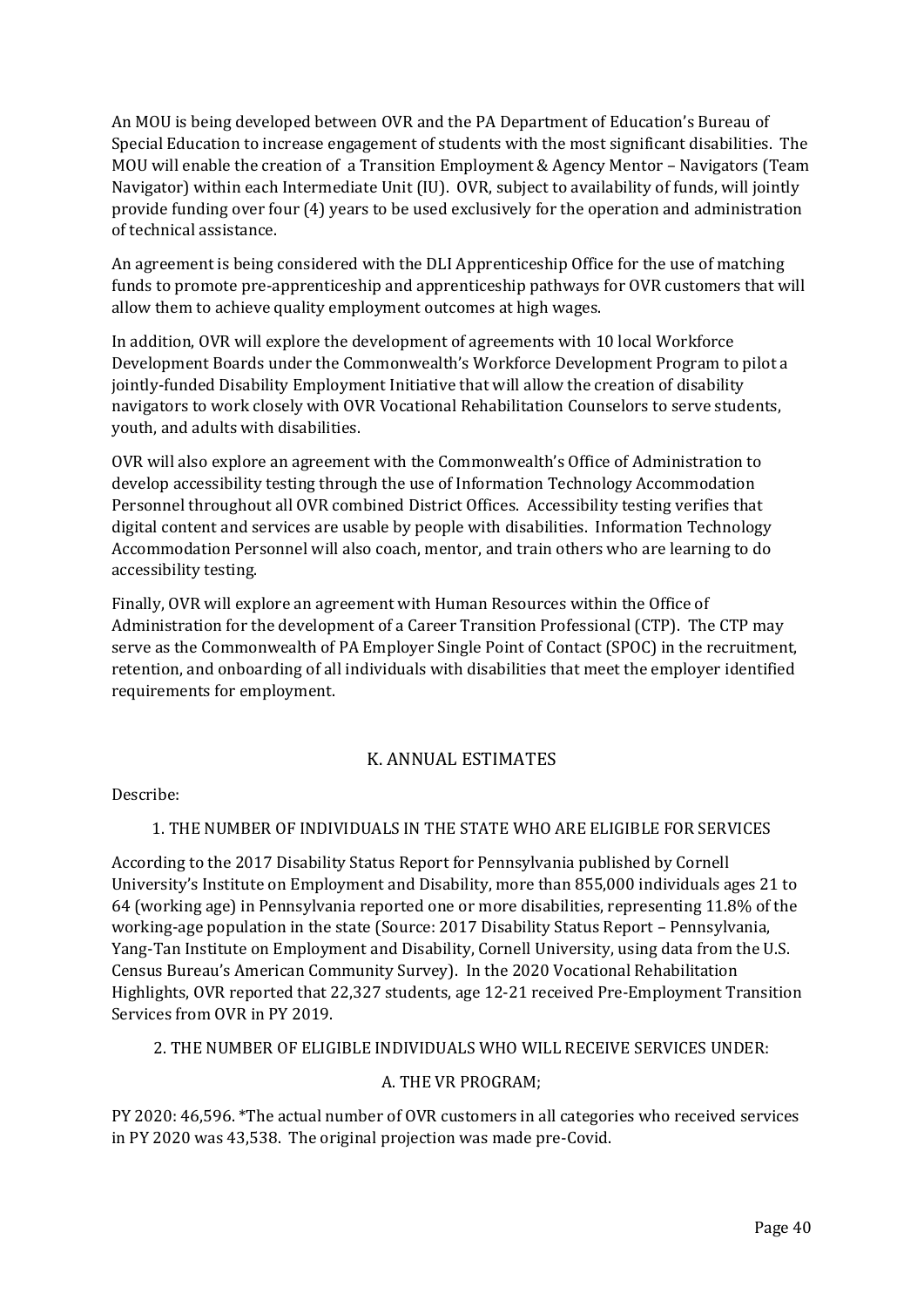PY 2021: 43,000. Effective July 1, 2021 OVR again opened the closed Order of Selection based on a positive financial outlook. As a result, referrals from the PA Office of Developmental Program and the PA Office of Long-Term Living are expected to increase.

PY 2022: 46,000. OVR is hopeful to return to pre-Covid-19 service provision levels as the commonwealth continues to advance out from under Covid restrictions.

# B. THE SUPPORTED EMPLOYMENT PROGRAM; AND

The following estimates project the number of individuals expected to be served annually during PYs 2021-2024 for each of the priority categories within the SE Program (Title I and Title VI Funds):

Total anticipated to be served annually during PYs 2021-2024: 5,463

Annual estimates of the number of SE customers to be served and projected Title VI expenditures during PYs 2021-2024:

- Anticipated Total Number to be Served via Title VI Funds: 245
- Anticipated Annual Expenditure Title VI Funds: \$600,000
- Total Number Served under Age 25 via Title VI Funds: 245
- Anticipated Annual Expenditure Title VI Funds (under age 25): \$600,000

Annual estimates of the number of SE customers to be served and projected Title I expenditures during PYs 2021-2024:

- Anticipated Total Number to be Served via Title I Funds: 5,343
- Anticipated Annual Expenditure Title I Funds: \$8,318,140
	- C. EACH PRIORITY CATEGORY, IF UNDER AN ORDER OF SELECTION.

PY 2021-2024, annually:

- Most Significant Disability: 43,000 in PY 2021 increasing to 46,000 in future years as customers are released from the OOS waitlist.
- Significant Disability: 12
- Non-Significant Disability: 12 in PY 2021 decreasing to 0 over future years as existing cases are closed.

#### $(Total = 46,000)$

Using both current and historical data, OVR projects that 46,000 individuals categorized as having a Most Significant Disability, 12 individuals categorized as having a Significant Disability, and 12 individuals categorized as having a Non-Significant Disability will receive services annually during PYs 2021-2024. OVR also projects that the number of individuals categorized as having a Significant and Non-Significant Disability, who are currently receiving services, will decline over the next four years as their cases are closed. OVR will continue to conduct outreach and accept applications from individuals who meet the functional limitation criteria of all categories.

3. THE NUMBER OF INDIVIDUALS WHO ARE ELIGIBLE FOR VR SERVICES, BUT ARE NOT RECEIVING SUCH SERVICES DUE TO AN ORDER OF SELECTION; AND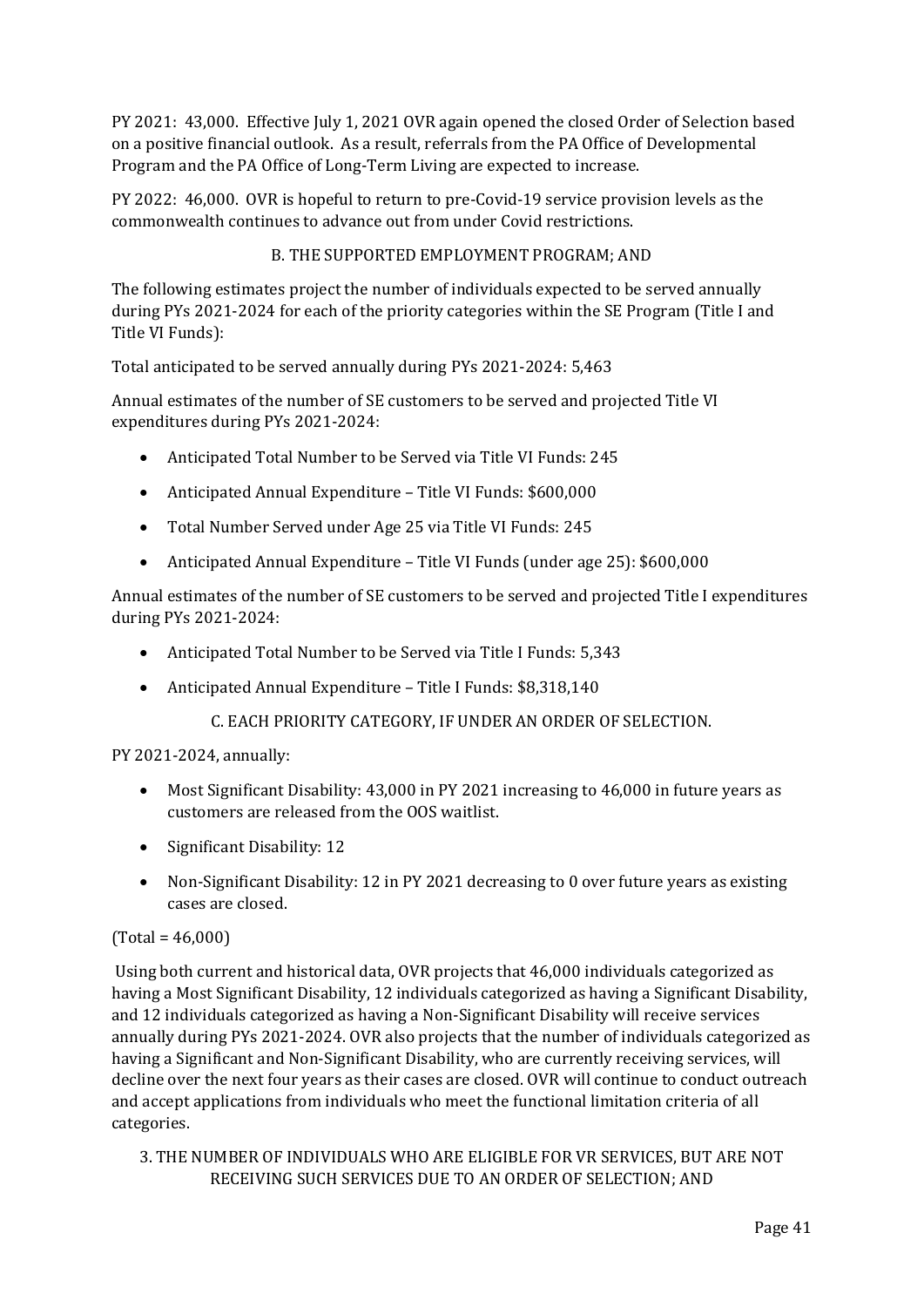OVR closed the OOS for all priority categories effective July 1, 2019. As of the end of PY 2019, there were a total of 3,010 customers eligible for VR services who were on a waitlist and not receiving such services due to the closing of the OOS: 2,097 designated as Most Significant Disability, 100 designated as Significant Disability, and 3 designated as Non-Significant Disability. At the end of PY 2020, there were a total of 9, 244 customers eligible for VR services who were on a waitlist and not receiving such services due to the closing of the OOS: 8,459 designated as Most Significant Disability, 739 designated as Significant Disability, and 46 as Non-Significant Disability. As of July 26, 2021 6, 578 customers eligible for VR services who were on a waitlist and not receiving such services due to the closing of the OOS: 6, 071 designated as Most Significant Disability, 484 designated as Significant Disability, and 23 designated as Non-Significant Disability.

On July 1, 2021 OVR opened the closed Order of Selection for all priority categories for an indefinite period of time based on a positive financial availability. OVR had sent a letter to all eligible individuals who were still on the waitlist asking them to contact their vocational counselor to initiate services. Vocational Rehabilitation Counselors are also asked to make strong attempts to reach out to any customer who is still on the waitlist but has not yet initiated contact for services. It is anticipated that all individuals will be removed from this waitlist by the end of PY 2021.

4. THE COST OF SERVICES FOR THE NUMBER OF INDIVIDUALS ESTIMATED TO BE ELIGIBLE FOR SERVICES. IF UNDER AN ORDER OF SELECTION, IDENTIFY THE COST OF SERVICES FOR EACH PRIORITY CATEGORY.

- 1. For the Most Significant Disability category, the number projected to be made eligible is 11,000 for PY 2021, and 17,000 for PY 2022 and 2023. The number served will be 46,000 for each program year. The number rehabilitated will be 7,000, of which 100% will be rehabilitated into the competitive labor market. The total cost of services is expected to be approximately \$46,000,000.
- 2. For the Significant Disability category, the number projected to be eligible for services annually is 1,000. The total cost for services is expected to be approximately \$1,000,000.
- 3. For the Non-Significant Disability category, the number projected to be made eligible annually is 0, while the number served will be 12. OVR does not anticipate opening the Non-Significant Disability category to receive services during the next four years. The number of individuals in this category will decrease to 0 as cases are closed. Expenditures under this category will be negligible and isolated to services provided for the currently open cases, outreach, processing of new applications, and eligibility determinations.

# L. STATE GOALS AND PRIORITIES

The designated State unit must:

# 1. IDENTIFY IF THE GOALS AND PRIORITIES WERE JOINTLY DEVELOPED AND AGREED TO BY THE STATE VR AGENCY AND THE STATE REHABILITATION COUNCIL, IF THE STATE HAS A COUNCIL, AND JOINTLY AGREED TO ANY REVISIONS

The state goals and priorities for the VR Services Portion of the Pennsylvania Combined State Plan were initially developed jointly with OVR Executive staff and the PaRC Policy and State Plan committee during a teleconference meeting exchange on May 10, 2019. Another virtual meeting was held on April 28, 2021 between members of the PaRC Policy/Executive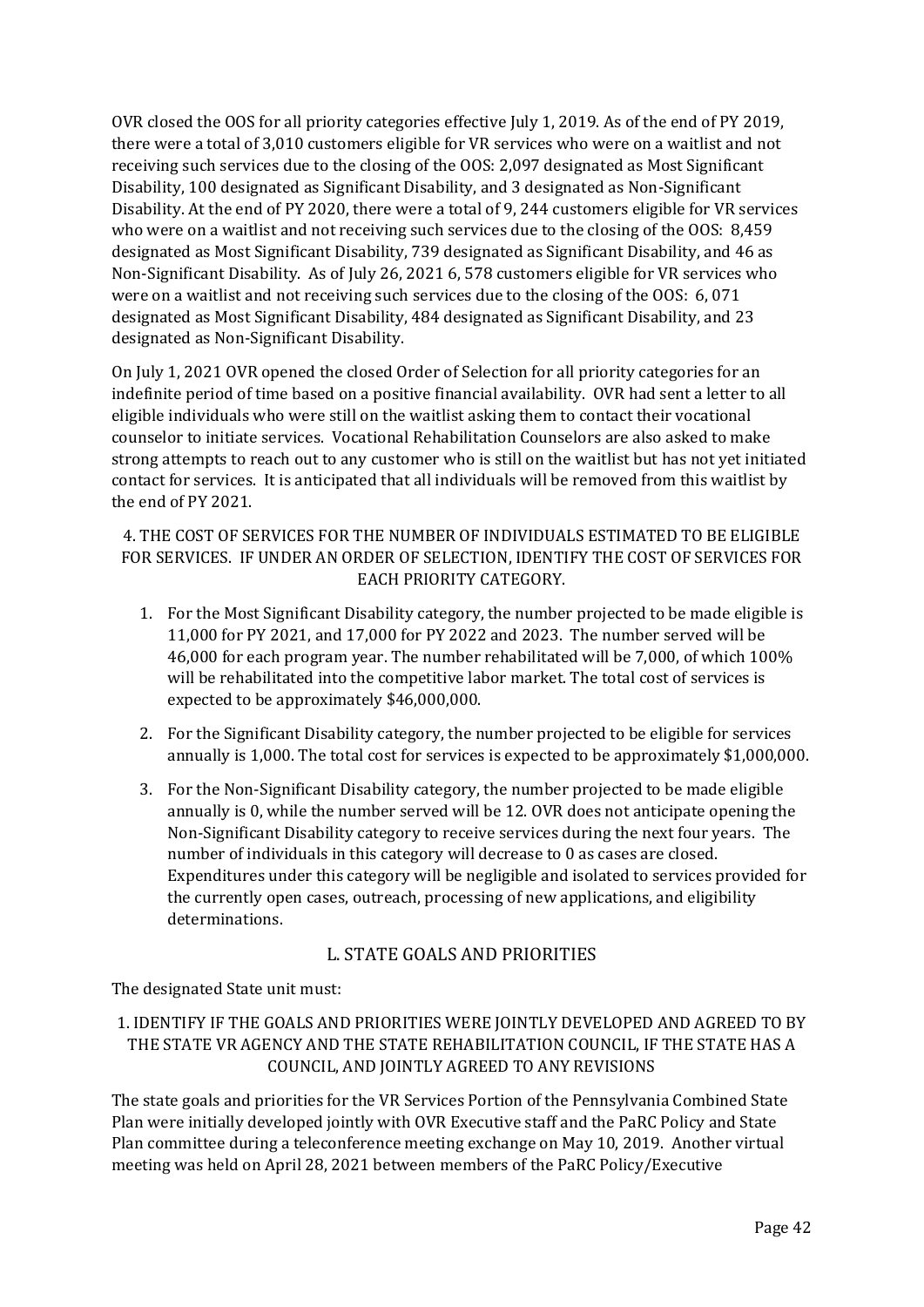Committees and OVR Leadership to review updates for the 2-year modification of the VR Services Portion of the State Plan. A minor addition was made to goal #2, subgoal 3. Any projections, program continuations, etc. in this description are subject to the availability of funding in the plan year.

2. IDENTIFY THE GOALS AND PRIORITIES IN CARRYING OUT THE VR AND SUPPORTED EMPLOYMENT PROGRAMS

### **Goal 1: Increase Competitive Integrated Employment Opportunities for Individuals with Disabilities**

- 1. Expand the availability of apprenticeships, internships and OJT for individuals with disabilities.
- 2. Partner with the BWPO and individual local CareerLink administration bodies to ensure programmatic and physical accessibility of the PA CareerLink centers for equal access for individuals with disabilities.
- 3. Increase SE and Customized Employment outcomes; evaluate and monitor OVR's SE policy implementation.

#### **Goal 2: Increase Transition Services for Students with Disabilities**

- 1. Develop summer and after school Pre-ETS programming to prepare Students with Disabilities for a seamless transition from secondary school to CIE.
- 2. Increase opportunities for students to gain workplace skills and community-integrated work experiences.
- 3. Enhance collaborative relationships with Department of Human Services, Pennsylvania Department of Education, higher education institutions, the PA Employment First Oversite Commission, and Community Rehabilitation Providers.

#### **Goal 3: Increase Community Education and Outreach.**

- 1. Work with PaRC to identify and incorporate best practices and strategies to increase Customer Satisfaction survey response data.
- 2. Continue to develop stronger awareness among OVR staff of the cultural and linguistic differences and needs of unserved/underserved individuals with disabilities from cultural and ethnic minorities.
- 3. Promote accessibility and technology based upon universal design principles.

#### **Goal 4: Initiate and Complete Capital Improvement Projects at HGAC.**

- 1. Invest in the replacement and repair of end-of-life systems and structure within the Hiram G. Andrews Center, including but not limited to building automation replacement, security cameras replacement and upgrade, phone system upgrade, campus-wide public restroom remodel, roof repairs, air handlers and cooling tower replacement and the repair to a failing ADA ramp/egress.
- 2. Increase opportunities for students through capital projects, including new classrooms, upgrades to existing classrooms and updated campus features.
- 3. Promote accessibility and technology through capital improvements based on universal design principles.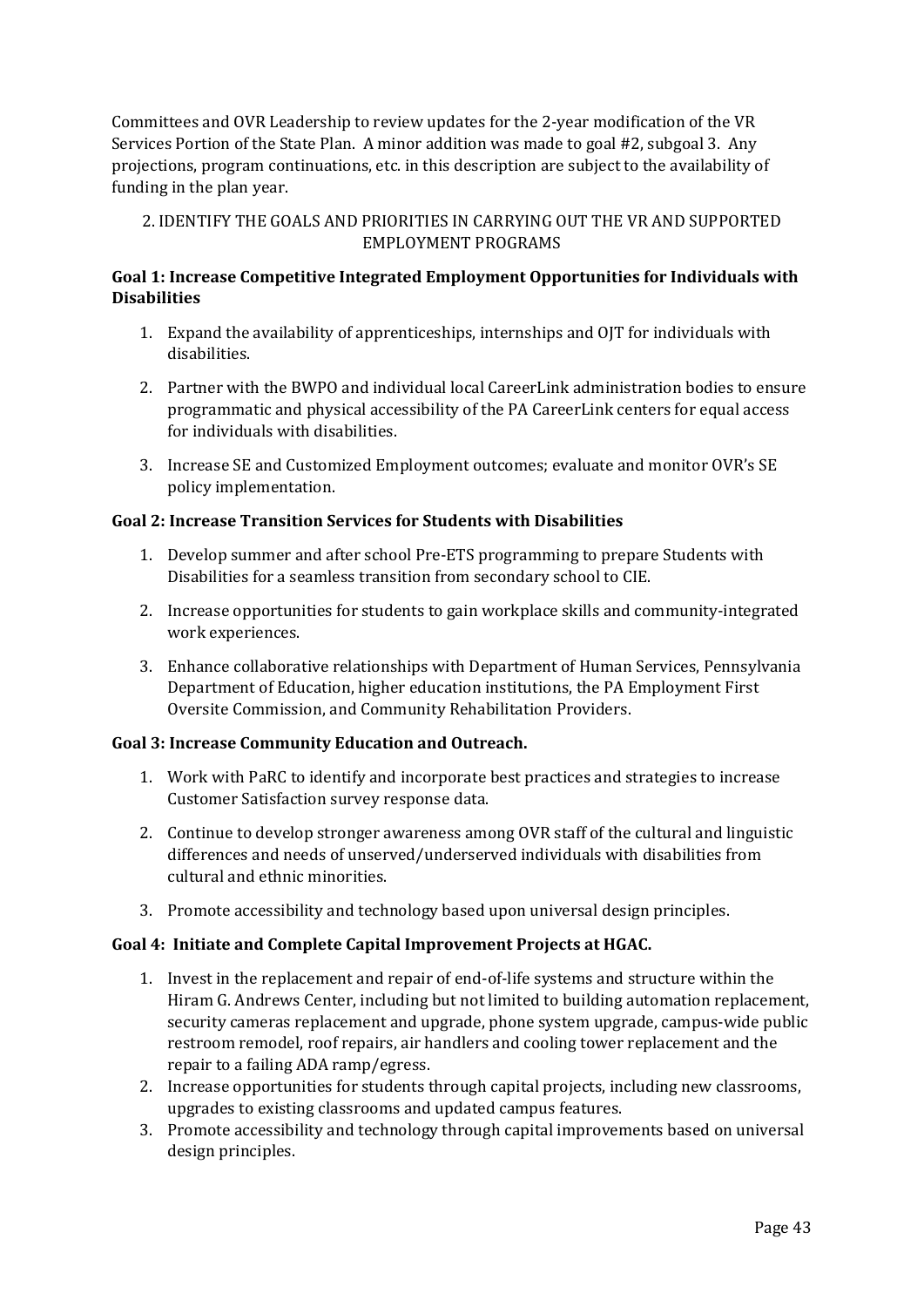- 4. Expand the availability of services and education offered through the Hiram G. Andrews Center.
- 5. Phased renovation of the dormitories at the Hiram G. Andrews Center

# 3. ENSURE THAT THE GOALS AND PRIORITIES ARE BASED ON AN ANALYSIS OF THE FOLLOWING AREAS:

### A. THE MOST RECENT COMPREHENSIVE STATEWIDE ASSESSMENT, INCLUDING ANY UPDATES;

These goals were developed using the 2016-2018 CSNA which included targeted goal areas on: customer satisfaction; increasing services and support opportunities for students and youth with disabilities; identifying barriers and strategies to improve services to the broad spectrum of ethnic and cultural minorities with disabilities; development of more holistic and equitable relationships and communication with school districts across Pennsylvania; and supporting the use of new technology to benefit customer service.

# B. THE STATE'S PERFORMANCE UNDER THE PERFORMANCE ACCOUNTABILITY MEASURES OF SECTION 116 OF WIOA; AND

Section 116 of WIOA establishes performance accountability indicators and performance reporting requirements to assess the effectiveness of States and local areas in achieving positive outcomes for individuals served by the workforce development system's six core programs, one of which is vocational rehabilitation programs.

These Performance Indicators are:

- 1. Employment Rate, 2nd Quarter After Exit The percentage of participants who are in unsubsidized employment during the second quarter after exit from the program.
- 2. Employment Rate, 4th Quarter After Exit The percentage of participants who are in unsubsidized employment during the fourth quarter after exit from the program.
- 3. Median Earnings, 2nd Quarter After Exit The median earnings of participants who are in unsubsidized employment during the second quarter after employment from the program.
- 4. Credential Attainment The percentage of participants enrolled in an approved education or training program who attain a recognized postsecondary credential, or a secondary school diploma, or its recognized equivalent during participation or within one year of exit. Participants must have exited the program to be counted as having attained a credential. Additionally, those earning secondary school diplomas must either be employed or enrolled in a postsecondary program to be counted. Baseline data upon which PA OVR will be evaluated was collected in PY2020.
- 5. Measurable Skill Gains The percentage of program participants who, during a program year, are in an education or training program that leads to a recognized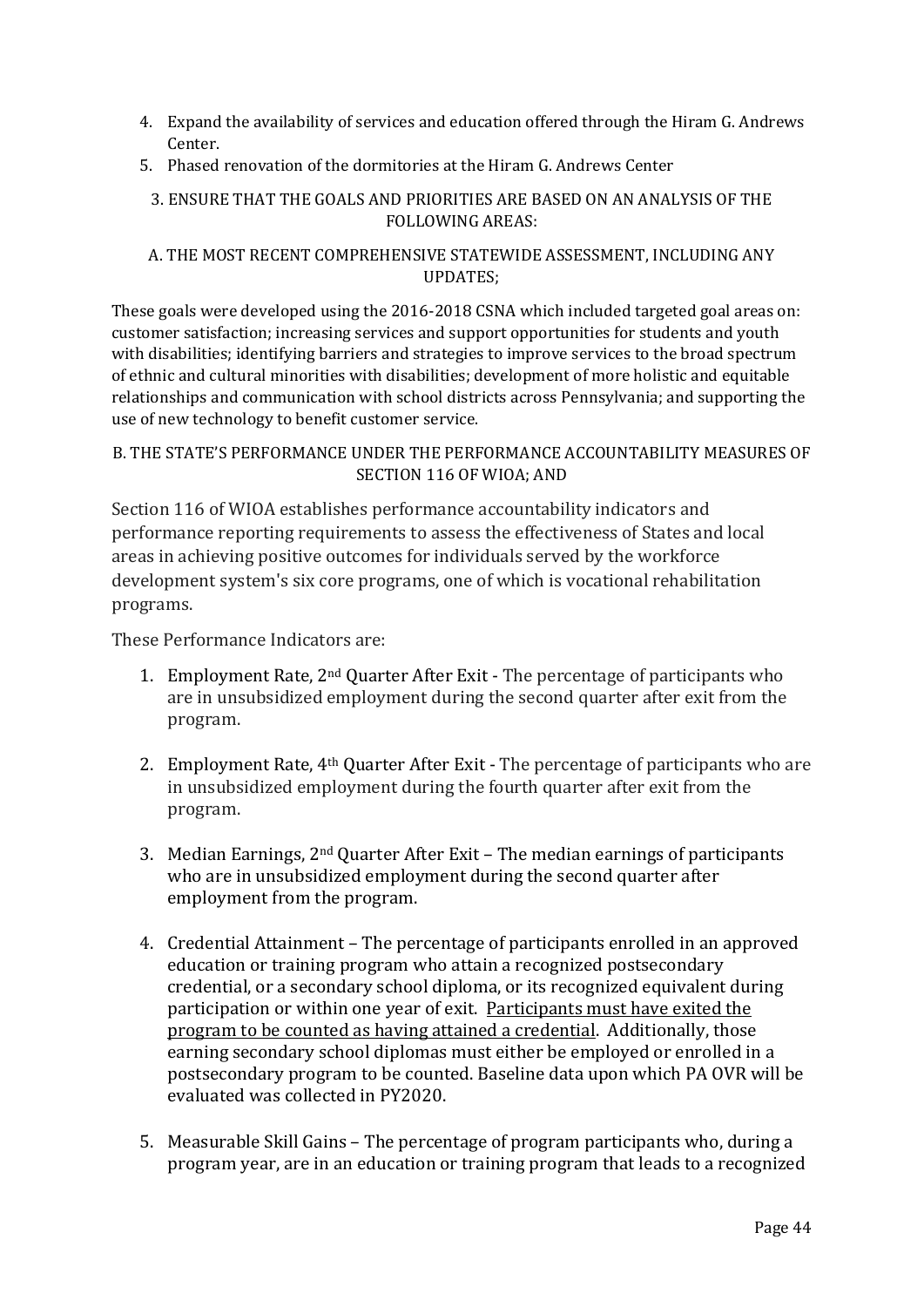postsecondary credential or employment and who are achieving measurable skill gains defined as documented academic, technical, occupational, or other forms of progress towards such a credential or employment. The definition of allowable types of measurable skills games is specified by RSA and depends on the type of program in which the customers is enrolled.

6. Effectiveness in Serving Employers – This Performance indicator is currently under joint development by the U.S. Department of Labor and the U.S. Department of Education. It will eventually consider a combination of reportable information such as retention with the same employer, the number of businesses that repeatedly hire program participants, and the degree to which program participants are represented across the full range of employers in the state economy. Federal baselines have not yet been established for this indicator and is currently not reported in the annual RSA ETA-9169 report for the state.

Using guidance received in TAC-22-02 related to performance goals and instructions for the core programs, OVR will be establishing these measures and negotiating with RSA to confirm expected performance levels.

# C. OTHER AVAILABLE INFORMATION ON THE OPERATION AND EFFECTIVENESS OF THE VR PROGRAM, INCLUDING ANY REPORTS RECEIVED FROM THE STATE REHABILITATION COUNCIL AND FINDINGS AND RECOMMENDATIONS FROM MONITORING ACTIVITIES CONDUCTED UNDER SECTION 107.

OVR was the subject of an RSA monitoring visit in August 2019 and received its subsequent Monitoring Report from RSA on 11/13/2020. The report contained six findings and sixteen related corrective actions to be addressed by OVR. OVR submitted its initial Corrective Action Plan (CAP) to RSA on 1/12/2021. On 7/28/2021 OVR's CAP update for the quarter ended 6/30/2021 was forwarded to RSA for review/comment. RSA replied on 8/20/2021, noting that OVR had successfully resolved four corrective actions, as well as partially resolving an additional four corrective actions. OVR's next quarterly update is due to RSA by 10/31/2021.

OVR received a letter dated May 20, 2019, from PaRC expressing their concern about the closing of the Most Significant Disability category of the OOS. OVR appreciates and understands this position and is commitment to reviewing the fiscal situation on a quarterly basis and making necessary programmatic and fiscal changes to keep the OOS open, for as long and often as possible, for the Most Significant Disability category.

#### M. ORDER OF SELECTION

Describe:

# 1. WHETHER THE DESIGNATED STATE UNIT WILL IMPLEMENT AN ORDER OF SELECTION. IF SO, DESCRIBE:

# A. THE ORDER TO BE FOLLOWED IN SELECTING ELIGIBLE INDIVIDUALS TO BE PROVIDED VR **SERVICES**

The Pennsylvania Office of Vocational Rehabilitation will continue to implement an Order of Selection. OVR has been on a OOS since March 1, 1994. On July 1, 2019 OVR added the MSD category to be included in the closed Order of Selection. The categories below describe the Order to be followed in selecting eligible individuals to be provided VR services.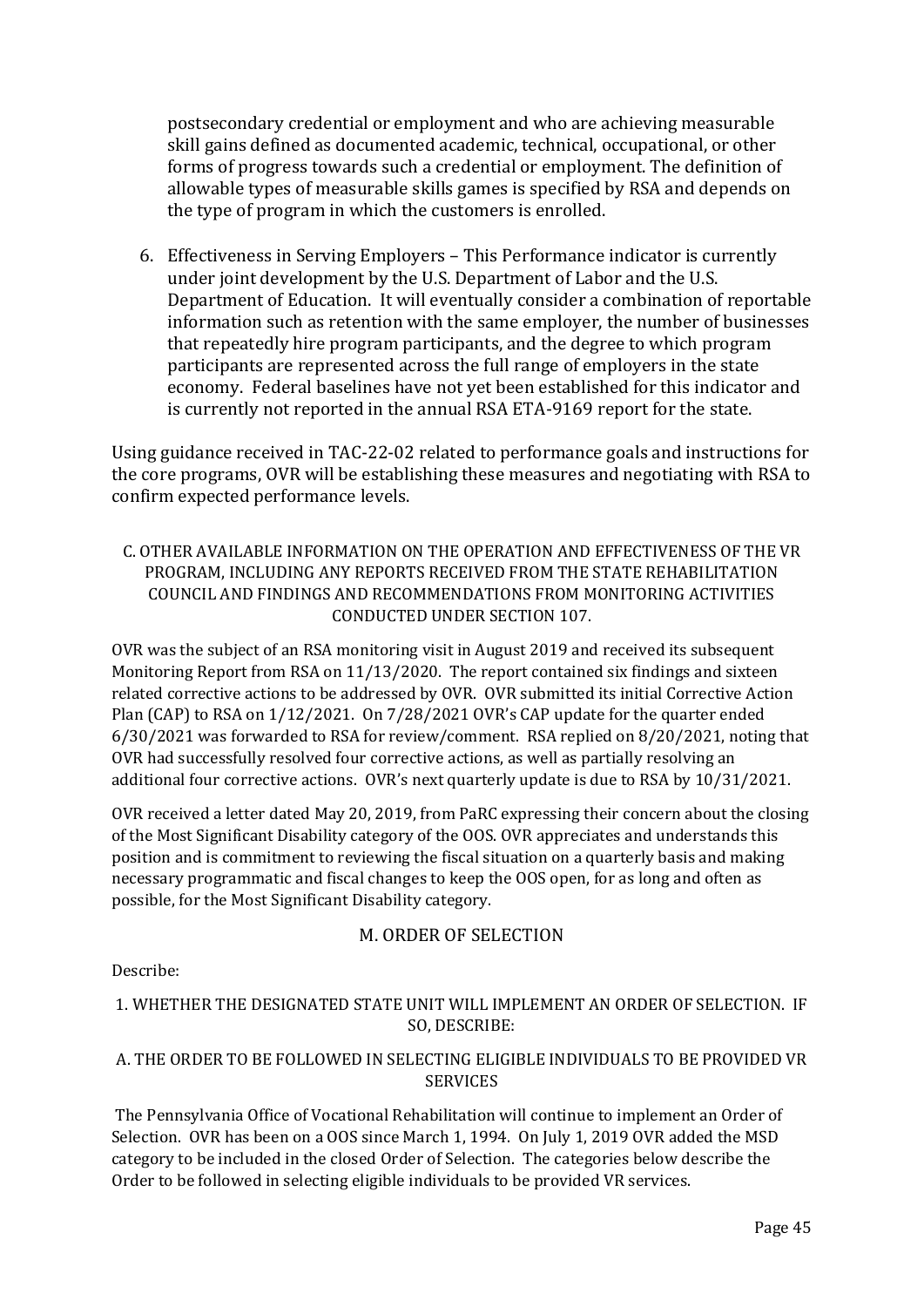**First Priority:** Most Significant Disability; **Second Priority:** Significant Disability; **Third Priority:** Non-Significant Disability.

#### *Description of priority categories*

#### **First Priority:** Most Significant Disability

• The physical, mental, or sensory impairment(s) must seriously limit three or more of the individual's functional capacities; and

• the individual must be expected to require two or more VR services that are expected to last six months from the date of the IPE or be needed on an ongoing basis to reduce an impediment to employment.

#### **Second Priority:** Significant Disability

• The physical, mental, or sensory impairment(s) must seriously limit one or more of the individual's functional capacities; and

• the individual must be expected to require multiple VR services that are expected to last six months from the date of the IPE or be needed on an ongoing basis to reduce an impediment to employment.

#### **Third Priority:** Non-Significant Disability

• The individual has a physical, mental, or sensory impairment that does not meet the definition for Most Significant Disability or Significant Disability.

- any duration of residency requirement, provided the individual is present in the State;
- type of disability;
- age, gender, race, color or national origin;
- source of referral;
- type of expected employment outcome;
- the need for specific services or anticipated cost of services required by an individual; or
- the income level of an individual or an individual's family.

Pre-Employment Transition Services and the OOS:

Students, families, advocates, and educators are advised to carefully consider the need to begin pre-employment transition services as early as possible in the transition process, and prior to an eligibility determination. Potentially eligible students with disabilities (i.e. students who may or may not have applied for VR services (non-applicants and applicants) that only receive preemployment transition services) will not be affected by the OOS and will continue to receive pre-employment transition services.

#### B. THE JUSTIFICATION FOR THE ORDER

The Rehabilitation Act, as amended, requires that an OOS for services be instituted any time that limited resources impede the agency from providing services to all eligible individuals. The OOS in Pennsylvania gives priority first to individuals with Most Significant Disability; second to individuals with Significant Disability; and third to individuals with Non-Significant Disability.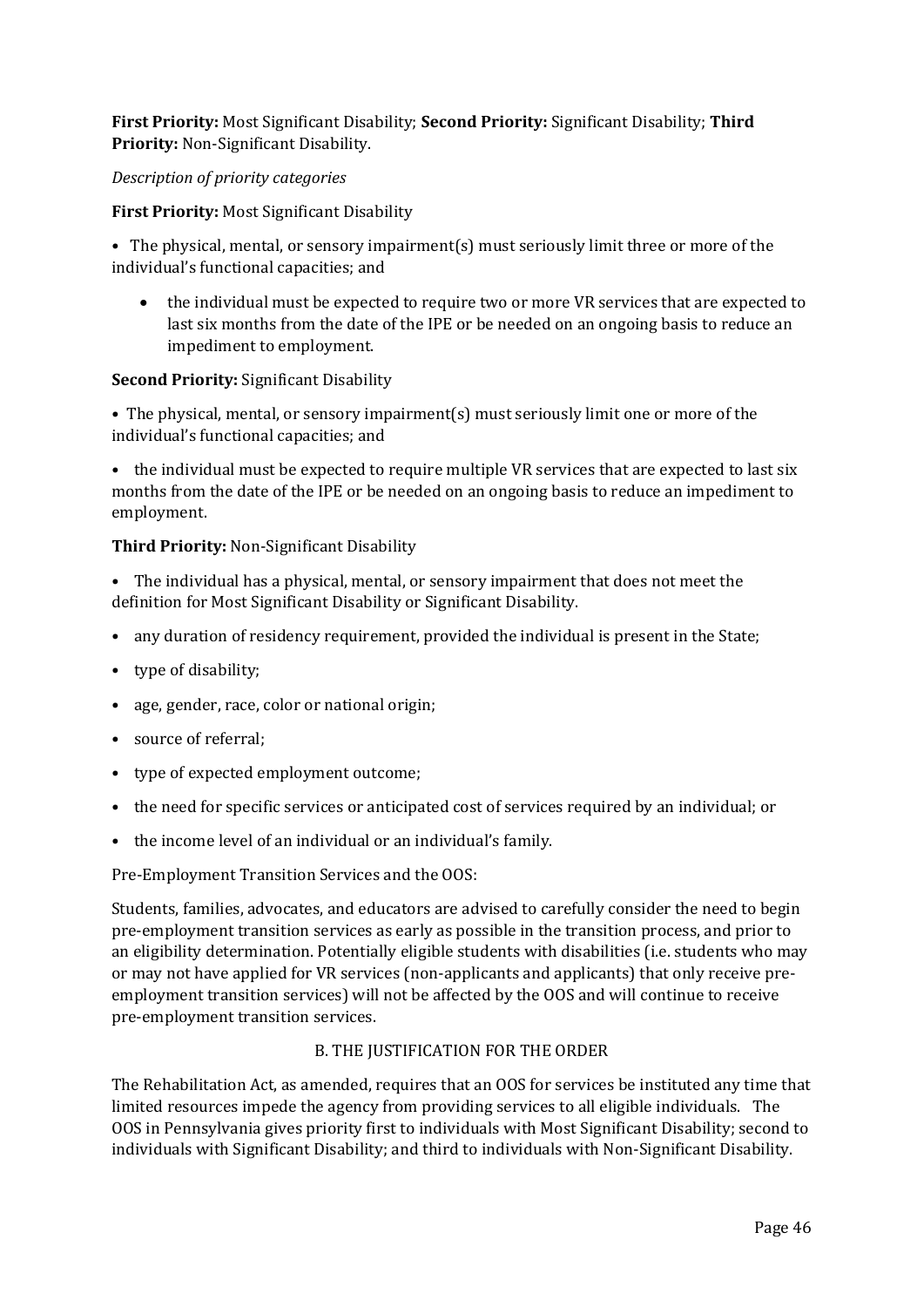Since March 1, 1994, OVR has operated under some level of an OOS. From 1994 to 2010, OVR was on an OOS and provided VR services only to customers who had a Most Significant Disability. In October 2010, with the availability and use of ARRA funds, OVR expanded the OOS to include individuals who have a Significant Disability. In 2012, Consistent with OVR's policy on the OOS, OVR evaluated its ability to meet the second priority category and, from a fiscal and programmatic standpoint, OVR determined that it was unable to continue to provide services to individuals with a Significant Disability. On Monday, April 23, 2012, the Significant Disability and Non-Significant Disability categories were closed to all new customers. OVR continued serving only Most Significant Disability customers from 2012 until 2019 when new WIOA amendments to the Rehabilitation Act required that the Designated State Unit must expend at least 15% of a state's federal allocation for VR (which averaged approximately \$20 million annually for OVR) to be set aside for pre-employment transition services for students with disabilities between 14-21 years of age. This reserve resulted in decreased funding being available for other existing programs.

The WIOA amendments to the Rehabilitation Act prohibit restricting the provision of preemployment transition services, which resulted in Pennsylvania's program enrollment nearly doubling from 13,946 in fiscal year 2016 to 25,601 in fiscal year 2017 – with the cost to provide these services far exceeding the 15% set-aside. OVR has had to invest approximately \$93 million in the program.

Due to a budgetary shortfall in PY 2019, OVR reevaluated its OOS and determined that OVR's available and projected resources would not be adequate to ensure the provision of the full range of VR services to all eligible individuals. OVR consulted with the PaRC at their March 6, 2019 Full Council meeting and with the director of the Client Assistance Program on budgetary concerns, analysis, and the need to seek approval from RSA to close the OOS. This action would result in the establishment of a waiting list for the VR program for all priority categories. At the March 7, 2019 OVR State Board meeting, the Board voted unanimously to allow OVR to proceed with taking necessary steps to close the OOS for all categories.

On July 1, 2019, with approval from RSA, OVR closed priority categories Most Significant Disability, Significant Disability, and Non-Significant Disability. Since this change to the OOS, new customers determined eligible and assigned to a closed priority group are placed on a wait list. The OVR leadership team reviews the fiscal outlook on a quarterly basis to determine when customers could be removed from the list and how many could be removed pending the availability of funds. The OOS was subsequently opened on the following dates: February 1, 2020, May 1, 2020, August 1, 2020, December 3, 2020, January 4, 2021, April 5, 2021, May 10, 2021, May 24, 2021 and July 1, 2021. As of July 1, 2021 all eligible customers on the wait list were able to be removed from the list. OVR chooses to remain under an OOS option with the opportunity to continue to evaluate the fiscal outlook quarterly and resume the OOS and redevelop the wait list as fiscally found necessary. The decision to retain the OOS option is based on projections in description k. Annual Estimates, and the expectation that as our country experiences an economic recovery post-Covid, indicate that more individuals will once again be seeking employment opportunities and will likely seek vocational rehabilitation services through OVR.

The practice described below is expected to be used if the Order of Selection is closed and a wait list is put in place.

New customers determined eligible and assigned to a closed priority category will be placed on a waiting list until the resources are available to provide the full range of services. OVR will continue to provide pre-employment transition services to potentially eligible students and OVR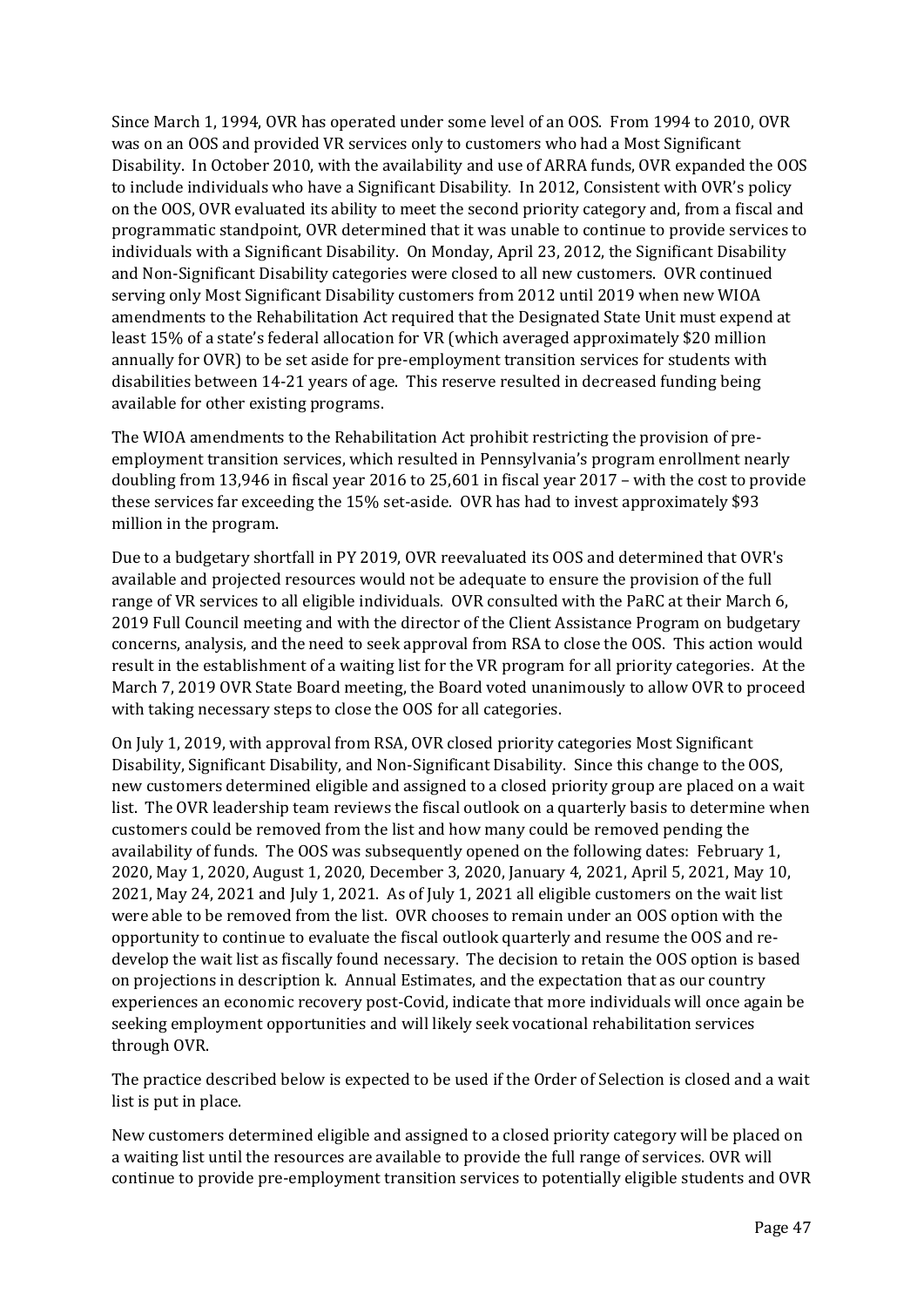eligible students who began receiving them prior to eligibility determination and placement in a closed OOS priority category.

- 1. Individuals applying for services after the date the OOS is closed, will be interviewed and their eligibility and OOS determination will be made. Eligible customers will be placed on a waiting list per category. When financial resources are available, first priority will be given to customers with a Most Significant Disability, second priority to customers with a Significant Disability, and third priority to customers with a Non-Significant Disability. Rationale for placement will appear in the customers case file.
- 2. Each customer placed on a waiting list will be notified in writing of the priority categories, his or her assignment to a particular priority category classification, and be informed to alert OVR regarding possible reclassifications due to a change in the individual's circumstances or due to any misclassifications. The individual will also be informed of their right to appeal the category assignment through informal or formal review and of the availability of assistance from the Client Assistance Program.
- 3. For eligible customers who do not have approved IPEs with an effective date prior to being placed on the list and are not in an open priority group:
- Information and referral services will remain available. Individuals will be given information and referrals to other appropriate Federal and State programs, including programs carried out by other components of the Statewide Workforce Development System, such as the one-stop centers known in the commonwealth as PA CareerLink, best suited to address the specific employment needs of the individual.
- No IPE will be written to provide such services to these individuals until such time their OOS category opens and they receive notification we can serve them.

#### **Procedure for processing applications:**

- 1. Upon receipt of referral, counselor meets with applicant to complete application and informs them about OOS and resources that can assist them while they are on the waiting list.
- 2. Counselor will input data and application date; scan and upload documents in OVR's CWDS database systems and determine eligibility within 60 days from the date of application.
- 3. After eligibility determinations are made, customers will be assigned to an OOS priority category based on their functional limitations and need for multiple VR services over an extended period of time (currently defined as 6 months).
- 4. CWDS will add the case to a waiting list in the system, not allowing services to proceed. Notice of such (as outlined above) will be sent to the customer.

#### **Procedure for putting customers on the waiting list:**

- 1. For each priority category, customers will be put on the waiting list based upon application date.
- 2. OVR Central Office will maintain this list through the CWDS.

#### **Procedure for taking customers off the waiting list:**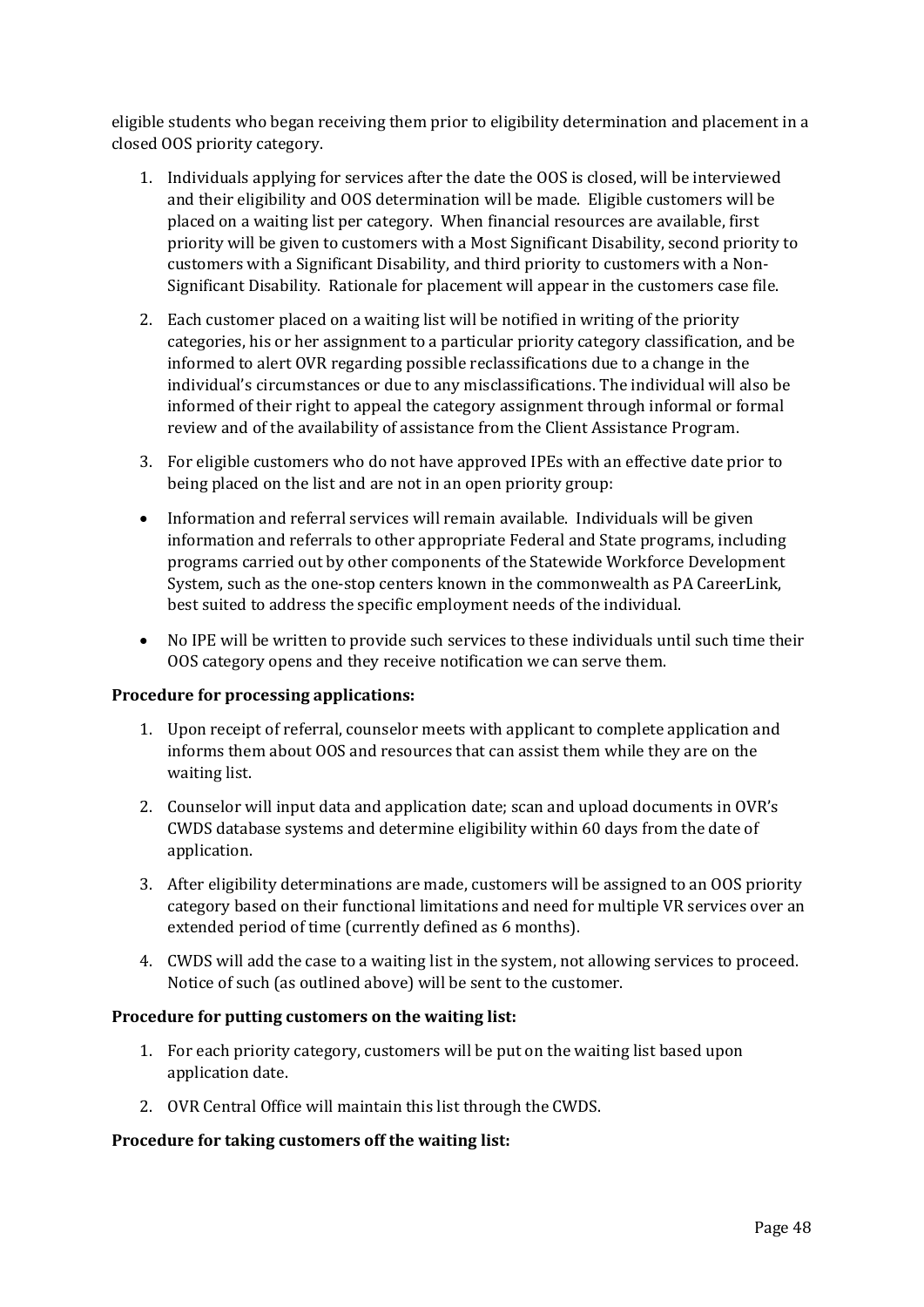- 1. OVR will determine when to open each category based upon financial availability and will evaluate the ability to open categories quarterly. One priority category will be opened at a time to clear the waiting list for that priority category before opening the next priority category.
- 2. If OVR is unable to serve everyone in a specific category, customers will be taken off the list by month of application starting with the customers who have been waiting the longest to receive services.
- 3. A monthly list will be generated by CWDS. Each quarter, based on financial availability, OVR will determine how many customers will be taken off the waiting list for the recently opened priority category.
- 4. Notice will be provided to district offices that they can begin developing plans for customers in a certain range of dates, based on the application date.
- 5. The District Administrator will ensure customers are assigned to counselors.
- 6. Counselors will complete an IPE within 90 days from the date the client was taken off the waiting list.

# C. THE SERVICE AND OUTCOME GOALS

OVR's outcome and service goals are projected as follows for PY 2021-2024:

- 1. For the Most Significant Disability category, the number eligible is expected to be 17,000, while the number served will be 46,000. The number rehabilitated will be 7,000 (from DLI Performance Plan), of which 100% will be rehabilitated into the competitive labor market.
- 2. For the Significant Disability category, the number accepted is expected to be 300 Significant Disability continue on the waiting list as OVR continues to conduct outreach and accept applications from individuals who would meet category II of the OOS.
- 3. For the Non-Significant Disability category, the number accepted is expected to be 9 Non-Significant Disability continue on a waiting list as OVR continues to conduct outreach and accept applications from individuals who would meet category III of the OOS.

Using both current and historical data, OVR projects that 300 individuals categorized as Significant Disability and 9 individuals categorized as Non-Significant Disability will be on the OOS wait list throughout PY 2024. OVR will continue to conduct outreach and accept applications from individuals who meet the functional limitation criteria of the Significant Disability and Non-Significant Disability categories.

# D. TIME WITHIN WHICH THESE GOALS MAY BE ACHIEVED FOR INDIVIDUALS IN EACH PRIORITY CATEGORY WITHIN THE ORDER; AND

The time frame in which goals are to be achieved is approximately 30 months for the Most Significant Disability priority of service category.

# E. HOW INDIVIDUALS WITH THE MOST SIGNIFICANT DISABILITIES ARE SELECTED FOR SERVICES BEFORE ALL OTHER INDIVIDUALS WITH DISABILITIES

In keeping with federal mandates, it is the policy of OVR to operate on an OOS when the agency is unable to provide services to all eligible individuals in the same state who apply for services. The OOS in Pennsylvania gives priority first to individuals categorized as Most Significant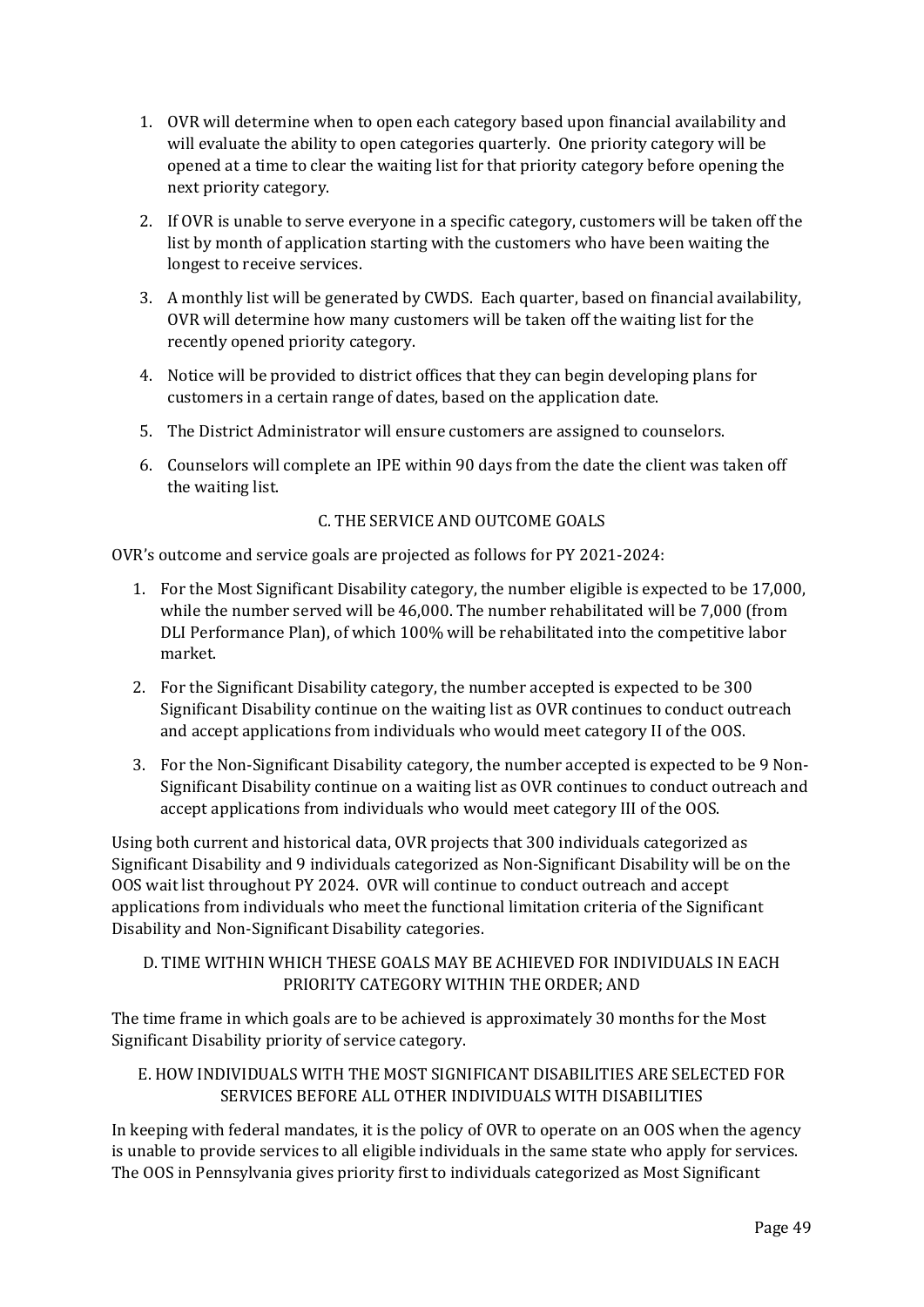Disability; secondly, to individuals categorized as Significant Disability; and third to individuals categorized as Non- Significant Disability. All new applicants for services must be notified about the OOS. With all categories closed, it would be expected that Most Significant Disability would be included in these Priority Category breakout on projections listed here for the remaining period of PY 2021.

The determination of the level of significance is made by the VRC based upon a review of data developed to make the eligibility determination, and to the extent necessary, an assessment of additional data.

Significance of disability is defined based upon the presence of functional capacities and the requirement of multiple VR services, defined as two or more services that are expected to last 6 months from the date of the IPE or be needed on an ongoing basis to reduce an impediment to employment.

With all categories closed, a letter is sent to the individuals who will be placed on a waiting list for services indicating that they have been determined Most Significant Disability, Significant Disability or Non-Significant Disability. VRCs provide information and referral services regarding the most suitable services to assist the individual on the waiting list and this is documented within a case progress note or the waiting list letter sent to the individual.

OVR Executive Leadership team will evaluate the agency's available resources on a quarterly basis to serve all eligible individuals with disabilities. OVR will determine when to open each category based upon financial availability. One priority category will be opened at a time to clear the waiting list for that priority category before opening the next priority category. If OVR is unable to serve everyone in a specific category, customers will be taken off the list by month of application, starting with the customers who have been waiting the longest to receive services. If resources are available, the OVR District Offices will be informed that they can move individuals from waiting into an active status with OVR. A monthly list will be generated by CWDS. Each quarter, based on financial availability, OVR will determine how many customers will be taken off the deferred list for the recently opened priority category.

### 2. IF THE DESIGNATED STATE UNIT HAS ELECTED TO SERVE ELIGIBLE INDIVIDUALS, REGARDLESS OF ANY ESTABLISHED ORDER OF SELECTION, WHO REQUIRE SPECIFIC SERVICES OR EQUIPMENT TO MAINTAIN EMPLOYMENT

Any applicant who has been determined eligible due to their disability, is in immediate risk of losing the job due to the disability, and is determined to be in a category not currently being served, may only receive the services or goods needed to maintain the job.

- 1. The job must be in a competitive integrated setting. If services are needed for other purposes, they may not be delivered, and the applicant must wait until their name is removed from a waiting list category and placed into active service. This means that if the individual needs services that are not directly tied to maintaining current employment, the individual's ability to receive those services from the VR program depends on the individual's placement on the waiting list.
- 2. Immediate need means that the individual would almost certainly lose their current job if not provided specific services or equipment in the very near future that would enable them to retain that employment.
- 3. Immediate risk of losing the job due to the disability does not include economic conditions and non-disability related factors.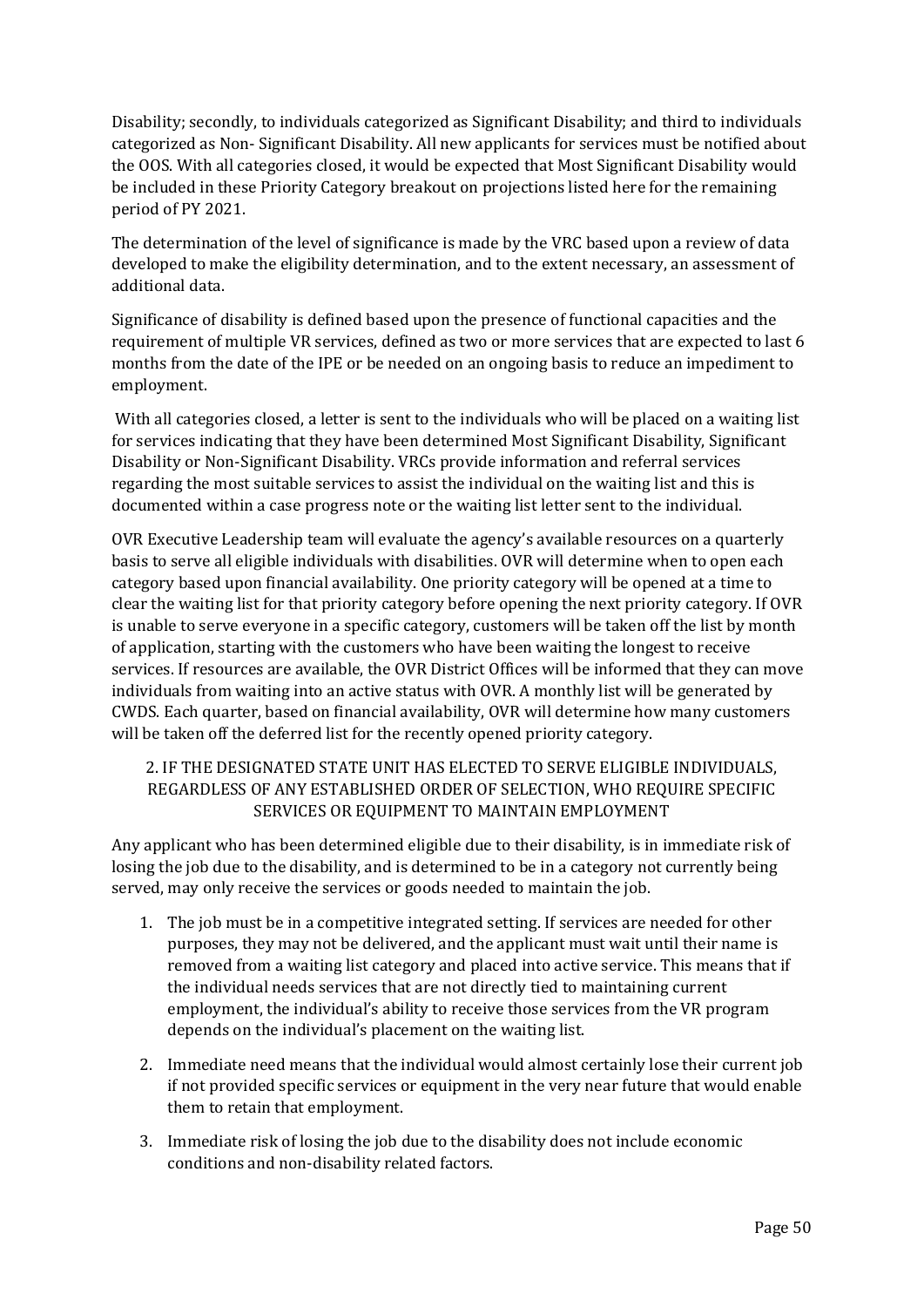# N. GOALS AND PLANS FOR DISTRIBUTION OF TITLE VI FUNDS

### 1. SPECIFY THE STATE'S GOALS AND PRIORITIES FOR FUNDS RECEIVED UNDER SECTION 603 OF THE REHABILITATION ACT FOR THE PROVISION OF SUPPORTED EMPLOYMENT SERVICES

OVR provides SE services to eligible customers with the most significant disabilities who have been determined to require on-going support services to maintain employment. OVR has an ongoing, over-arching goal of providing quality SE services which are delivered in an effective, efficient and timely manner. To that end, OVR initiated many changes/enhancements to the SE policy and procedures in 2018. The goals and priorities identified in this policy reflect an expansion of types of SE services to better meet the diverse needs of customers; a move to an entirely online system for more streamlined referral, reporting, billing and tracking of SE cases; and incentives to providers for working with unserved/underserved populations including rural, transition-aged, veterans, Social Security Administration (SSA) recipients and others. Since 2018, OVR has been providing technical assistance to OVR staff and CRPs to ensure smooth delivery of SE services rendered using the new policy and system. This assistance continues to support the provision of SE services to customers on a statewide level.

In addition, since the implementation of the new policy, over 160 CRPs have signed an SE Provider Agreement with OVR to render SE services to customers. New credentialing requirements issued in 2018 allowed CRP staff to better ensure OVR's goal of a consistent and quality customer experience for those receiving SE services. An emphasis on job stability as the driver of case success, as opposed to only meeting days of employment milestones, was another notable shift in OVR policy designed to meet the goal of improved, long-lasting placements.

It is OVR's intention to provide at least 50% of its Title VI fund award towards SE services for youth with disabilities each fiscal year. In the recent program year OVR devoted 100% of this fund towards youth with disabilities.

# 2. DESCRIBE THE ACTIVITIES TO BE CONDUCTED, WITH FUNDS RESERVED PURSUANT TO SECTION 603(D), FOR YOUTH WITH THE MOST SIGNIFICANT DISABILITIES, INCLUDING:

#### A. THE PROVISION OF EXTENDED SERVICES FOR A PERIOD NOT TO EXCEED 4 YEARS; AND

A determination of the need for extended services for youth, up to age 25 with a disability, begins during the initial assessment phase of a case. At that time, the rehabilitation team comprised of the youth, the youth's family, OVR staff, Case Manager/Supports Coordinator (if applicable), LEA staff and others, determine possible long-term support needs and resources. As the case progresses, and the youth obtains employment, the individual's stability on the job informs the determination of the need for extended services and the timing of provision. Those who reach 80% or better independence on the job are considered job stable, and the case is followed for 90 days to ensure the expected progression to full independence with natural supports in place. For those at 80% or lower independence on the job after intensive job supports have been provided, there is an expectation of need for continued coaching and extended support services. If no other source of funding is available for the individual, OVR can provide extended services to youth using Federal VR dollars until the end of the 48th month the customer has been receiving supported employment services on the job. For cases with alternative funding, OVR must continue to follow-along for a minimum of 90 days after the case transitions to extended services prior to determining a successful closure outcome. For those individual's with ODP funding, OVR entered into a joint bulletin that dictates when the case can move to ODP-funded extended services and documentation requirements.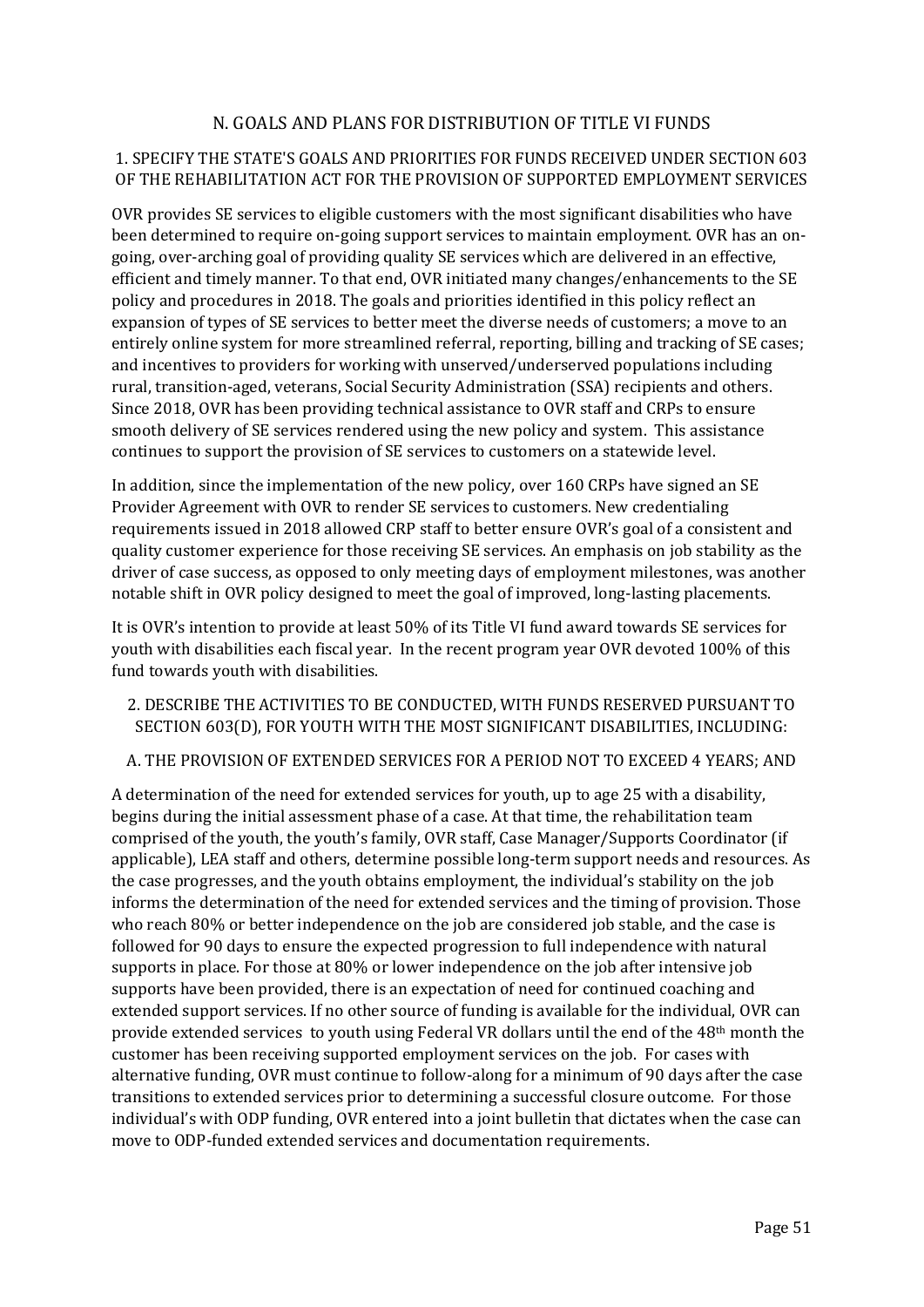# B. HOW THE STATE WILL LEVERAGE OTHER PUBLIC AND PRIVATE FUNDS TO INCREASE RESOURCES FOR EXTENDED SERVICES AND EXPANDED SUPPORTED EMPLOYMENT OPPORTUNITIES FOR YOUTH WITH THE MOST SIGNIFICANT DISABILITIES.

OVR will seek opportunities to leverage other public and private funds to increase resources for extended services and expand SE opportunities for youth with the most significant disabilities. This will be done by exploring innovative partnerships and enhancing service coordination with agencies such as ODP, OMHSAS, OLTL and BJJS, as well as LEAs.

OVR has entered into a MOU with BJJS, in collaboration with PACTT affiliates, that leverages state and federal funding. These funds are targeted to provide a wide range of services such as the creation of summer programming, increased pre-employment transition services, and paid work experiences to promote career pathways in the underserved population of students/youth with the most significant disabilities who are involved with the juvenile justice system.

Funding for extended services is often available for customers eligible for Medical Assistance waiver programs administered through ODP and OLTL. Procedures are now in place for a youth's rehabilitation team consisting of the youth, the youth's family, OVR staff, Case Manager/Supports Coordinator (if applicable), LEA staff and others, to identify these resources at an early point in an OVR case. A joint bulletin between OVR and ODP now details when and how a case moves from OVR to ODP funding, including cases for youth with disabilities.

OVR has initiated an Employer Service Premium (ESP) for providers as an incentive to work with unserved/underserved populations including transition-age youth. Two of the 13 qualifiers for the ESP are the Age Premium Qualifier, which applies to OVR customers under the age of 25, and the Transition Premium Qualifier for customers who become employed within two years of graduation from secondary education.

# O. STATE'S STRATEGIES

Describe the required strategies and how the agency will use these strategies to achieve its goals and priorities, support innovation and expansion activities, and overcome any barriers to accessing the VR and the Supported Employment programs (See sections 101(a)(15)(D) and (18)(B) of the Rehabilitation Act and section 427 of the General Education Provisions Act (GEPA)):

# 1. THE METHODS TO BE USED TO EXPAND AND IMPROVE SERVICES TO INDIVIDUALS WITH DISABILITIES

# **Goal #1: Increase Competitive Employment Opportunities for Individuals with Disabilities.**

In June 2018, Pennsylvania adopted the Employment First Act, Act 2018-36, 62 P.S. § 3401 *et seq*., to ensure that individuals with a disability be given the opportunity to achieve economic independence through jobs that pay competitive wages in community integrated settings. The statute also created the Governor's Cabinet for People with Disabilities and the Employment First Oversight Commission. The Governor's Cabinet for People with Disabilities will review existing regulations and policies to recommend changes to laws, regulations, policies, and procedures that ensure implementation of Employment First. OVR has a key role in this initiative and, through the sub-goals below, will participate fully to increase employment opportunities for Pennsylvanians with disabilities.

1. Expand the availability of apprenticeships, internships and OJT for individuals with disabilities.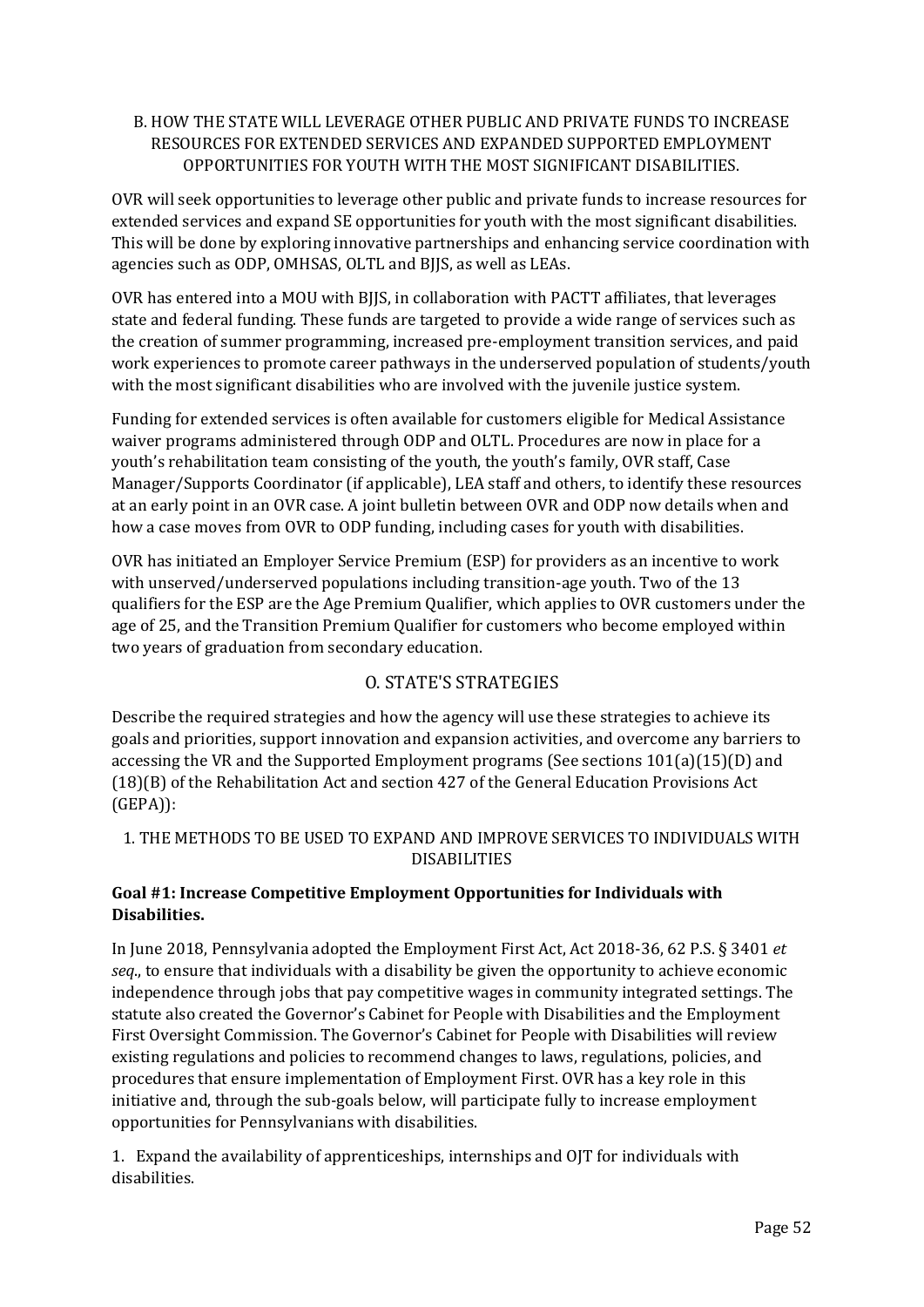In order to expand the availability of these services OVR must continue to strengthen and increase business partnerships. OVR will work to serve businesses through a Single Point of Contact (SPOC) approach, modeled after the CSAVR use of a National Points of Contact network. OVR staff within BSOD and local District Offices will continue to outreach to employers to increase opportunities for apprenticeships, internships, and OJTs for individuals with disabilities. Identified OVR staff will also participate in regional planning processes in partnership with local workforce development boards. Within each of Pennsylvania's workforce development areas, data analysis will be conducted to identify employment sectors that are most likely to account for job growth and expansion in the next five years.

OVR's BSOD will be reviewing and establishing standard operating procedures (SOP) to ensure statewide consistency of OJTs, internships, large-scale hiring/referral efforts, and other related initiatives. SOP will also ensure that businesses engaging with OVR receive consistent and appropriate response to hiring needs. Along with the development of SOP BSOD will conduct regional and statewide trainings to support the field. One example of how a successful SOP for a large-scale hiring/referral effort increased OJT availability is through the recent InspiriTec hiring initiative in 2021 for its Customer Service Representative for Unemployment Compensation position. BSOD consulted with the business, crafted an SOP, and trained and mobilized SPOCs for all local offices—ultimately supporting the referral of over 600 customers with over 300 customers being hired *with* OJTs.

Identified OVR staff have been and will continue to partner with the Pennsylvania Apprenticeship & Training Office (ATO), Keystone Development Partnership (KDP), and others to learn how to cultivate, develop, and support apprenticeship opportunities. One example of this method is through the Registered Apprenticeship Navigator course provided through KDP where three BSOD specialists are physically participating in an apprenticeship geared towards the development of registered apprenticeships. Upon the potential success of this program OVR will assess potential continued enrollment of field staff in future cohorts.

Over the next two years, OVR intends to work collaboratively with DLI's ATO Office. An agreement between OVR and ATO to use matching funds to promote pre-apprenticeship and apprenticeship pathways for OVR customers will allow customers to achieve quality employment outcomes at high wages. This collaboration will include activities and services related to promoting opportunities, training OVR staff on how to facilitate customer access to pre-apprenticeships and apprenticeships, and forming connections with registered apprenticeship sponsors.

In addition, HGAC is consulting with the ATO and OVR BSOD to develop a pre-apprenticeship training program. A short-term, pre-apprenticeship training program will be designed to provide the necessary preparatory safety skills and certifications for individuals who are interested in entering registered apprenticeships. HGAC will provide the pre-apprenticeship training on site and registered employers will provide the technical training. Specific preparatory skills and certifications will be determined by participating employers, based on their industry's respective needs for skilled workers. OVR intends to explore an agreement between the Hiram G. Andrews Center and the Mon Valley Initiative to use matching VR grant funds to create pre-apprenticeship pathways to traditional apprenticeship in trades as well as non-traditional apprenticeships (e.g., IT; Healthcare/Medical; Manufacturing; Customer Service and Hospitality; Conservation, Renewable Energy & Natural Resources; Service Industries; Culinary and Food Service).

HGAC also offers internship/externship opportunities for credit within nine of the existing CTI programs, and additional externship opportunities with local businesses are in development.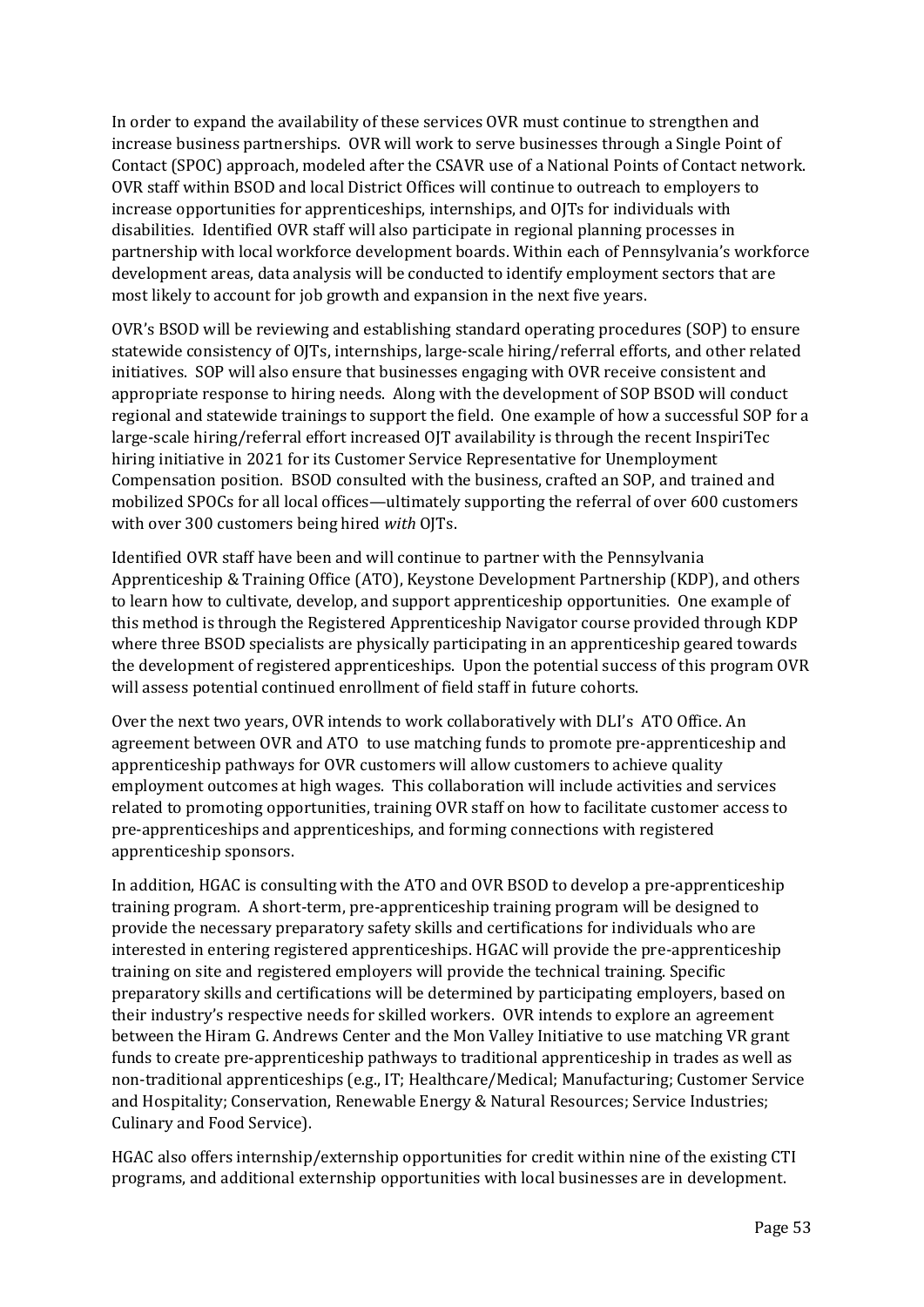2. Partner with the BWPO, local Workforce Development Boards (WDB), and individual CareerLink administration bodies to ensure programmatic and physical accessibility of the PA CareerLink centers for equal access for individuals with disabilities.

OVR District Administrators and some Assistant District Administrators in OVR's 21 District Offices participate in their local Workforce Development Board meetings regularly to further collaboration of efforts with the goal to lead to increased employment opportunities for Pennsylvanians with disabilities.

To promote programmatic accessibility, the BSOD has developed a comprehensive disability awareness and etiquette training that is delivered across the commonwealth to interested PA CareerLink partners and businesses. OVR has also made available to all Commonwealth employees an "Introduction to OVR" training to inform staff about the services OVR can offer to individuals with disabilities. OVR staff has received Leadership Training on the Americans with Disabilities Amendments Act to include strategies and modules for training businesses and customers on the Act.

To promote physical accessibility within the CareerLink sites across the commonwealth, trained OVR business services staff offer and conduct ADA accessibility assessments and offer recommendations based on the findings to the local WDB's and the CareerLink administration. OVR will also remain available to assist with providing guidance to CareerLinks undergoing a move or renovation.

3. Increase SE and Customized Employment outcomes; evaluate and monitor OVR's SE policy implementation.

A monitoring procedure is being reviewed that will examine both internal and external factors of the SE program with the goal of improving the program and ultimately increasing outcomes. Internal monitoring will look at each OVR district office regarding utilization patterns of SE services: adherence to established procedures for referral; authorizations; report acceptance; invoice processing; and customer satisfaction and customer employment outcomes. Externally, OVR will monitor provider performance regarding timeliness of service provision and billing, adherence to established procedures throughout the process, customer and OVR satisfaction, and customer employment outcomes. Ongoing technical assistance and training will be offered by OVR staff to providers based on monitoring outcomes.

Changes to OVR's SE policy implemented in 2018 intended to increase/improve SE outcomes include: requiring provider staff to be credentialed; increasing the communication between OVR and provider staff working with a customer; offering a wider range of services to meet customer needs; and inclusion of extended supports. Although the intentions of the current policy remain a goal of OVR, implementation has been challenging for providers and staff due to the complex system rules, inflexibility of service progression/timelines, and period of performance difficulties surrounding the processing of SE service authorizations. OVR is in the process of revising the current SE policy to account for these challenges through the use of an SE Workgroup and continued collaboration with CRPs.

#### **Goal #2: Improve Transition Services for Students with Disabilities.**

OVR staff will remain at the forefront working with PDE personnel to increase pre-employment transition service opportunities for students with disabilities, as well as increasing opportunities for the development of workplace skills and community integrated work experiences.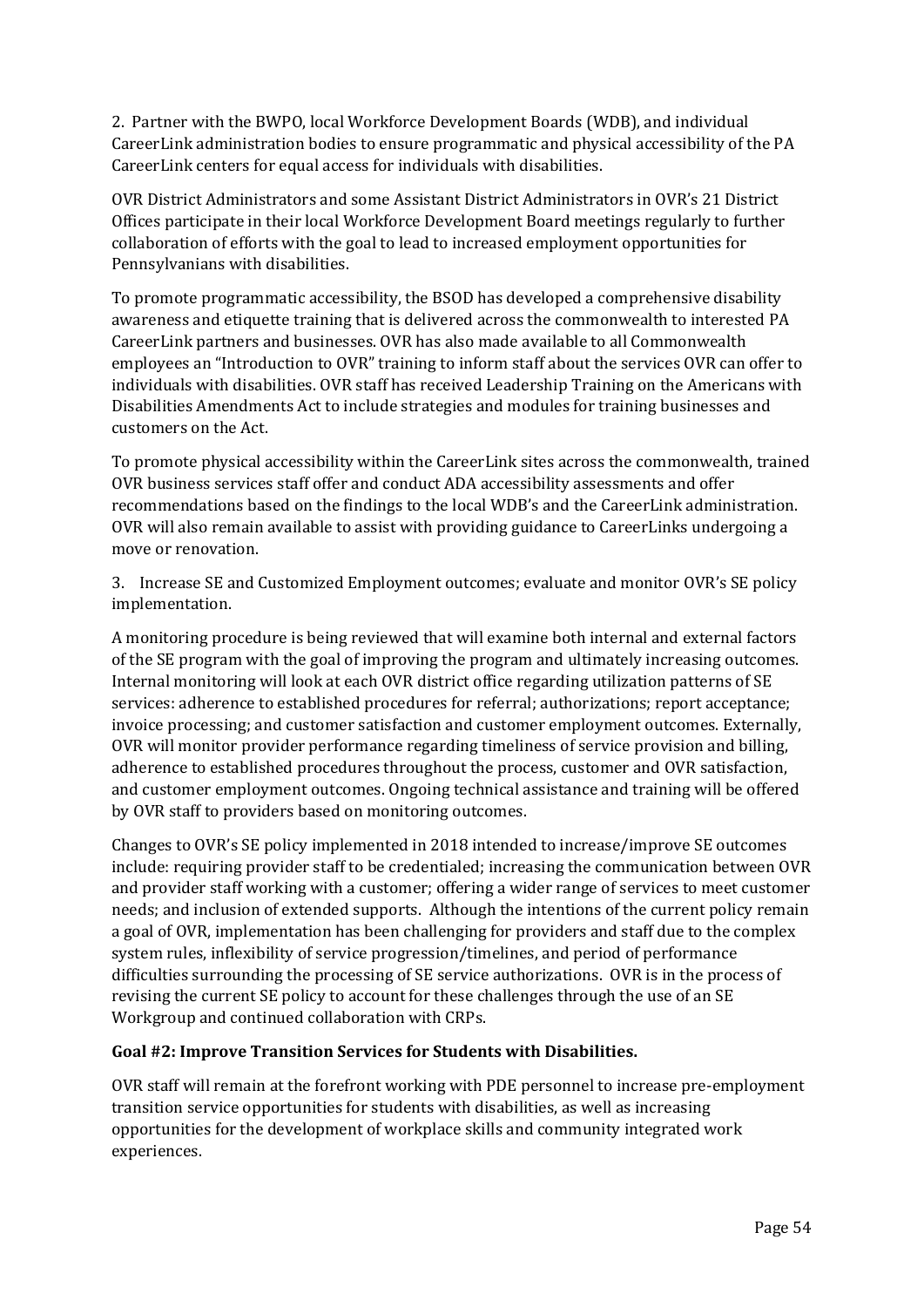- 1. Update the Pre-Employment Transition Services program, including the case management system, so that it provides services to students with disabilities in an efficient, documented, and cost-effective manner that aligns with federal regulations.
- 2. Develop internal controls that ensure services are provided to students based on an assessment of need.
- 3. Develop and utilize a continuum of services based on evidence-based practices to demonstrate student progress.
- 4. Develop monitoring and program evaluation procedures to identify best practices that can be replicated throughout the state.
- 5. Add services to increase opportunities for students to gain workplace skills and community integrated work experiences.
- 6. Enhance collaborative relationships with DHS, PDE and higher education institutions by:
	- a. ensuring that each secondary school in Pennsylvania has a point of contact;
	- b. participating in the Statewide Leadership Team;
	- c. collaborating in the development of the Pennsylvania Community on Transition Conference each year; and
	- d. participating in cross-training and attending partner conferences.

#### **Goal #3: Increase Community Education and Outreach.**

1. Work with PaRC to identify and incorporate best practices and strategies to increase Customer Satisfaction survey response data.

The customer satisfaction survey information is an important way for OVR to understand the needs of the community and to outreach to customers. OVR will continue to work closely with PaRC on developing ideas and plans to increase customer satisfaction. OVR provides PaRC with a monthly summary of the results from the customer satisfaction surveys. In addition, OVR staff participate in PaRC Customer Satisfaction Committee conference calls on a quarterly basis to discuss the results of these summaries. There have been some technical changes made in CWDS in an attempt to increase customer participation in this process, with minimal improvement. OVR is dedicated to working with PaRC to find additional creative ways to improve customer participation in the survey process.

2. Continue to develop stronger awareness among OVR staff of the cultural and linguistic differences and needs of unserved/underserved individuals with disabilities from cultural and ethnic minorities.

During 2018-2019, OVR conducted research on diversity and inclusion needs of unserved and underserved populations through a contract with the Pennsylvania State University Research Team. The research included three different phases: focus groups with representation from all 21 OVR District Offices; staff surveys; and key informant interviews of individuals who have a special knowledge or perspective on OVR and performance as it relates to diversity and inclusion. The outcome of this research, and associated benchmarks, will be used to guide OVR in the development of in-service training for staff, as well as future programmatic adaptations to stretch OVR's reach to those identified as unserved or underserved in Pennsylvania. OVR is in the process to create a diversity and inclusion task force to develop a plan for continual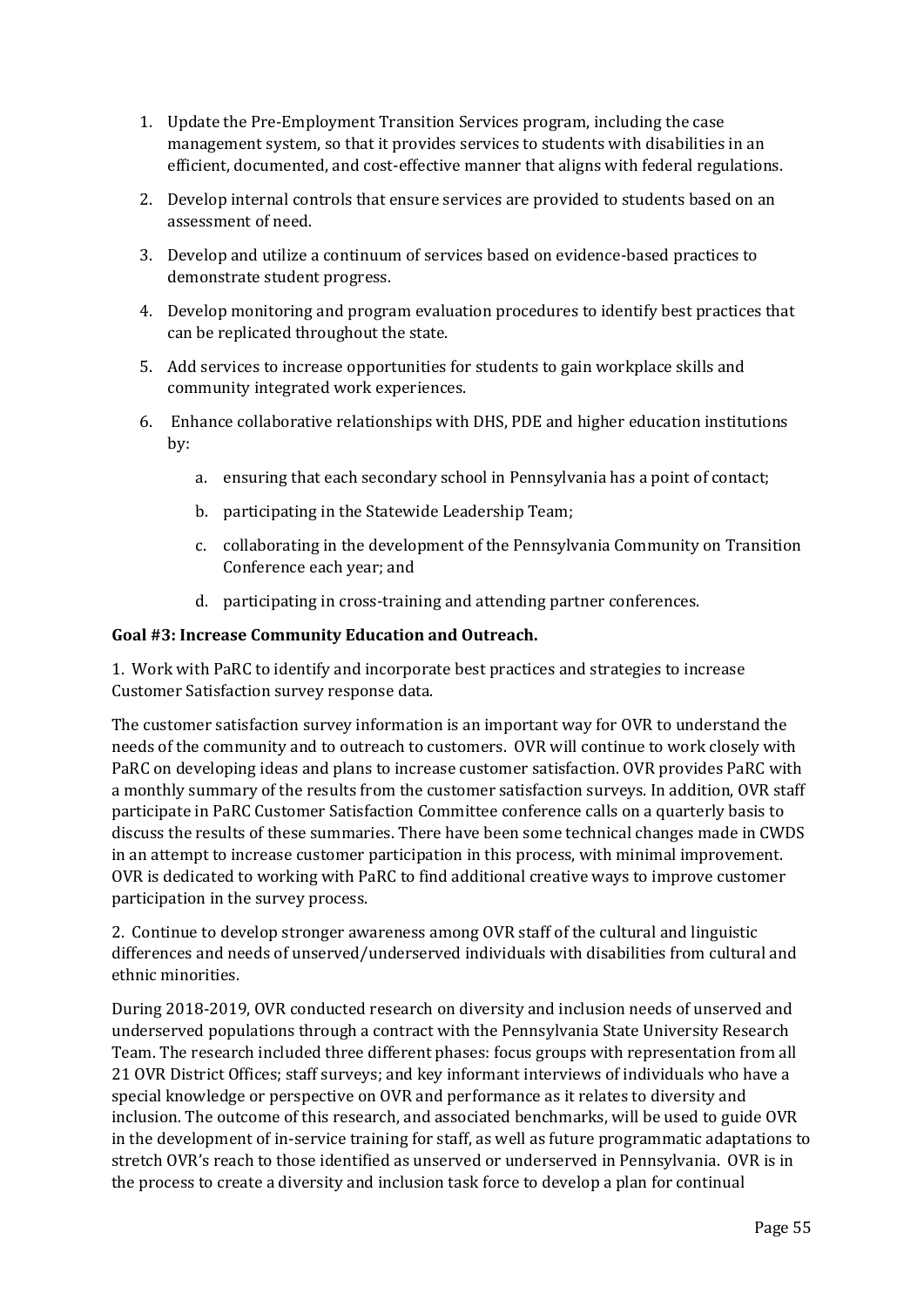implementation and monitoring of diversity and inclusion integration across the commonwealth. OVR has also developed a variety of focus groups to explore issues related to diversity, equality, and inclusion for marginalized groups of individuals within its employment. OVR's goals during this next two-year plan will be to complete staff training in diversity and inclusion, and to develop a task force for continued implementation of a diversity and inclusion focus.

# 3. Promote accessibility and technology based upon universal design principles.

An important part of the rehabilitation process is evaluating the accessibility and technology needs of OVR customers. This takes place during the initial intake interview, continues throughout the life of the case, and is most important at the time when the individualized plan for employment is developed. Each customer has individualized needs and although not everyone will require assistive technology, this is an important practice. OVR has an AT Specialist onboard to assist staff with maximizing the use of AT and provide information about how AT can assist OVR customers to achieve their educational and employment goals. This specialist also supports OVR staff who have accessibility needs on-the-job when the organization is transitioning to new software or hardware devices.

OVR staff also supports community outreach by issuing grants for ATLL, the assistive technology lending library facilitated through the Institute on Disabilities at Temple University, as well as to the Pennsylvania Assistive Technology Foundation (PATF) which offers individuals with disabilities alternative financing to purchase assistive technology, and home and vehicle modifications. These programs offer important services to the disability community that might otherwise go unmet in terms of accessibility and assistive technology.

Another way that OVR engages in community outreach and supporting universal design principles is by offering to conduct ADA accessibility assessments at CareerLink locations. This service is offered through the BSOD team upon request.

In addition, OVR collaborates with the DLI's BWPO via PA CareerLink offices to better assist veterans who have disabilities in obtaining assistive technology (AT) to remove barriers in locating and maintaining employment. OVR staff attends Pennsylvania Cares meetings to learn about AT and training programs offered by various community and state agencies and higher education institutions. OVR staff then disseminate this information statewide to OVR Veteran Coordinators and Veteran Counselors who provide AT equipment and training to OVR customers who are veterans with disabilities.

Finally, the OVR Training Division is also committed to accessibility by ensuring that all training materials for OVR staff or external participants are available in accessible format before being released. In addition, the OVR Training Director schedules a Communication Access Realtime Translation (CART) service for each staff webinar or video conference training. CART service is also provided for any OVR scheduled public meeting, in addition to sign language interpreter services being available at every OVR district office.

#### **Goal #4: Initiate and Complete Capital Improvement Projects at HGAC.**

In order to offer state-of-the-art educational training and rehabilitative services, the Hiram G. Andrews Center must continue to repair, replace, enhance and expand services, technologies and physical plant offerings to attract and retain students and offer the highest quality education and rehabilitation services.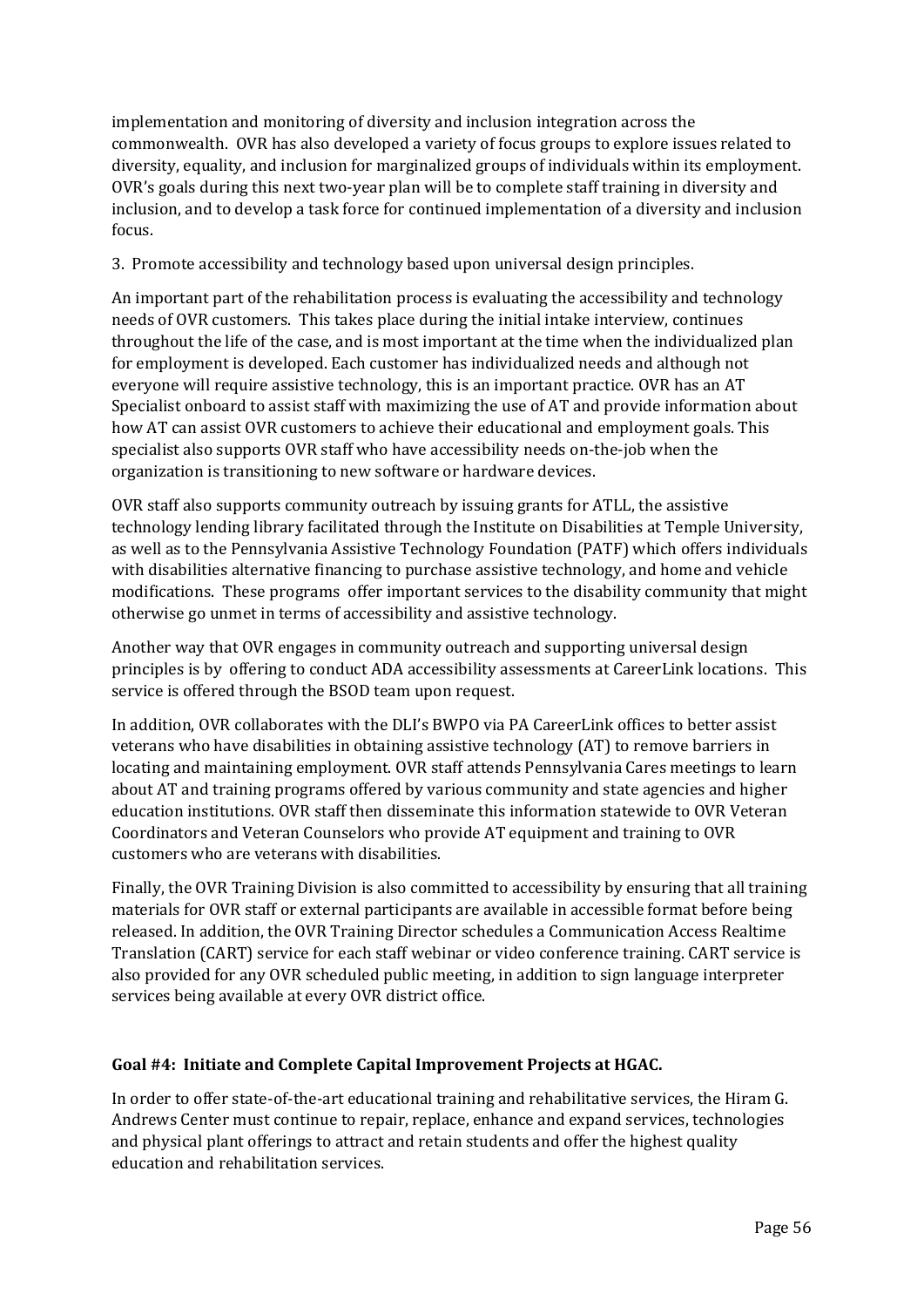There are specific projects the Hiram G. Andrews Center anticipates initiating and completing within the scope of this plan. The specific projects planned are an upgrade to the existing building automation system, upgrade and replacement of security cameras throughout campus, upgrade to existing, end-of-life phone system, remodel and upgrade to all existing public restrooms within the Hiram G. Andrews Center, repairs to the facility roof, replacement of endof-life air handlers and cooling towers, repair to a failing ADA ramp/egress which is pulling away from the facility, window replacement within the facility kitchen and Dining Hall, repair to existing sidewalks to include repair and addition of curb-cuts and an upgrade to the end-of-life wi-fi access points, with an upgrade to the staff network.

Plans related to growth of the Hiram G. Andrews Center, and the expansion to serve more customers in existing programs, and the establishment of short-term, high impact programming makes the capital improvements necessary to ensure viability and continued growth and impact into the future.

The Hiram G. Andrews Center Executive Team annually establishes projects that are required to be completed within the physical plant. All recommended projects are vetted through the OVR Executive Team before any initiation. Prior approval will be sought when appropriate and necessary.

HGAC will be phasing the renovation of our seven dormitories over multiple years, renovating half-dormitories at a time to modernize and revamp our student living areas. This renovation is long overdue, with original fixtures, desks and cabinets still being used by current students."

### 2. HOW A BROAD RANGE OF ASSISTIVE TECHNOLOGY SERVICES AND DEVICES WILL BE PROVIDED TO INDIVIDUALS WITH DISABILITIES AT EACH STAGE OF THE REHABILITATION PROCESS AND ON A STATEWIDE BASIS

In accordance with OVR's policies, OVR purchases AT devices and services to support its customers in their vocational goals. OVR also provides information and referral services regarding other resources when the agency is unable to provide funding for AT devices and services. OVR's Statewide AT Coordinator regularly distributes information electronically to OVR's District Offices regarding non-VR funded AT services, programs, and resources.

The VR customer will be provided AT services and devices throughout the rehabilitation process. An assessment will always precede the issuance and use of any AT device or service to ensure provision of such items is appropriate and necessary to meet the vocational needs of the individual.

OVR works with vendors who are Rehabilitation Engineers and AT Specialists on a "fee-forservice" basis throughout the commonwealth. Most providers, including staff from HGAC's Center for Assistive and Rehabilitative Technology, can travel to the OVR customer's home and/or worksite to provide AT evaluation and training services.

OVR also has specific AT policies including a Home Modification Policy, Vehicle Modification Policy and the Farming and Agriculture Rehabilitation Management policy. These policies provide a wide range of AT evaluation and services detailed to meet the needs of OVR customers in removing environmental barriers to employment.

The Center for Assistive and Rehabilitative Technology at the HGAC in Johnstown, Pennsylvania is an available AT resource to OVR customers throughout the commonwealth. Referrals to this program are made as a service provided through the Individualized Plan for Employment (IEP) process. In particular, CART services may be of assistance for customers that are current high school seniors preparing for college, but is available to any individual with a disability. Highly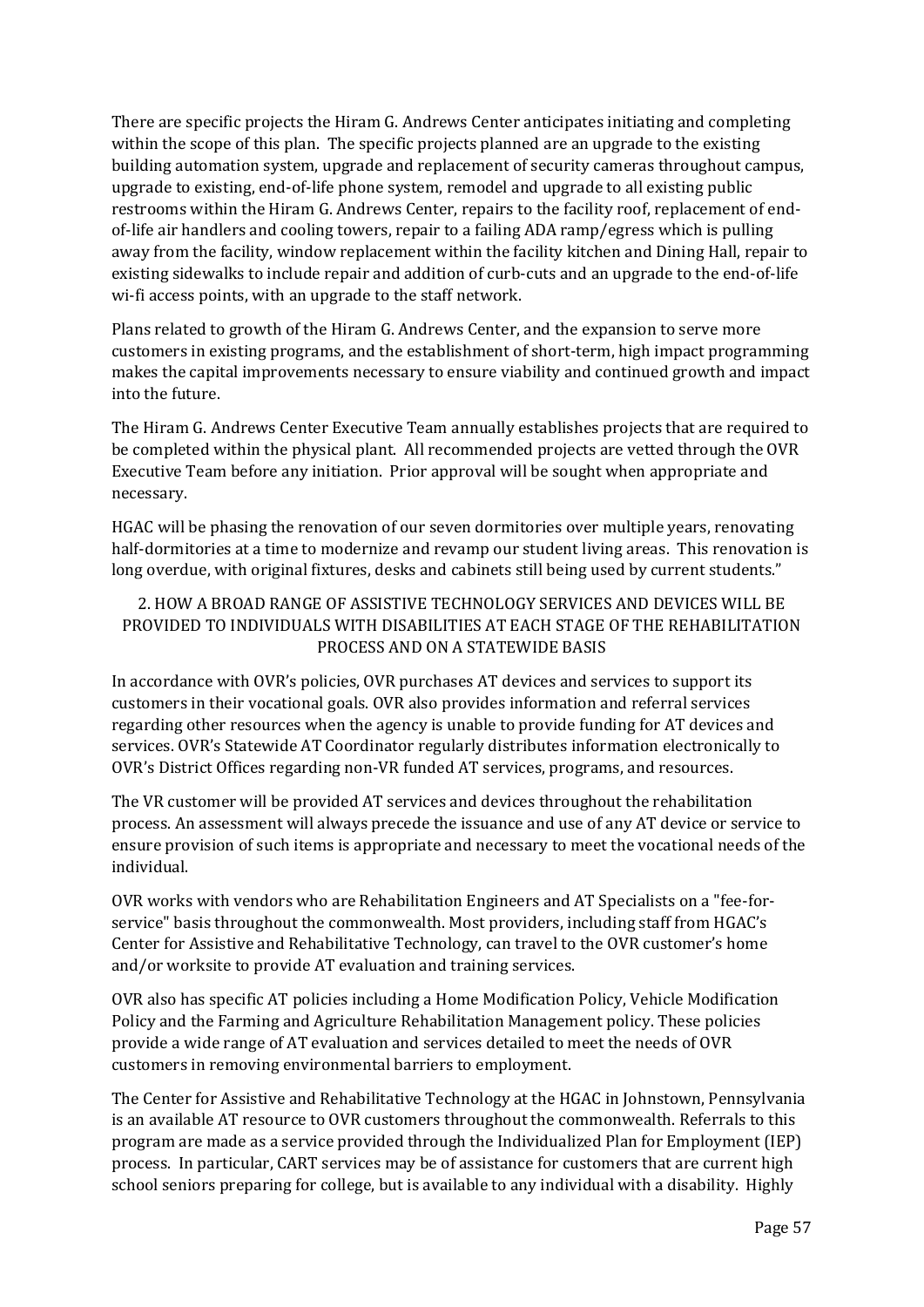trained professionals evaluate and support people in the following areas of assistive technology: positioning and mobility; computer access; augmentative communication; environmental controls; driver evaluation; vehicle modification; devices for activities of daily living; devices for visual and/or auditory impairment; and home and work modifications. The Learning Technology Program assesses student's needs in the classroom and trains them in the use of assistive technology, if necessary.

OVR collaborates with Pennsylvania's Initiative on Assistive Technology (PIAT) at the Institute on Disabilities at Temple University to participate in training, to support the Pennsylvania Assistive Technology Lending Library, and to develop AT resources for Pennsylvanians with disabilities. PIAT's Lending Library provides the opportunity for any Pennsylvanian to borrow and assess the usefulness of an AT device prior to purchase. Devices may also be borrowed as a temporary accommodation (for employment, post—secondary education, or similar purposes). The centralized inventory for this program is located on the HGAC campus; devices are shipped to/from borrowers at no cost from this location as part of the ATLL program. The regional subcontractors of PIAT facilitate the selection, borrowing, and use of these devices across the state.

OVR customers are also informed about low interest loans that are available through the Pennsylvania Assistive Technology Foundation for customers who have a disability or any older or state resident who has need for AT.

OVR also collaborates with BWPO via the PA CareerLink sites to better assist veterans who have disabilities obtain AT to remove barriers in locating and maintaining employment. The Statewide Veterans Coordinator attends Pennsylvania Cares meetings monthly to learn about assistive technology/training programs offered by various community and state agencies and higher education institutions. This information is transmitted statewide to OVR Veteran Coordinators and Veteran Counselors in each field office who provide AT equipment and training to OVR customers who are veterans with disabilities.

OVR has additionally collaborated with Penn State's AgrAbility Program and the Department of Agriculture in developing a policy to address the rehabilitation needs of farmers/ranchers with disabilities. This policy is known as Farming and Agriculture Rehabilitation Management which is designed to assist farmers with disabilities. VRCs, with technical assistance and guidance from Pennsylvania's AgrAbility Program, are able to assess the rehabilitation needs of farmers/ranchers with disabilities to provide the specialized rehabilitative and assistive technologies they may need to maintain their employment.

Finally, OVR will explore an agreement with the Office of Administration's Human Resources Office for the development of a Career Transition Professional (CTP). The CTP may serve as the Commonwealth of PA Employer Single Point of Contact (SPOC) in the recruitment, retention, and onboarding of all individuals with disabilities that meet the employer identified requirements for employment.

# 3. THE OUTREACH PROCEDURES THAT WILL BE USED TO IDENTIFY AND SERVE INDIVIDUALS WITH DISABILITIES WHO ARE MINORITIES, INCLUDING THOSE WITH THE MOST SIGNIFICANT DISABILITIES, AS WELL AS THOSE WHO HAVE BEEN UNSERVED OR UNDERSERVED BY THE VR PROGRAM

OVR has referenced information found in the 2016-2018 CSNA recommendations and strategies to develop stronger awareness among OVR staff of the cultural and linguistic differences and needs for individuals with disabilities from cultural and ethnic minorities within their community. OVR strives to provide employees and customers with materials, resources, and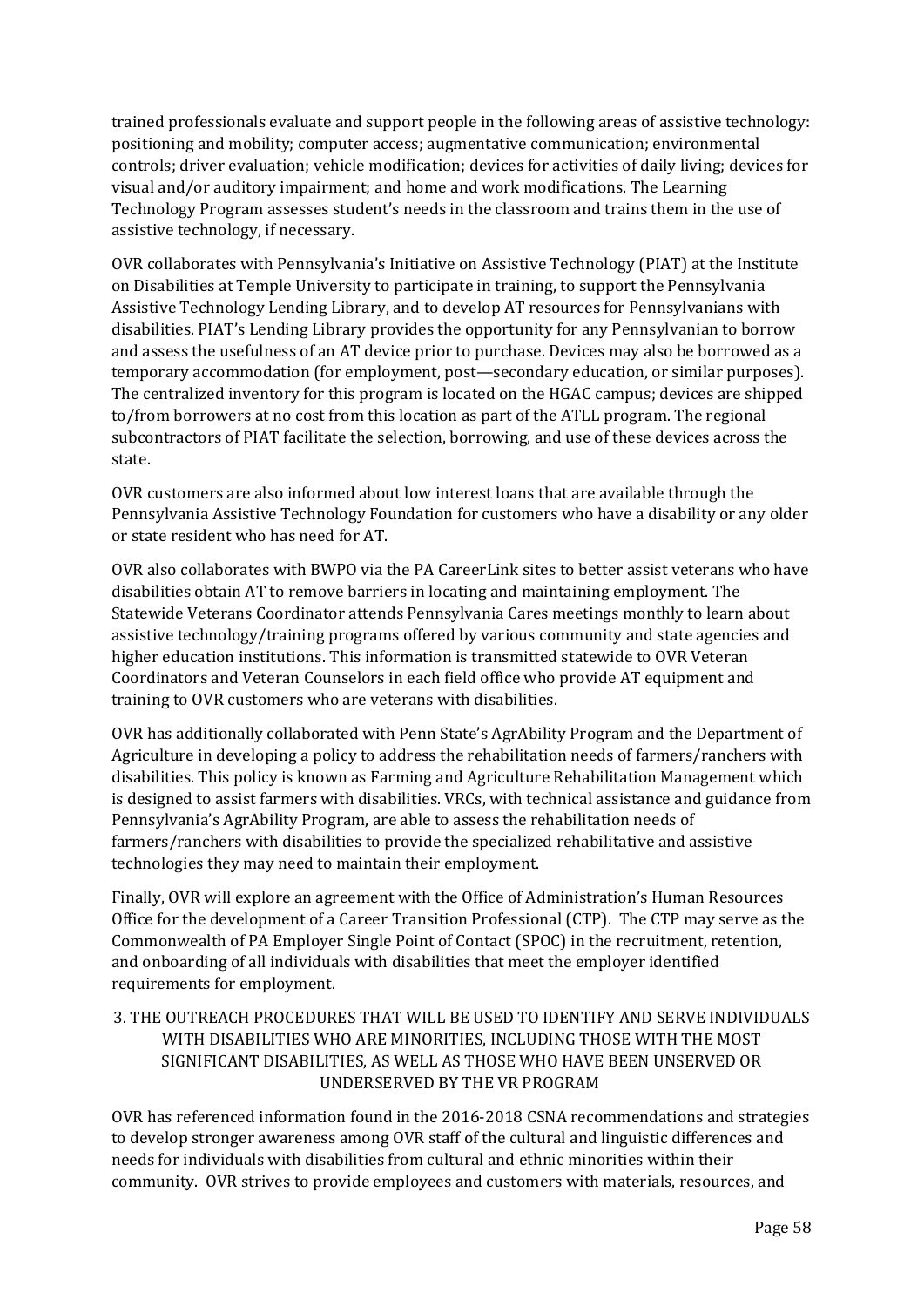services in languages other than English. Depending on the cultural and ethnic composition of a community, some OVR offices employ bi-lingual vocational counselors to increase outreach to unserved or underserved populations. This may include arrangements by an OVR counselor to use a liaison site to work in the community as a means to offer greater access to services. District Office staff also regularly look for opportunities in their community to promote OVR services through participation in "Back to School" nights, job fairs, and community events.

# 4. THE METHODS TO BE USED TO IMPROVE AND EXPAND VR SERVICES FOR STUDENTS WITH DISABILITIES, INCLUDING THE COORDINATION OF SERVICES DESIGNED TO FACILITATE THE TRANSITION OF SUCH STUDENTS FROM SCHOOL TO POSTSECONDARY LIFE (INCLUDING THE RECEIPT OF VR SERVICES, POSTSECONDARY EDUCATION, EMPLOYMENT, AND PRE-EMPLOYMENT TRANSITION SERVICES)

OVR will collaborate with LEAs to assist youth in the attainment of competitive, integrated employment by increasing paid work experience opportunities and other career exposure experiences, such as job shadowing, mentoring, and employer mock interviews, in addition to SE services.

OVR has experienced significant growth and interest in customer participation in its Summer Academy programs. What started as an extended "freshman orientation" to college campus life for students with disabilities has evolved into numerous highly specialized, short-term programs for students and youth. The popularity of these programs has led OVR to the point where these programs need to be restructured, to allow specialized service vendors to share with OVR and its customers their specialized programs and curricula to meet OVR customer individual needs in the most community integrated and least restrictive settings as possible.

Beginning with the 2019-2020 school year, OVR implemented a workflow to ensure the delivery of pre-employment transition services to schools without supplanting services already occurring in the classroom. OVR staff meet with school districts to assess their resources and the needs of their students. Once it is determined what services are needed by the school, OVR will first work with their district office staff to provide those pre-employment transition services. If we do not have the staff available, OVR will seek a provider to complete the service.

# 5. IF APPLICABLE, PLANS FOR ESTABLISHING, DEVELOPING, OR IMPROVING COMMUNITY REHABILITATION PROGRAMS WITHIN THE STATE

OVR has also been working to improve CRPs through the monitoring of contracts and grants. The monitoring of VR programs awarded through I&E contracts and/or AMs or provider agreements are routinely monitored by OVR using a standardized process and standardized tool. This process is outlined in the VR Services Manual. Both the vendor, as well as the local District Office, are afforded the opportunity to provide input regarding issues that have an impact on projected customer outcomes. This monitoring information is used by OVR to establish, develop, improve, and realign community vocational rehabilitation services, and has been used to help with problem situations. This input is also of fundamental importance when OVR reviews and considers programmatic existing service contract renewals, amendments, and new service bids especially at the time of service and/or customer case review.

In addition, an SE Provider Agreement will continue to streamline the approval and onboarding of new SE (including Customized Employment) providers. Regular technical assistance and training calls, an SE provider email list, and SE resource accounts for technical and policy questions have been established and will be utilized for communication with and to support community rehabilitation programs. In recognition of the challenges identified by CRPs related to the current SE policy (implemented in 2018), OVR will continue the process of revising the SE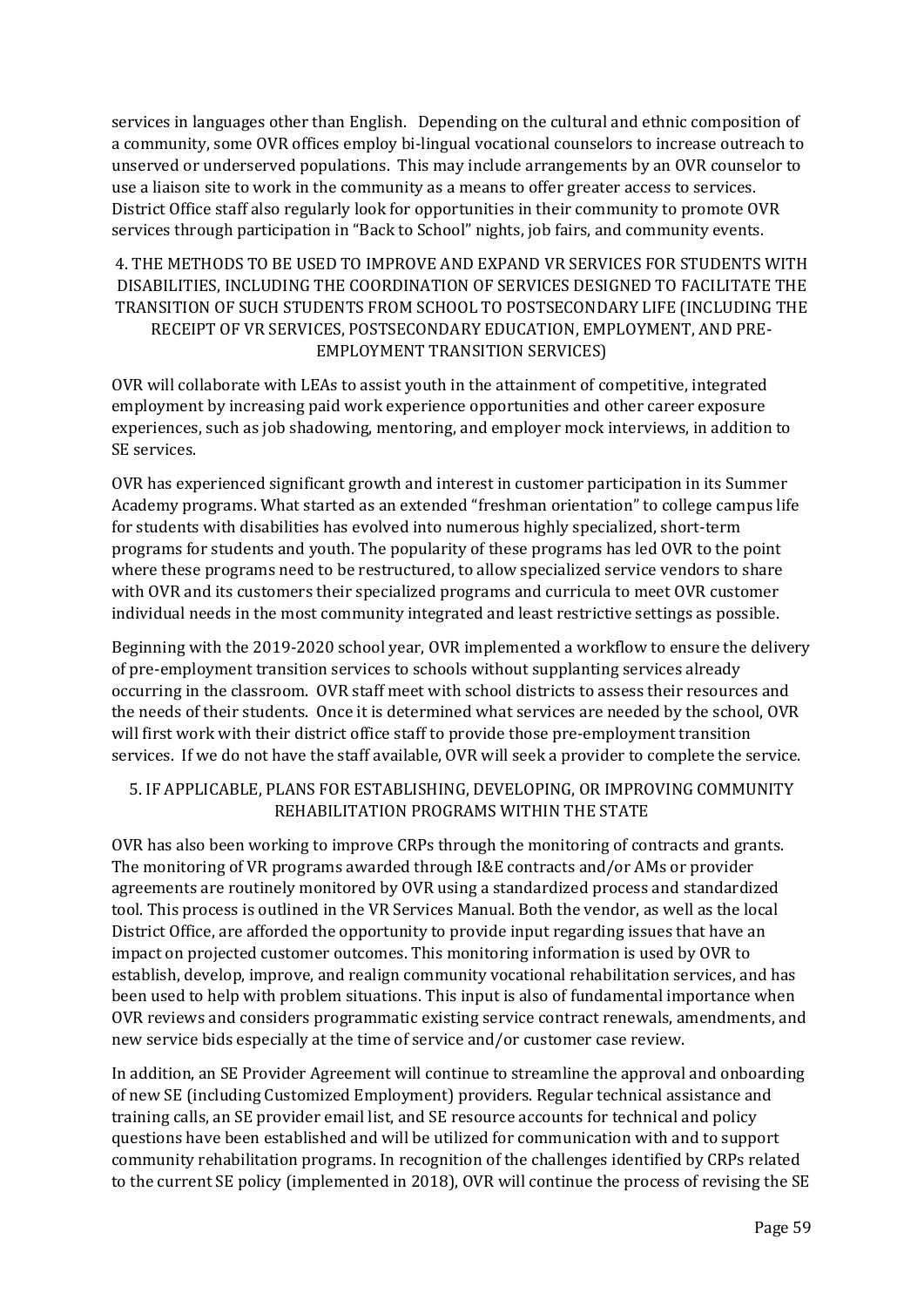policy to mitigate complex system rules, inflexibility of service progression/timelines, and period of performance difficulties surrounding the processing of SE service authorizations. Upon the adoption and implementation of a revised policy, efforts will then be made to develop a standard monitoring tool and procedure with a timeline so that all of OVR's SE providers can benefit from direct feedback and technical support.

Starting in 2017, OVR, in collaboration with ODP, investigated and put into place the Certified Employment Support Professional (CESP™) ACRE, a credentialing process that recognizes individuals who have demonstrated a sufficient level of knowledge and skill to provide integrated employment services to a variety of populations. Specifically, ACRE certification endorses competency-based training in 2 areas:

- 1. Employment Services (basic and professional levels); and
- 2. Employment Services with an Emphasis on Customized Employment (basic and professional levels).

OVR has been engaging CRPs for benefit counseling by using a Benefits Counseling Provider Agreement to set rates and services, which allows OVR staff to authorize CRPs to provide this service directly to customers. Benefits counseling services are provided by CRPs across Pennsylvania and are considered an integral component in the development of employment goals. Individuals with disabilities seeking services through Pennsylvania OVR who receive Supplemental Security Income or Social Security Disability Insurance require skilled personnel to assist in the decision-making process. Certified benefits planners are sought to assist customers in identifying the potential impact of employment in the pursuit of independence. Having this type of support and individualized information can help individuals pursue their career goals with a better understanding and less worry about their benefits. These certified benefits planers are employed by CRPs. Information was disseminated to OVR field staff and CRPs through webinar trainings, in an effort to establish these services in more CRPs across Pennsylvania. Currently, three community rehabilitation programs have been approved and one community rehabilitation program is awaiting approval. Field staff are additionally encouraged to enroll new CRPs and to encourage customer engagement in the process.

# 6. STRATEGIES TO IMPROVE THE PERFORMANCE OF THE STATE WITH RESPECT TO THE PERFORMANCE ACCOUNTABILITY MEASURES UNDER SECTION 116 OF WIOA

OVR has implemented a variety of measures to assist with the employment rate, measurable skills gains, and credential attainment of people with disabilities as indicated in Section 116 of WIOA.

- 1. OVR has implemented a comprehensive revision of its SE and Customized Employment programs in 2018 which offers additional assistance, services, and short and long term follow up services to ensure that customers are placed appropriately and are able to maintain their employment. Due to the identified challenges listed earlier in this plan OVR will continue to revise the policy through the use of an SE Workgroup and regular CRP engagement.
- 2. OVR has required that SE and Customized Employment vendors have minimum standard credentials to provide these services to ensure better quality outcomes for our customers.
- 3. OVR has developed a comprehensive measurable skills gain training and documentation process within CWDS.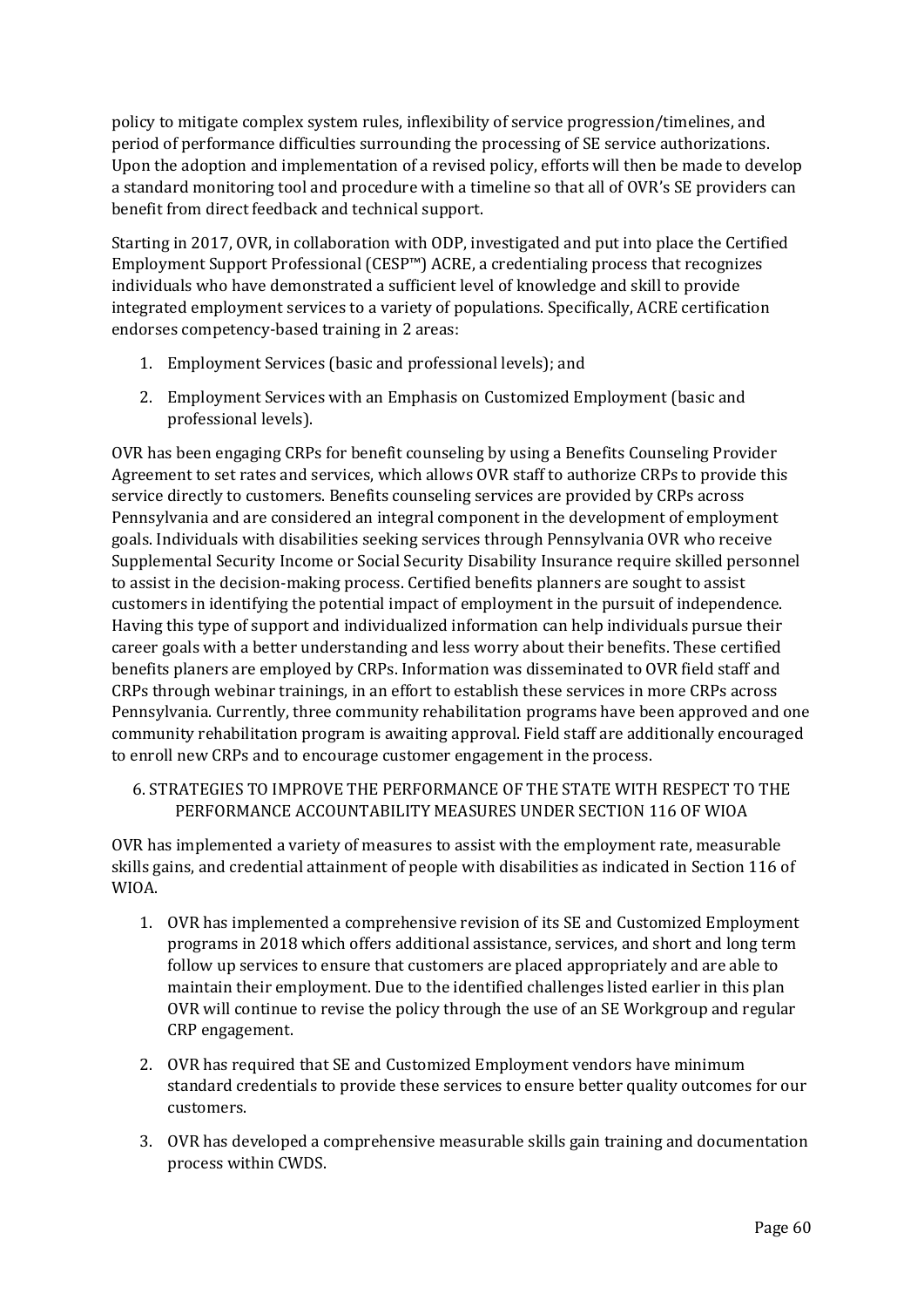- 4. OVR routinely invests significant resources in training activities across the commonwealth to ensure that customers are able to become employed in their chosen career field.
- 5. OVR has partnered with the Office of Administration in offering a Commonwealth Internship program for our students in the Harrisburg area to work in a variety of Commonwealth agencies related to their degree.
- 6. OVR has partnered with CIL partners to offer internship opportunities at a variety of CIL locations across the state.
- 7. OVR has partnered with a variety of institutions of higher learning to offer supported education programs for customers on the autism spectrum to ensure that they are able to successfully complete their college degrees and obtain community integrated employment post-graduation.
- 8. OVR continues to offer several summer activities that allow our customers to utilize AT and be better prepared for college life and expectations which enables them to obtain credentials and lead to community integrated employment post-graduation.
- 9. OVR is partnering with ODP to share data to better track shared services and utilize long term supports to ensure mutual customers that become employed have the supports necessary to stay employed long term.
- 10. OVR has also introduced a variety of customer satisfaction surveys related to transition, SE, status 26 and status 28 closures to learn from our customers what services or supports were most impactful.

OVR has also implemented a comprehensive business services approach to serving the business community.

- 1. OVR's statewide business service team serves as a Single Point of Contact (SPOC) for staff and businesses. In this role as a SPOC, business service staff offer training and technical assistance on business engagement, ADA consultation, placement trends, and activities. A SPOC also interfaces with business and industry to provide support and develop programs and partnership locations.
- 2. OVR will continue to implement local business SPOCs for businesses for ADA and reasonable accommodation consultations, the placement of customers, etc.
- 3. OVR will continue to create and foster multiple partnerships with businesses that lead to placements and long-term opportunities for training and measurable skill development, or credential attainment for OVR customers.
- 4. OVR will develop standard operating procedures related to key business service offerings (i.e. OJTs, large-scale hiring efforts, internships, etc.) along with staff training and support to improve consistency and quality of services to customers and businesses.
- 5. OVR is working on an update to CWDS to track business engagement activities referred to as "indicator" #6 in WIOA Title I-IV. These business engagement activities measure common program effectiveness in serving employers and are currently being developed by DLI Workforce System partners that include: OVR, PA CareerLink sites, the Statewide Workforce Development Board, CWIA, and Title II Adult Education Programs.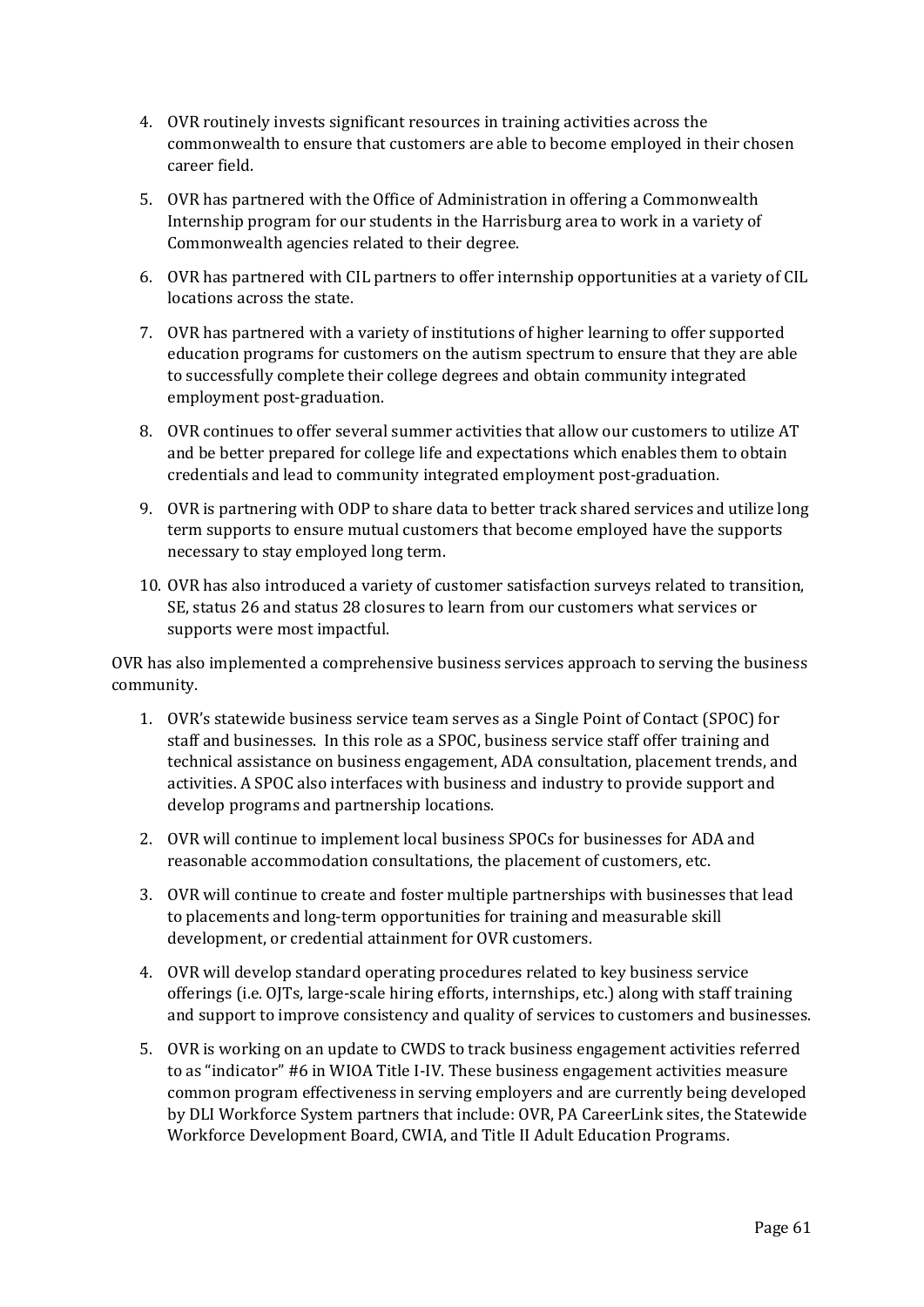### 7. STRATEGIES FOR ASSISTING OTHER COMPONENTS OF THE STATEWIDE WORKFORCE DEVELOPMENT SYSTEM IN ASSISTING INDIVIDUALS WITH DISABILITIES

WIOA has mandated that six federally funded programs work together to improve alignment, coordination, cooperation and collaboration in services to businesses. Programs included in this alignment include: Title I Workforce programs for Youth, Adults and Dislocated Workers; Title II Adult Education and Literacy programs; Title III Wagner-Peyser Act of 1933 Employment Services (American Job Centers known in Pennsylvania as PA CareerLink), and Title IV, the public VR program as defined by the Rehabilitation Act of 1973, *as amended*. This has led to a greater emphasis on student/youth career pathways, competitive integrated employment for persons with disabilities, and increased business engagement.

OVR will partner with PA CareerLink staff, Pennsylvania economic development partners, community rehabilitation providers (CRPs), DHS ODP, OMHSAS, OLTL and other DLI BWPO multi–employer workforce partnerships in an effort to increase employment opportunities for OVR customers. When an employer works with the PA CareerLink or a CRP for example, it is because they have a need for qualified talent. By coordinating with these agencies the available talent for referral to businesses expand with the addition of potential OVR customers, meeting the needs of both the job seekers and the employers.

OVR BSOD staff and District Office business services teams will review regional workforce trends to focus on in-demand employment sectors expected to grow in the next five years to aid in the following:

- 1. Provide a high level of business engagement with targeted employers to increase awareness of OVR services and to develop OJTs, work-based learning experiences, etc.
- 2. Share Labor Market Information (LMI) published monthly from DLI's CWIA between business services staff and local district office VRC's to promote career-based IPEs likely to lead to successful employment and skill training to prepare for expansion or 'super' sector jobs in each region of Pennsylvania.

In response to an organization's demand side workforce talent needs, OVR can offer a recruitment process to bring qualified pre-screened individuals with a disability into their organization. OVR will work with each business to target career ladders and pathways for quality competitive integrated employment in career pathways matched to a VR customer's financial needs, unique aspirations, capacities and the talent succession plans of an employer. OVR will simplify the process by using a SPOC approach modeled after CSAVR's use of a national Points of Contact network when a business with multi-county or state operations seek VR talent across several states and Pennsylvania Workforce regions.

BSOD specialists or combined bureau staff will provide no-cost consultation to employers on disability etiquette, accessibility, accommodation needs and referral assistance to help retain an employer's workforce following an injury or the onset of a disability upon request. Some OVR business service staff are trained in the mid-Atlantic TransCen ADA Leadership models from Cornell University, on the use of the Misericordia University Comprehensive Accessibly Kit, and the Americans with Disability Act Architectural Guidelines standards, and can provide non-legal, best practice disability etiquette training and on-site accessibility compliance reviews to employers and State agencies, upon request.

#### 8. HOW THE AGENCY'S STRATEGIES WILL BE USED TO:

# A. ACHIEVE GOALS AND PRIORITIES BY THE STATE, CONSISTENT WITH THE COMPREHENSIVE NEEDS ASSESSMENT;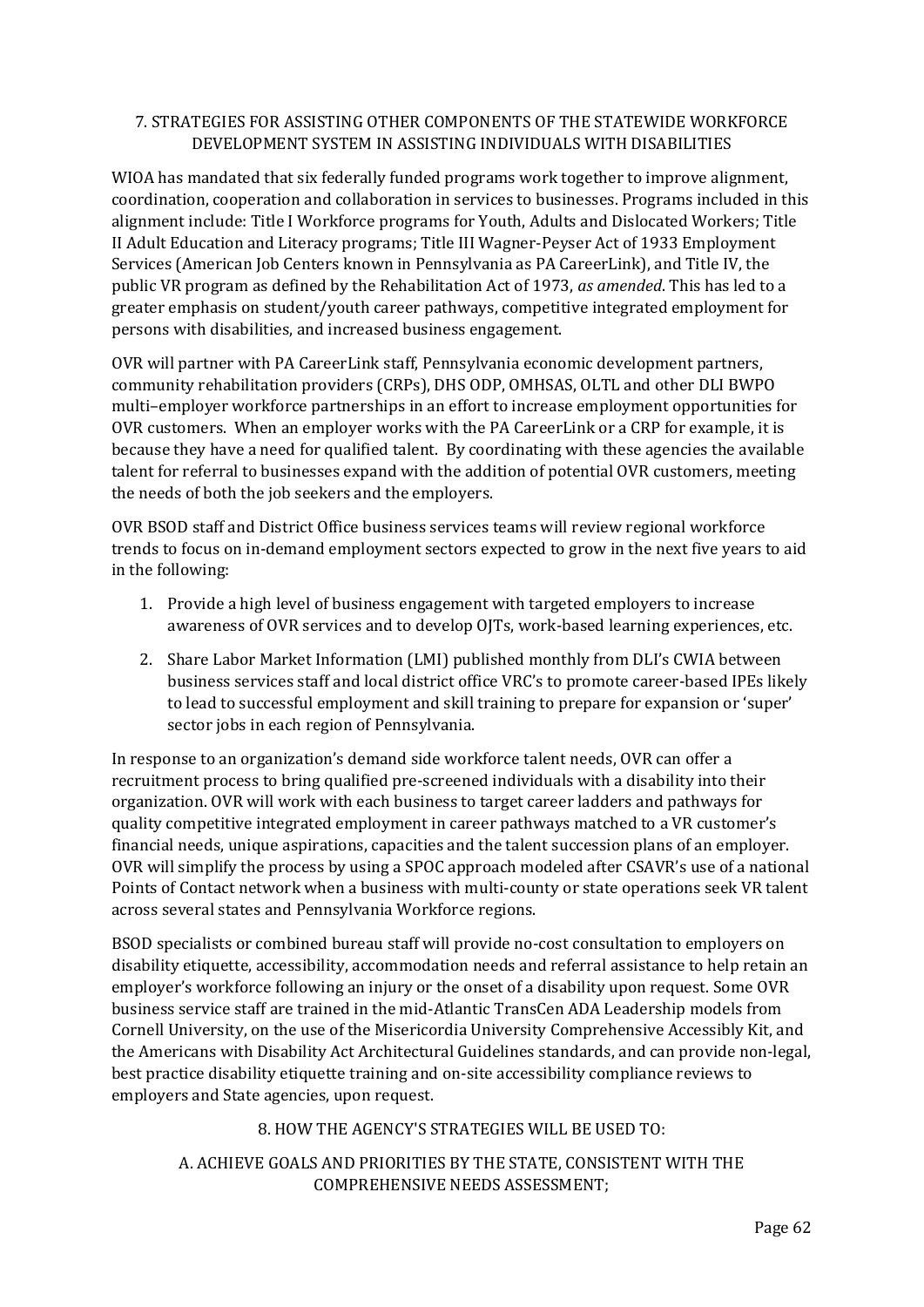The 2015-2018 CSNA Report, jointly conducted by the Institute on Disabilities at Temple University, along with OVR, and PaRC, was used to develop the goals and priorities for this plan, along with the strategies that will contribute to the achievement of the goals for the 2020-2024 Pennsylvania WIOA Combined State Plan. A steering committee, including seven OVR employees and nine members of PaRC, met to discuss the requirements of the CSNA, and to develop the Statement of Work to guide the focus of the CSNA. An essential factor of this CSNA plan was to encompass the overall rehabilitation needs of people with disabilities throughout Pennsylvania, including those individuals served by other parts of the statewide workforce investment system. The goals and strategies described above align with goals and strategies recommended from the CSNA.

The continued focus on improving transition services for students with disabilities in this plan is consistent with a goal recommended from the CSNA, that OVR work to develop more holistic and equitable relationships and communication with school districts across the commonwealth. OVR transition staff, including Early Reach Coordinators will continue to participate in activities in local school districts, work with students, and attend transition planning meetings.

OVR's goal to invest in a Diversity and Inclusion project is also supported in recommendations from the CSNA. OVR will use the research from the recently completed Diversity and Inclusion project with Penn State University to develop training for OVR staff beginning in 2020 directed toward: defining the concept of diversity and inclusion; understanding barriers for underrepresented/underserved populations; an outline of the value and importance of diversity and inclusion; providing substantial resources and strategies for our staff in providing services to the communities we serve. In addition, to develop stronger awareness among OVR staff of the cultural and linguistic differences and needs for individuals with disabilities from cultural and ethnic minorities, OVR will increase training in culturally competent strategies for serving these communities. OVR will continue to strive to provide more staff, materials, resources and services in languages other than English that may be the dominate languages of some individuals with disabilities from cultural and ethnic minority communities as well as refugee communities.

Customer Satisfaction continues to be an important topic from the CSNA and as described above in a renewed goal to continue work with PaRC to evaluate and improve on customer satisfaction surveys. OVR, in coordination with PaRC, will continue to evaluate ways the customer satisfaction surveys can be used to identify trends and patterns for service provision, will share this information with PaRC during customer satisfaction committee calls, and will work together to make improvements to the surveys and improve customer response rates.

Finally, the strategies planned through OVR's Business Services and HGAC to increase competitive integrated employment opportunities aligns with goals and priorities in the CSNA and the Employment First Act, Act 2018-36. OVR's BSOD will continue to develop innovative partnerships with eligible educational and workforce providers beyond what is already established.

#### B. SUPPORT INNOVATION AND EXPANSION ACTIVITIES; AND

OVR has engaged in the provision of innovative and expansion activities through distinct  $I \& E$ projects designed to address the pre-employment and transition needs of students with the most significant disabilities. Expiring I & E projects have demonstrated the ability to achieve established goals and improve employment opportunities for students engaged in each program. Current I&Es are scheduled to expire September 30, 2021 and September 30, 2022.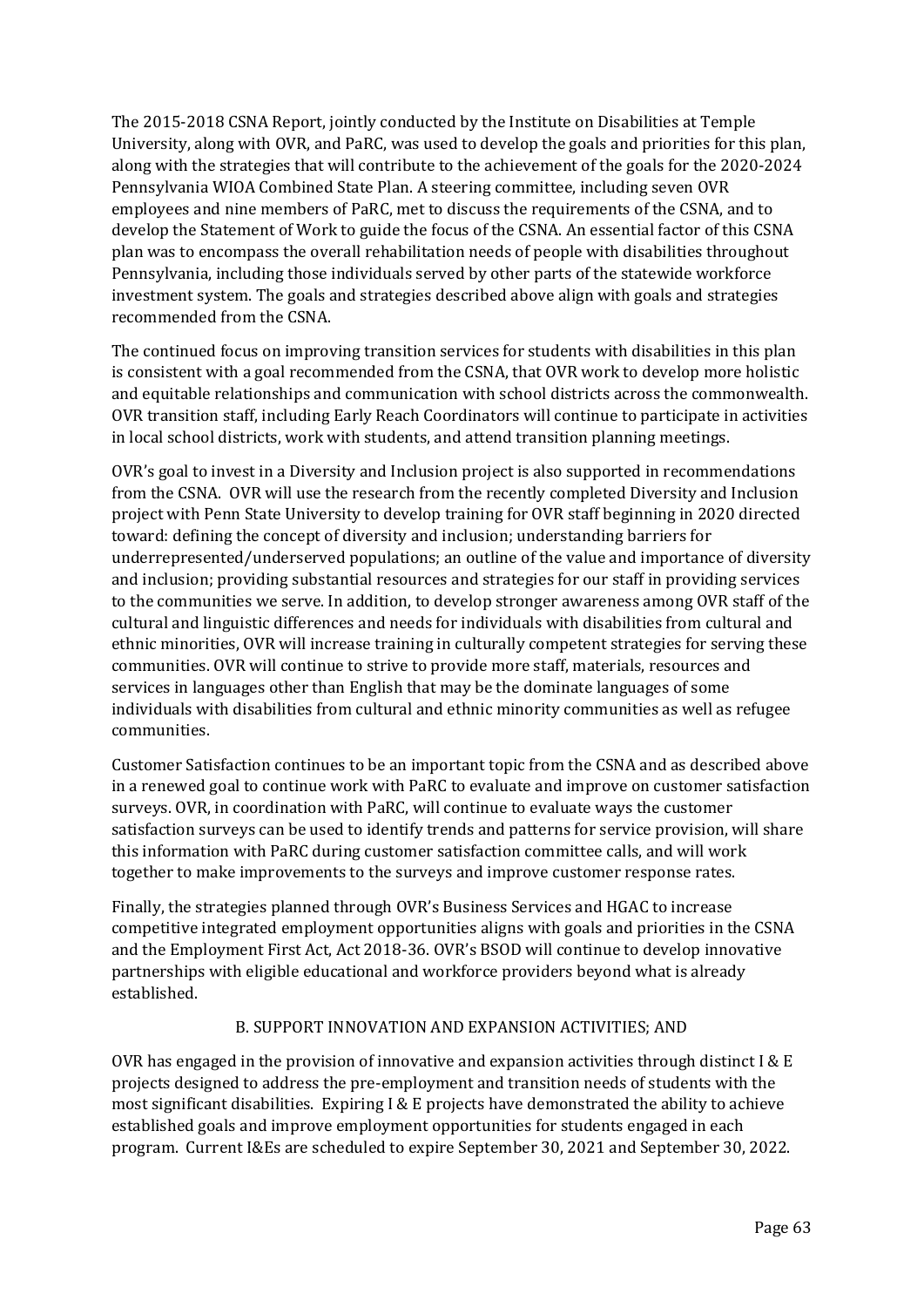These programs are engaging with local district offices to continue services using provider agreements allowing for increased student engagement.

I & E project engagement has increased student engagement in the workforce through exploration of post-secondary opportunities, participation in work readiness services and supports, while engaging in employment opportunities in the community.

New I & E projects are being developed through the MOU with the Pennsylvania Department of Education to increase engagement of students with the most significant disabilities. The MOU is being amended to include the support of a Transition Employment & Agency Mentor – Navigators (Team Navigator) within each Intermediate Unit (IU). OVR, subject to availability of funds, will jointly provide funding over four (4) years to be used exclusively for the operation and administration of technical assistance.

In addition, OVR will explore agreements with 10 local Workforce Development Regions within the Commonwealth's Workforce Development Program to pilot a jointly funded Disability Employment Initiative that will allow the creation of disability navigators to work closely with OVR Vocational Rehabilitation Counselors to serve students, youth, and adults with disabilities.

### C. OVERCOME IDENTIFIED BARRIERS RELATING TO EQUITABLE ACCESS TO AND PARTICIPATION OF INDIVIDUALS WITH DISABILITIES IN THE STATE VR SERVICES PROGRAM AND THE STATE SUPPORTED EMPLOYMENT SERVICES PROGRAM.

Transportation rose as the most significant barrier to service provision and employment in the CSNA for both OVR customers and OVR staff. Many OVR customers live in rural counties with limited transportation options and these rural counties present similar difficulty for OVR staff who may have to travel two to three hours to visit a customer. OVR collaborates with employers to adjust work schedules and local transportation authorities to adjust and/or expand service routes that better enable OVR customers to get to work. OVR staff are encouraged to schedule multiple customer visits when traveling to rural counties.

A second closely related barrier is the availability and use of technology in rural areas. Not all OVR customer base have computers or use of internet service. In addition, some customers are reluctant to use texting or e-mail to communicate with OVR. Some VR staff reported that many rural customers still rely on paper mail as their primary form of communication. This is problematic in rural areas where the postal system has stopped daily delivery of mail. Additional staff training on creative forms of communication and more clearly defined expectations in OVR polices related to communication is being considered.

OVR will explore an agreement with the Commonwealth's Office of Administration to develop accessibility testing through use of Information Technology Accommodation Personnel throughout all OVR combined District Offices. Accessibility testing verifies that digital content and services are usable by people with disabilities. Information Technology Accommodation Personnel will also coach, mentor, and train others who are learning to do accessibility testing.

A third barrier identified is related to counselor caseload size. While the average caseload size within OVR is 120 customers, some counselors have caseloads of 200 to 250 customers. With the closing of the OOS, we are recognizing the challenges staff are facing with increasingly complex case-management. Staff training is being planned to begin to address some of these challenges and offer improved case-management strategies.

A final barrier identified in the CSNA is related to inconsistent practice among OVR District Offices in the implementation of service provision to customers. Future staff training is again an avenue to improve the delivery of equable and consistent services throughout Pennsylvania.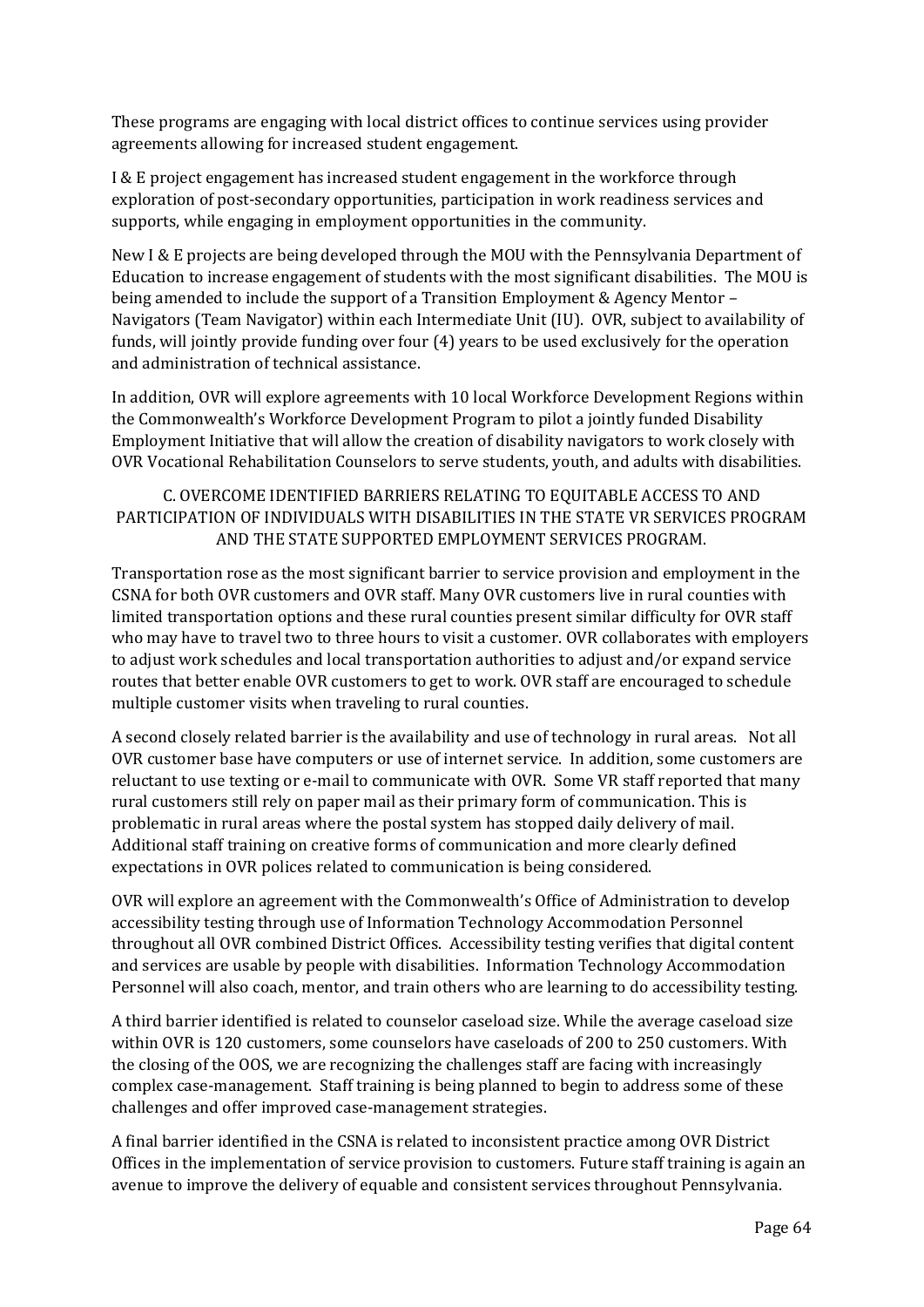# P. EVALUATION AND REPORTS OF PROGRESS: VR AND SUPPORTED EMPLOYMENT GOALS

#### Describe:

# 1. AN EVALUATION OF THE EXTENT TO WHICH THE VR PROGRAM GOALS DESCRIBED IN THE APPROVED VR SERVICES PORTION OF THE UNIFIED OR COMBINED STATE PLAN FOR THE MOST RECENTLY COMPLETED PROGRAM YEAR WERE ACHIEVED. THE EVALUATION MUST:

# A. IDENTIFY THE STRATEGIES THAT CONTRIBUTED TO THE ACHIEVEMENT OF THE GOALS

# **VR Goal 1: Employment Opportunities for Individuals with Disabilities.**

There are 3 parts to Goal 1:

- 1. Expand the availability of apprenticeships, internships, and OJTs for individuals with disabilities.
	- a. **Apprenticeship achievement**:
		- i. During PY 2020 three BSOD Specialists began a 1-year Registered Apprenticeship Navigator course provided through KDP where they are physically participating in an apprenticeship geared towards the development of registered apprenticeships. The knowledge gathered from this course will be used to assist OVR in employing new strategies to developing future apprenticeship opportunities.
		- ii. During PY 2020 OVR continued to partner with DLI's Apprenticeship & Training Office to increase apprenticeship opportunities however due to staffing challenges and the remaining effects of COVID-19 mitigation results of increased apprenticeships have yet to be assessed.
		- iii. OVR's Business Services and Outreach Division staff continued to support the Commonwealth Technical Institute/HGAC to explore eligibility of current certification programs and certificate skill trainings to become registered Apprenticeships or Pre-Apprenticeships.
	- b. **Internship achievement:** In PY 2020, 13 OVR customers participated in OJTbacked internship experiences. Of those, 5 were identified as youth and 6 identified as students.
	- c. **On-the-Job Training achievement:** In program year 2020, approximately 1,721 customers participated in OJT wage reimbursement employment opportunities that resulted in either:
		- i. 92 individuals completed an OJT as a work experience and job reference. This has included temporary, summer, and seasonal time-limited employment in retail establishments, amusement parks, health care, municipal maintenance, customer service, and clerical positions.
		- ii. 75 individuals completed an OJT in support of a permanent job.
		- iii. InspiriTec CSR for UC Initiative**:** OVR partnered with InspiriTec, an AbilityOne contractor, to refer at least 440 customers for a temporary job as Customer Service Representatives for PA Unemployment Compensation. As of 6/30/2021, OVR staff:
			- a. Referred 670 customers for the position where approximately 455 successfully applied
			- b. Supported the hiring of 308 customers (most of which had OJTs)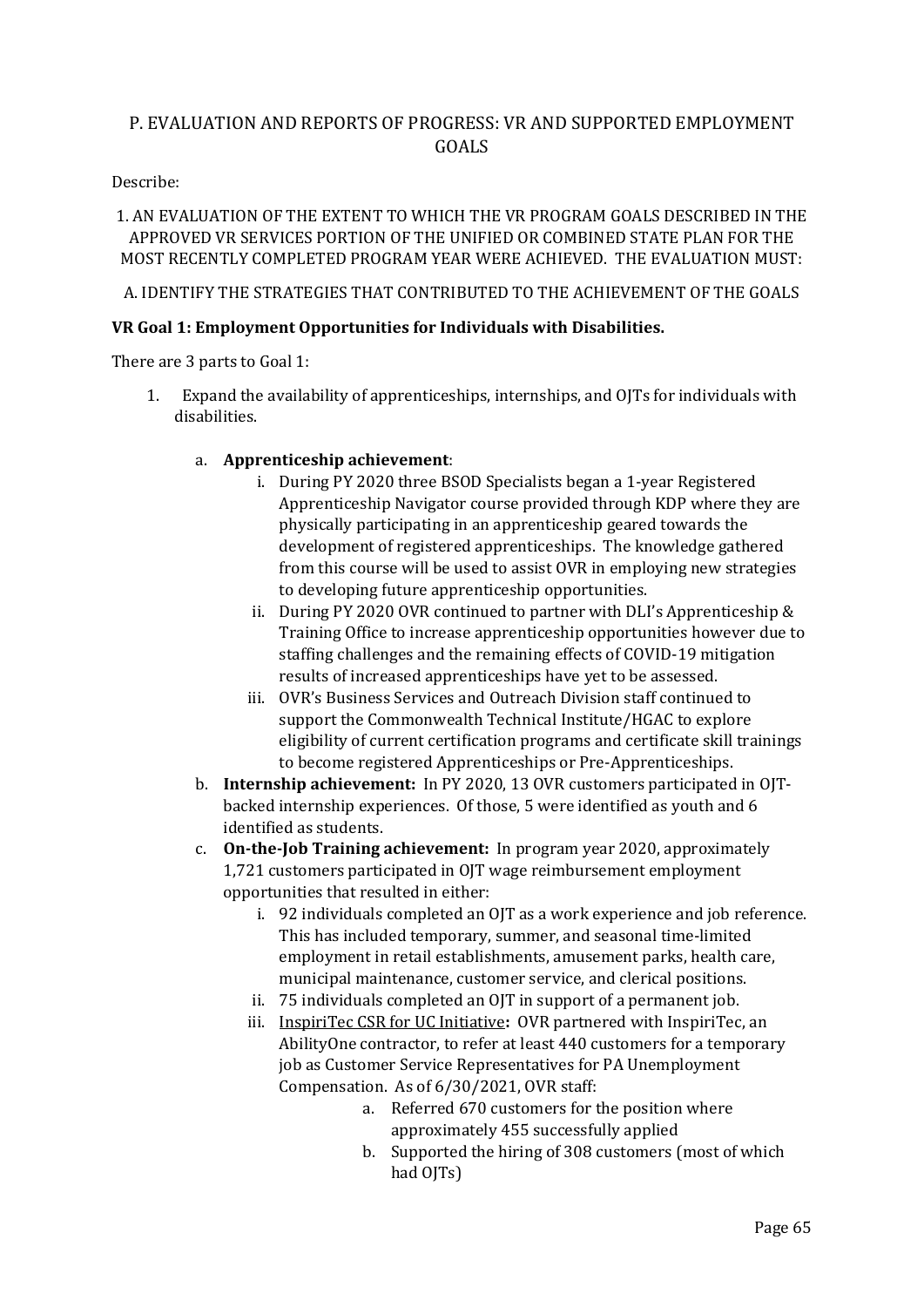The numbers above do not reflect actual paid services as the OJT's spanned across PY 2020 and PY 2021

#### d. **Strategies related to the achievement of part 1 of Goal 1:**

- i. Marketing OJT value to businesses and for those not interested in wage reimbursement, OVR offered other services such as supported employment, customized employment, ADA consultation, etc.
- ii. Not applying Financial Needs Test (FNT) to the provision of OJT affords all customers the benefit of OJT wage reimbursement services to an employer regardless of their financial status.
- iii. Marketing the value of internships to both employers and customers through statewide, regional, and local means using the SPOC model and business service connections.
- iv. Beginning the process of establishing SOP for statewide hiring initiatives to serve the needs of both our employers and our customers as referenced in the InspiriTec example above.
- v. The COVID-19 pandemic likely impacted these internship numbers during PY 2020 so strategies for promoting employment included education on health and safety measures to customers, employers, and service providers.
- 2. Partner with the BWPO and individual CareerLink administration bodies to ensure programmatic and physical accessibility of the PA CareerLink centers for equal access for individuals with disabilities.
	- a. A strategy related to achieving this goal in PY 2020 consisted of the virtual participation of OVR staff in Workforce Development Board meetings both at a statewide and local level.
	- b. As a result of the COVID-19 pandemic OVR has been able to assist with providing consultation on the accessibility of the PA CareerLink/CWDS website.
	- c. BSOD staff continue to promote programmatic accessibility, through delivery of a comprehensive disability awareness and etiquette training to interested PA CareerLink partners and businesses.
	- d. OVR has also made available to all Commonwealth employees an "Introduction to OVR" training to inform staff about the services OVR can offer to individuals with disabilities. OVR staff has received Leadership Training on the Americans with Disabilities Amendments Act to include strategies and modules for training businesses and customers on the Act.
	- e. As a result of the COVID-19 pandemic and the PA Governor's order to telework, OVR staff have been unable to offer and conduct ADA accessibility assessments within the CareerLink sites across the commonwealth during PY 2020.
- 3. Increase SE and Customized Employment outcomes; evaluate and monitor OVR's SE policy implementation.
	- a. Successful achievement of this goal did not occur in PY 2020. A decrease in SE and CE outcomes is evident in the comparison of PY 2019 and PY 2020 data. As later referenced in B of Section P1, this reduction is likely the result of a closed Order of Selection, reduced customer interest in working during a pandemic, reduced employer demand while many businesses were shut down in PA during PY 2020, and reduced CRP availability due to staffing shortages. Despite the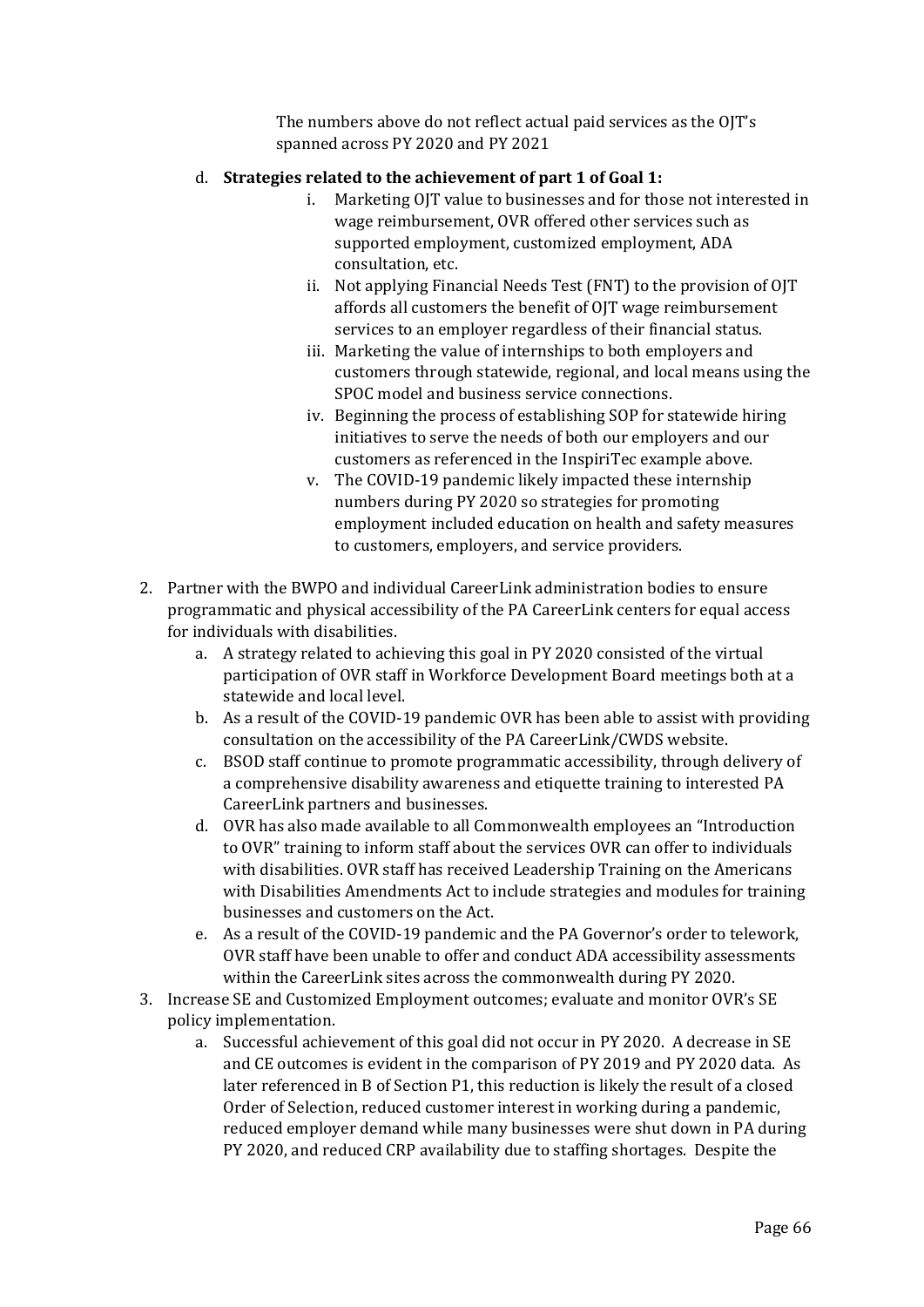decrease in outcomes, OVR utilized the following strategies to foster an increase in SE and CE outcomes during PY 2020:

- i. Continuing monthly technical assistance calls with CRPs
- ii. Adding the provision of virtual SE services (when appropriate) during the COVID-19 pandemic
- iii. Increasing SE and CE rates to mitigate the economic impacts related to COVID-19 and to help boost CRP availability
- b. OVR continued to evaluate and monitor implementation of the SE policy through the use of statewide reports and qualitative feedback received from OVR staff and CRPs during regular technical assistance calls. Specialists provided on-going assistance on an individual basis and continued to note the strengths and weaknesses of the current policy. The challenges of the current SE policy as referenced earlier in this Plan started to be addressed through policy revision activities including a statewide SE Workgroup and continued collaboration with CRPs.

# **Goal 2: Increase/Improve Transition Services for Students with Disabilities**

A. Increase pre-employment transition services for students with disabilities.

1. OVR continues to approach pre-employment transition services implementation through three avenues: staff, fee-for-service agreements, and contracts. The WIOA amendments to the Rehabilitation Act require that a minimum of 15% of VR Funds must be used for preemployment transition services. As a result, OVR transition staff are increasing the amount of time spent providing direct services to the pre-EST participants through school and group settings. Pre-employment transition funds for the PY 2019-2020 are estimated to be \$20 million. In the previous PY, OVR spent more than 15% of its VR funds on pre-employment transition services. OVR has increased pre-employment transition services for students by expanding the number of summer programs since the previous State plan. In addition to the Summer Academies for Visual Impairment, Deaf and Hard of Hearing, and the AACHIEVE Program that is a collaboration with BSE, most of the local district offices offer summer programs for post-secondary training or work experiences. OVR has developed Pre-Employment Transition Services Provider Agreements so that OVR can utilize over 150 providers to ensure as many students as possible are being served, in addition to the services being provided by OVR staff.

2. Increase opportunities for students to gain workplace skills and community-integrated work experiences. OVR works to increase customer outcomes (26 closures and work-based learning experiences) through: increased engagement with multiple employers; use of permanent and non-permanent OJT's; increased awareness of internships, both paid and nonpaid, and apprenticeships; and involvement with Work Partners at Career and Technology Centers

B. Enhance collaborative relationships with DHS, PDE, and higher education institutions.

**Experience the Employment Connection** – OVR partnered with DHS, ODP, OMHSAS, and PDE in 2019 to develop and offer employees an interagency training opportunity known as Experience the Employment Connection (EEC): Possibilities in Action. This collaborative effort was driven by the Governor's Executive Order on Employment First. EEC's goal is to increase competitive, integrated employment for Pennsylvanians with disabilities, including students with disabilities, by connecting professionals across these systems. Participants learned about staff roles, policies, procedures, funding requirements, and emerging practices related to improving services to adults and high school students. Close to 4,000 interagency professional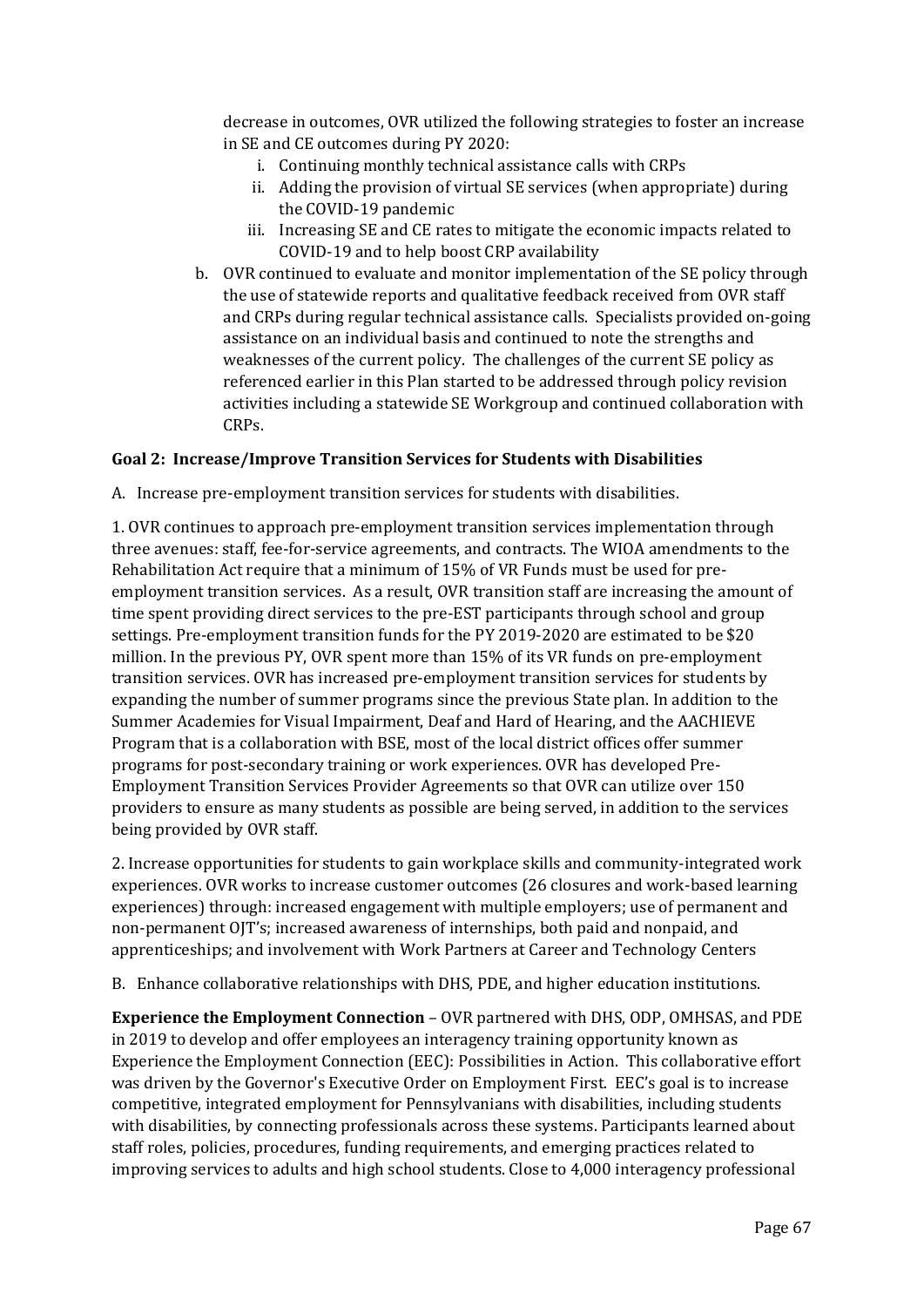staff have participated in these training sessions aimed at identifying needs, improving services and competitive employment opportunities for adults and students with disabilities. This interagency program experienced a brief hiatus in 2020 and 2021 due to COVID-19 restrictions. Efforts are again under way between all of the partner agencies to develop a new and revised interagency training to continue to enhance collaborative relationships.

C. Expand BBVS Overbrook School for the Blind Summer Transition Initiative to create summer employment opportunities for transition age students who are blind.

The Overbrook Summer Transition Institute served a total of 21 students in 2018 and 2019. This program provided opportunities for students who are blind or visually impaired to engage in paid work experiences not otherwise available to them. The Institute ran for three weeks using braided funding with BBVS and Overbrook funds covering the program costs in 2019. Students participated in various career exploration and work experience activities including a 4-day internship. The students worked at the following 5 locations: Lighthouse Café, Farm to Table Development Office, Couch Tomato Café, Cold Stone Creamery and Weston School. Each student earned \$164.00 for 16 hours of work experiences.

The Overbrook Summer Transition Institute was placed on a temporary hold in 2020 and 2021 due to the social challenges and potential risk associated with the Covid-19 virus. OVR hopes to re-initiate this program in future years if and when the risk is diminished.

D**.** Research best practices for the implementation of peer mentoring opportunities.

As of September 1, 2019, the Pennsylvania Certification Board is overseeing the certification process for Certified Peer Support Specialists. Peer Support Training was provided to 137 individuals who were 18 years old & over during the period of July 1, 2017 through June 30, 2019. OVR is working with OMHSAS to identify formal pathways within which to develop training and implementation of Peer Supports within Pennsylvania.

# **Goal 3: Increase Community Education and Outreach**

A. Work with PaRC to share best practices and outreach methods to increase participation in the Citizens Advisory Committee meetings.

OVR District Office Administrators continue to be involved in supporting the organization and planning for local Citizen Advisory Committee meetings. OVR Central Office representatives participate regularly on the PaRC Citizen Advisory Committee conference calls and follow-up as needed with local planning.

B. Continue to grow OVR's social media presence. In collaboration with DLI's Press and Digital Teams, OVR's Communication Liaison Team works to share relevant updates, resources and successes via OVR's Facebook, Twitter, Instagram and LinkedIn accounts. As of August 2021, OVR has 9,314 followers across all social media channels referenced below. From July 1, 2020, to June 30, 2021, OVR posts reached 123,427 individuals. OVR's social media accounts are as follows – Facebook: @PAVocRehab; Twitter: @PA OVR; LinkedIn: PA OVR; and Instagram: @PA OVR.

C. Educate staff on accessibility and technology based upon universal design principles.

Within OVR, we continue to promote accessibility by reviewing forms and presentation materials, revising as needed. We've also advocated for, and achieved revisions to, Human Resource forms (e.g., the request for accommodations), continuing to do so as issues are identified. In October 2018, all OVR staff were invited to attend a virtual training session titled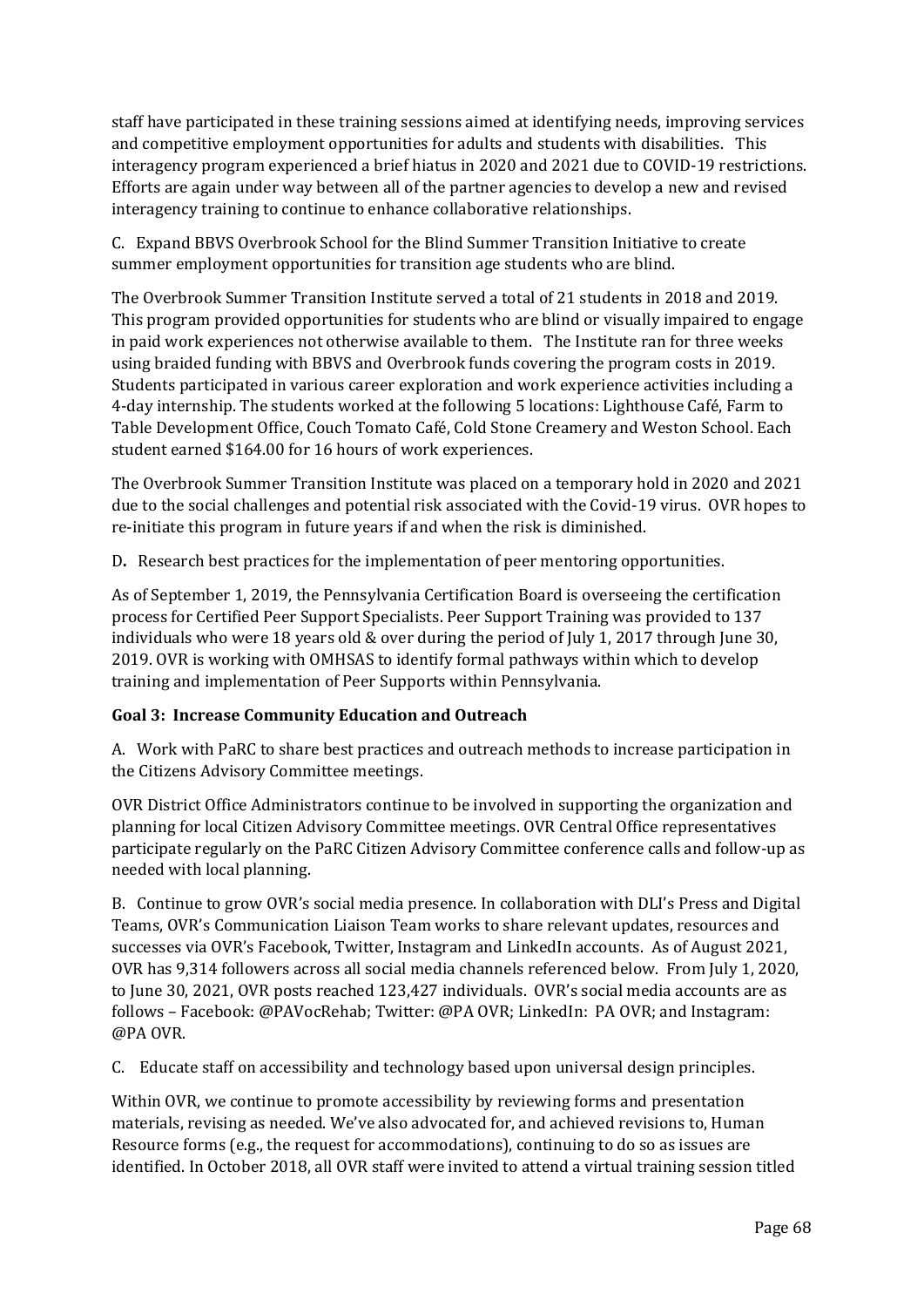"Designing Accessible Presentations: An Ethical Obligation." To extend information beyond just OVR, OVR staff met with the Commonwealth's Web-Based Training (WBT) team in March 2019 to educate and advocate for accessibility of mandatory Commonwealth trainings. Revisions and collaboration have been ongoing, enhancing the accessibility of WBT training products. In May 2019, OVR extended information beyond Commonwealth staff by offering a similar training to all scheduled presenters for the 2019 Community on Transition Conference to enhance conference accessibility. OVR is an active participant in accessibility-based reviews of current and upcoming Commonwealth WBTs. Since 2017, OVR has, and will continue to, offer web accessibility consultation to the Governor's Office regarding the development of pa.gov and governor.pa.gov sites and content. In 2019, OVR provided accessibility specific reviews of the employment.pa.gov site that hosts employment opportunities for Pennsylvanians. OVR continues to support the ongoing development of CWDS by working with developers to remediate existing accessibility failures and provide feedback regarding future developments. OVR continues to support staff who use assistive technology by offering in-house or contracted training opportunities to increase staff proficiency. OVR has also developed a partnership with the Bureau of Administrative Services and the Office of Information Technology to remediate in a timely manner DLI forms identified as inaccessible. Raising awareness of document accessibility is an ongoing need that can be addressed one document, one website, one person at a time. The OVR teams actively seize opportunities to enhance accessibility as they arise.

# B. DESCRIBE THE FACTORS THAT IMPEDED THE ACHIEVEMENT OF THE GOALS AND PRIORITIES

Unique challenges appeared between 2019 and 2021 which included the closing of OVR's Order of Selection and the COVID-19 pandemic. The closure of OVR's Order of Selection reduced the number of customers being served by the agency, thus reducing the number of customers receiving the SE services. A short time after the closing of the order, COVID-19 impacted service delivery. OVR staff were restricted to telework status, service provider availability was limited, customers were reluctant to participate in on-site work activities/services, and many employers were shut down and/or reduced operation. The combined effects impeded the achievement of projected goals.

With the low unemployment rate over the past few years, there have been many entry level, lower wage jobs available. However, Supplemental Security Income/Social Security Disability Insurance recipients are reluctant to give up their benefits for a job that will not replace the income and benefits they are currently receiving.

Transportation remains a difficult issue for many job candidates. Since many customers do not have a driver's license or do not own a vehicle, they are dependent upon family and friends, public transportation or other special transportation services to get to and from work. OVR is collaborating with employers to adjust work schedules and with transportation authorities to adjust and/or expand services that better enable OVR customers to become gainfully employed. OVR staff participate on the local transit advisory committees. For example, the Capital Area Transit Persons with Disabilities Advisory Committee has developed a subcommittee related to Travel Training for elderly individuals and people with disabilities. OVR is providing training consultation along with disability knowledge and expertise to this committee. The Secretary of Labor and Industry sits on the Governor's Employment First Cabinet Transportation Committee. OVR staff also attend these meetings to support the need for accessible, affordable transportation across the commonwealth for persons with disabilities seeking gainful employment.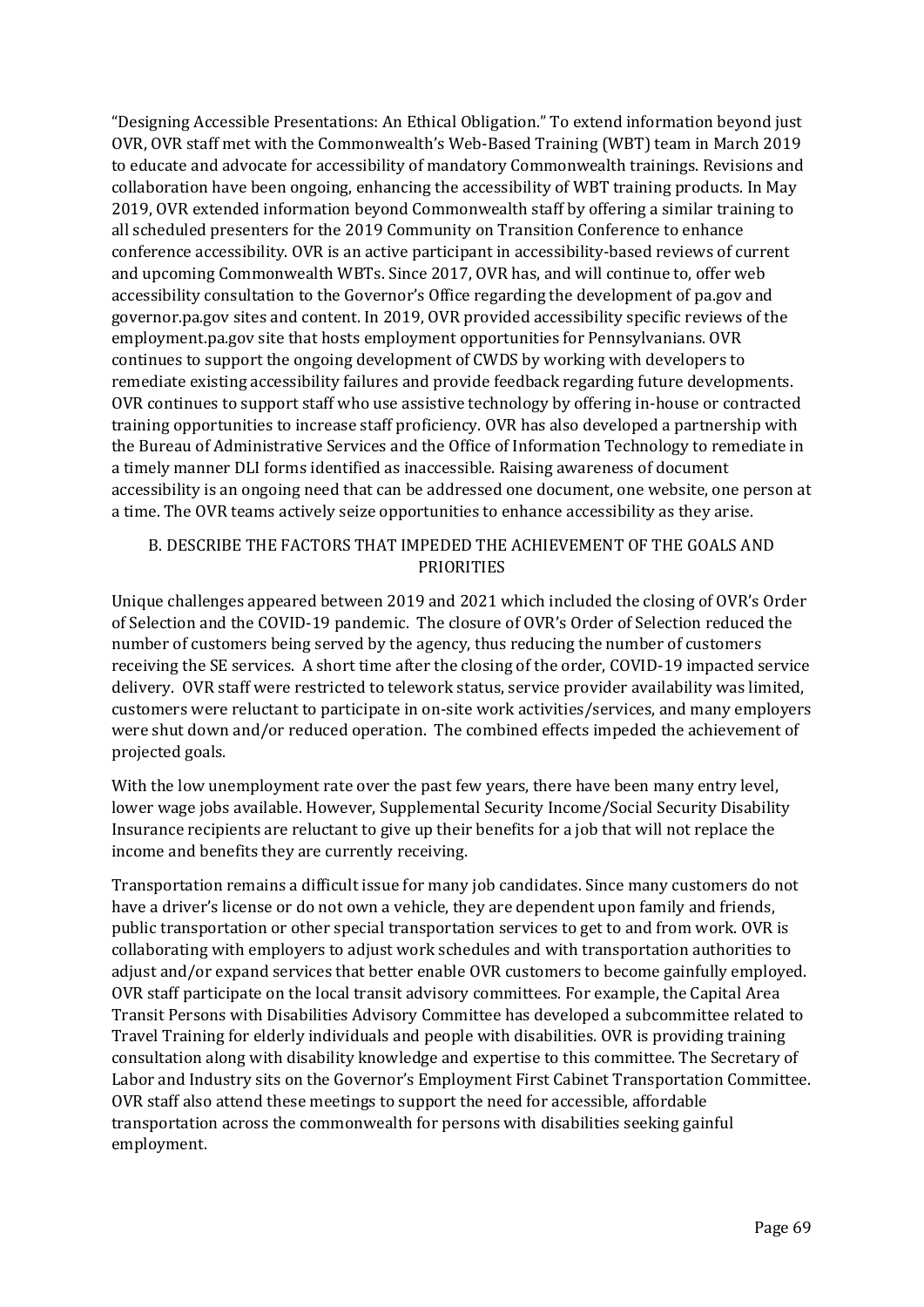Staff turnover and a Commonwealth hiring freeze, continues to adversely impact the agency's job placement expertise. OVR has renewed its emphasis on quality employment outcomes by reinstituting targeted staff training regarding effective employment strategies. The six-part training webinar series focuses on Basic Business Services, Labor Market Intelligence, Customer Job Readiness, Enhancing the Job Search, Effective Business Outreach, and Business Services and Ethical Considerations. It is intended to quickly advance the skills of newly hired VRCs and reinforce the knowledge skills of more experienced staff.

# 2. AN EVALUATION OF THE EXTENT TO WHICH THE SUPPORTED EMPLOYMENT PROGRAM GOALS DESCRIBED IN THE SUPPORTED EMPLOYMENT SUPPLEMENT FOR THE MOST RECENT PROGRAM YEAR WERE ACHIEVED. THE EVALUATION MUST:

# A. IDENTIFY THE STRATEGIES THAT CONTRIBUTED TO THE ACHIEVEMENT OF THE GOALS

Successful achievement of this goal did not occur in PY 2020. A decrease in SE and CE outcomes is evident in the comparison of PY 2019 and PY 2020 data. As later referenced in B of Section P1, this reduction is likely the result of a closed Order of Selection, reduced customer interest in working during a pandemic, reduced employer demand while many businesses were shut down in PA during PY 2020, and reduced CRP availability due to staffing shortages. Despite the decrease in outcomes, OVR utilized the following strategies to foster an increase in SE and CE outcomes during PY 2020:

- 1. Continuing monthly technical assistance calls with CRPs
- 2. Adding the provision of virtual SE services (when appropriate) during the COVID-19 pandemic
- 3. Increasing SE and CE rates to mitigate the economic impacts related to COVID-19 and to help boost CRP availability

# B. DESCRIBE THE FACTORS THAT IMPEDED THE ACHIEVEMENT OF THE GOALS AND PRIORITIES

Unique challenges appeared between 2019 and 2021 which included the closing of OVR's Order of Selection and the COVID-19 pandemic. The closure of OVR's Order of Selection reduced the number of customers being served by the agency, thus reducing the number of customers receiving SE services. A short time after closing the order, COVID-19 impacted service delivery. OVR staff were restricted to telework status, service provider availability was limited, and customers were reluctant to participate in on-site work activities/services. The combined effects impeded the achievement of projected goals.

# 3. THE VR PROGRAM'S PERFORMANCE ON THE PERFORMANCE ACCOUNTABILITY INDICATORS UNDER SECTION 116 OF WIOA

During Program Year (PY) 2018-19, OVR served nearly 70,000 individuals with disabilities, worked with over 6,000 employers, and assisted more than 7,400 individuals with disabilities to obtain or maintain competitive integrated employment. Additionally, OVR and our partner providers continue to deliver an extensive array of pre-employment transition services to over 25,000 students with disabilities annually across Pennsylvania.

In accordance with WIOA Section 506(b), the performance accountability system requirements of WIOA Section 116 took effect July 1, 2016. However, the U.S. Department of Education exercised its transition authority under WIOA Section 503 to ensure the orderly transition from the requirements under the Workforce Investment Act to the requirements under WIOA. As such, the performance accountability system requirements for the WIOA Title IV VR program went into effect July 1, 2017, at which time OVR began collecting and reporting data related to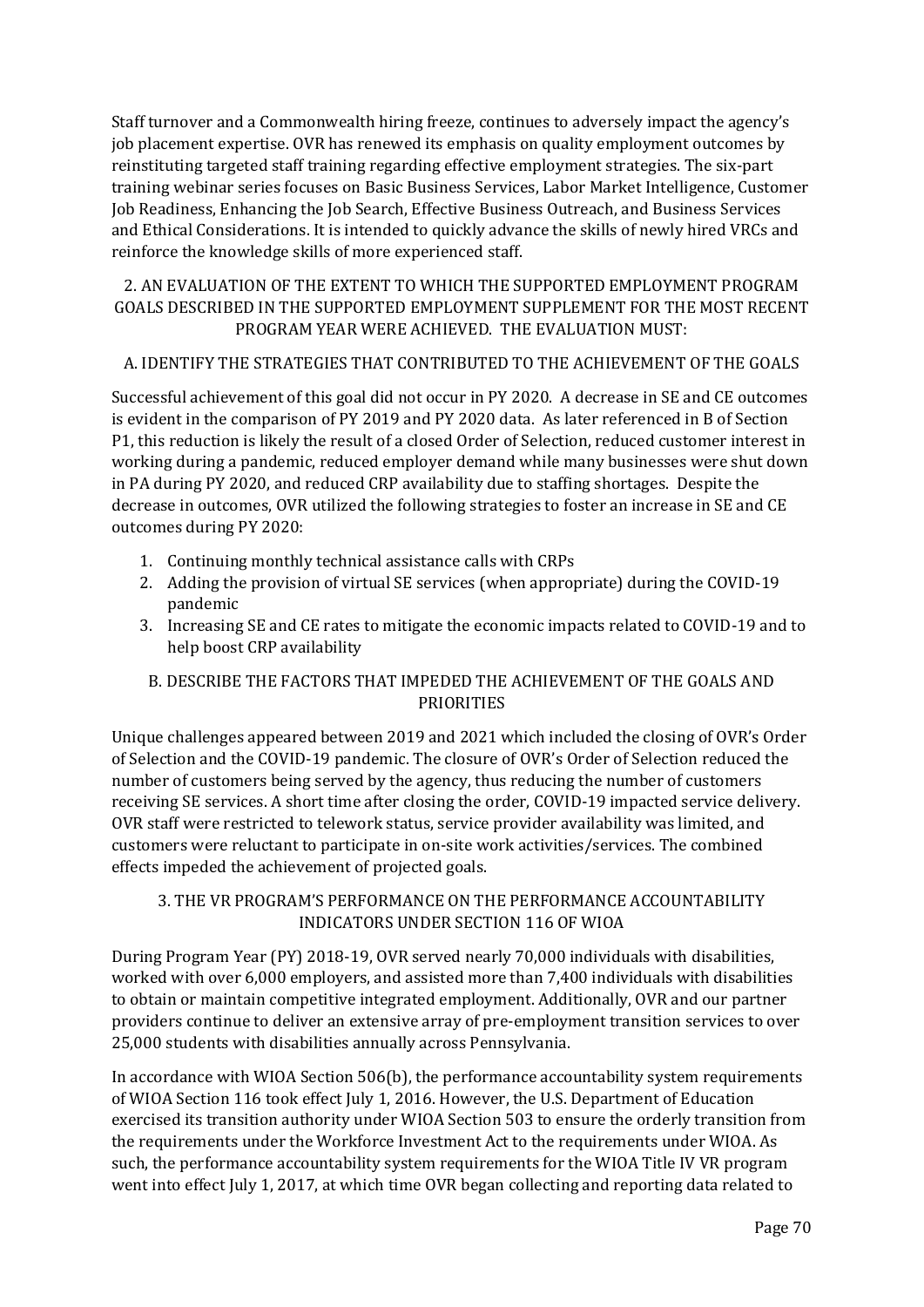certain performance indicators under WIOA through the quarterly submission of the federal RSA-911 report.

When this State Plan was developed, only one of the six performance indicators was being reported and published by the RSA in the WIOA Statewide and Local Performance Reports (WIOA Annual Reports): Measurable Skill Gains. Data driving the remaining five performance indicators will be progressively available and reported as part of OVR's WIOA Annual Report over the next four years. As part of the PY 2018 WIOA Annual Reports, expected to be published by the RSA in Spring 2020, two additional performance indicators under WIOA Section 116 will be reported: Employment During the 2<sup>nd</sup> Quarter after Exit and Median Earnings During the 2<sup>nd</sup> Quarter after Exit. For PY 2020, OVR's published Employment During the 2nd Quarter after Exit was 25.3% and the Median Earnings During the 2nd Quarter after Exit were \$5,946.

The RSA published PY 2019-2020 WIOA Annual Reports for each state in June 2020, which contained the Title IV performance under the Measurable Skill Gains indicator. For PY 2020, OVR's published Measurable Skill Gains rate was 17.1% of participants who met the criteria to be included in the indicator.

The 6th indicator, "Effectiveness in Serving Employers," will be piloted using 2 of the 3 approaches identified by Section 116 of WIOA. The following 6 Measures will be used to develop the data needed to report on the "Effectiveness in Serving Employers" indicator.

# **Measure #1. Employer Information and Support Services (future use of CWDS Business Design Tool)**

Total estimated number of employers that received annual OVR assistance with:

- 1. contacts regarding OVR talent pipeline for qualified pre-screened candidates 4000;
- 2. job fairs and hiring events for OVR talent in collaboration with One-Stop staff and partners at CareerLinks® and OVR District Offices - 100;
- 3. coordination of talent acquisition with OVR partners 100;
- 4. OVR outreach to CSAVR VR-NET- 50;
- 5. job and task analysis 100; and
- 6. ADA accessibility of worksite and accommodation reviews 20.

#### **Measure # 2. Engaged in Strategic Planning/Economic Development**

Estimated number of employer planning meetings, outreach events, and trainings:

- 1. promoting collaboration on persons with disabilities employment 100;
- 2. Business RoundTable discussions on finding talent, meeting business needs for growth and human capital - 8; and
- 3. overcoming transportation barriers for persons with disabilities 10.

#### **Measure # 3. Accessing Untapped Labor Pools**

Estimated number of inter-agency contacts, meetings, outreach events and trainings:

- 1. promoting collaboration on student paid work-based learning experiences 2888;
- 2. hiring of veterans with disabilities 5;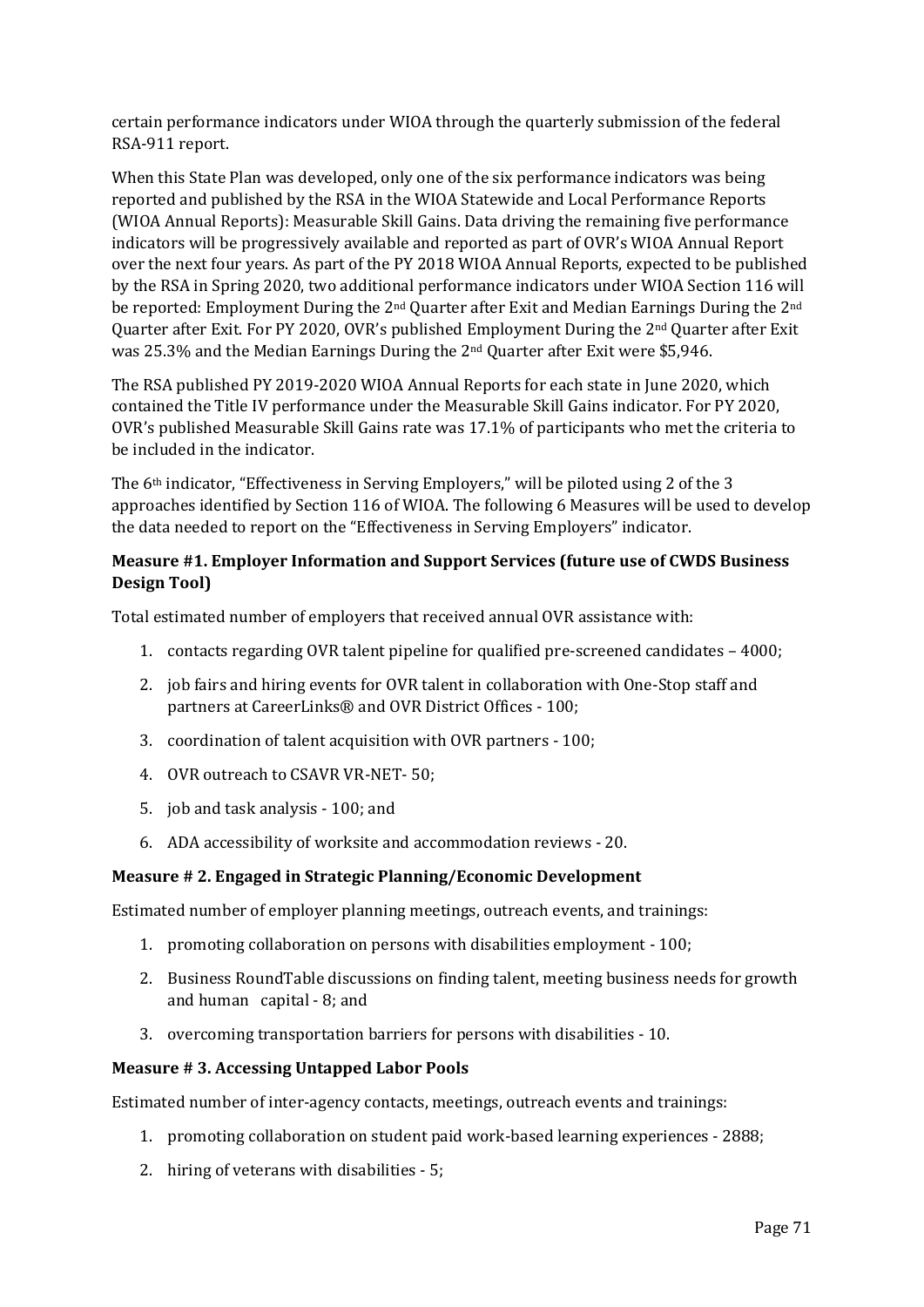- 3. hiring of older workers with disabilities 10; and
- 4. hiring of ex-offenders served by OVR 25.

#### **Measure # 4. Training Services**

Estimated consultations or trainings on:

- 1. ADA as Amended accommodation, accessibility 50;
- 2. disability awareness 50;
- 3. Section 503 Federal Workforce diversity goals 10;
- 4. OJT wage reimbursement 1241;
- 5. pre-employment transition services work-based learning experiences 25,000;
- 6. supported or customized employment and business-based models to on-board qualified persons with disabilities - 4000; and
- 7. use of Federal Schedule A in federal hiring and on-boarding 10.

# **Measure # 5. Incumbent Worker Training Services, Rapid & Layoff Response**

Incumbent workers must be Most Significant Disability and OVR eligible.

Estimated consultation to employer on referrals to OVR - 0.

# **Measure # 6 Employer Information and Support Services**

Estimated number of workshops, presentations to businesses on:

- 1. state or Federal persons with disabilities hiring Tax Credits (WOTC-VR credit) 300;
- 2. general availability of OVR talent pipeline on current status 20 job ready customers 300; and
- 3. OVR local plan to assist business in talent acquisition of high volume or high demand positions with One Stop CareerLink® and CRP collaboration - 1000.

All BSOD specialists and combined bureau staff will be trained in the use of the CWDS business design tool to create a statewide OVR business services case management system to track the following: all employer contacts, consultations on disability issues, ADA accessibility compliance, people with disabilities recruitment, job fairs, job shadowing, development of work-based learning experiences, and development of apprenticeship and pre-apprenticeship trainings. All apprenticeships and pre-apprenticeships will be eligible for local workforce board approved Eligible Training Provider List designation and individual training accounts that are also accessible to CareerLink served TANF, dislocated workers, veterans, youth, and returning to work homemaker participants.

# 4. HOW THE FUNDS RESERVED FOR INNOVATION AND EXPANSION (I&E) ACTIVITIES WERE UTILIZED

Since January 1, 2016, OVR has awarded more than \$11M to providers to support the development and operation of 24 I&E projects. Of these projects, 23 provided pre-employment transition services to high school students with significant disabilities. The remaining I&E project, supported by joint OVR and ODP funds, provided for staff from 12 community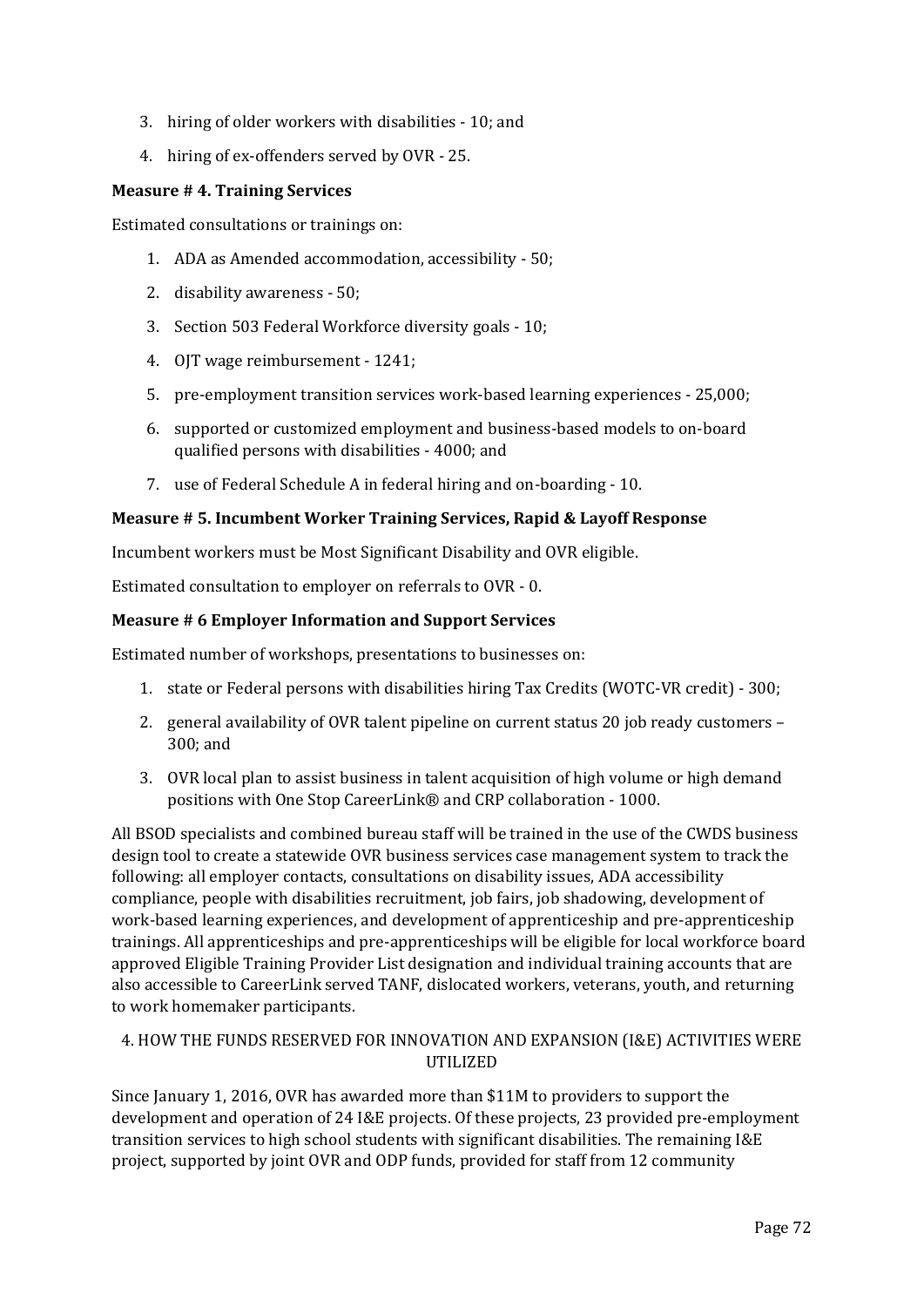rehabilitation providers to receive training and certification in Discovery and Customized Employment.

To date, 4,801 students with significant disabilities received services through the 23 I&E projects: 302 students entered competitive employment; 74 students entered post-secondary education; and 3 students entered military service. Three I&E Projects provided "transition from school to work" related education, information, support and services through informational sessions and workshops to a total of 4,146 students, parents/family members of transition aged youth, and transition professionals, to facilitate the understanding of and participation in the "school to work transition" process. The informational sessions and workshops were attended by 1,835 high school students with their parents or a transition professional.

Ten I&E projects provided 2,680 high school students with a work-based learning experience and 2,081 students successfully completed a 90-hour work-based learning experience in a competitive employment site in the community. For most of these students, this work experience was their first opportunity to learn work skills, specific job tasks, workplace safety and to interact with employers and co-workers on the job. These 10 I&E contractors exceeded the expectation of providing students with a paid 90-hour work-based learning experience; as successful outcomes, well beyond the scope of these projects, resulted as 197 students obtained competitive employment, 55 students participated in post-secondary education and 3 students entered the military.

# Q. QUALITY, SCOPE, AND EXTENT OF SUPPORTED EMPLOYMENT SERVICES

Include the following:

# 1. THE QUALITY, SCOPE, AND EXTENT OF SUPPORTED EMPLOYMENT SERVICES TO BE PROVIDED TO INDIVIDUALS WITH THE MOST SIGNIFICANT DISABILITIES, INCLUDING YOUTH WITH THE MOST SIGNIFICANT DISABILITIES

OVR provides SE services to Pennsylvanians with disabilities, including youth up to age 25, through a network of CRPs. Services provided through these vendor partners are described below.

**Background** Beginning in the early 1980s, OVR developed a system of SE services using a feefor-service payment system. Initially, 17 CRPs of SE services were funded through a 5-year, OSERS, Title III SE State Change Grant. In the 1990s, SE services expanded to include transitional employment for individuals with significant mental health disabilities through the Clubhouse model and the addition of contracts with CRPs fluent in American Sign Language to serve OVR customers who are deaf. In 1999, OVR moved to a milestone payment method of SE services called "Performance Based Job Coaching" (PBJC), the format of which was developed based on research OVR conducted in the mid-1990s to determine best practices for provision of SE services. PBJC went through review and revision in 2013-14 to improve the format. In 2015, OVR piloted Discovery and Customized Employment to further expand the range of SE services to better serve individuals with the most significant disabilities. A complete overhaul of OVR's SE policy and procedures occurred from 2016-18 brought about by recommendations of a SE Workgroup and new regulations stemming from WIOA. Changes included a revision of the PBJC milestones and pay structure to correspond with a customer's job stability, a move from LOUs with CRPs to a SE Provider Agreement, the inclusion of Discovery/Customized Employment in SE policy, the addition of new SE services to better meet the diverse support needs of OVR customers, and an enhancement of extended services to align with WIOA regulations and improve long-range outcomes. The entire SE process, from referral to reporting and invoicing,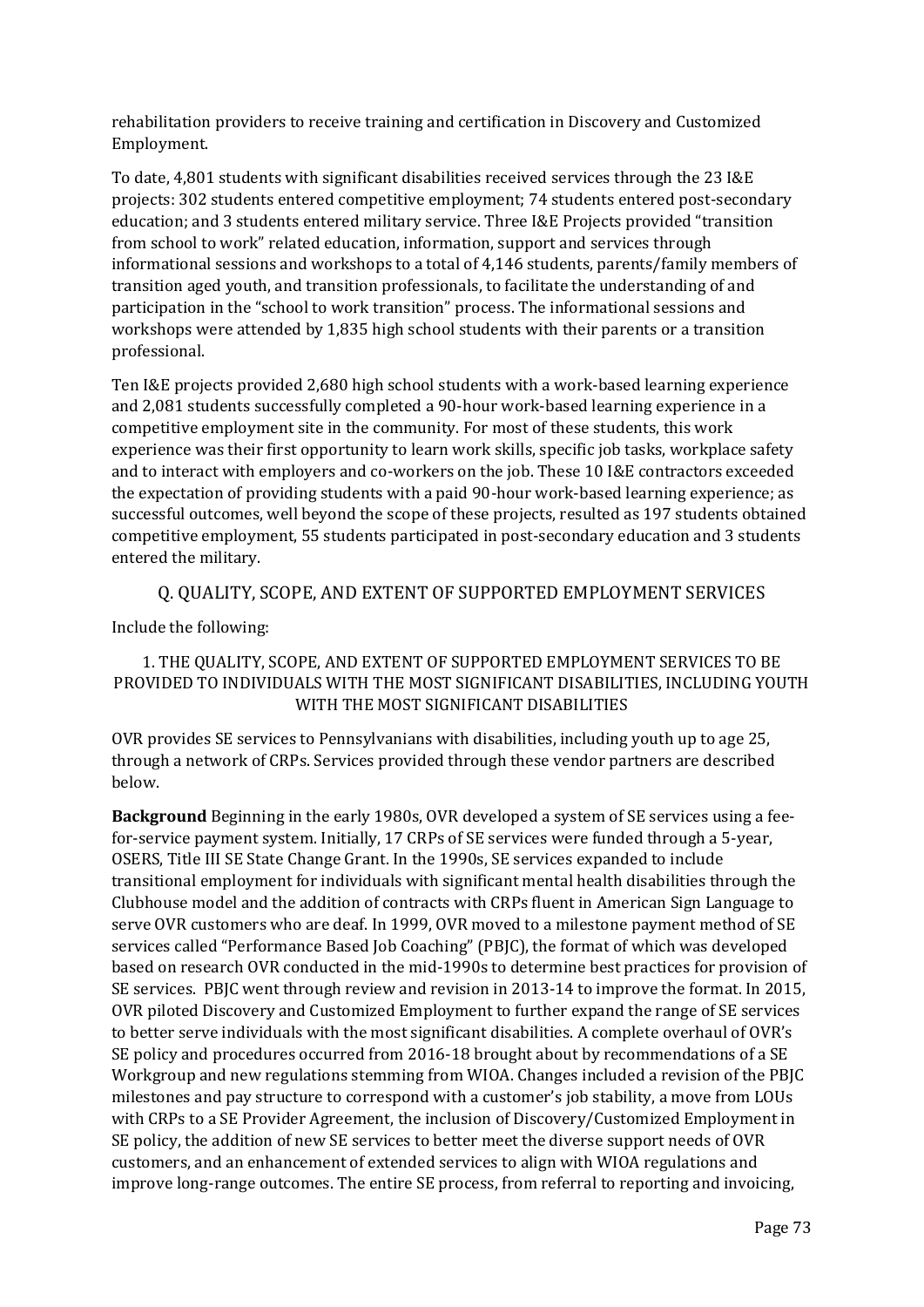was moved to a computerized system which was rolled out July 1, 2018. As of August 2021, there are 155 approved SE providers, with 25 providers approved to render Discovery/ Customized Employment services.

**Quality Standards** OVR provides extensive, ongoing training and technical assistance for internal staff and CRP staff on the SE policy and procedures. Trainings are offered in-person and virtually through webinars, videoconferences and conference calls.

Previously, CRPs became SE providers for OVR through an LOU. Monitoring of these CRPs was conducted on a two- and four-year cycle by OVR's Contracts and Grants division using provider report cards, staff surveys, and both desk and on-site reviews. With the move to the new SE system, procedures are under development for monitoring both internal processes and CRPs. Internal monitoring will involve OVR statewide and District Office "report cards" based on data from electronic tracking of service authorizations and payments and individual case reviews with a focus on SE processes and outcomes. External monitoring will include: provider report cards, a District Office survey of provider performance, and on-site monitoring visits.

**Scope and Extent** SE services include assessment, planning/coordinating, job customization, placement, coaching, mentoring, and retention. All services are provided on an individualized basis and specific vocational goals are determined by the individual's needs and preferences. Populations receiving SE includes individuals with developmental and intellectual disabilities, mental illness, physical disabilities, blindness, deafness, autism and traumatic brain injury. SE services are also available within the special education, mental health and developmental disability service systems. OVR is actively engaged in collaborative relationships with these systems to ensure the provision of effective services, to reduce duplication of efforts, to share resources, and improve employment outcomes for those mutually served by multiple systems.

In Pennsylvania, sources of funding for extended services are available to ensure long term supports for those who require them. For example, ODP and OLTL have funding for extended services for those customers who receive waiver funding through these agencies. Actual funding available from ODP and OLTL varies from county to county. OVR also has a limited amount of funds through state VR money for customers who do not have other sources of long-term funding. Other resources sought for extended service funding are natural supports, SSA work incentives, and private foundations.

### 2. THE TIMING OF TRANSITION TO EXTENDED SERVICES

The determination of an individual's need for extended services begins during the initial assessment phase of a case. At that time, the rehabilitation team – the customer, the customer's family, OVR staff, Case Manager/Supports Coordinator (if applicable), and others – determine possible long-term support needs and resources. As the case progresses, the individual's stability on the job informs the determination of the need for extended services and the timing of provision. Those who reach 80% or better independence on the job are generally considered job stable and the case is followed for 90 days to ensure the expected progression to full independence with natural supports in place. For those at 80% or lower independence on the job, there is an expectation of need for continued coaching and extended support services. If no other source of funding is available for the individual, OVR can provide extended services up to 24 months for adults using only state appropriated funds and 48 months for students with disabilities using federal VR dollars. Regardless of alternative funding source, OVR continues to serve individuals for a minimum of 90 days after transitioning to extended services. For those individual's with ODP funding, OVR entered into a joint bulletin that dictates when the case can move to ODP-funded extended services and documentation requirements.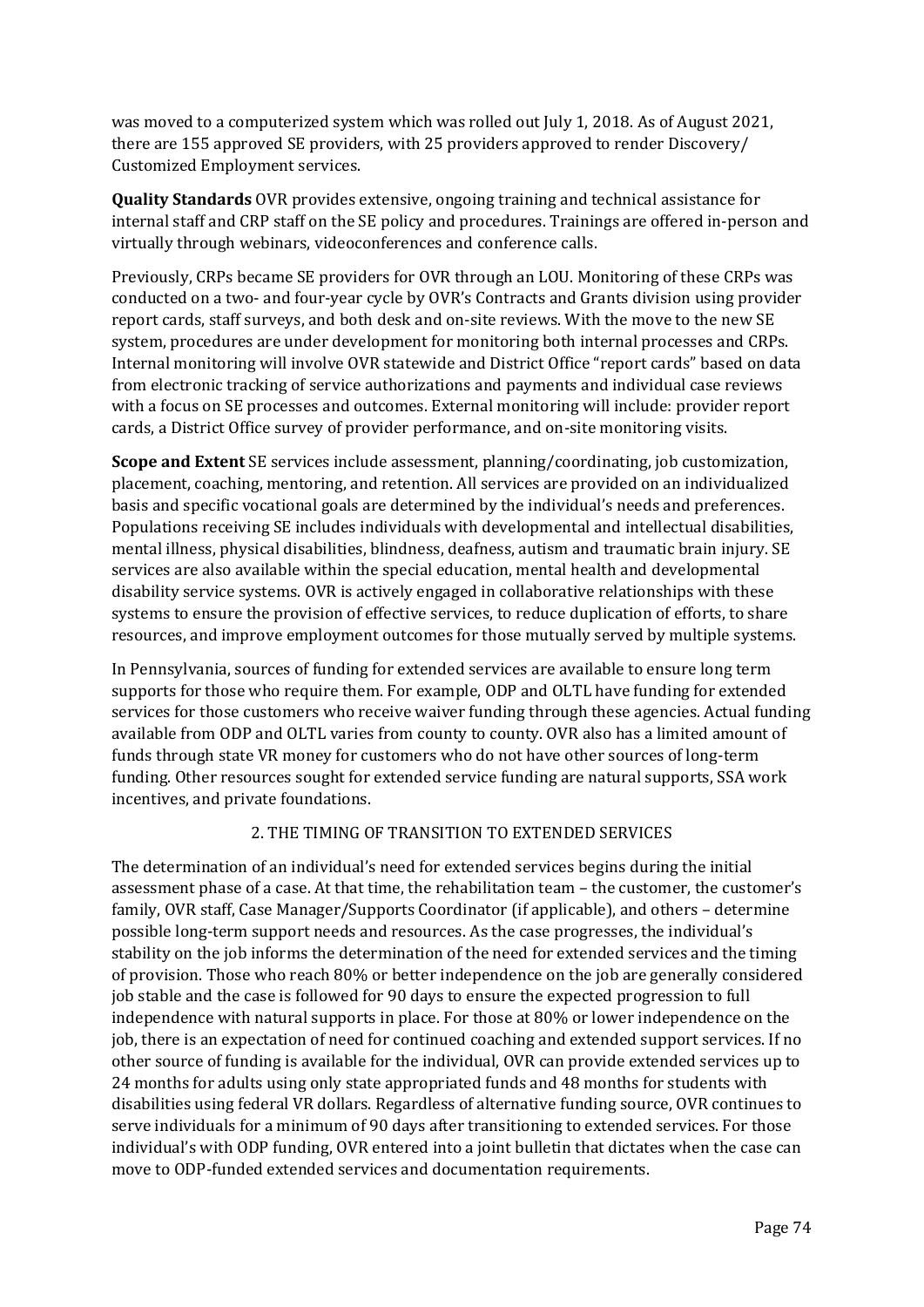# VOCATIONAL REHABILITATION (COMBINED OR GENERAL) CERTIFICATIONS

States must provide written and signed certifications that:

# 1. THE (ENTER THE NAME OF DESIGNATED STATE AGENCY OR DESIGNATED STATE UNIT, AS APPROPRIATE,) IS AUTHORIZED TO SUBMIT THE VR SERVICES PORTION OF THE UNIFIED OR COMBINED STATE PLAN UNDER TITLE I OF THE REHABILITATION ACT OF 1973 (REHABILITATION ACT), AS AMENDED BY WIOA[14], AND ITS SUPPLEMENT UNDER TITLE VI OF THE REHABILITATION ACT[15];

## ENTER THE NAME OF DESIGNATED STATE AGENCY OR DESIGNATED STATE UNIT, AS APPROPRIATE

#### *The Office of Vocational Rehabilitation within the Pennsylvania Department of Labor & Industry.*

2. AS A CONDITION FOR THE RECEIPT OF FEDERAL FUNDS UNDER TITLE I OF THE REHABILITATION ACT FOR THE PROVISION OF VR SERVICES, THE (ENTER THE NAME OF DESIGNATED STATE AGENCY)[16] AGREES TO OPERATE AND ADMINISTER THE STATE VR SERVICES PROGRAM IN ACCORDANCE WITH THE VR SERVICES PORTION OF THE UNIFIED OR COMBINED STATE PLAN[17] , THE REHABILITATION ACT, AND ALL APPLICABLE REGULATIONS[18] , POLICIES, AND PROCEDURES ESTABLISHED BY THE SECRETARY OF EDUCATION. FUNDS MADE AVAILABLE UNDER SECTION 111 OF THE REHABILITATION ACT ARE USED SOLELY FOR THE PROVISION OF VR SERVICES AND THE ADMINISTRATION OF THE VR SERVICES PORTION OF THE UNIFIED OR COMBINED STATE PLAN;

#### ENTER THE NAME OF DESIGNATED STATE AGENCY

#### *The Office of Vocational Rehabilitation within the Pennsylvania Department of Labor & Industry.*

3. AS A CONDITION FOR THE RECEIPT OF FEDERAL FUNDS UNDER TITLE VI OF THE REHABILITATION ACT FOR SUPPORTED EMPLOYMENT SERVICES, THE DESIGNATED STATE AGENCY AGREES TO OPERATE AND ADMINISTER THE STATE SUPPORTED EMPLOYMENT SERVICES PROGRAM IN ACCORDANCE WITH THE SUPPLEMENT TO THE VR SERVICES PORTION OF THE UNIFIED OR COMBINED STATE PLAN[19] , THE REHABILITATION ACT, AND ALL APPLICABLE REGULATIONS[20] , POLICIES, AND PROCEDURES ESTABLISHED BY THE SECRETARY OF EDUCATION. FUNDS MADE AVAILABLE UNDER TITLE VI ARE USED SOLELY FOR THE PROVISION OF SUPPORTED EMPLOYMENT SERVICES AND THE ADMINISTRATION OF THE SUPPLEMENT TO THE VR SERVICES PORTION OF THE UNIFIED OR COMBINED STATE PLAN;

4. THE DESIGNATED STATE AGENCY AND/OR THE DESIGNATED STATE UNIT HAS THE AUTHORITY UNDER STATE LAW TO PERFORM THE FUNCTIONS OF THE STATE REGARDING THE VR SERVICES PORTION OF THE UNIFIED OR COMBINED STATE PLAN AND ITS SUPPLEMENT;

5. THE STATE LEGALLY MAY CARRY OUT EACH PROVISION OF THE VR SERVICES PORTION OF THE UNIFIED OR COMBINED STATE PLAN AND ITS SUPPLEMENT.

6. ALL PROVISIONS OF THE VR SERVICES PORTION OF THE UNIFIED OR COMBINED STATE PLAN AND ITS SUPPLEMENT ARE CONSISTENT WITH STATE LAW.

7. THE (ENTER THE NAME OF AUTHORIZED REPRESENTATIVE BELOW) HAS THE AUTHORITY UNDER STATE LAW TO RECEIVE, HOLD, AND DISBURSE FEDERAL FUNDS MADE AVAILABLE UNDER THE VR SERVICES PORTION OF THE UNIFIED OR COMBINED STATE PLAN AND ITS SUPPLEMENT;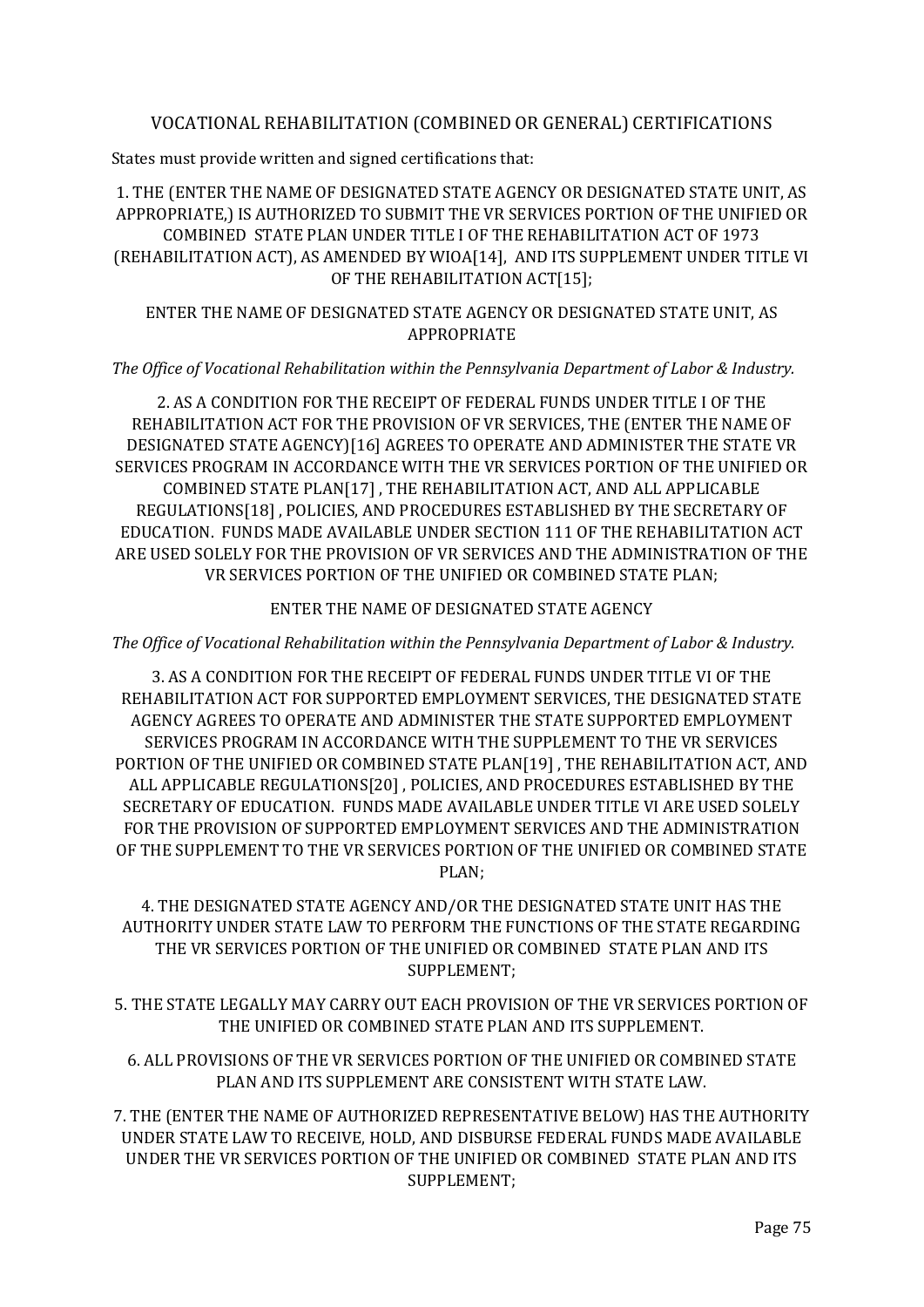#### ENTER THE NAME OF AUTHORIZED REPRESENTATIVE BELOW

*The Office of Vocational Rehabilitation within the Pennsylvania Department of Labor & Industry. Shannon Austin, OVR Executive Director*

## 8. THE (ENTER THE TITLE OF AUTHORIZED REPRESENTATIVE BELOW) HAS THE AUTHORITY TO SUBMIT THE VR SERVICES PORTION OF THE UNIFIED OR COMBINED STATE PLAN AND THE SUPPLEMENT FOR SUPPORTED EMPLOYMENT SERVICES;

#### ENTER THE TITLE OF AUTHORIZED REPRESENTATIVE BELOW

The Executive Director of The Office of Vocational Rehabilitation within the Pennsylvania Department of Labor & Industry.

# 9. THE AGENCY THAT SUBMITS THE VR SERVICES PORTION OF THE UNIFIED OR COMBINED STATE PLAN AND ITS SUPPLEMENT HAS ADOPTED OR OTHERWISE FORMALLY APPROVED THE PLAN AND ITS SUPPLEMENT.

#### FOOTNOTES

[14] Public Law 113-128.

[15] Unless otherwise stated, "Rehabilitation Act" means the Rehabilitation Act of 1973, as amended by WIOA, signed into law on July 22, 2014.

[16] All references in this plan to "designated State agency" or to "the State agency" relate to the agency identified in this paragraph.

[17] No funds under title I of the Rehabilitation Act may be awarded without an approved VR services portion of the Unified or Combined State Plan in accordance with section 101(a) of the Rehabilitation Act.

[18] Applicable regulations, in part, include the Education Department General Administrative Regulations (EDGAR) in 34 CFR parts 76, 77, 79, 81, and 82; 2 CFR

part 200 as adopted by 2 CFR part 3474; and the State VR Services program regulations. [19] No funds under title VI of the Rehabilitation Act may be awarded without an approved supported employment supplement to the VR services portion of the Unified or Combined State Plan in accordance with section 606(a) of the Rehabilitation Act.

[20] Applicable regulations, in part, include the citations in footnote 6.

| Signatory information | Enter Signatory information in this column |
|-----------------------|--------------------------------------------|
| Name of Signatory     | Name of Signatory Entry Field              |
| Title of Signatory    | <b>Executive Director</b>                  |
| Date Signed           | Date Signed Entry Field                    |

#### *Table 3: Certification Signature*

### **ASSURANCES**

The designated State agency or designated State unit, as appropriate and identified in the State certifications included with this VR services portion of the Unified or Combined State Plan and its supplement, through signature of the authorized individual, assures the Commissioner of the Rehabilitation Services Administration (RSA), that it will comply with all of the requirements of the VR services portion of the Unified or Combined State Plan and its supplement, as set forth in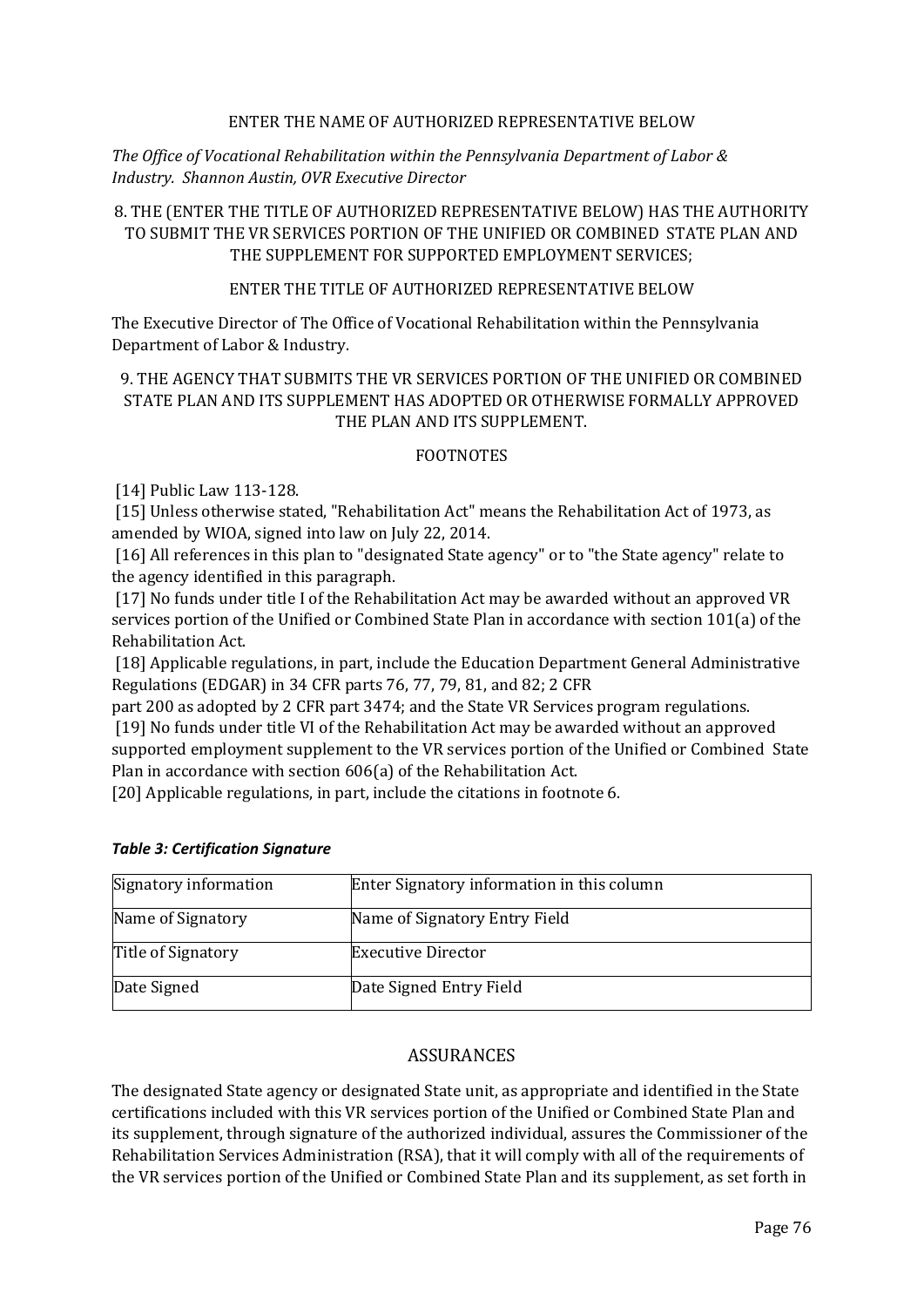sections 101(a) and 606 of the Rehabilitation Act. The individual authorized to submit the VR services portion of the Unified or Combined State Plan and its supplement makes the following assurances: **The State Plan must provide assurances that:**

## *Table 4: Assurances*

| The State Plan must include                                                                                                                                                                                                                                                                                                                                                                                                                                                                                                                                                                                                                   | Include |
|-----------------------------------------------------------------------------------------------------------------------------------------------------------------------------------------------------------------------------------------------------------------------------------------------------------------------------------------------------------------------------------------------------------------------------------------------------------------------------------------------------------------------------------------------------------------------------------------------------------------------------------------------|---------|
| 1. Public Comment on Policies and Procedures: The designated State agency assures it<br>will comply with all statutory and regulatory requirements for public participation in<br>the VR Services Portion of the Unified or Combined State Plan, as required by section<br>101(a)(16)(A) of the Rehabilitation Act.                                                                                                                                                                                                                                                                                                                           | Yes     |
| 2. Submission of the VR services portion of the Unified or Combined State Plan and Its<br>Supplement: The designated State unit assures it will comply with all requirements<br>pertaining to the submission and revisions of the VR services portion of the Unified or<br>Combined State Plan and its supplement for the State Supported Employment Services<br>program, as required by sections $101(a)(1)$ , $(22)$ , $(23)$ , and $606(a)$ of the Rehabilitation<br>Act; section 102 of WIOA in the case of the submission of a unified plan; section 103 of<br>WIOA in the case of a submission of a Combined State Plan; 34 CFR 76.140. | Yes     |
| 3. The designated State agency or designated State unit, as appropriate, assures it will<br>comply with the requirements related to: Administration of the VR services portion of<br>the Unified or Combined State Plan:                                                                                                                                                                                                                                                                                                                                                                                                                      | Yes     |
| 3.a. The establishment of the designated State agency and designated State unit, as<br>required by section 101(a)(2) of the Rehabilitation Act                                                                                                                                                                                                                                                                                                                                                                                                                                                                                                | Yes     |
| 3.b. The establishment of either a State independent commission or State Rehabilitation<br>Council, as required by section 101(a)(21) of the Rehabilitation Act. The designated<br>State agency or designated State unit, as applicable (A or B must be selected):                                                                                                                                                                                                                                                                                                                                                                            | Yes     |
| 3.b.(A) "is an independent State commission" (Yes/No)                                                                                                                                                                                                                                                                                                                                                                                                                                                                                                                                                                                         | No      |
| 3.b.(B) "has established a State Rehabilitation Council" (Yes/No)                                                                                                                                                                                                                                                                                                                                                                                                                                                                                                                                                                             | Yes     |
| 3.c. Consultations regarding the administration of the VR services portion of the Unified<br>or Combined State Plan, in accordance with section 101(a)(16)(B) of the Rehabilitation<br>Act                                                                                                                                                                                                                                                                                                                                                                                                                                                    | Yes     |
| 3.d. The financial participation by the State, or if the State so elects, by the State and<br>local agencies, to provide the amount of the non-Federal share of the cost of carrying<br>out the VR program in accordance with section 101(a)(3)                                                                                                                                                                                                                                                                                                                                                                                               | Yes     |
| 3.e. The local administration of the VR services portion of the Unified or Combined State<br>Plan, in accordance with section $101(a)(2)(A)$ of the Rehabilitation Act. Select yes or no,<br>as appropriate, to identify if the designated State agency allows for the local<br>administration of VR funds (Yes/No)                                                                                                                                                                                                                                                                                                                           | No      |
| 3.f. The shared funding and administration of joint programs, in accordance with<br>section 101(a)(2)(A)(ii) of the Rehabilitation Act. Select yes or no, as appropriate, to<br>identify if the designated State agency allows for the shared funding and administration<br>of joint programs (Yes/No)                                                                                                                                                                                                                                                                                                                                        | No      |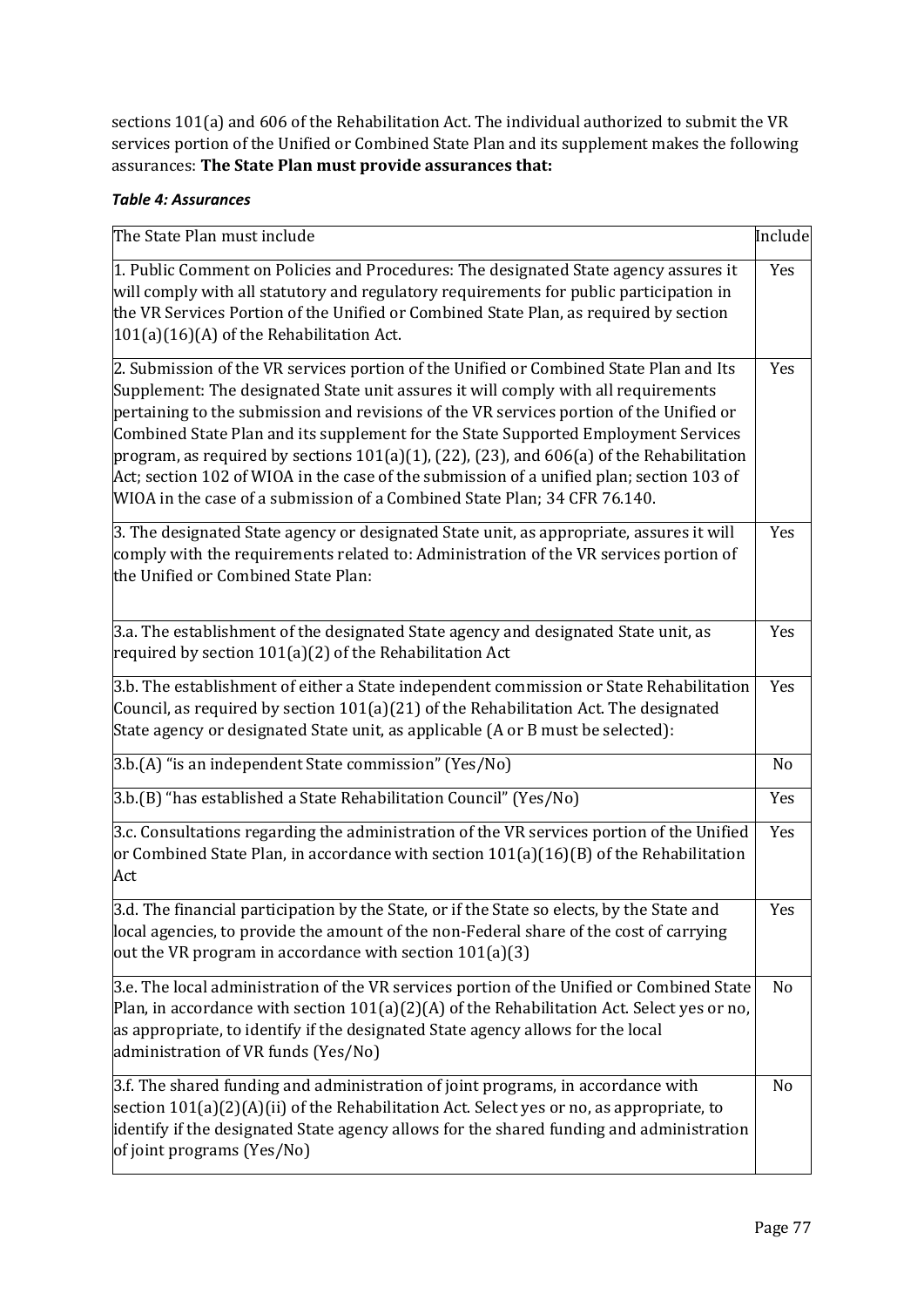| The State Plan must include                                                                                                                                                                                                                                                                                                                                                                                               | Include |
|---------------------------------------------------------------------------------------------------------------------------------------------------------------------------------------------------------------------------------------------------------------------------------------------------------------------------------------------------------------------------------------------------------------------------|---------|
| 3.g. Statewideness and waivers of statewideness requirements, as set forth in section<br>101(a)(4) of the Rehabilitation Act. Is the designated State agency requesting or<br>maintaining a waiver of statewideness for one or more services provided under the VR<br>services portion of the Unified or Combined State Plan? (Yes/No) See Section 2 of this<br>VR services portion of the Unified or Combined State Plan | Yes     |
| 3.h. The descriptions for cooperation, collaboration, and coordination, as required by<br>sections $101(a)(11)$ and $(24)(B)$ ; and $606(b)$ of the Rehabilitation Act                                                                                                                                                                                                                                                    | Yes     |
| 3.i. All required methods of administration, as required by section $101(a)(6)$ of the<br><b>Rehabilitation Act</b>                                                                                                                                                                                                                                                                                                       | Yes     |
| $3$ .j. The requirements for the comprehensive system of personnel development, as set<br>forth in section $101(a)(7)$ of the Rehabilitation Act                                                                                                                                                                                                                                                                          | Yes     |
| 3.k. The compilation and submission to the Commissioner of statewide assessments,<br>estimates, State goals and priorities, strategies, and progress reports, as appropriate,<br>and as required by sections $101(a)(15)$ , $105(c)(2)$ , and $606(b)(8)$ of the Rehabilitation<br>Act                                                                                                                                    | Yes     |
| 3.l. The reservation and use of a portion of the funds allotted to the State under section<br>110 of the Rehabilitation Act for the development and implementation of innovative<br>approaches to expand and improve the provision of VR services to individuals with<br>disabilities, particularly individuals with the most significant disabilities                                                                    | Yes     |
| 3.m. The submission of reports as required by section $101(a)(10)$ of the Rehabilitation<br>Act                                                                                                                                                                                                                                                                                                                           | Yes     |
| 4. Administration of the Provision of VR Services: The designated State agency, or<br>designated State unit, as appropriate, assures that it will:                                                                                                                                                                                                                                                                        |         |
| 4.a. Comply with all requirements regarding information and referral services in<br>accordance with sections $101(a)(5)(D)$ and $(20)$ of the Rehabilitation Act                                                                                                                                                                                                                                                          | Yes     |
| 4.b. Impose no duration of residence requirement as part of determining an individual's<br>eligibility for VR services or that excludes from services under the plan any individual<br>who is present in the State in accordance with section $101(a)(12)$ of the Rehabilitation<br>Act                                                                                                                                   | Yes     |
| 4.c. Provide the full range of services listed in section $103(a)$ of the Rehabilitation Act as<br>appropriate, to all eligible individuals with disabilities in the State who apply for<br>services in accordance with section $101(a)(5)$ of the Rehabilitation Act? (Yes/No)                                                                                                                                           | Yes     |
| 4.d. Determine whether comparable services and benefits are available to the individual<br>in accordance with section $101(a)(8)$ of the Rehabilitation Act                                                                                                                                                                                                                                                               | Yes     |
| 4.e. Comply with requirements regarding the provisions of informed choice for all<br>applicants and eligible individuals in accordance with section $102(d)$ of the<br><b>Rehabilitation Act</b>                                                                                                                                                                                                                          | Yes     |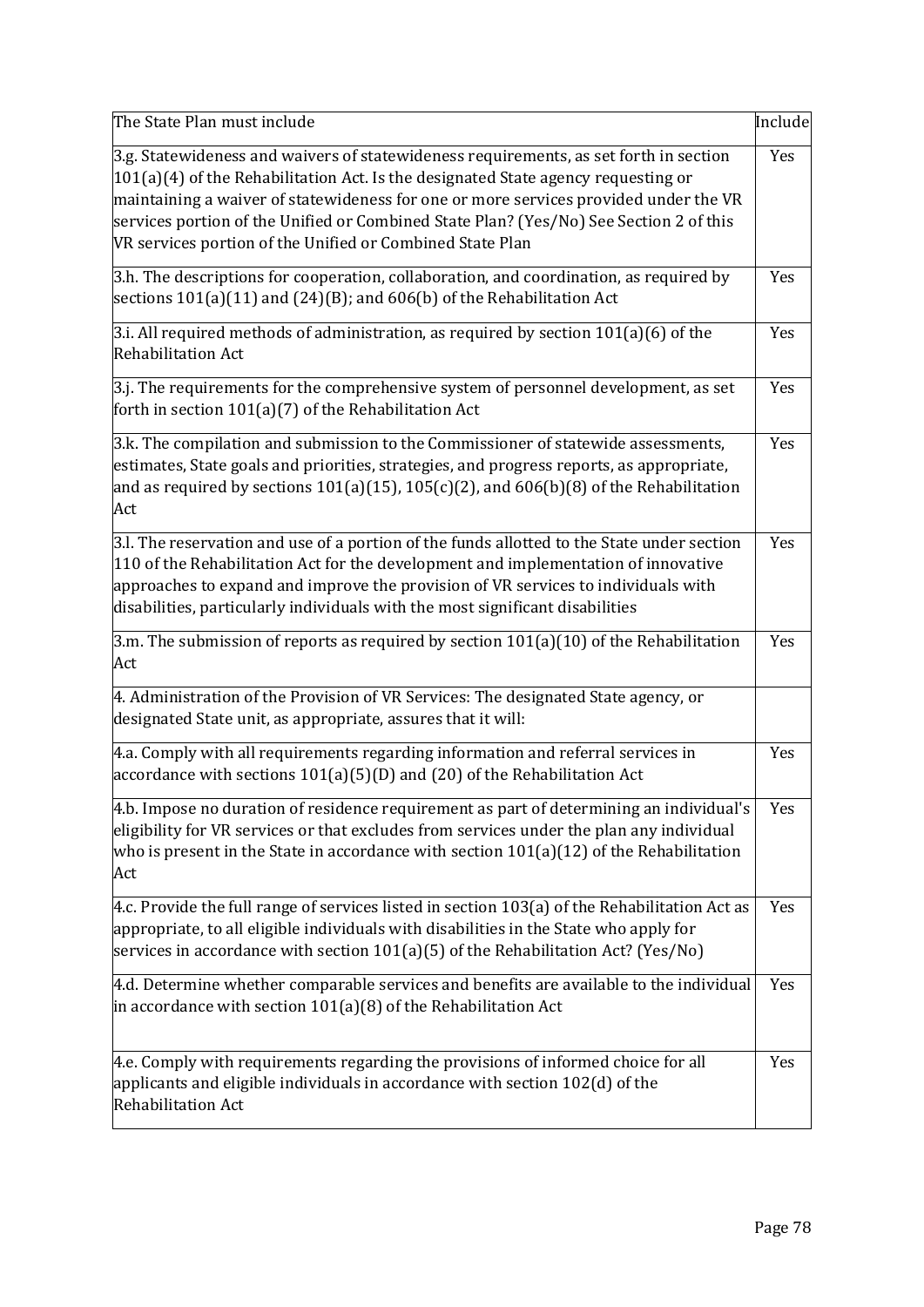| The State Plan must include                                                                                                                                                                                                                                                                                                                                                                                                                                           | Include |
|-----------------------------------------------------------------------------------------------------------------------------------------------------------------------------------------------------------------------------------------------------------------------------------------------------------------------------------------------------------------------------------------------------------------------------------------------------------------------|---------|
| 4.f. Comply with requirements regarding the provisions of informed choice for all<br>applicants and eligible individuals in accordance with section 102(d) of the<br><b>Rehabilitation Act</b>                                                                                                                                                                                                                                                                        | Yes     |
| 4.g. Provide vocational rehabilitation services to American Indians who are individuals<br>with disabilities residing in the State, in accordance with section $101(a)(13)$ of the<br><b>Rehabilitation Act</b>                                                                                                                                                                                                                                                       | Yes     |
| 4.h. Comply with the requirements for the conduct of semiannual or annual reviews, as<br>appropriate, for individuals employed either in an extended employment setting in a<br>community rehabilitation program or any other employment under section $14(c)$ of the<br>Fair Labor Standards Act of 1938, as required by section 101(a)(14) of the<br><b>Rehabilitation Act</b>                                                                                      | Yes     |
| 4.i. Meet the requirements in sections $101(a)(17)$ and $103(b)(2)$ of the Rehabilitation<br>Act if the State elects to construct, under special circumstances, facilities for community<br>rehabilitation programs                                                                                                                                                                                                                                                   | Yes     |
| 4.j. With respect to students with disabilities, the State,                                                                                                                                                                                                                                                                                                                                                                                                           |         |
| 4.j.i. Has developed and will implement,                                                                                                                                                                                                                                                                                                                                                                                                                              |         |
| 4.j.i.I. Strategies to address the needs identified in the assessments; and                                                                                                                                                                                                                                                                                                                                                                                           | Yes     |
| 4.j.i.II. Strategies to achieve the goals and priorities identified by the State, to improve<br>and expand vocational rehabilitation services for students with disabilities on a<br>statewide basis; and                                                                                                                                                                                                                                                             | Yes     |
| 4.j.ii. Has developed and will implement strategies to provide pre-employment<br>transition services (sections $101(a)(15)$ and $101(a)(25)$ )                                                                                                                                                                                                                                                                                                                        | Yes     |
| 5. Program Administration for the Supported Employment Title VI Supplement:                                                                                                                                                                                                                                                                                                                                                                                           | Yes     |
| 5.a. The designated State unit assures that it will include in the VR services portion of<br>the Unified or Combined State Plan all information required by section 606 of the<br><b>Rehabilitation Act</b>                                                                                                                                                                                                                                                           | Yes     |
| 5.b. The designated State agency assures that it will submit reports in such form and in<br>accordance with such procedures as the Commissioner may require and collects the<br>information required by section $101(a)(10)$ of the Rehabilitation Act separately for<br>individuals receiving supported employment services under title I and individuals<br>receiving supported employment services under title VI of the Rehabilitation Act                        |         |
| 5.c. The designated state unit will coordinate activities with any other State agency that<br>is functioning as an employment network under the Ticket to Work and Self-Sufficiency<br>program under Section 1148 of the Social Security Act                                                                                                                                                                                                                          | Yes     |
| 6. Financial Administration of the Supported Employment Program:                                                                                                                                                                                                                                                                                                                                                                                                      | Yes     |
| 6.a. The designated State agency assures that it will expend no more than 2.5 percent of<br>the State's allotment under title VI for administrative costs of carrying out this program;<br>and, the designated State agency or agencies will provide, directly or indirectly through<br>public or private entities, non-Federal contributions in an amount that is not less than<br>10 percent of the costs of carrying out supported employment services provided to | Yes     |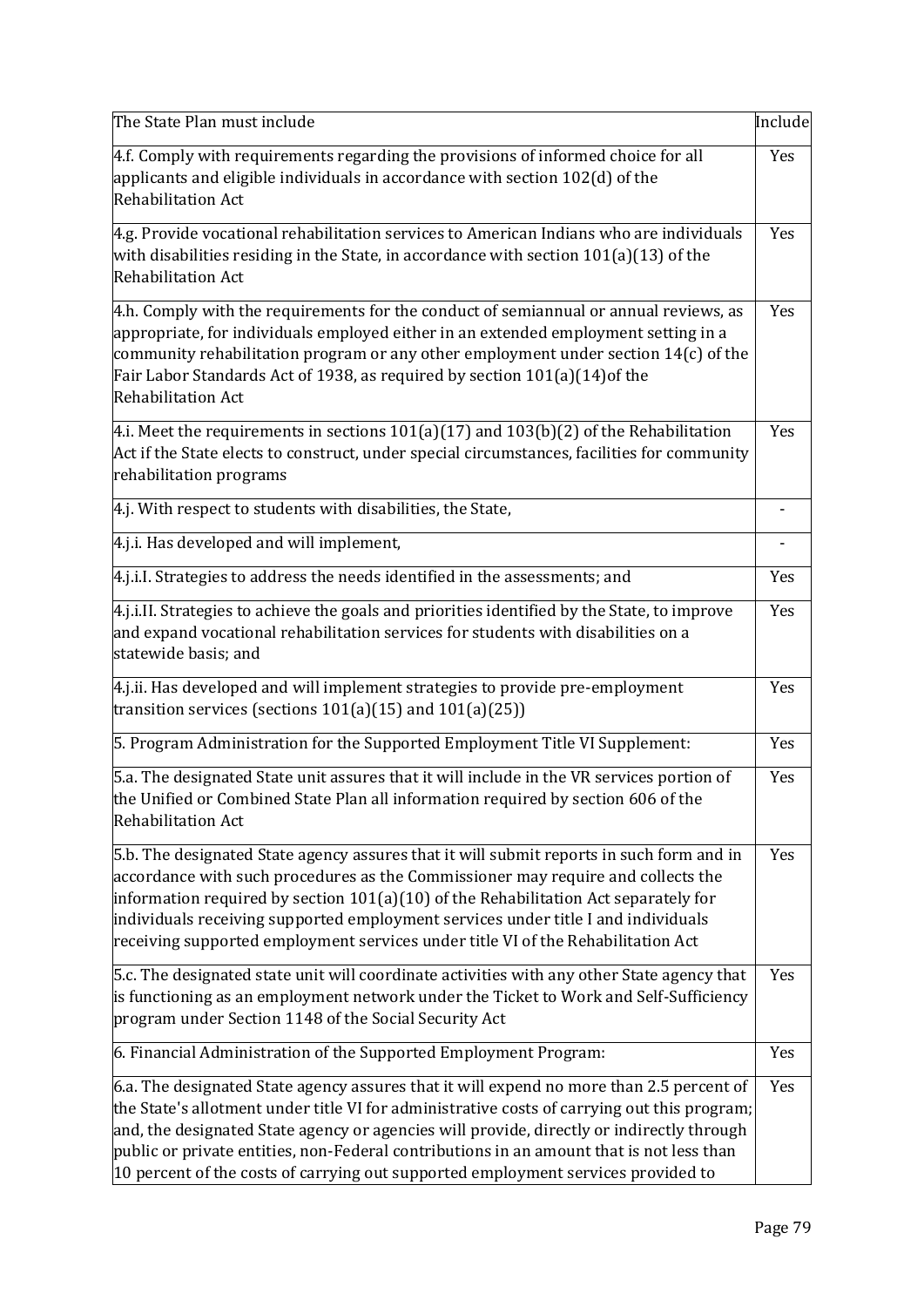| The State Plan must include                                                                                                                                                                                                                                                                                                                                                                                                                                                                                                                                                                                                                                                          | Include |
|--------------------------------------------------------------------------------------------------------------------------------------------------------------------------------------------------------------------------------------------------------------------------------------------------------------------------------------------------------------------------------------------------------------------------------------------------------------------------------------------------------------------------------------------------------------------------------------------------------------------------------------------------------------------------------------|---------|
| youth with the most significant disabilities with the funds reserved for such purpose<br>under section 603(d) of the Rehabilitation Act, in accordance with section 606(b)(7)(G)<br>and (H) of the Rehabilitation Act                                                                                                                                                                                                                                                                                                                                                                                                                                                                |         |
| 6.b. The designated State agency assures that it will use funds made available under title<br>VI of the Rehabilitation Act only to provide supported employment services to<br>individuals with the most significant disabilities, including extended services to youth<br>with the most significant disabilities, who are eligible to receive such services; and, that<br>such funds are used only to supplement and not supplant the funds provided under<br>Title I of the Rehabilitation Act, when providing supported employment services<br>specified in the individualized plan for employment, in accordance with section<br>606(b)(7)(A) and (D), of the Rehabilitation Act | Yes     |
| 7. Provision of Supported Employment Services:                                                                                                                                                                                                                                                                                                                                                                                                                                                                                                                                                                                                                                       | Yes     |
| 7.a. The Designated State Agency Assures That It Will Provide Supported Employment<br>Services as Defined in Section 7(39) of the Rehabilitation Act                                                                                                                                                                                                                                                                                                                                                                                                                                                                                                                                 | Yes     |
| 7.b. The designated State agency assures that:                                                                                                                                                                                                                                                                                                                                                                                                                                                                                                                                                                                                                                       |         |
| 7.b.i. The comprehensive assessment of individuals with significant disabilities<br>conducted under section 102(b)(1) of the Rehabilitation Act and funded under title I of<br>the Rehabilitation Act includes consideration of supported employment as an<br>appropriate employment outcome, in accordance with the requirements of section<br>606(b)(7)(B) of the Rehabilitation Act                                                                                                                                                                                                                                                                                               | Yes     |
| 7.b.ii. An individualized plan for employment that meets the requirements of section<br>102(b) of the Rehabilitation Act, which is developed and updated with title I funds, in<br>accordance with sections $102(b)(3)(F)$ and $606(b)(6)(C)$ and (E) of the Rehabilitation<br>Act                                                                                                                                                                                                                                                                                                                                                                                                   | Yes     |

# VOCATIONAL REHABILITATION PROGRAM PERFORMANCE INDICATORS

# **Performance Goals for the Core Programs**

Each state submitting a Unified or Combined State Plan is required to identify expected levels of performance for each of the primary indicators of performance for the first two years covered by the plan. The state is required to reach agreement with the Secretary of Labor, in conjunction with the Secretary of Education, on state-negotiated levels of performance for the indicators for each of the first two years of the plan.

For Program Year (PY) 2016-2019 plans, the Departments used the transition authority under section 503(a) of WIOA to designate certain primary indicators of performance as "baseline" indicators to ensure an orderly transition from the requirements of the Workforce Investment Act of 1998 to those under WIOA. A "baseline" indicator was one for which states did not propose an expected level of performance and did not come to agreement with the Departments on negotiated levels of performance because sufficient data was not available to establish such performance levels. As a result, "baseline" indicators were not used in the end of the year adjustment of performance levels and were not used to determine failure to meet adjusted levels of performance for purposes of sanctions. The Departments designated indicators as "baseline" based on the likelihood of a State having insufficient data with which to make a reasonable determination of an expected level of performance.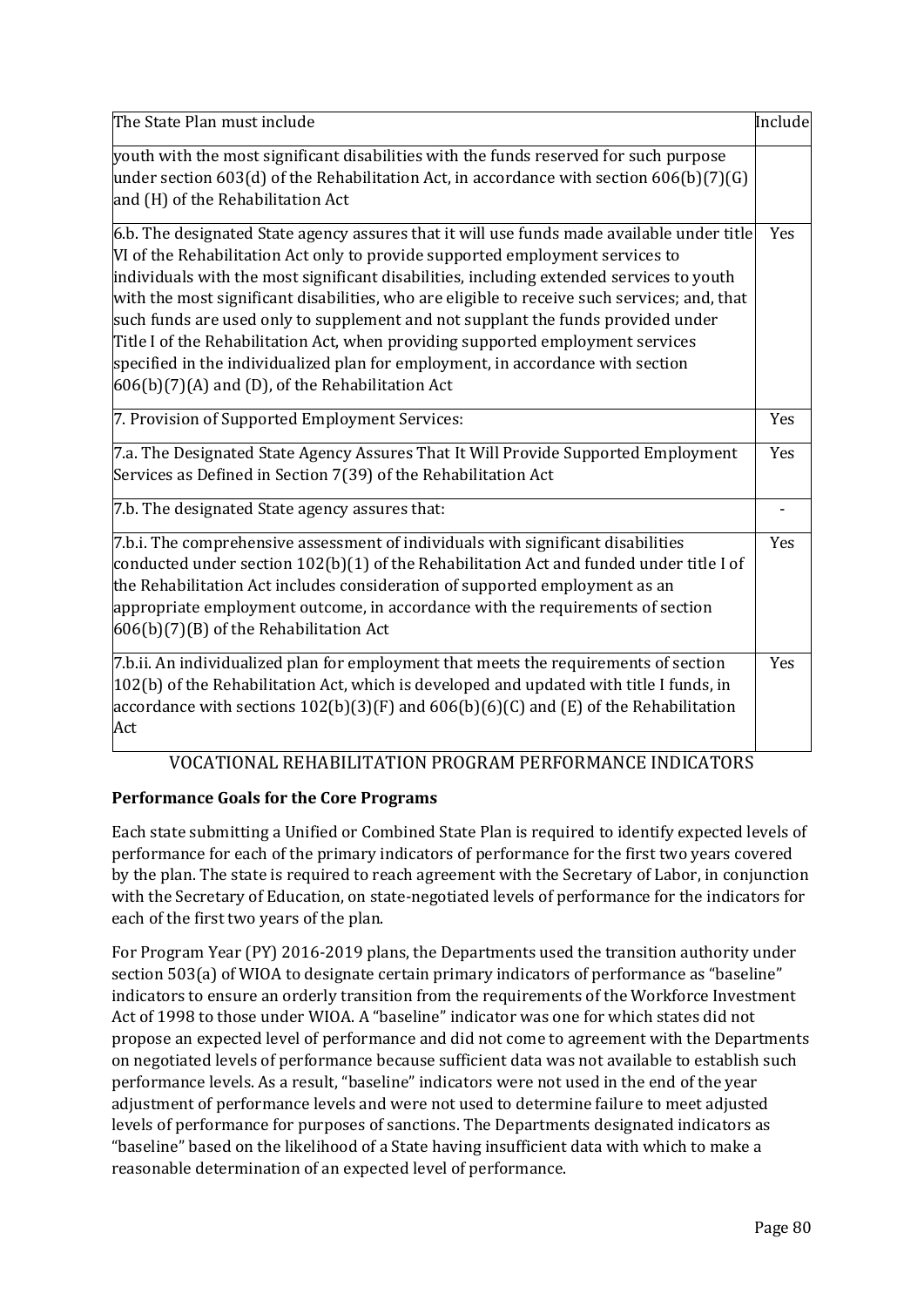For PYs 2020-2023 Plans, Title I programs (Adult, Dislocated Worker, and Youth) and the Title II program (Adult Education and Family Literacy Act) will have two full years of data available to make reasonable determinations of expected levels of performance for the following indicators for PY 2020 and PY 2021:

- Employment (Second Quarter after Exit);
- Employment (Fourth Quarter after Exit);
- Median Earnings (Second Quarter after Exit);
- Credential Attainment Rate; and
- Measurable Skill Gains

The Wagner-Peyser Act Employment Service program, authorized under the Wagner-Peyser Act, as amended by title III of WIOA, will have two full years of data available to make a reasonable determination of expected levels of performance for the following indicators for PY 2020 and PY 2021:

- Employment (Second Quarter after Exit);
- Employment (Fourth Quarter after Exit); and
- Median Earnings (Second Quarter after Exit)

The Credential Attainment Rate and Measurable Skill Gains indicators do not apply to the Wagner-Peyser Act Employment Service program; therefore, this program will not submit expected levels of performance for these indicators.

For the first two years of PYs 2020-2023 Plans, the Vocational Rehabilitation (VR) program, authorized under title I of the Rehabilitation Act of 1973, as amended by title IV of WIOA, will have two full years of data available for the Measurable Skill Gains indicator only. Therefore, the Departments will designate the following indicators as "baseline" for the VR program for PY 2020 and PY 2021:

- Employment (Second Quarter after Exit);
- Employment (Fourth Quarter after Exit);
- Median Earnings (Second Quarter after Exit); and
- Credential Attainment Rate

VR agencies must continue to collect and report on all indicators, including those that have been designated as "baseline, pursuant to section 116(d) of WIOA." The actual performance data reported by these programs for indicators designated as "baseline" for PY 2020 and PY 2021 will serve as baseline data in future years. The Departments will require VR agencies to submit expected levels of performance for these indicators for PY 2022 and PY 2023.

The Departments determined that the Effectiveness in Serving Employers indicator will be measured as a shared outcome across all six core programs within each state to ensure a holistic approach to serving employers. The Departments will continue piloting approaches for measuring this indicator for the first two years of PY 2020-2023 plans. Therefore, states are not required to submit an expected level of performance for the Effectiveness in Serving Employers